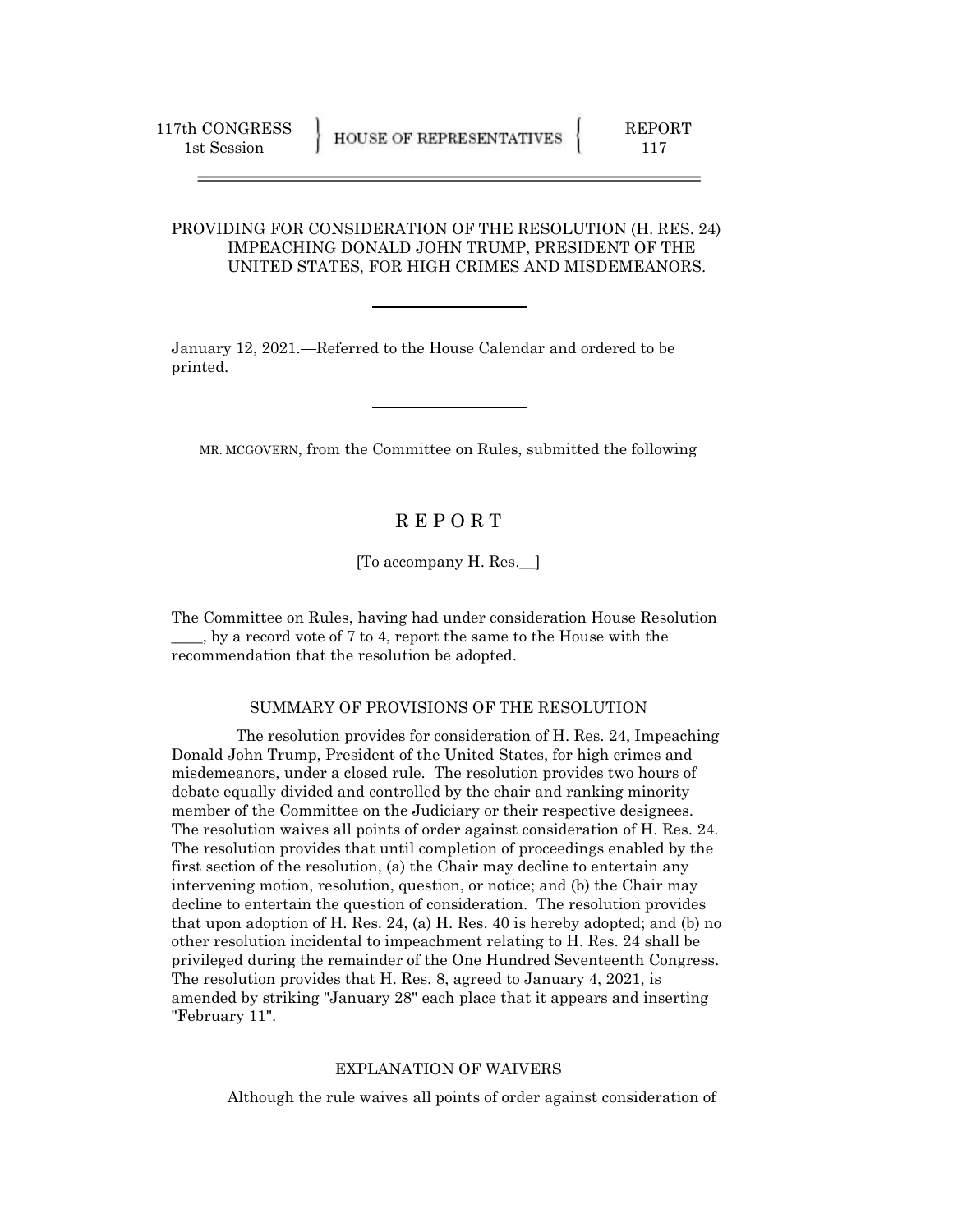H. Res. 24, the Committee is not aware of any points of order. The waiver is prophylactic in nature.

#### COMMITTEE VOTES

The results of each record vote on an amendment or motion to report, together with the names of those voting for and against, are printed below:

| Rules Committee Record Vote No. 3 |  |
|-----------------------------------|--|
|-----------------------------------|--|

Motion by Mrs. Torres to report the rule. Adopted: 7–4

| <b>Majority Members</b>   | Vote | <b>Minority Members</b> | Vote |
|---------------------------|------|-------------------------|------|
| Mr. Hastings              |      |                         | Nay  |
| Mrs. Torres               | Yea  | Mr. Burgess             | Nay  |
| Mr. Perlmutter            | Yea  | Mrs. Lesko              | Nay  |
|                           |      | Mr. Reschenthaler       | Nay  |
| $Ms.$ Scanlon             | Yea  |                         |      |
|                           | Yea  |                         |      |
| Mr. DeSaulnier            | Yea  |                         |      |
|                           | Yea  |                         |      |
| Mr. McGovern,<br>Chairman | Yea  |                         |      |

#### ADDENDUM – MATERIALS IN SUPPORT OF H. RES. 24, IMPEACHING DONALD JOHN TRUMP, PRESIDENT OF THE UNITED STATES, FOR HIGH CRIMES AND MISDEMEANORS (REPORT BY THE MAJORITY STAFF OF THE COMMITTEE ON THE JUDICIARY)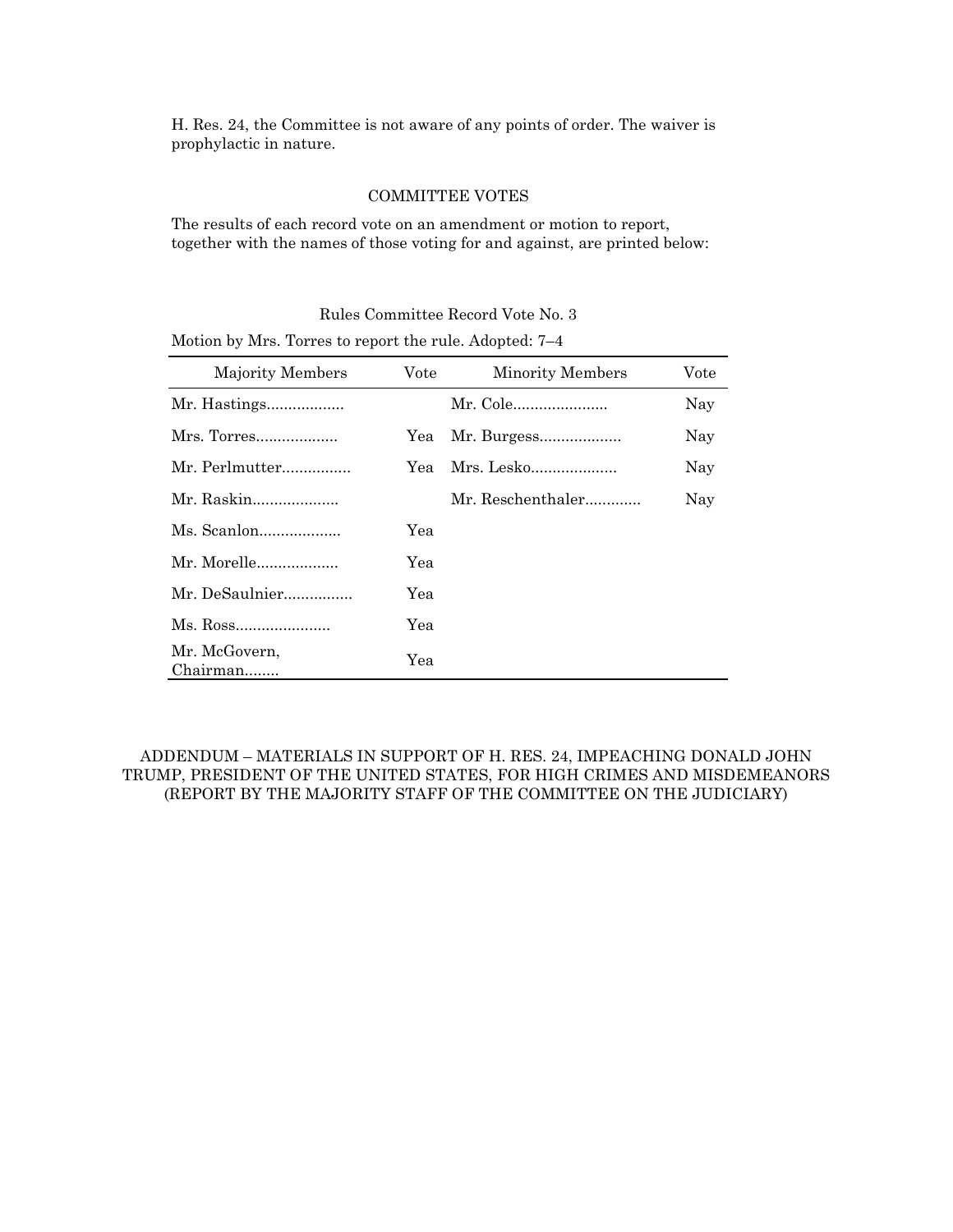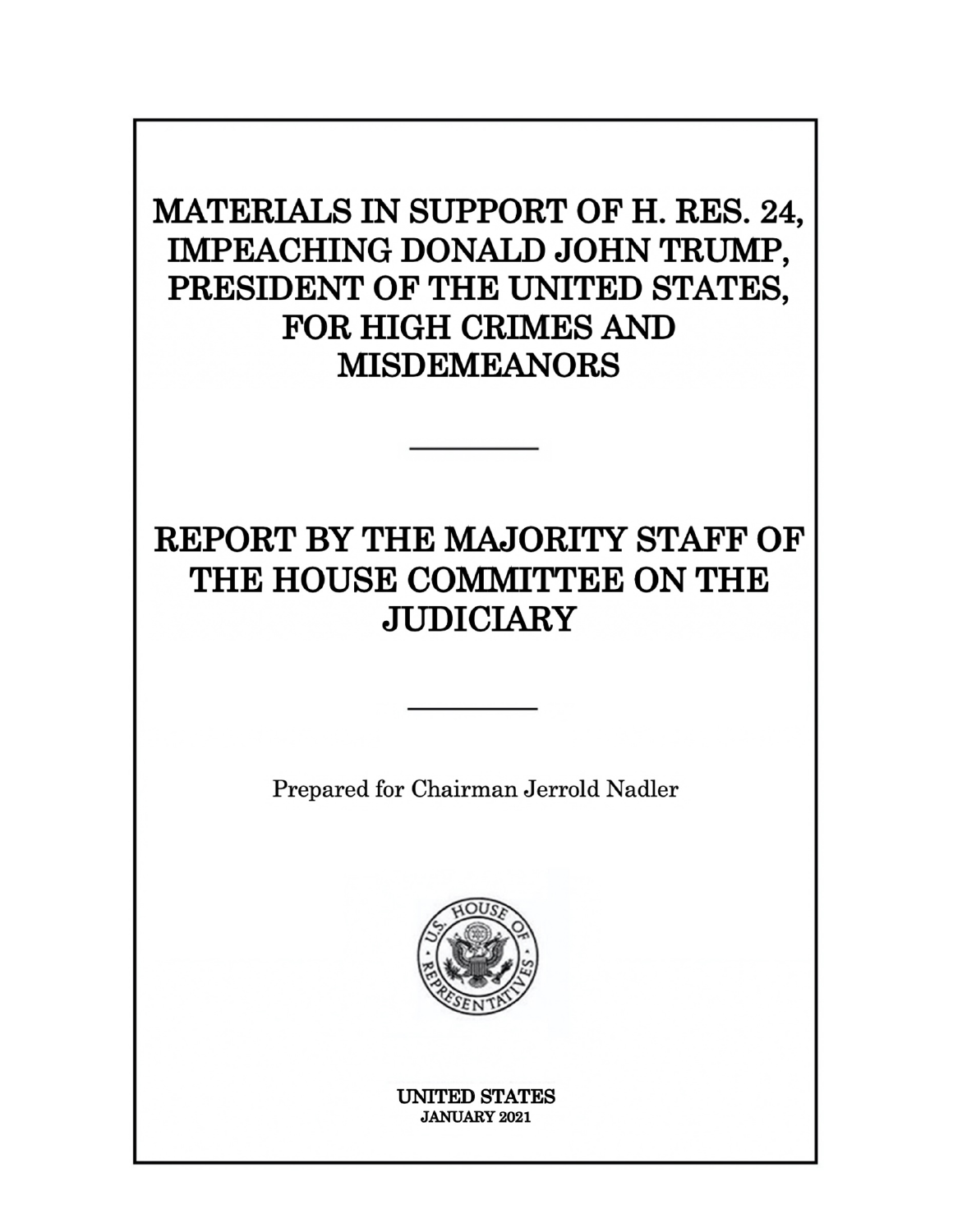# Majority Staff

Amy Rutkin, Chief of Staff Perry Apelbaum, Staff Director and Chief Counsel John Doty, Senior Advisor Aaron Hiller, Deputy Chief Counsel David Greengrass, Senior Counsel John Williams, Parliamentarian and Senior Counsel Shadawn Reddick-Smith, Communications Director Moh Sharma, Director of Member Services and Outreach & Policy Advisor Arya Hariharan, Deputy Chief Oversight Counsel James Park, Chief Counsel of Constitution Subcommittee Sarah Istel, Counsel Matthew Morgan, Counsel Madeline Strasser, Chief Clerk William S. Emmons, Legislative Aide Priyanka Mara, Legislative Aide Anthony Valdez, Legislative Aide Jessica Presley, Director of Digital Strategy Kayla Hamedi, Deputy Press Secretary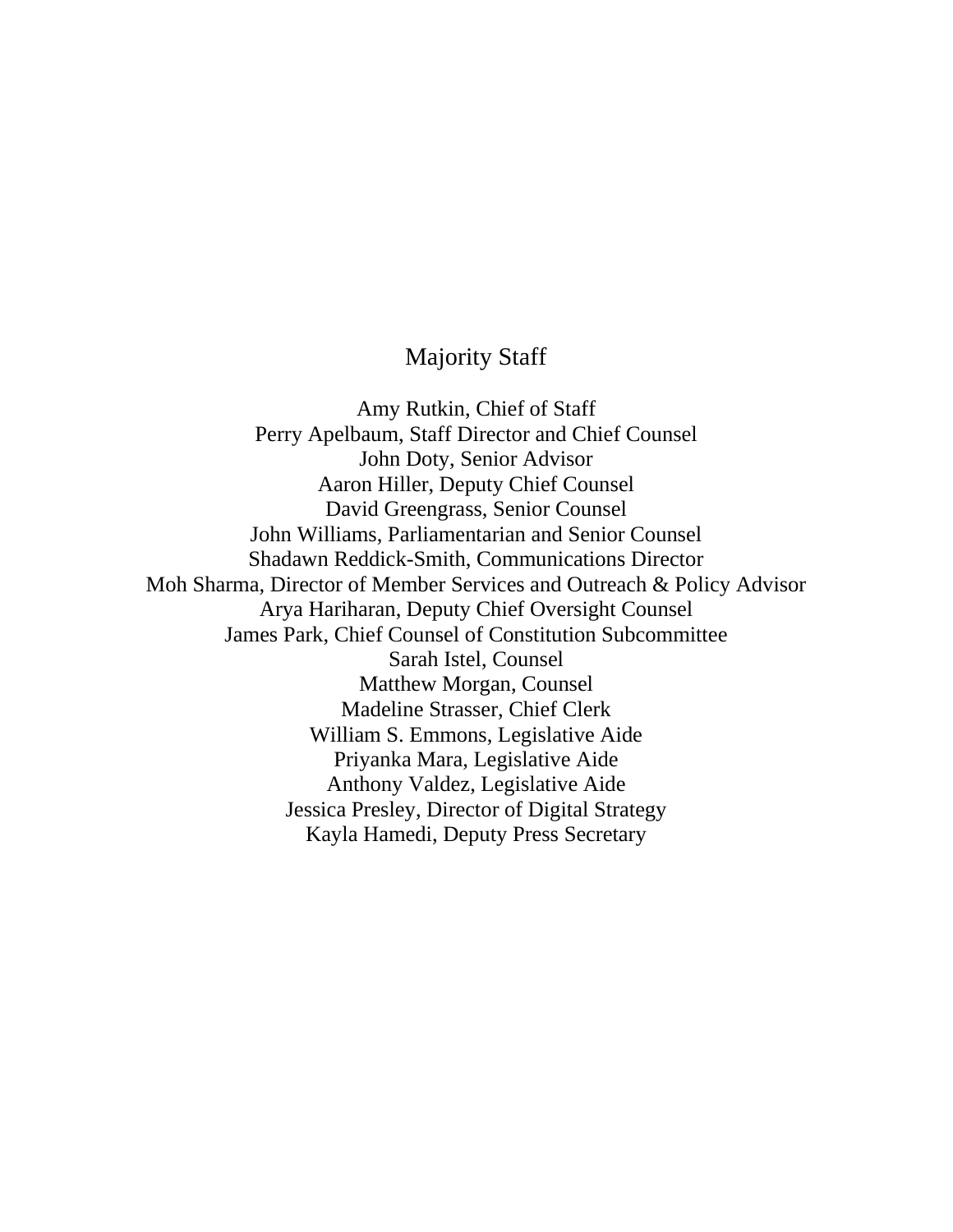# **MATERIALS IN SUPPORT OF H. RES. 24, IMPEACHING DONALD JOHN TRUMP, PRESIDENT OF THE UNITED STATES, FOR HIGH CRIMES AND MISDEMEANORS**

# **HOUSE JUDICIARY COMMITTEE MAJORITY STAFF REPORT**

# **JANUARY 12, 2021**

| Ι.              |                                                                                     |  |
|-----------------|-------------------------------------------------------------------------------------|--|
| А.              |                                                                                     |  |
| <b>B.</b>       |                                                                                     |  |
| $\mathcal{C}$ . |                                                                                     |  |
| D.              |                                                                                     |  |
| E.              | The Events of January 6th Were a Result of and Incited by the President's Course of |  |
| II.             |                                                                                     |  |
| A.              |                                                                                     |  |
| <b>B.</b>       | Application of Impeachment Standards to President Trump's Conduct 22                |  |
| 1.              |                                                                                     |  |
| 2.              |                                                                                     |  |
| 3.              |                                                                                     |  |
| $\mathbf{C}$ .  |                                                                                     |  |
| Ш.              |                                                                                     |  |
| A.              |                                                                                     |  |
| 1.              | President Trump Failed to Protect the Capitol, the Vice President, and Members of   |  |
| 2.              | President Trump Has Demonstrated No Remorse Since January 6th 40                    |  |
| 3.              | President Trump's Actions Are Consistent with His Past Pattern of Undermining the   |  |
| <b>B.</b>       | The Need to Establish Precedent That Such Conduct by a President Is                 |  |
|                 |                                                                                     |  |
|                 |                                                                                     |  |
|                 |                                                                                     |  |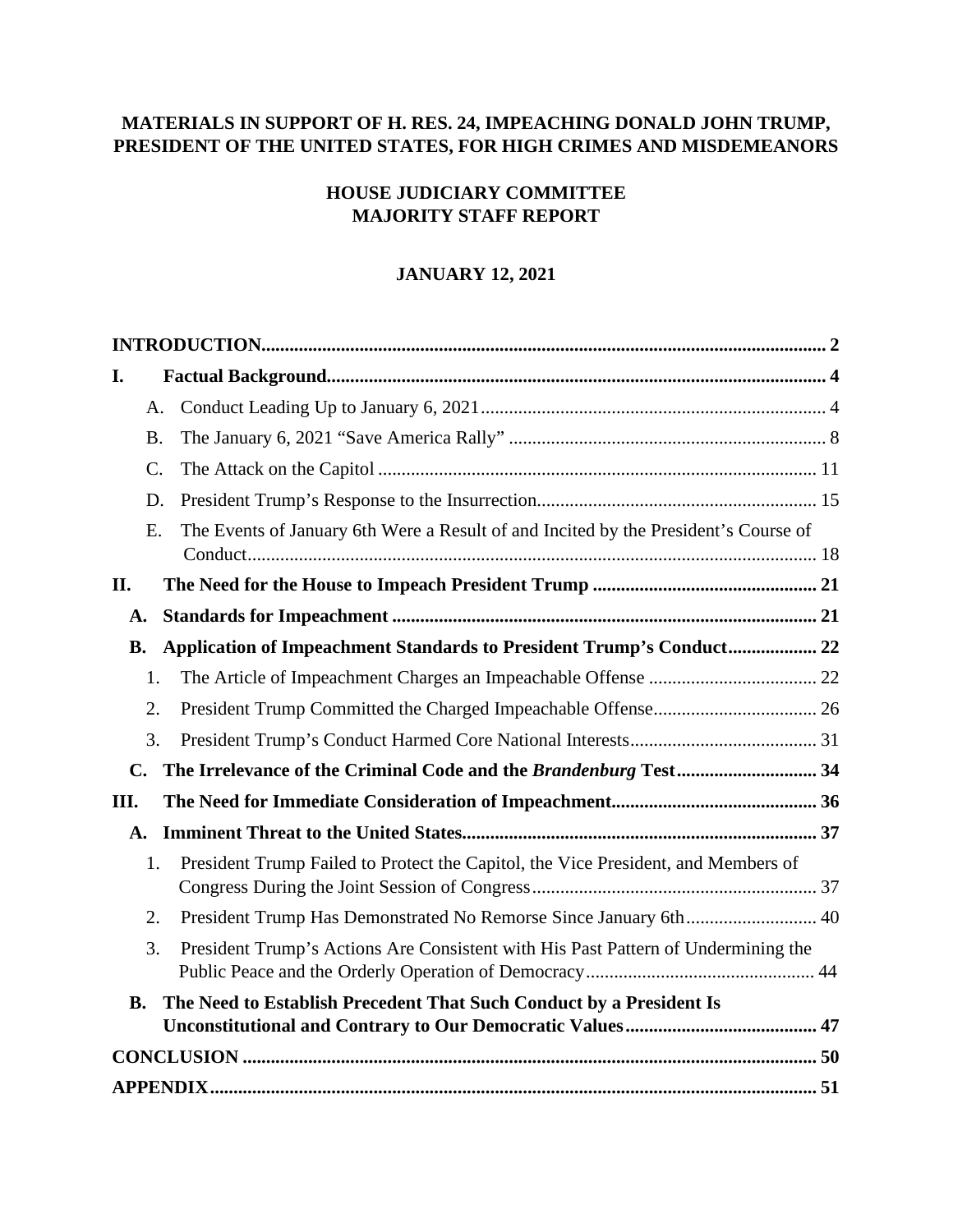### **INTRODUCTION**

<span id="page-5-0"></span>The Constitution grants the House of Representatives the "sole Power of Impeachment," not merely as a safeguard for the nation between elections, but also in cases where the removal of the President is urgent and necessary to preserve the security of the constitutional order. The House must invoke this power now to impeach President Trump for inciting an insurrection on January 6, 2021. President Trump engaged in high Crimes and Misdemeanors when he urged his supporters to storm the United States Capitol Building and then failed to stop the ensuing violence. His actions marked the culmination of an extensive and unprecedented effort to overturn the results of the presidential election.

As alleged in the Article of Impeachment and described in this report, President Trump has acted in a manner grossly incompatible with self-governance and the rule of law. His continued hold on the Office of the Presidency, even for only a few more days, represents a clear and present danger to the United States.

President Trump has engaged in a prolonged effort to overturn the results of the 2020 presidential election and maintain his grip on power. He has spent months spreading disinformation about the results—falsely claiming that he "won by a landslide," that the election was being "stolen," and that the reported results are somehow fraudulent. He has stated that it would be illegitimate to accept the results of the election as certified by state officials and upheld by state and federal courts, and he has implied that accepting those results would pose an existential threat to the country, its democracy, and the freedoms of his political supporters. He has directly threatened government officials to "find" lost votes or face criminal penalties, encouraged his own Vice President to unlawfully overturn the election results and, ultimately, incited his supporters to take violent action and prevent the counting of the election results.

President Trump invited his political supporters to Washington, D.C. on January 6, 2021, the day fixed by law for the counting of electoral votes. The crowd that gathered in the Ellipse that morning was large, angry, and widely reported to be preparing for violent action. At that rally, the President delivered an incendiary speech to his supporters. Among other statements, President Trump reiterated false claims that "we won this election, and we won it by a landslide." He stated that "if you don't fight like hell, you're not going to have a country anymore." And then he exhorted his supporters to "walk down Pennsylvania Avenue" to prevent the Congress from confirming the election of "an illegitimate President."

These comments directly incited a violent attack on the Capitol that threatened the safety and lives of the Vice President, the Speaker of the House, and the President pro tempore of the Senate, the first three individuals in the line of succession to the presidency. The rioters attacked law enforcement officers, unleashed chaos and terror among Members and staffers and their families, occupied the Senate Chamber and Speaker Nancy Pelosi's office, ransacked other offices, vandalized government property, and succeeded in interfering with Congress's performance of its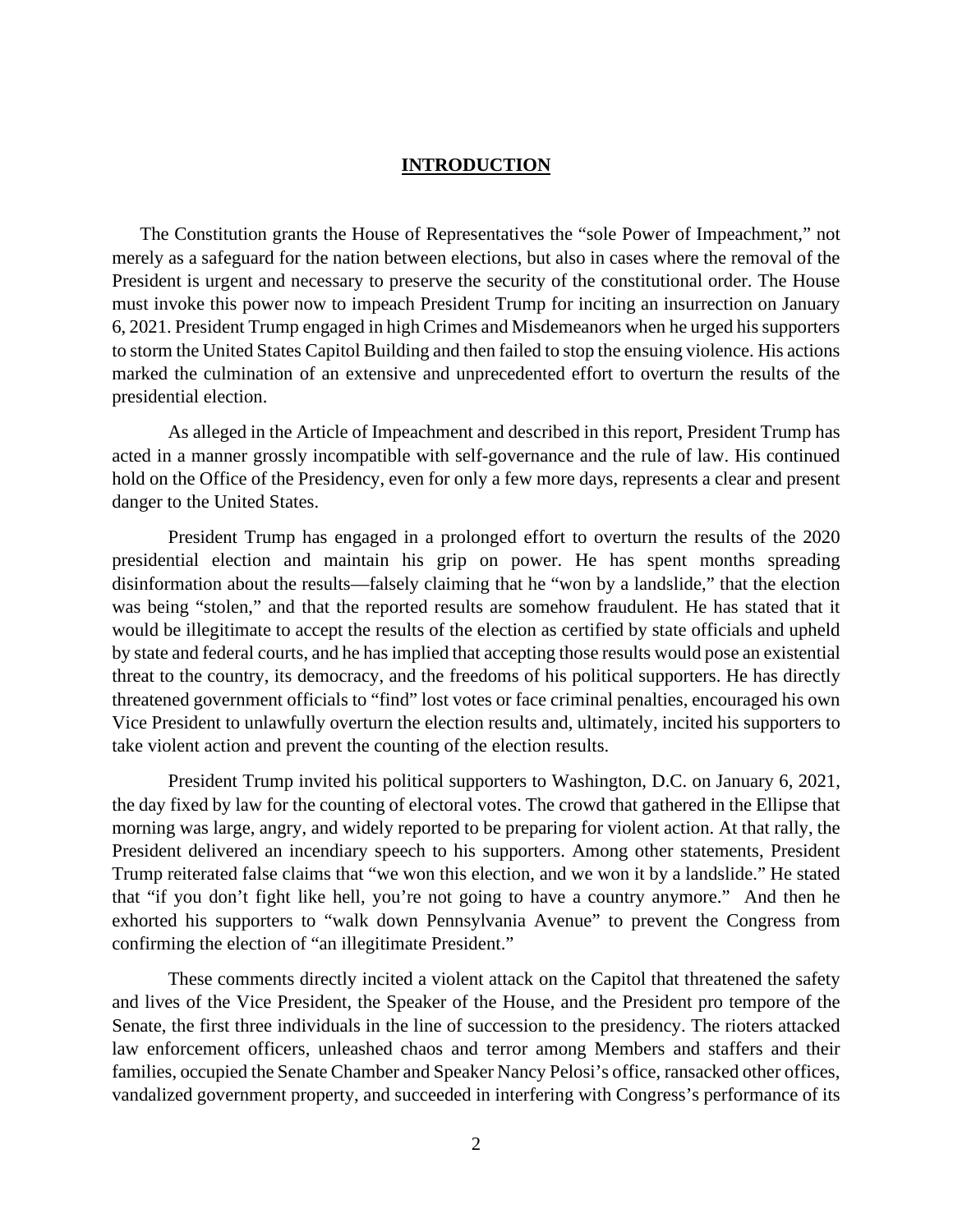constitutional duty to count the electoral votes. Five people were killed, including a U.S. Capitol police officer, and more than fifty police officers were seriously injured.

It is indisputable that the President encouraged—and that his actions foreseeably resulted in—the terrorist attack that occurred. This alone would constitute grounds for impeachment. There is no place in our government for any officer, much less a President, who incites armed insurrection to overturn the results of our democratic elections.

Even after it became clear that a mob of his supporters had breached the Capitol perimeter and was violently attacking those inside, President Trump failed to take steps to stop the insurrection. While violent insurrectionists occupied parts of the Capitol, President Trump ignored or rejected repeated real-time entreaties from Speaker Nancy Pelosi and Senate Minority Leader Chuck Schumer to appeal to his followers to exit the Capitol. Instead, he continued to encourage his supporters and excoriated the Vice President for not "hav[ing] the courage to do what should have been done." He called at least one Republican Senator, not to check on his safety, but to ask for additional delay to the certification of the election when the Congress reconvened. When he finally issued a public statement addressing the violence hours after it began, President Trump persisted in falsely asserting that "we had an election that was stolen from us," and he told the rioters, "[w]e love you, you're very special." And at the end of the day—when the extent of the insurrection and the damage to our nation was clear—he declared that "[t]hese are the things and events that happen when a sacred landslide election victory is so unceremoniously & viciously stripped away." President Trump concluded: "Remember this day forever!" Most recently, the President publicly denied responsibility for the attack, claiming his words were "totally appropriate."

The threat that manifested in the Capitol on January 6, 2021 is ongoing. The emergency is still with us. Reports suggest that the President's supporters are threatening additional violence in Washington, D.C. and in state capitals across the nation. The Fourteenth Amendment prohibits an officer of the United States who has "engaged in insurrection or rebellion" from "hold[ing] any office . . . under the United States." Yet, despite widespread and bipartisan calls for his immediate resignation, the President has refused to leave office. The Vice President has thus far failed to invoke the Twenty-fifth Amendment to remove the President from office. The House has taken every step short of impeachment to contain the danger. Now it is time to consider this last, grave, necessary step.

Impeachment is not a punishment of prior wrongs, but a protection against future evils. It is true that the President's remaining term is limited—but a President capable of fomenting a violent insurrection in the Capitol is capable of greater dangers still. He must be removed from office as swiftly as the Constitution allows. He must also be disqualified to prevent the recurrence of the extraordinary threat he presents. For these reasons, the House must impeach President Donald J. Trump.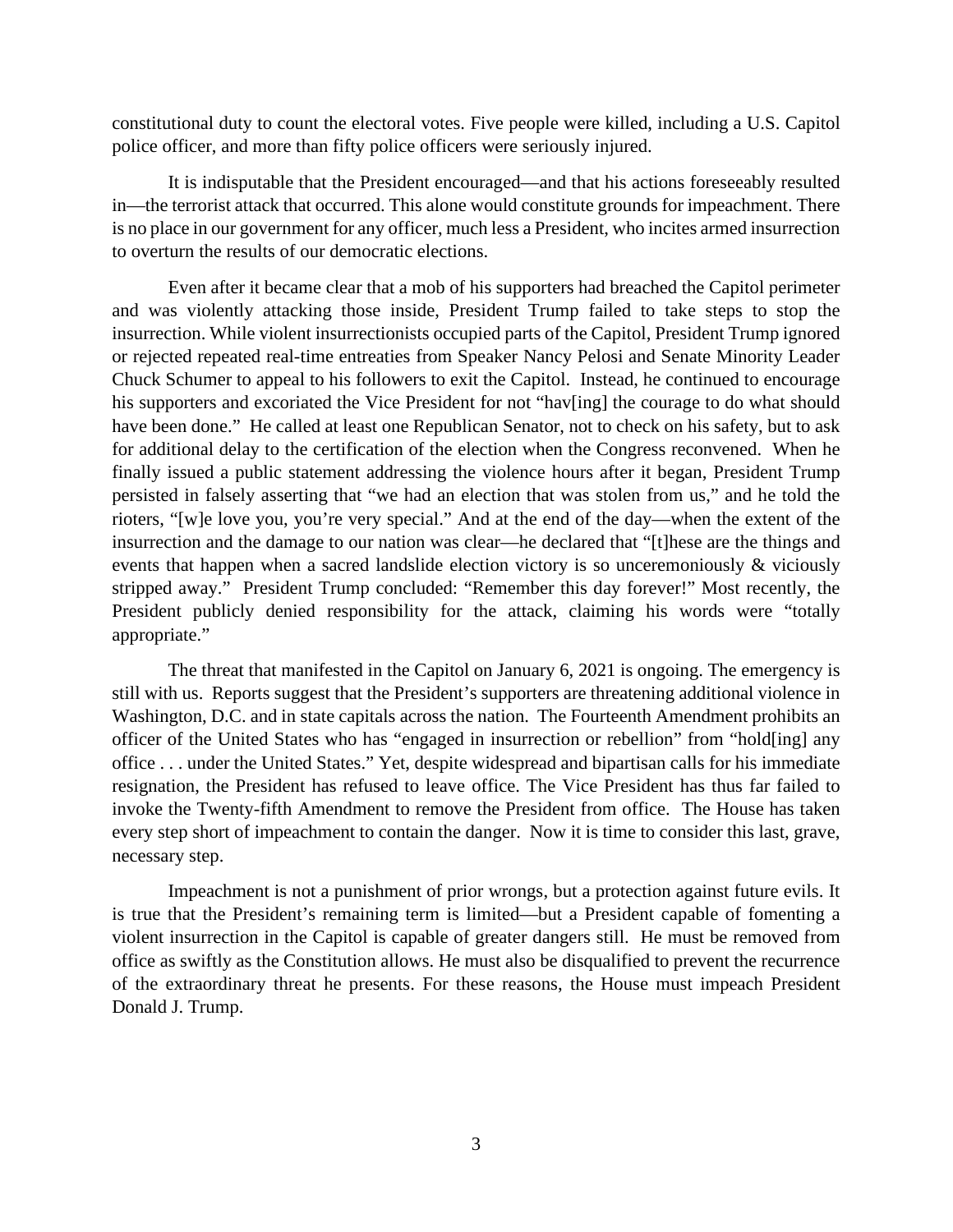### <span id="page-7-0"></span>**I. Factual Background**

The events surrounding the impeachable conduct occurred in plain sight, unfolded in real time, and demonstrate unequivocally that President Trump incited an insurrection that did harm to our national interest. President's Trump conduct on January 6, 2021 was not an isolated event. It spanned months, escalating after it became clear that he lost his bid for re-election, and culminating in the final rallying cry immediately preceding the insurrection that occurred. President Trump continued this course of conduct while the violence was ongoing and has, since that time, shown no remorse.

On the basis of these facts, it is indisputable that President Trump committed "high Crimes and Misdemeanors." The evidentiary record available to date bearing on this conduct is set forth in the Appendix.

### **A. Conduct Leading Up to January 6, 2021**

<span id="page-7-1"></span>In the months leading up to January 6, 2021 President Trump engaged in a course of conduct designed to encourage and provoke his supporters to gather in Washington, D.C. and obstruct the process of the electoral votes that would confirm his defeat. That conduct spanned months and included frivolous and harassing lawsuits, direct threats to state and local officials, and false public statements to his supporters, all in an effort to incite his supporters into believing it was their patriotic duty to attack Congress and prevent the peaceful transition of power.

In the aftermath of the 2020 election, President Trump took aggressive steps to overturn its outcome and undermine public confidence in the results. The President and his allies filed sixty-two separate lawsuits across federal and state courts contesting every aspect of the election.<sup>[1](#page-7-2)</sup> Every single lawsuit was dismissed, with the exception of one in Pennsylvania regarding ballot curing, and, even there, the court ruling did not in any way change the outcome of the election results in that state.<sup>[2](#page-7-3)</sup> The President and those associated with him continue to press their increasingly baseless claims long after their factual and legal contentions had been repeatedly dismissed. These frivolous lawsuits were used by President Trump and his allies, not to identify legitimate concerns, but to undermine confidence in the results of the election, spread dangerous disinformation, and stoke false and wild conspiracy theories.

 President Trump also asked his own Justice Department and the Federal Bureau of Investigation to investigate allegations of election fraud in an effort to change the outcome. At his direction, Attorney General William P. Barr authorized prosecutors "'to pursue substantial allegations of voting and vote tabulation irregularities prior to the certification of elections in your jurisdictions in certain cases,' particularly where the outcome of an election could be affected."<sup>[3](#page-7-4)</sup>

<span id="page-7-2"></span><sup>1</sup> William Cummings, et al., *By the numbers: President Donald Trump's failed efforts to overturn the election*, USA Today (Jan. 6, 2021).

<span id="page-7-3"></span><sup>2</sup> *Id.* 

<span id="page-7-4"></span><sup>3</sup> Matt Zapotosky & Tom Hamburger, *Federal prosecutors assigned to monitor election malfeasance tell Barr they see no evidence of substantial irregularities*, Wash. Post (Nov. 13, 2020).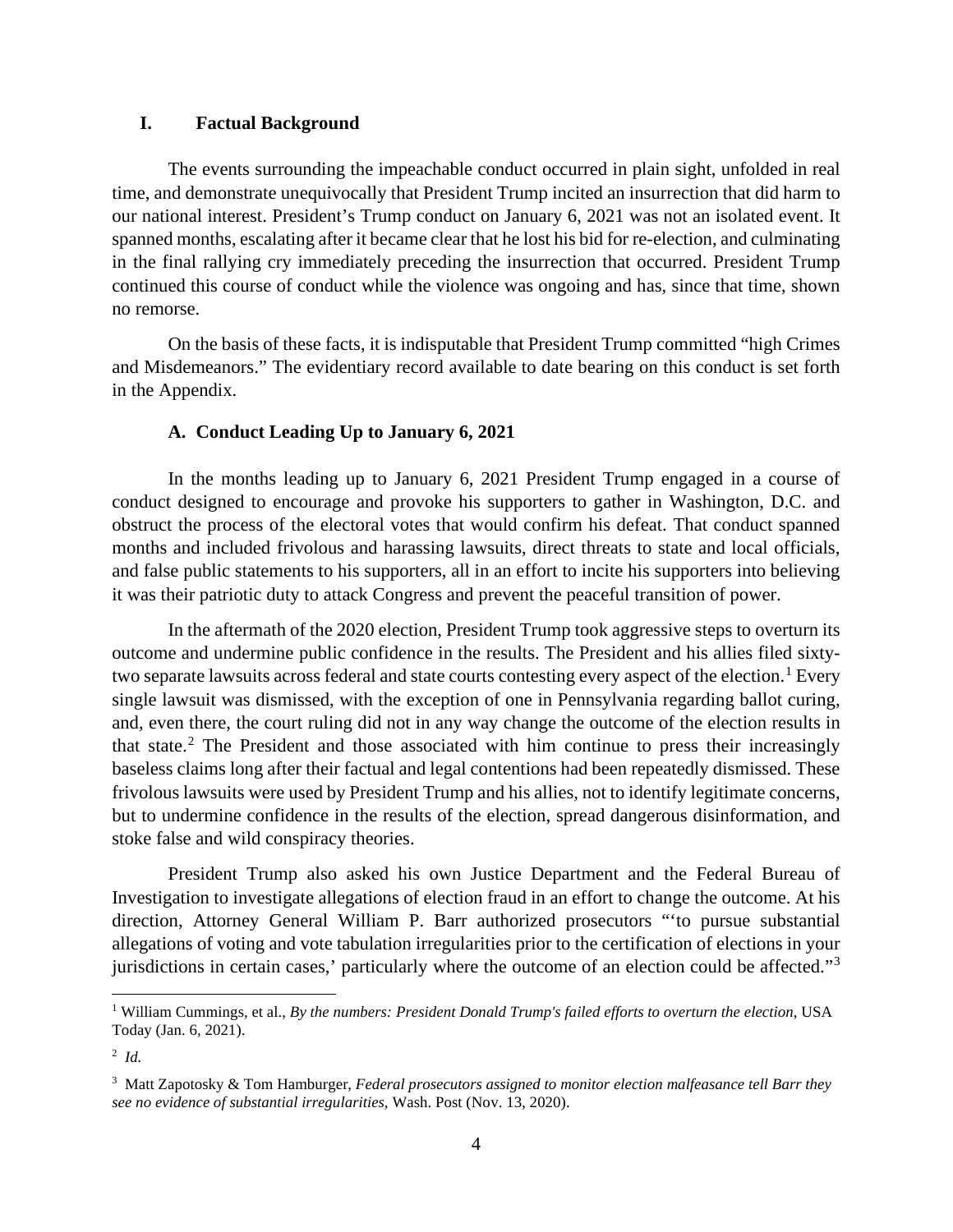That effort, too, failed. On November 13th, 2020, Assistant U.S. Attorneys in fifteen different federal court districts urged the Attorney General to cease investigations into "vote tabulation irregularities," based on a lack of evidence of "any substantial anomalies."[4](#page-8-0) These officials further explained that, in the places where they served as district election officers, there was no evidence of the kind of fraud that Attorney General Barr's memo had highlighted and the "policy change was not based in fact."<sup>[5](#page-8-1)</sup> In other words, there was no basis to investigate fraud in the election. Although the Attorney General pursued other investigations into the election results at the President's direction for some time, he ultimately confirmed on December 1, 2020 that "the U.S. Justice Department had uncovered no evidence of widespread voter fraud that could change the outcome of the 2020 election."[6](#page-8-2)

Despite the across-the-board failure of the President's attempted lawsuits, and the lack of any meaningful evidence of fraud uncovered after multiple investigations by both DOJ and the FBI, President Trump still continued—without any evidentiary basis—to spread disinformation that he had won the election. This was part of his ongoing attempt to subvert its results, even urging public officials to "find the fraud" and threatening them if they failed to do so.

President Trump was especially fixated on Georgia. After Election Day, the state of Georgia's county canvass results showed that President Trump lost the election in Georgia by approximately  $14,000$  votes.<sup>[7](#page-8-3)</sup> After an audit, the tally showed that President Trump had lost Georgia by more than 12,000 votes. As permitted by Georgia law, the Trump campaign requested a recount.<sup>[8](#page-8-4)</sup>

Under Georgia law, the Secretary of State was required to certify the results of the election on November 20, 2020, and the governor was then required to promptly certify the appointment of a slate of presidential electors in accordance with the election results. President Trump publicly exhorted both men not to do so. Secretary of State Brad Raffensperger nevertheless proceeded to certify the results on November 20, 2020, and Georgia Governor Brian Kemp duly certified the appointment of a slate of electors that same day.[9](#page-8-5) The recount requested by the Trump campaign, which proceeded in parallel, was performed electronically pursuant to state law.<sup>[10](#page-8-6)</sup> After the

<span id="page-8-1"></span><sup>5</sup> *Id.* 

<span id="page-8-0"></span> $4$   $Id.$ 

<span id="page-8-2"></span><sup>6</sup> Michael Balsamo, *Disputing Trump, Barr says no widespread election fraud*, AP (Dec. 1, 2020). (Notably, On December 14, moments after counting in the Electoral College confirmed that President-elect Joe Biden had received over the 270 votes needed to secure his presidency, President Trump announced on Twitter that Mr. Barr would be leaving the administration).

<span id="page-8-3"></span><sup>7</sup> Christina A. Cassidy, *EXPLAINER: Is Georgia's upcoming ballot 'audit' a recount?,* AP (Nov. 12, 2020).

<span id="page-8-4"></span><sup>8</sup> *Risk-Limiting Audit Report, Georgia Presidential Contest, November 2020*, Georgia Sec. of State (Nov. 19, 2020) (Available at https://sos.ga.gov/admin/uploads/11.19\_.20\_Risk\_Limiting\_Audit\_Report\_Memo\_1.pdf).

<span id="page-8-5"></span><sup>9</sup> Marshall Cohen et al, *Georgia's GOP governor and secretary of state certify Biden win, quashing Trump's longshot attempt to overturn results*, CNN (Nov. 20, 2020).

<span id="page-8-6"></span><sup>10</sup> David Morgan, *Georgia sets timeline for Trump-requested vote recount*, Reuters (Nov. 23, 2020).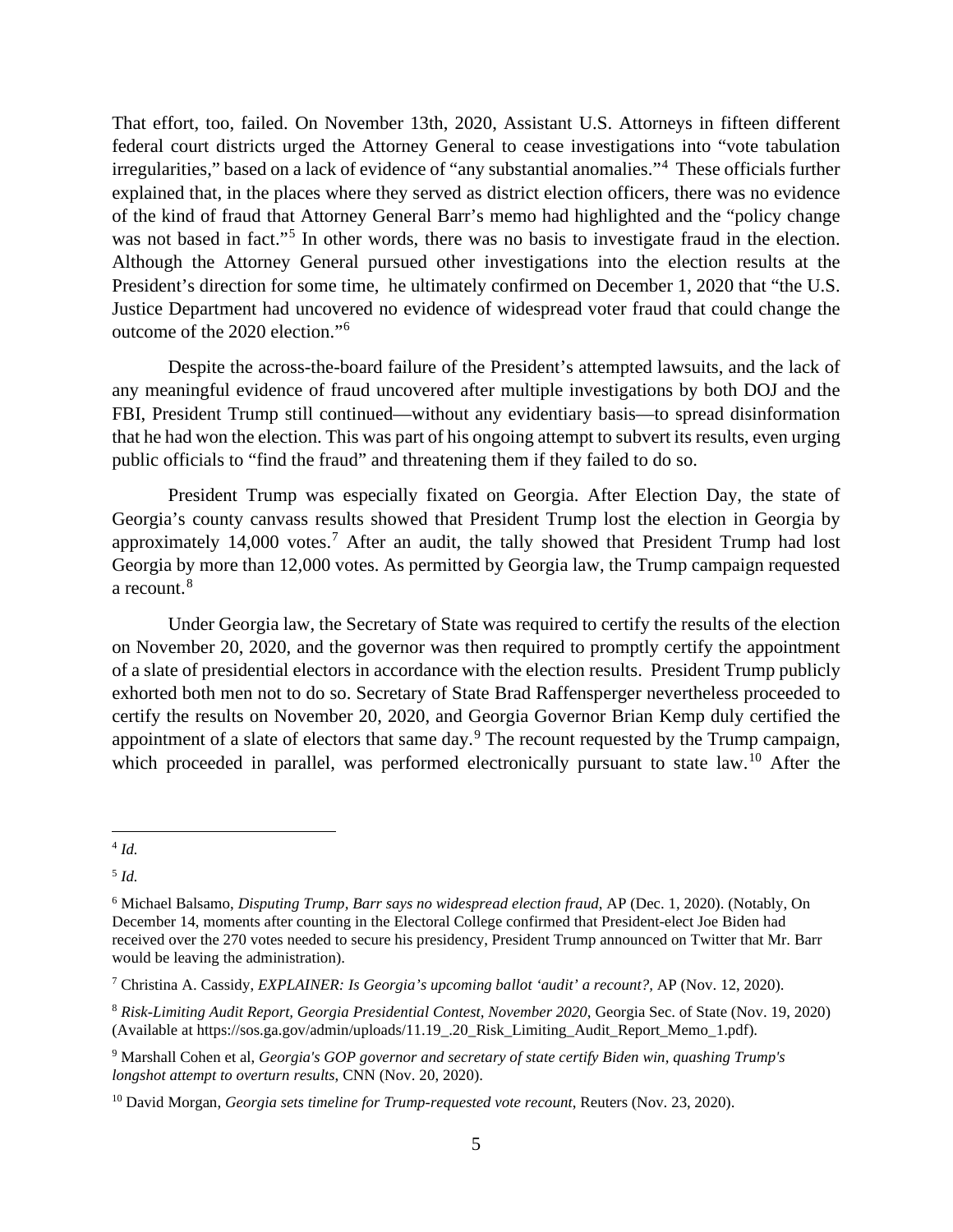recount, the vote count remained materially unchanged; Georgia recertified the election result on December 7, 2020.<sup>[11](#page-9-0)</sup>

The final tally showed that President Trump lost the State of Georgia by 11,779 votes.<sup>[12](#page-9-1)</sup> Georgia's slate of presidential electors then duly cast their votes on December 14, 2020, in accordance with the Electoral Count Act of 1887. During the post-election period, the Trump campaign and supporters of President Trump filed at least seven lawsuits in Georgia courts seeking to overturn the result in Georgia or otherwise challenge the conduct of the election, all of which were dismissed either by the court or voluntarily by the plaintiff.<sup>13</sup>

Throughout this process, President Trump publicly and privately attempted to impede Georgia officials. He disparaged Governor Kemp and Secretary of State Raffensperger for months, at one point calling the latter an "enemy of the people" for refusing to overturn the election.<sup>[14](#page-9-3)</sup> Among other attempts, as reported on December 23, 2020, President Trump called one of Georgia's lead investigators, urging him to "find the fraud" and claiming that the official would be a "national hero" if he did so.<sup>[15](#page-9-4)</sup> In addition, President Trump placed inappropriate pressure on the Office of the U.S. Attorney for the Northern District of Georgia.[16](#page-9-5) U.S. Attorney Byung J. Pak abruptly resigned on January 5, 2020. It has since been reported that Mr. Pak was told by White House officials he needed to resign because the President was "furious" that Mr. Pak was not pursuing the President's groundless claims of widespread voter fraud in Georgia.<sup>[17](#page-9-6)</sup>

On January 2, 2021, President Trump called Georgia state officials, including Secretary Raffensperger, in yet another attempt to reverse the outcome in that state. During the call, which was recorded by Mr. Raffensperger's office, President Trump directly urged Mr. Raffensperger to "find" enough votes to overturn the state's results and threatened him with criminal penalties if he failed to do so. Specifically, President Trump stated:

[The Georgia ballots are totally] illegal — it is more illegal for you than it is for them because, you know, what they did and you're not reporting it. *That's a criminal, that's a criminal offense. And you can't let that happen. That's a big risk to you and to Ryan, your lawyer.* And that's a big risk. But they are shredding ballots, in my opinion, based on what I've heard. And they are removing machinery, and they're moving it as fast as they

<span id="page-9-0"></span><sup>&</sup>lt;sup>11</sup> Richard Fausset & Nick Corasaniti, Georgia Recertifies Election Results, Affirming Biden's Victory, N.Y. Times (Dec. 7, 2020).

<span id="page-9-1"></span><sup>12</sup> Christina A. Cassidy, *EXPLAINER: Is Georgia's upcoming ballot 'audit' a recount?,* AP (Nov. 12, 2020).

<span id="page-9-2"></span><sup>13</sup> Pete Williams & Nicole Via y Rada, *Trump's election fight includes over 50 lawsuits. It's not going well*., NBC (Nov. 23, 2020).

<span id="page-9-3"></span><sup>14</sup> Richard Fausset, *Georgia Republicans Contort Themselves to Avoid Trump's Fury*, N. Y. Times (Dec. 2, 2020).

<span id="page-9-4"></span><sup>15</sup> Amy Gardner, *'Find the fraud': Trump pressured a Georgia elections investigator in a separate call legal experts say could amount to obstruction*, Wash. Post (Jan. 9, 2021).

<span id="page-9-5"></span><sup>&</sup>lt;sup>16</sup> Kelly Mena, *Wall Street Journal: White House pressured Georgia federal prosecutor to resign*, CNN (Jan. 9, 2021).

<span id="page-9-6"></span><sup>17</sup> Aruna Viswanatha et al., *White House Forced Georgia U.S. Attorney to Resign*, Wall Street Journal (Jan. 9, 2021).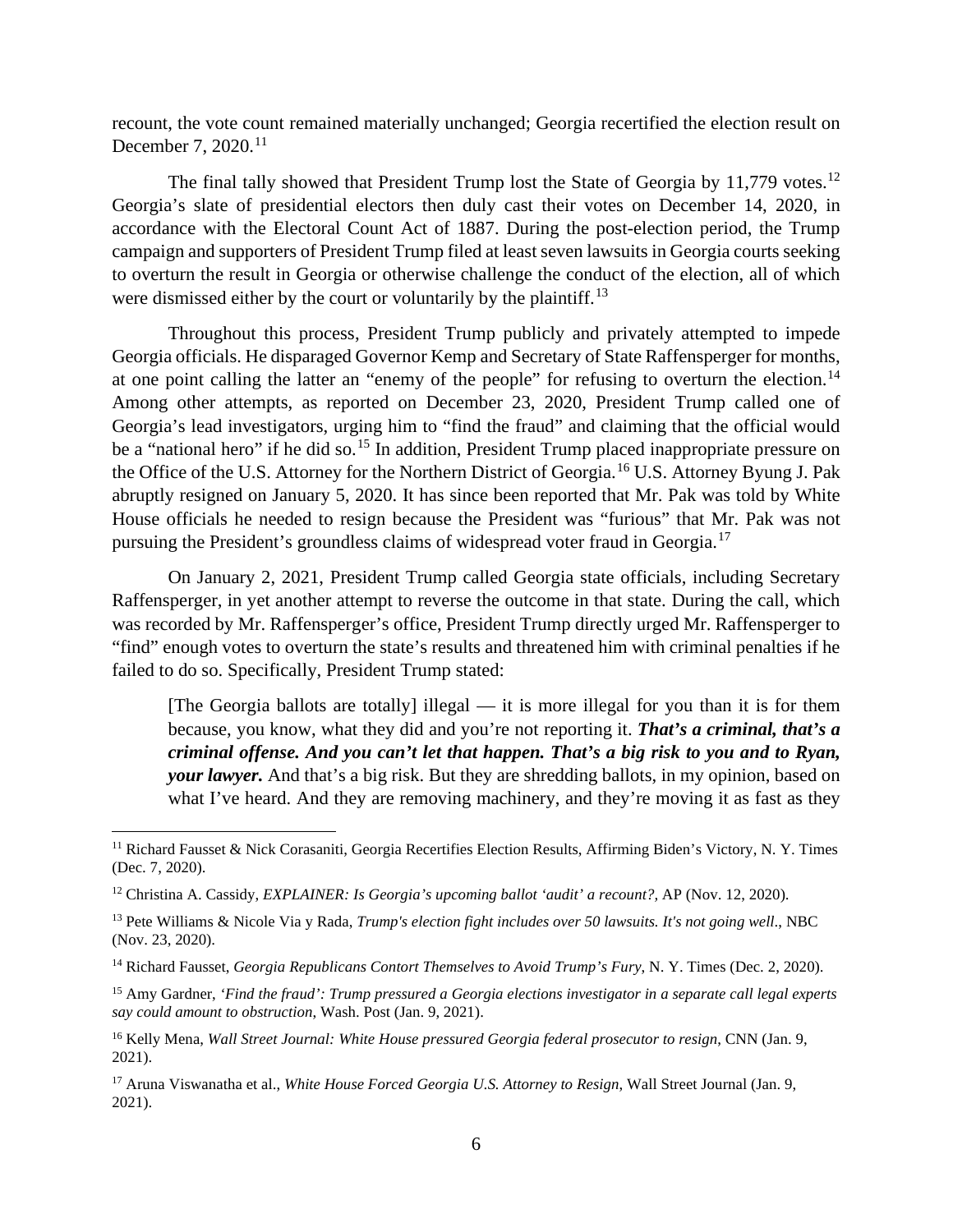can, both of which are criminal finds. And you can't let it happen, and you are letting it happen. You know, I mean, I'm notifying you that you're letting it happen. So look. *All I want to do is this. I just want to find 11,780 votes***,** which is one more than we have because we won the state  $^{18}$  $^{18}$  $^{18}$ .

While waging this pressure campaign against public officials, President Trump also spread inflammatory and inaccurate claims that he won the election on his social media and in his public appearances, all as part of his effort to subvert and obstruct the election outcome. For example, on December 13th, President Trump tweeted false claims that he had won the election "overwhelmingly" and that Democrats had committed "massive" fraud, stating in full:

The RINOS that run the state voting apparatus have caused us this problem of allowing the Democrats to so blatantly cheat in their attempt to steal the election, *which we won overwhelmingly.* How dare they allow this massive and ridiculous Mail-In Voting to occur... […] ...Tens of millions of haphazardly ballots sent, with some people getting two, three, or four ballots. *We will never give up!* [19](#page-10-1) 

These public statements—espousing false theories of election fraud that had already been rejected by his own Justice Department—continued to escalate over the coming weeks. On December 18th, for example, President Trump urged his supporters and Republican Senators to "get tougher," tweeting "[w]e won the Presidential Election, by a lot. FIGHT FOR IT! Don't let them take it away," and adding on December 22nd "[t]he truth is we won the election by a landslide. We won it big."<sup>[20](#page-10-2)</sup> The next week, President Trump falsely tweeted that the "United States had more votes than it had people voting, by a lot. This travesty cannot be allowed to stand. It was a Rigged Election, one not even fit for third world countries!"<sup>[21](#page-10-3)</sup>

President Trump focused specifically on January 6, 2021. His messaging included a specific call to action: "Come to D.C. January 6th to 'StopTheSteal.'" On December 19th, for example, he tweeted: "Statistically impossible to have lost the 2020 Election. Big protest in D.C. on January 6th. ... *Be there, will be wild!*"<sup>22</sup> He maintained this focus in the following weeks, including tweeting on January 1st "The BIG Protest Rally in Washington, D.C. will take place at

<span id="page-10-0"></span><sup>18</sup> Amy Gardner & Paulina Firozi, *Here's the full transcript and audio of the call between Trump and Raffensperger*, Wash. Post (Jan. 5, 2021) (emphasis added).

<span id="page-10-1"></span><sup>&</sup>lt;sup>19</sup> Donald J. Trump (@realDonaldTrump), Twitter (Dec. 13, 2020, 5:15 PM) (online and searchable at http://www.trumptwitterarchive.com/archive) (emphasis added).

<span id="page-10-2"></span><sup>&</sup>lt;sup>20</sup> *Id.* at (Dec. 18, 2020, 9:14 AM) (online and searchable at http://www.trumptwitterarchive.com/archive).; Donald Trump Vlog: *Contesting Election Results - December 22, 2020* (Dec. 22, 2020), Factbase Videos, available at https://www.youtube.com/watch?v=YJ8LfWC1Wks&feature=emb\_logo.

<span id="page-10-3"></span><sup>&</sup>lt;sup>21</sup> Donald J. Trump (@realDonaldTrump), Twitter (Dec. 30, 2020, 2:38 PM) (online and searchable at http://www.trumptwitterarchive.com/archive).

<span id="page-10-4"></span><sup>&</sup>lt;sup>22</sup> *Id.* at (Dec. 19, 2020, 1:42 AM) (online and searchable at http://www.trumptwitterarchive.com/archive).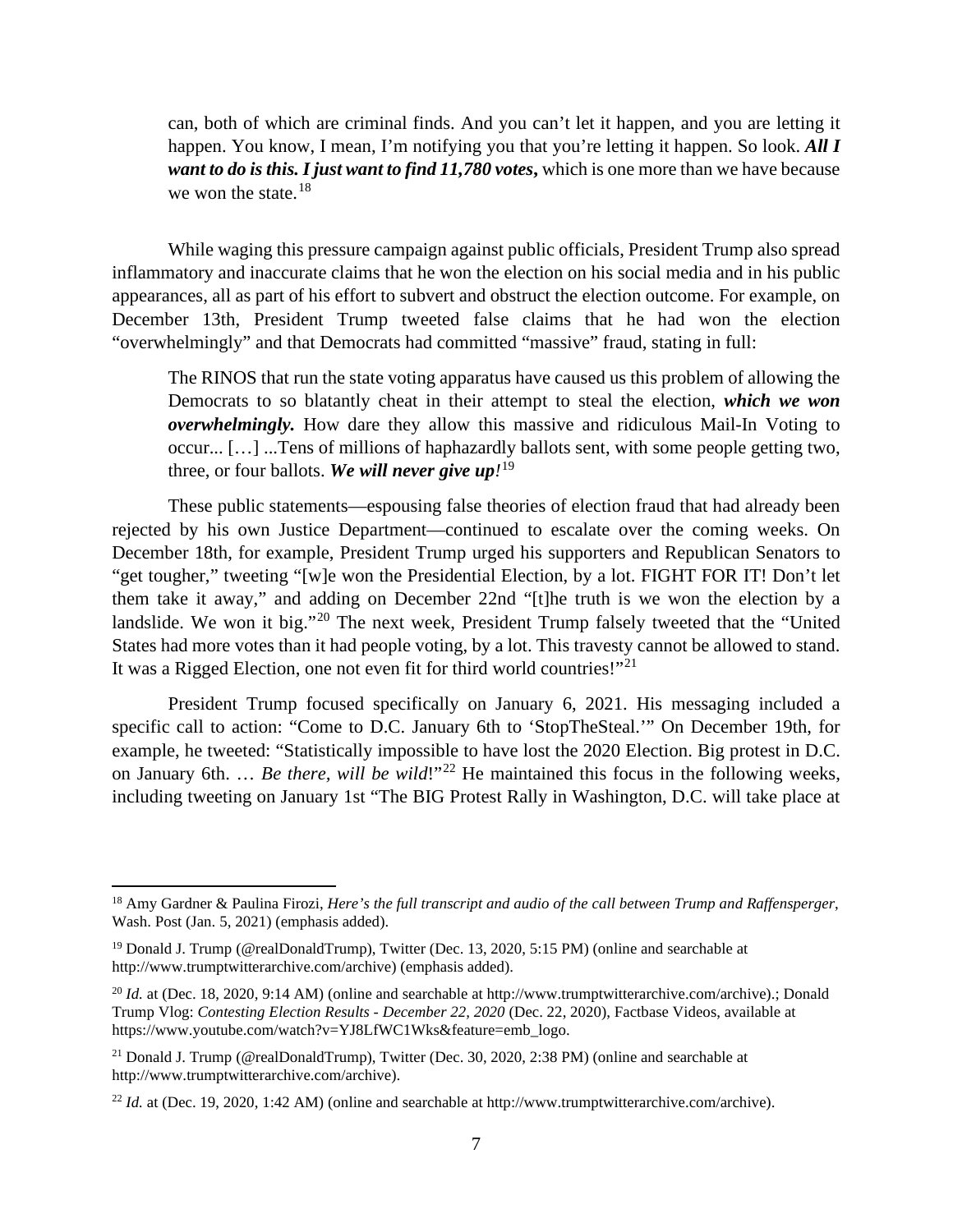11:00 A.M. on January 6th. Locational details to follow. StopTheSteal!"<sup>23</sup>; the President even confirmed his own presence on that date, stating "I will be there! Historic day."[24](#page-11-2)

In the days leading up to January 6th, President Trump escalated further, encouraging his supporters not just to show up in D.C., but specifically to obstruct the electoral count and the peaceful transition of power. On January 4th, for example, President Trump told his supporters at a Georgia rally: "Democrats are trying to steal the White House … [y]ou can't let it happen. You can't let it happen," and that "[T]hey're not taking this White House. *We're going to fight like hell*, I'll tell you right now."[25](#page-11-3) And the day prior, President Trump further provoked his supporters by tweeting, among other comments, "Washington is being inundated with people who don't want to see an election victory stolen by emboldened Radical Left Democrats. Our Country has had enough, they won't take it anymore!<sup>[26](#page-11-4)</sup>

President Trump also began to spread the false claim that Vice President Pence had the unilateral authority to reject the results of the Electoral College, claiming, "If Mike Pence does the right thing we win the election … we become president and you are the happiest people. … Mike Pence is going to have to come through for us and if he doesn't, it's a sad day for our country."<sup>[27](#page-11-5)</sup> To enhance pressure on his Vice President, President Trump repeatedly attacked him publicly and privately as disloyal for failing to take unconstitutional measures to alter the election outcome.<sup>[28](#page-11-6)</sup>

As President Trump ramped up his rhetoric and false claims, his supporters were led to believe that the democratic process posed a threat to the country and required intervention.

## **B. The January 6, 2021 "Save America Rally"**

<span id="page-11-0"></span> By January 6th, President Trump had succeeded in creating a tinder box of thousands of supporters, riled up and ready to obstruct the electoral count if Vice President Pence refused to undertake unconstitutional action in his role as Presiding Officer at the Joint Session. In fact, the President tweeted twelve times on the morning of January 6th, continuing to spread false claims

<span id="page-11-1"></span><sup>&</sup>lt;sup>23</sup> *Id.* at (Jan. 1, 2021, 2:23 PM) (online and searchable at http://www.trumptwitterarchive.com/archive).

<span id="page-11-2"></span><sup>&</sup>lt;sup>24</sup> *Id.* at (Jan. 3, 2021, 10:27 AM) (online and searchable at http://www.trumptwitterarchive.com/archive).

<span id="page-11-3"></span><sup>25</sup> *Speech: Donald Trump Holds a Political Rally in Dalton, Georgia - January 4, 2021* (Jan. 4, 2021), Factbase Videos, available at https://www.youtube.com/watch?v=kL\_IpqRf8RM;. *see also Speech: Donald Trump Holds a Political Rally in Valdosta, Georgia - December 5, 2020* (Dec. 5, 2020), Factbase Videos, available at https://www.youtube.com/watch?v=hKBZemnS1j4&feature=emb\_logo.

<span id="page-11-4"></span><sup>&</sup>lt;sup>26</sup> Donald J. Trump (@realDonaldTrump), Twitter (Jan. 5, 2021, 5:05 PM) (online and searchable at http://www.trumptwitterarchive.com/archive).

<span id="page-11-5"></span><sup>27</sup> Aaron Glantz, *Read Pence's full letter saying he can't claim 'unilateral authority' to reject electoral votes*, PBS (Jan. 6, 2021).

<span id="page-11-6"></span><sup>&</sup>lt;sup>28</sup> Donald J. Trump (@realDonaldTrump), Twitter (Jan. 6, 2021, 1:00 AM) (online and searchable at http://www.trumptwitterarchive.com/archive).; *See also Id.* at (Jan. 6, 2021, 8:17 AM).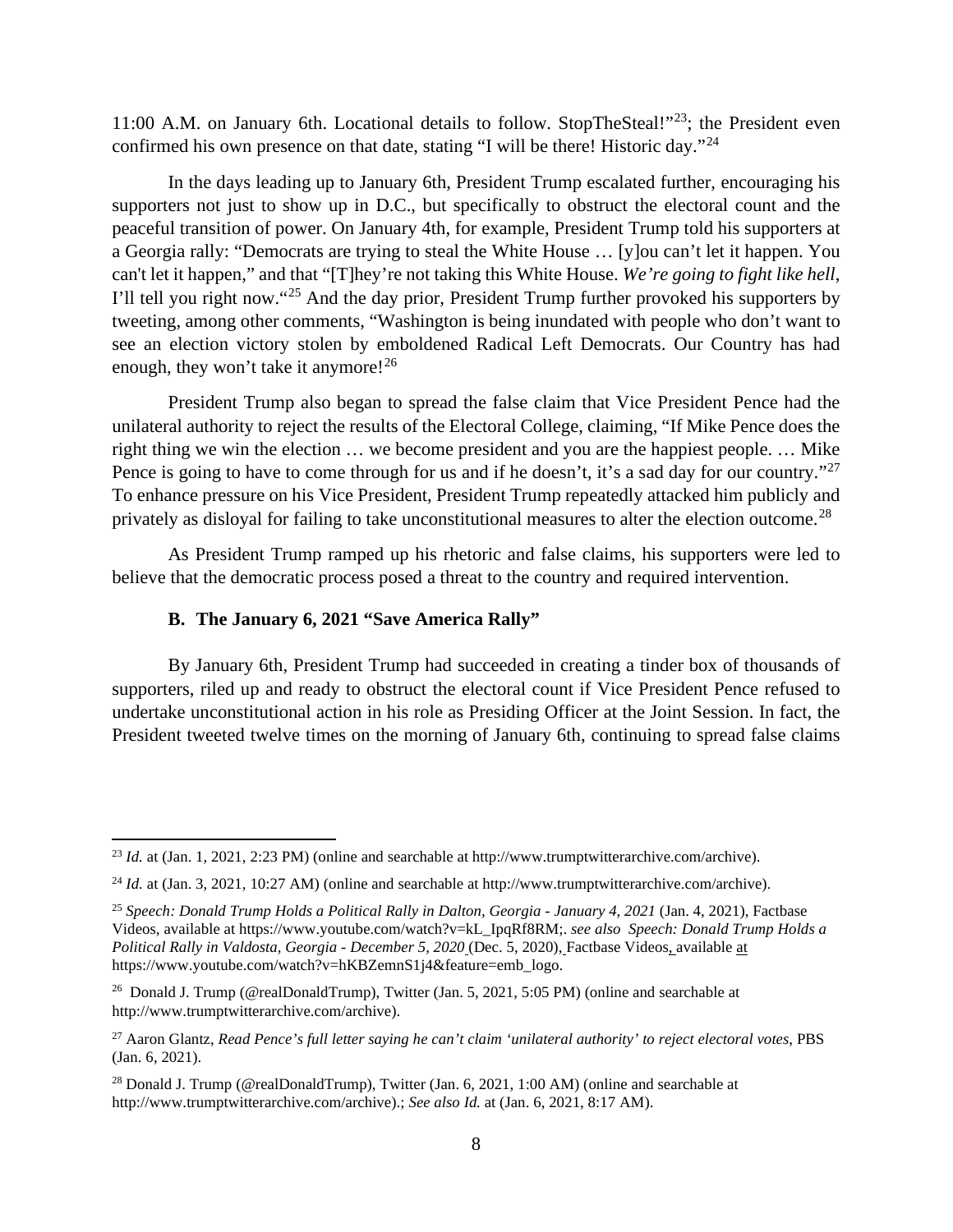that the election was "rigged," and encouraging his supporters to "fight" and "be strong."[29](#page-12-0) President Trump also urged Vice President Pence to act illegally before the electoral count began, tweeting at 8:17 AM on the morning of January 6, 2021, "States want to correct their votes, which they now know were based on irregularities and fraud, plus corrupt process never received legislative approval. All Mike Pence has to do is send them back to the States, AND WE WIN. Do it Mike, this is a time for extreme courage!"<sup>30</sup>

President Trump had also already scheduled a rally for the day that Congress was assembled to finalize the election results, set up within walking distance of the Capitol, dubbed the "Save America Rally." The title and location of the rally further underscored the President's messaging to his supporters that it was their patriotic duty to stop the electoral count.

The Save America Rally commenced at approximately 9:00 AM.<sup>[31](#page-12-2)</sup> Shortly before the President spoke, his attorney Rudy Giuliani reiterated the President's false claims that the 2020 presidential election was not a "clean election," and ended by urging the crowd to "have trial by combat."[32](#page-12-3) The President's son, Donald Trump Jr., also spoke, warning Republican congressmembers who did not support his father that "*we're coming for you*."[33](#page-12-4) 

At approximately 11:57 AM, the President addressed the crowd for over an hour, concluding at roughly 1:11 PM.<sup>[34](#page-12-5)</sup> The President falsely insisted yet again that Democrats had "stolen" the election, and that his supporters instead should "fight much harder" to "stop the steal" and "take back our country" at the Capitol.<sup>[35](#page-12-6)</sup> Although at one point he suggested that those marching to the Capitol should do so "peacefully," the overall tenor of his speech was menacing and, as subsequent events showed, was understood by his supporters as such.

<span id="page-12-0"></span><sup>29</sup> *See, e.g.*, Donald J. Trump (@realDonaldTrump), Twitter (Jan. 6, 2021, 12:08 AM); *Id.* at (Jan. 6, 2021, 12:16:00 AM); *Id.* at (Jan. 6, 2021, 12:16:10 AM); *Id.* at (Jan. 6, 2021, 12:17:43 AM); *Id.* at (Jan. 6, 2021, 12:17:52 AM); *Id.* at (Jan. 6, 2021, 12:43 AM); *Id.* at (Jan. 6, 2021, 12:46 AM); *Id.* at (Jan. 6, 2021, 12:47 AM); *Id.* at (Jan. 6, 2021, 1:00 AM); *Id.* at (Jan. 6, 2021, 8:06 AM); *Id.* at (Jan. 6, 2021, 8:17 AM); *Id.* at (Jan. 6, 2021, 8:22 AM) (online and searchable at http://www.trumptwitterarchive.com/archive).

<span id="page-12-1"></span><sup>30</sup> *Id.* at (Jan. 6, 2021, 8:17 AM) (online and searchable at http://www.trumptwitterarchive.com/archive).

<span id="page-12-2"></span><sup>&</sup>lt;sup>31</sup> Watch LIVE: Save America March at The Ellipse featuring President @realDonaldTrump, RSBN TV (Jan. 6, 2020) available at https://www.pscp.tv/w/1eaJbnwgERXJX?t=3h32m2s (hereinafter: "Save America March at the Ellipse Live Stream").

<span id="page-12-3"></span><sup>32</sup> Save America March at the Ellipse Live Stream; *see also* Rudy Giuliani Speech Transcript at Trump's Washington, D.C. Rally: Wants 'Trial by Combat, Rev (Jan. 6, 2021) ("If they ran such a clean election, they'd have you come in and look at the paper ballots. Who hides evidence? Criminals hide evidence. Not honest people. Over the next 10 days, we get to see the machines that are crooked, the ballots that are fraudulent, and if we're wrong, we will be made fools of. But if we're right, a lot of them will go to jail. Let's have trial by combat.").

<span id="page-12-4"></span><sup>33</sup> Maggie Haberman, *Trump Told Crowd, "You Will Never Take Back Our Country with Weakness*," N. Y. Times (Jan. 6, 2021).

<span id="page-12-5"></span><sup>34</sup> Domenico Montanaro, *Timeline: How One Of The Darkest Days In American History Unfolded*, NPR (Jan..7, 2021); *see also* Save America March at the Ellipse Live Stream

<span id="page-12-6"></span><sup>35</sup> Maggie Haberman, *Trump Told Crowd, "You Will Never Take Back Our Country with Weakness.* N. Y. Times (Jan. 6, 2021).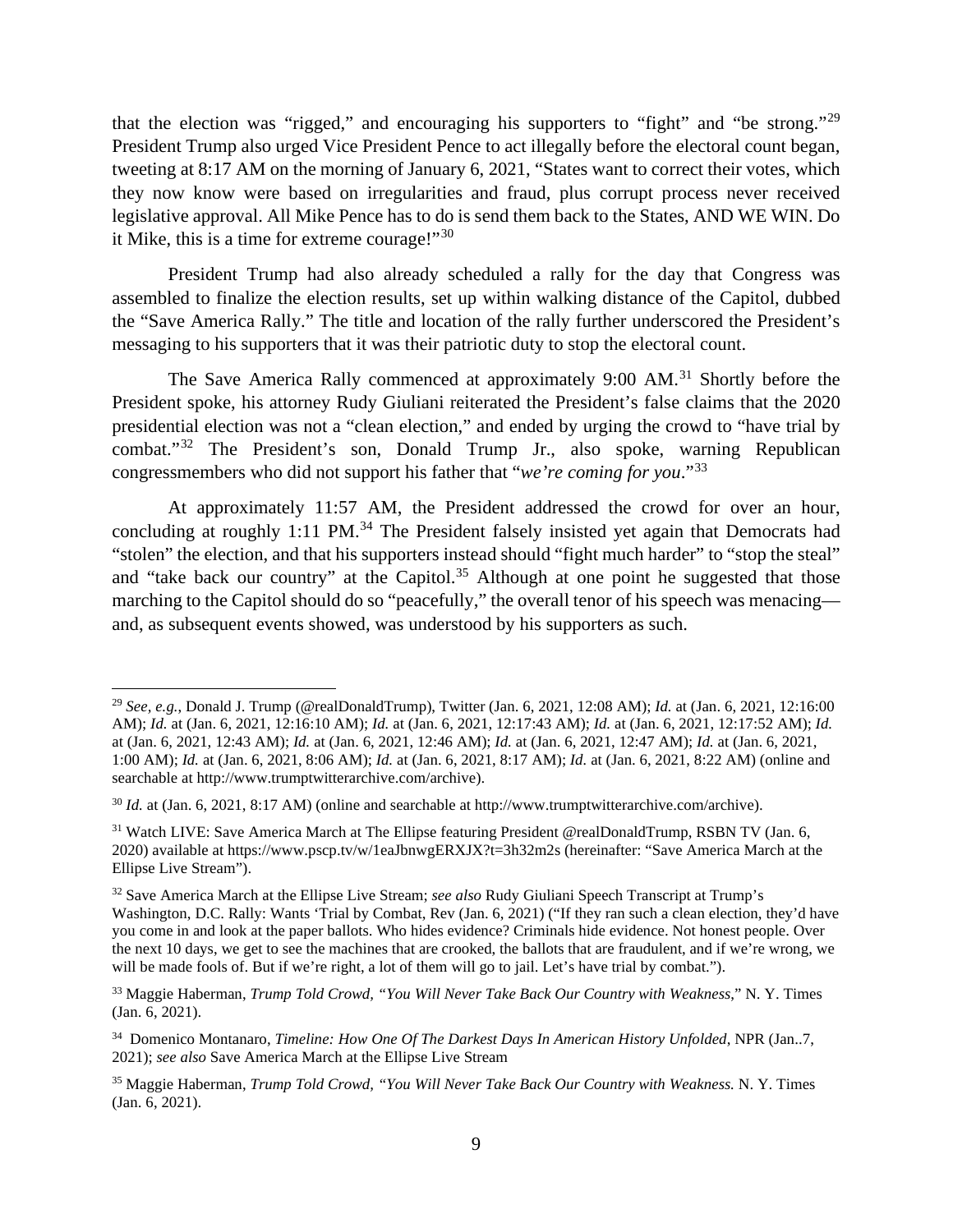The President also continued to insist that Vice President Pence act to overturn the election on his behalf: "All Vice-President Pence has to do is send it back to the States to recertify, and we become president, and you are the happiest people. . . . Mike Pence, I hope you're going to stand up for the good of our Constitution and for the good of our country. And if you're not, I'm going to be very disappointed in you. I will tell you right now. I'm not hearing good stories."[36](#page-13-0)

The President even called out specific legislators, warning these elected officials to help in his efforts to overturn the election results or face consequences. Among other comments, he stated: "And we've got to get rid of the weak congresspeople, the ones that aren't any good, the Liz Cheney's of the world, we got to get rid of them."[37](#page-13-1) His speech, in full, added additional such warnings, false claims, and encouragement to his supporters to take action, including the following:

All of us here today do not want to see our election victory *stolen by [sic] bold and radical left Democrats* which is what they are doing and stolen by the fake news media. That is what they have done and what they are doing. We will never give up. *We will never concede*. It doesn't happen. You don't concede when there's theft involved. … Our country has had enough. *We will not take it anymore, and that is what this is all about. … And to use a favorite term that all of you people really came up with, we will stop the steal.* … We will not let them silence your voices. We're not going to let it happen.

But just remember this, you're stronger, you're smarter. You've got more going than anybody and they try and demean everybody having to do with us and you're the real people. You're the people that built this nation. You're not the people that tore down our nation. … Republicans are constantly fighting like a boxer with his hands tied behind his back. It's like a boxer. And we want to be so nice. We want to be so respectful of everybody, including bad people. We're going to have to fight much harder and Mike Pence is going to have to come through for us. If he doesn't, that will be a sad day for our country because you're sworn to uphold our constitution. Now it is up to Congress to confront this egregious assault on our democracy.

After this, we're going to walk down and I'll be there with you. We're going to walk down. Anyone you want, but I think right here, *we're going to walk down to the Capitol*--And we're going to cheer on our brave senators and congressmen and women and *we're probably not going to be cheering so much for some of them. Because you'll never take back our country with weakness. You have to show strength and you have to be strong.* 

. . . I said something is wrong here, something is really wrong, can't have happened and we fight, *we fight like hell, and if you don't fight like hell you're not going to have a country anymore.* ... [W]e are going to try--give our Republicans, the weak ones because the strong ones don't need any of our help, *we're try--going to try and give them the kind* 

<span id="page-13-1"></span><span id="page-13-0"></span><sup>&</sup>lt;sup>36</sup> Julia Jacobo, *This is what Trump told supporters before many stormed Capitol Hill*, ABC News (Jan. 7, 2021). <sup>37</sup> *Id.*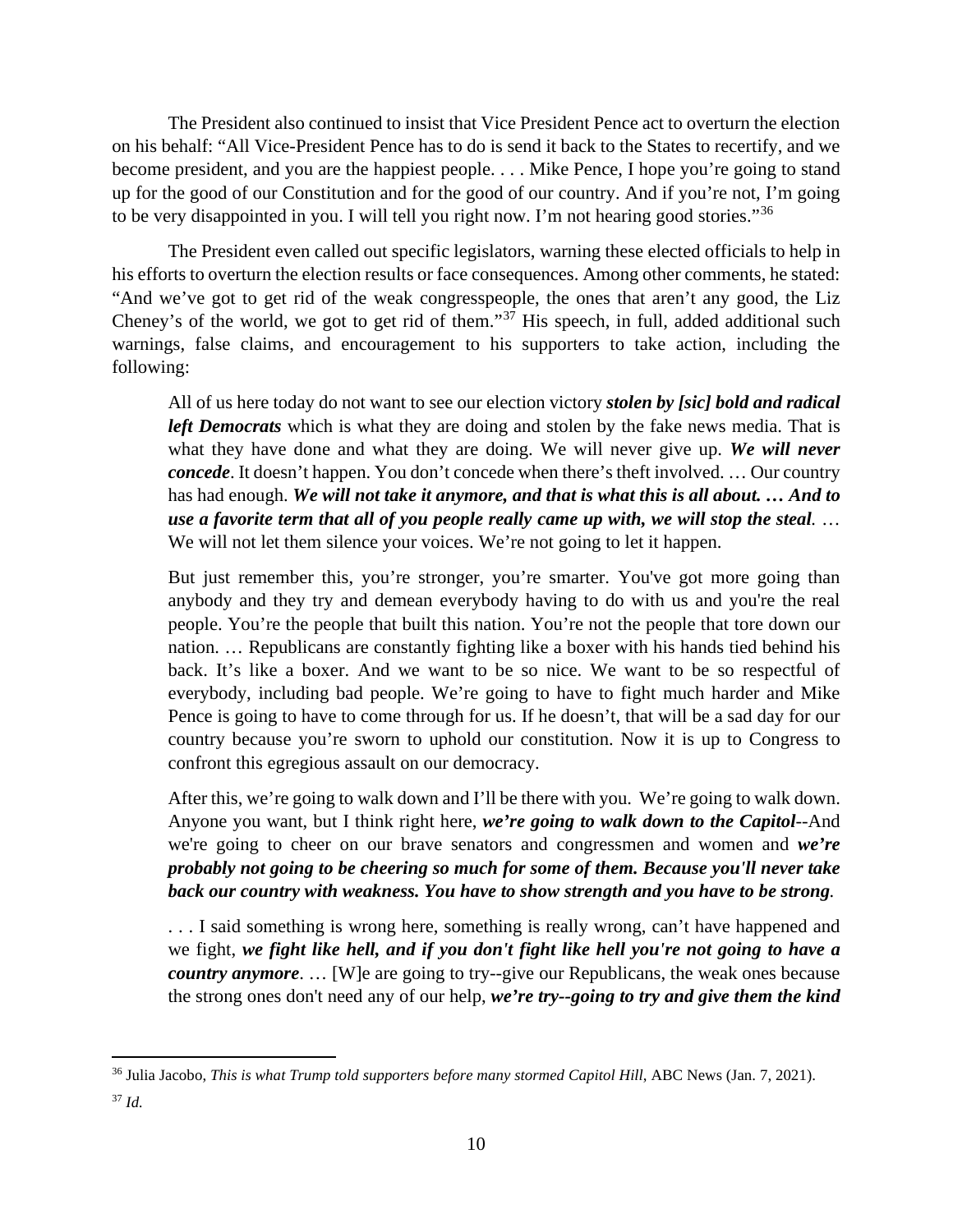# *of pride and boldness that they need to take back our country. So let's walk down Pennsylvania Avenue.* [38](#page-14-1)

While President Trump was speaking, Vice President Pence issued a public letter in which he made clear that he would follow the Constitution and the law despite President Trump's urgings to the contrary. "I do not believe," he wrote, "that the Founders of our country intended to invest the vice president with unilateral authority to decide which electoral votes should be counted during the Joint Session of Congress, and no vice president in American history has ever asserted such authority. . . . It is my considered judgment that my oath to support and defend the Constitution constrains me from claiming unilateral authority to determine which electoral votes should be counted and which should not."<sup>[39](#page-14-2)</sup>

As soon as President Trump concluded his speech, thousands of attendees marched down Pennsylvania Avenue toward Capitol Hill—just as President Trump had instructed them.

### <span id="page-14-0"></span>**C. The Attack on the Capitol**

On January 6, at 1:00 PM, as the President's rally was drawing to a close, the House and the Senate met in a Joint Session of Congress, with the Vice President presiding, to count the Electoral College's votes for who "shall be the President. " as required by the Twelfth Amendment and the Electoral Count Act.<sup>[40](#page-14-3)</sup> By around 2:00 PM, the supporters attending the rally had surged toward the Capitol and were attempting to breach its security barriers, requiring the Capitol Police to issue a number of security orders including one at 2:03 PM ordering an internal relocation of those in the Cannon House Office Building.<sup>41</sup>

At 2:02 PM, less than an hour after the President concluded his speech, reports confirmed that his supporters were attempting to breach the Capitol itself.<sup>[42](#page-14-5)</sup> Within minutes, Members of the House and Senate were told that the Capitol was in lockdown and were alerted to stay away from doors and windows.[43](#page-14-6) By 2:07 PM, the mob had breached the steps on the east side of the Capitol

<span id="page-14-1"></span><sup>&</sup>lt;sup>38</sup> Julia Jacobo, *This is what Trump told supporters before many stormed Capitol Hill*, ABC News (Jan. 7, 2021) (emphasis added).

<span id="page-14-2"></span> $39$  Mike Pence (@Mike\_Pence), Twitter (Jan. 6, 2021, 1:02 PM).

<span id="page-14-3"></span><sup>40</sup> Domenico Montanaro, *Timeline: How One Of The Darkest Days In American History Unfolded*, NPR (Jan. 7, 2021).

<span id="page-14-4"></span><sup>41</sup> Chris Marquette et al., *Pro-Trump protesters storm Capitol during Electoral College certification, causing lockdown*, Roll Call (Jan. 6, 2021) (At 1:22 PM Capitol Police ordered the evacuation of the Cannon House Office Building and at 1:47 PM the department announced the evacuation was all clear. However, by 2:03 PM Capitol Police issued its relocation order for Cannon House Office Building and by 2:18 PM Capitol Police had issued its lockdown of the Capitol complex); *See also* Zolan Kanno-Youngs et al., *As House Was Breached, a Fear 'We'd Have to Fight' to Get Out*, N. Y. Times (Jan. 6, 2021).

<span id="page-14-5"></span> $42$  Igor Bobic (@igorbobic), Twitter (Jan. 6, 2021, 2:02PM), https://twitter.com/igorbobic/status/1346895006263631872?s=20.

<span id="page-14-6"></span><sup>43</sup> *Id.* at (Jan. 6, 2021, 2:05 PM), https://twitter.com/igorbobic/status/1346895569277628417.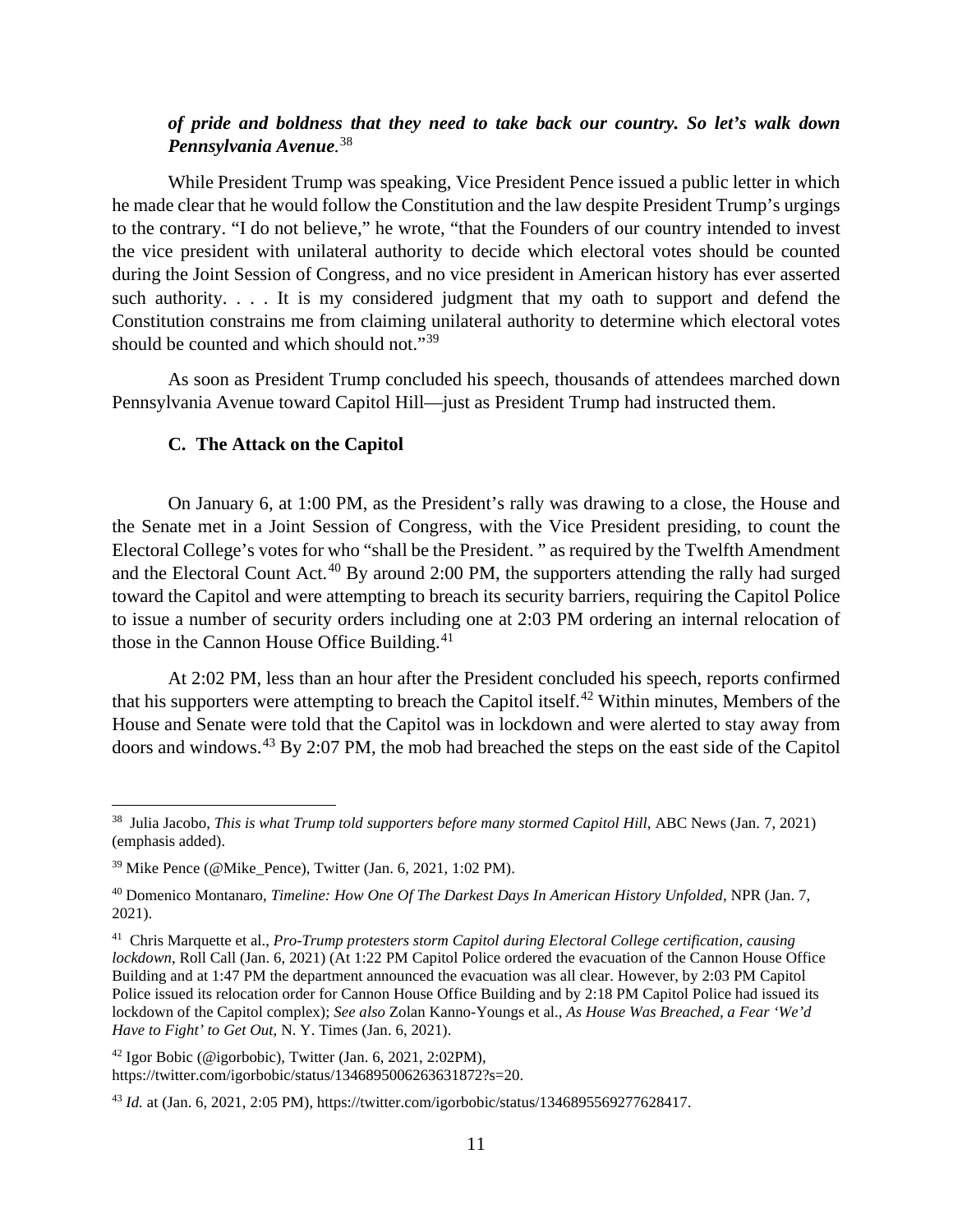and, minutes later, were inside the Capitol itself.<sup>[44](#page-15-0)</sup> From that time, the insurrectionists desecrated the Capitol including by, among other acts, ransacking and looting Member offices, stealing and destroying electronics, government property, and sensitive materials, and engaging in violence, which eventually resulted in at least five deaths. The following is a summary of these acts as recounted in criminal complaints, eyewitness experiences, and firsthand photographs and videos of the events.

 To enter the Capitol, the insurrectionists overwhelmed Capitol Police, scaled walls, used makeshift ladders, shattered windows, and overran barricades.[45](#page-15-1) Although Capitol Police locked the gallery and floor doors and Members and staff barricaded themselves in offices, the mob stormed Member offices, vandalizing and smashing property, overturning furniture, and, in some cases, stealing electronics.[46](#page-15-2) The day after the attack, the Justice Department noted that the thefts "could have potential national security equities."[47](#page-15-3) The full impact of hundreds of violent rioters with smartphones rampaging unsupervised in the Capitol, with direct access to electronics, computers, and networks, is not yet known.

Insurrectionists also severely damaged the building itself. They left bullet marks in the building walls, looted art, destroyed monuments, including a commemorative display honoring late congressman John Lewis, smeared their feces in several hallways, and fatally injured a Capitol Police officer.<sup>48</sup> Several brandished the Confederate battle flag and extremist paraphernalia.<sup>[49](#page-15-5)</sup>

By approximately 2:45 PM, insurrectionists had breached the House and Senate floors and began posing for photographs, including on the dais where Vice President Mike Pence had been presiding just moments before.[50](#page-15-6) Other images showed rioters smoking marijuana in Capitol rooms.[51](#page-15-7) The insurrectionists had, among their gear and weaponry, bullet-proof vests, zip ties used for handcuffs, metal knuckles, sticks and poles, knives, and firearms; in total, at least six handguns

<span id="page-15-3"></span><sup>47</sup> Natasha Bertrand, *Justice Department warns of national security fallout from Capitol Hill insurrection*, POLITICO (Jan. 7, 2021).

<span id="page-15-5"></span><sup>49</sup> Julia Jacobo, *A visual timeline on how the attack on Capitol Hill unfolded*, ABC News (Jan. 10, 2021).

<span id="page-15-6"></span> $50$  Igor Bobic (@igorbobic), Twitter (Jan. 6, 2021, 2:47 PM), https://twitter.com/igorbobic/status/1346906369232920576.

<span id="page-15-0"></span><sup>44</sup> Domenico Montanaro, *Timeline: How One Of The Darkest Days In American History Unfolded*, NPR (Jan. 7, 2021).

<span id="page-15-1"></span><sup>45</sup> Marc Fisher et al., *The four-hour insurrection*, Wash. Post (Jan. 7, 2021).

<span id="page-15-2"></span><sup>46</sup> Jack Brewster & Andrew Solender, *Clyburn's Ipad, Laptop From Pelosi's Office: Items Stolen, Destroyed In Capitol Attack*, Forbes (Jan. 7, 2021); Kel McClanahan, *The MAGA Insurrection in the Capitol Created a Huge New National-Security Threat,* Daily Beast (Jan. 8, 2021); Senator Jeff Merkley (@SenJeffMerkley), Twitter (Jan. 6, 2021 11:36 PM).

<span id="page-15-4"></span><sup>48</sup> *See* Chris Sommerfeldt, *Pro-Trump rioters smeared poop in U.S. Capitol hallways during belligerent attack*, NY Daily News (Jan. 7, 2021); Sarah Bahr, *Curators Scour Capitol for Damage to the Building or Its Ar*t, N. Y. Times (Jan. 7, 2021); Zack Budryk, *Hoyer says rioters destroyed display commemorating John Lewis, The Hill* (Jan. 7, 2021); Chelsea Stahl, *Jan. 7 highlights and analysis of unrest in Washington*, D.C., NBC (Jan. 8, 2021); Lauren Egan*, Capitol reels from damage and destruction left by violent rioters*, NBC (Jan. 7, 2021).

<span id="page-15-7"></span><sup>51</sup> Sarah Bahr, *Curators Scour Capitol for Damage to the Building or Its Ar*t, N. Y. Times (Jan. 7, 2021).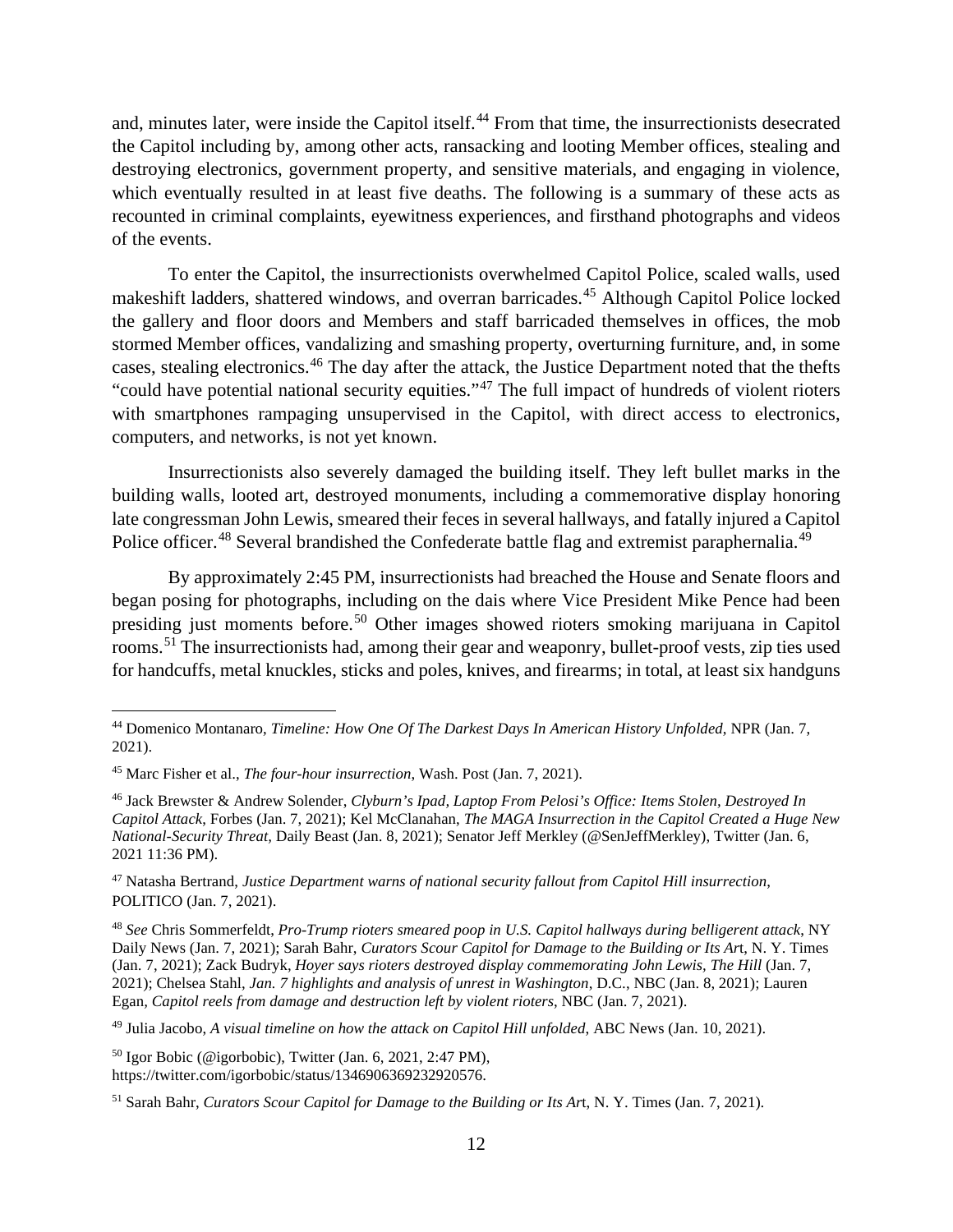were recovered from subsequent arrests.<sup>[52](#page-16-0)</sup> Videos confirmed that these insurrectionists were openly threatening specific Members of Congress. For example, some of the attackers said, "Tell Pelosi we're coming for that [expletive]."<sup>[53](#page-16-1)</sup>

Members of this mob also made clear that they attacked the Capitol because they believed the President had directed them to. One, individual, Jacob Chansley, who wore a "bearskin headdress" and "carried a spear, approximately 6 feet in length,"<sup>[54](#page-16-2)</sup> later told police that he came as part of a group effort at the request of the President.<sup>[55](#page-16-3)</sup> Another, Derrick Evans, had posted on social media at 12:08 AM on January 6th that he was going to D.C. to "#StopTheSteal," in response to the President's tweet.<sup>[56](#page-16-4)</sup> Similarly, a livestream video from inside the Capitol revealed an insurrectionist explaining, "[o]ur president wants us here. … *We wait and take orders from our president*."[57](#page-16-5)

Outside, the mob erected a gallows, disabled police vehicles, and left threatening messages to Members.<sup>[58](#page-16-6)</sup> Police discovered in a nearby pickup truck—which was later found to belong to one of the President's supporters traveling from Alabama[59](#page-16-7)—eleven "mason jars containing an unknown liquid," "cloth rags," and "lighters," which appeared to be "consistent with components for an explosive or incendiary device known as a 'Molotov Cocktail.'"[60](#page-16-8) The truck additionally contained a black handgun and an M4 carabine assault rifle with loaded ammunition magazines.<sup>[61](#page-16-9)</sup> The Capitol Police Hazardous Materials Response Team also confirmed two devices that were

<span id="page-16-0"></span><sup>52</sup> Officer Dallan Haynes Statement of Facts (Jan. 7, 2021) at 2, available at https://www.justice.gov/opa/pressrelease/file/1351686/download; Office[r Christopher Frank Affidavit](https://beta.documentcloud.org/documents/20446048-sinclair_affidavit) (Jan. 6, 2021) at 1, available at https://beta.documentcloud.org/documents/20446048-sinclair\_affidavit; [Officer Alexandria Sims Affidavit](https://beta.documentcloud.org/documents/20446053-blair_affidavit) (Jan. 7, 2021) at 1, available at https://assets.documentcloud.org/documents/20446053/blair\_affidavit.pdf; Special Agent Lawrence Anyaso Affidavit (Jan. 7, 2021) at 1, available at https://www.justice.gov/opa/pressrelease/file/1351661/download; DC Police Department (@DCPoliceDept), Twitter (Jan. 7, 2021, 1:52 PM), https://twitter.com/DCPoliceDept/status/1347254914993549312.

<span id="page-16-8"></span><sup>60</sup> Anyaso Aff. at 1-2.

<span id="page-16-1"></span><sup>53</sup> Matthew S. Schwartz, *As Inauguration Nears, Concern Of More Violence Grows*, NPR (Jan. 9, 2021).

<span id="page-16-2"></span><sup>54</sup> Special Agent James Soltes Affidavit (Jan. 8, 2021) at 1, available at https://www.justice.gov/usao-dc/pressrelease/file/1351941/download.

<span id="page-16-3"></span><sup>55</sup> *Id.* at 3.

<span id="page-16-4"></span><sup>56</sup> Special Agent David J. Dimarco Affidavit (Jan. 8, 2021) ¶ 13, available at https://www.justice.gov/usaodc/press-release/file/1351946/download.

<span id="page-16-5"></span><sup>57</sup> Dan Barry et al., *'Our President Wants Us Here': The Mob That Stormed the Capitol*, N. Y. Times (Jan. 9, 2021) (emphasis added).

<span id="page-16-6"></span><sup>58</sup> Azi Paybarah and Brent Lewis, Stunning Images as a Mob Storms the U.S. Capitol, N. Y. Times (Jan. 6, 2021).

<span id="page-16-7"></span><sup>59</sup> Carol Robinson, *Lonnie Coffman, Alabama man arrested at DC riot, had homemade napalm in Mason jars, feds say*, AL (Jan. 8, 2021).

<span id="page-16-9"></span><sup>61</sup> [Anyaso](https://www.justice.gov/opa/press-release/file/1351661/download) Aff. at 1.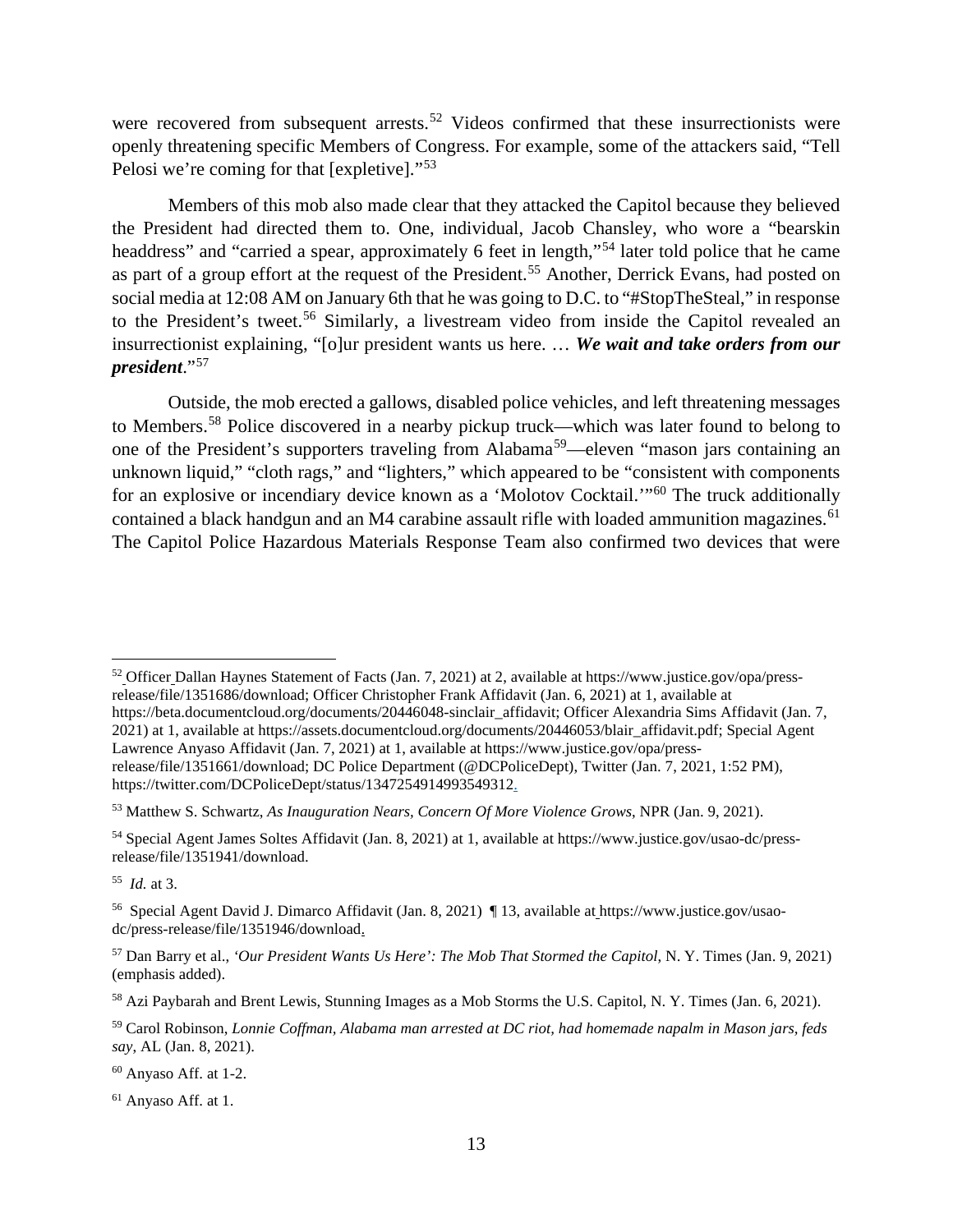"hazardous and could cause great harm to public safety" near the Capitol, and further reports confirmed a "hooded figure with a pipe bomb."[62](#page-17-0)

Over 50 police officers were injured while defending the Capitol. In one instance, President Trump's supporters grabbed a police officer by the helmet and dragged him down the stairs. Others "kicked and punched the officer, and one man even bashed the prone figure repeatedly with a pole flying an American flag."[63](#page-17-1) One officer, Brian Sicknick, died the following day from injuries suffered during the attack.<sup>[64](#page-17-2)</sup> As of January 10th, at least 90 had been arrested, with more arrests expected.<sup>[65](#page-17-3)</sup>

In the midst of this violence, the Secret Service evacuated Vice President Pence from the Senate floor, and Capitol Police attempted to evacuate or safely secure Members of Congress and their staff. Members were instructed to remove their identification pins in order to avoid targeted attacks. Gas masks were dispersed, and Members were ordered to shelter in place, instructed to stay under their desks or lie face down on the floor for their protection, or escorted by armed Capitol Police out of the building.<sup>[66](#page-17-4)</sup>

Members have spoken publicly about the harrowing experience.<sup>[67](#page-17-5)</sup> Representative Jamie Raskin asked his chief of staff to "protect [two of his visiting family members] with her life," as she stood guard at the door clutching a fire iron.<sup>[68](#page-17-6)</sup> Representative Jason Crow, said that he had not been in a similar situation since serving in Afghanistan and described the chaos on the House floor: "[T]he police weren't able to get us out so they actually closed and locked the doors and started to take furniture and barricade the doors and the windows with furniture as the mob tried to ram them down and was breaking through the windows."[69](#page-17-7) Representative Susan Wild, described hearing gun shots at approximately 3:00 PM and then Capitol Police screaming "Get down! Get down!", as she crawled on her hands and knees through the gallery, witnessing her colleagues making

<span id="page-17-0"></span><sup>62</sup> S*tatement of Steven Sund, Chief of Police, Regarding the Events of January 6, 2021,* United States Capitol Police (Jan. 7, 2021), available at https://www.uscp.gov/media-center/press-releases/statement-steven-sund-chief-police; DC Police Department (@DCPoliceDept), Twitter (Jan. 8, 2021, 10:52 AM), https://twitter.com/DCPoliceDept/status/1347571797429018625.,].

<span id="page-17-1"></span><sup>63</sup> Katie Shepherd, *Video shows Capitol mob dragging police officer down stairs. One rioter beat the officer with a pole flying the U.S. flag*, Wash. Post (Jan. 11, 2021)

<span id="page-17-2"></span><sup>64</sup> *Loss of USCP Officer Brian D. Sicknick*, United States Capitol Police (Jan. 7, 2021). On January 10, the Capitol Police reported the death of a second officer who was present at the insurrection. Per reports, he died by suicide. *See* Allison Klein and Rebecca Tan, *Capitol Police officer who was on duty during the riot has died by suicide, his family says,* Wash. Post (Jan. 11, 2021).

<span id="page-17-3"></span><sup>65</sup> Michael Biesecker, *Records show fervent Trump fans fueled US Capitol takeover,* AP (Jan. 11, 2021).

<span id="page-17-4"></span><sup>66</sup> *See e.g.* Marc Fisher et al., *The four-hour insurrection*, Wash. Post (Jan. 7, 2021); Tasneem Nashrulla, Members Of Congress Described What It Was Like When A Pro-Trump Mob Stormed The Capitol, Buzzfeed (Jan. 6, 2021).

<span id="page-17-5"></span><sup>67</sup> Tasneem Nashrulla, Members Of Congress Described What It Was Like When A Pro-Trump Mob Stormed The Capitol, Buzzfeed (Jan. 6, 2021).

<span id="page-17-6"></span><sup>68</sup> John Hendrickson, *Jamie Raskin Lost His Son. Then He Fled a Mob*., The Atlantic (Jan. 8, 2021).

<span id="page-17-7"></span><sup>69</sup> *Lawmaker describes moment captured in dramatic photo*, CNN (Jan. 6, 2021), available at https://www.youtube.com/watch?v=cufftGM8040.).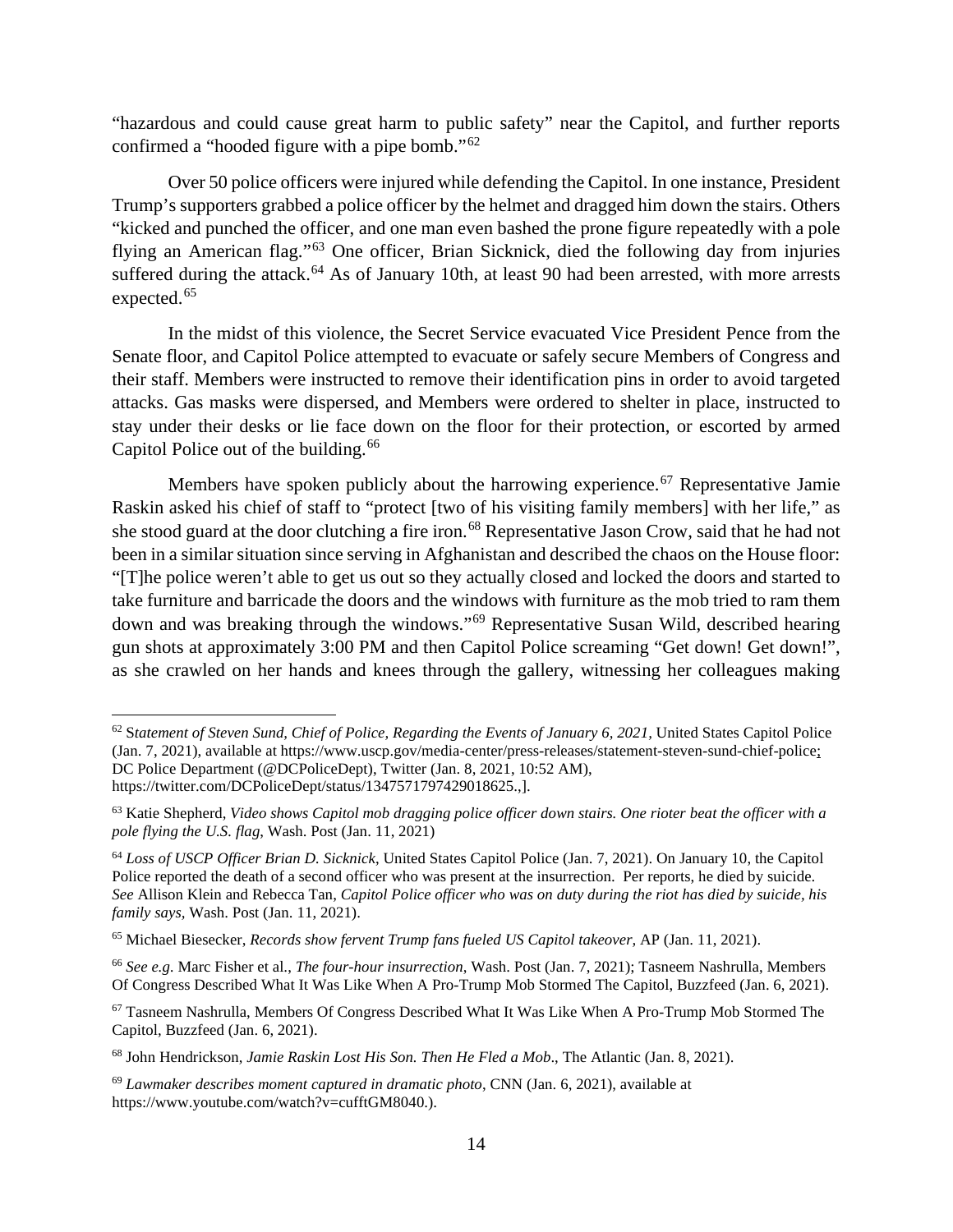phone calls to loved ones.[70](#page-18-1) Representative Dan Kildee described in real-time what was happening, "I am in the House Chambers. We have been instructed to lie down on the floor and put on our gas masks. Chamber security and Capitol Police have their guns drawn as protesters bang on the front door of the chamber."[71](#page-18-2)

Other Members also described the confusion and chaos as the siege closed in on the House floor. Representative Pramila Jayapal recounted how "Capitol police with us seemed very confused about who had the key to the doors. They were closed, but we weren't sure if they were locked, and we were yelling, "Lock the doors! Lock the doors!"<sup>[72](#page-18-3)</sup> We heard shots being fired, presumably into the chamber." She noted that took more than an hour and half for Members sitting in the gallery to evacuate: "Before we knew it, everyone on the floor below us had been removed, and ... we were still there. And it didn't look like anyone was coming to get us."<sup>[73](#page-18-4)</sup>

Many Members and staff were left traumatized by the experience. Representative Nancy Mace "felt unsafe returning to her hotel. What if rioters, who had just stormed and overtaken the Capitol building, were staying at her hotel? … She'd spent Wednesday huddled in someone's corner office, then stuck in a tunnel, then hunkered in her office with the lights off, her children texting her with worry."[74](#page-18-5)

### **D. President Trump's Response to the Insurrection**

<span id="page-18-0"></span>Although the insurrection began immediately following the conclusion of his speech, President Trump did not swiftly denounce the violence, or order his supporters to lay down their arms. To the contrary, as he watched the violence unfold on television, President Trump was reportedly "borderline enthusiastic because it meant the certification was being derailed."[75](#page-18-6) President Trump's reaction "genuinely freaked people out."[76](#page-18-7) Senator Ben Sasse relayed a conversation with senior White House officials that President Trump was "walking around the

<span id="page-18-1"></span><sup>70</sup> Rose Minutaglio, *Rep. Susan Wild On The 'Sheer Panic' She Felt In That Viral Photo*, Elle (Jan. 7, 2021) ("I need to talk to my kids, I thought to myself, because I may never talk to them again. I FaceTimed my 27-year-old son, Clay, and my 24-year-old daughter, Adrienne, to let them know I was staying as safe as possible and that I would be okay. Clay said, 'We hear gunshots and breaking glass in the background. How can you say you're okay?' Something about that call prompted a panic inside me. My heart began to pound. I felt paralyzed. … The door was still barricaded and it sounded like bullets were ricocheting in the chamber. … Sheer panic.) (emphasis added).

<span id="page-18-2"></span><sup>71</sup> Rep. Dan Killdee (@RepDanKildee), Twitter (Jan. 6, 2021, 2:52 PM) https://twitter.com/RepDanKildee/status/1346907565482004495

<span id="page-18-3"></span><sup>&</sup>lt;sup>72</sup> Rebecca Traister, 'It Was No Accident' Congresswoman Pramila Jayapal on surviving the siege, The Cut (Jan. 8, 2021).

<span id="page-18-4"></span><sup>73</sup> *Id,* l

<span id="page-18-5"></span><sup>74</sup> Jennifer Berry & Thomas Novelly, Nancy Mace's first 100 hours in Congress: threats, violence and challenging Trump, The Post and Courier (Jan. 7, 2021).

<span id="page-18-6"></span><sup>75</sup> Kaitlan Collins (@kaitlancollins), Twitter (Jan. 6, 2021, 10:34 PM),

https://twitter.com/kaitlancollins/status/1347023890959228933.

<span id="page-18-7"></span><sup>76</sup> *Id.*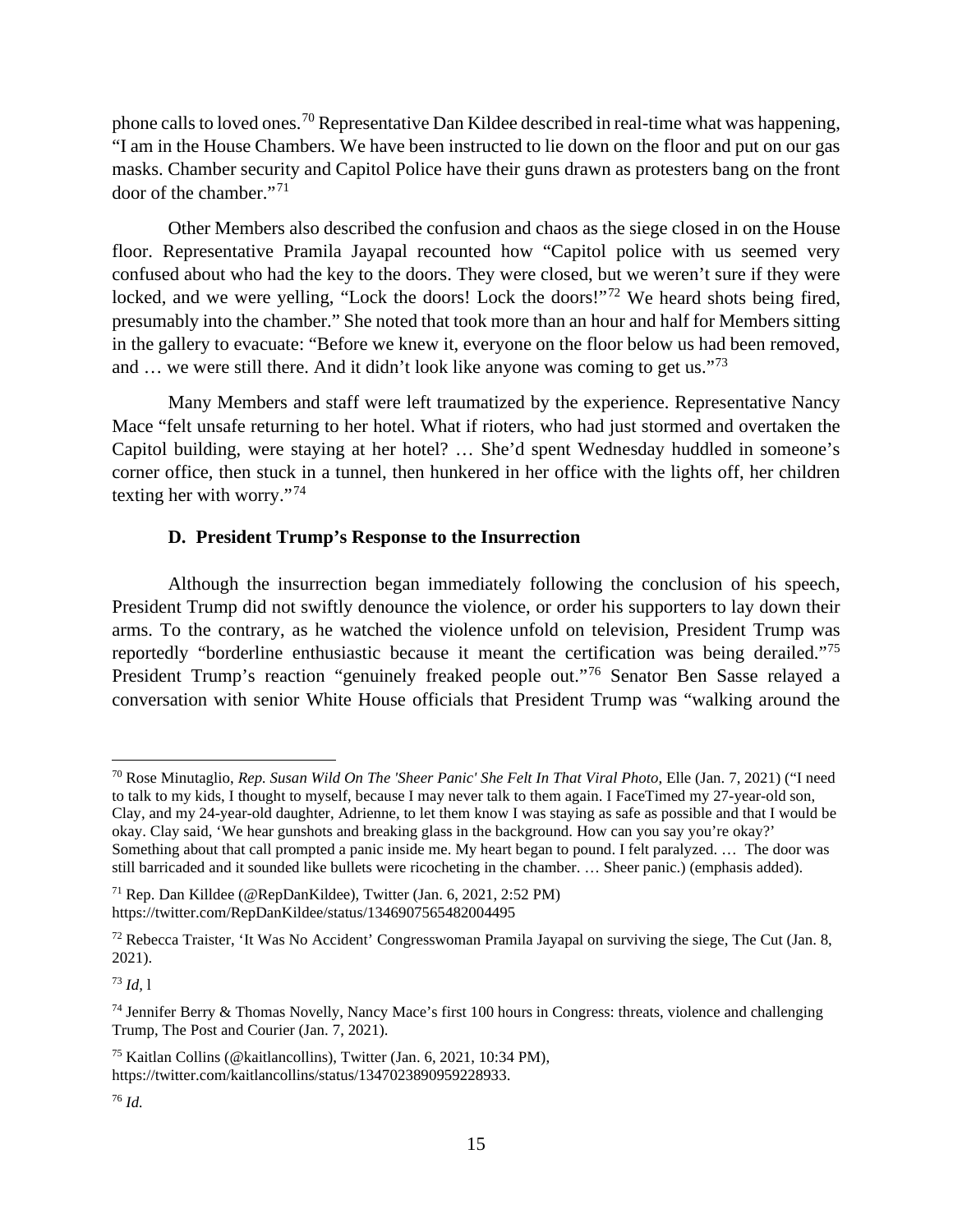White House confused about why other people on his team weren't as excited as he was as you had rioters pushing against Capitol Police trying to get into the building."<sup>[77](#page-19-0)</sup> He was "delighted."<sup>[78](#page-19-1)</sup>

And while the Senators were in lockdown, President Trump called Senator Mike Lee apparently trying to reach Senator Tommy Tuberville instead. The President did so not to check the Senators' well-being or assess the security threats, but instead, like the mob itself, to disrupt the peaceful transition of power.<sup>[79](#page-19-2)</sup> He encouraged Senator Tuberville to object and delay further the counting of electoral votes. $80$ 

The President's public statements were no better. Rather than defend the Capitol, comfort the American people, or urge his supporters to stand down, at the start of the siege, he retweeted at 1:49 PM a video of the rally, which included his previous statements that: "our country has had enough. We will not take it anymore and that's what this is all about. To use a favorite term that all of you came up with, we will stop the steal. . . You'll never take back our country with weakness. You have to show strength, and you have to be strong."[81](#page-19-4)

By 2:20 PM, the nation saw on live television that the armed mob had overrun the Capitol, causing both the House and the Senate to recess prematurely<sup>[82](#page-19-5)</sup> and flee their respective chambers in fear of their lives. Yet, even then, the President continued to affirm the insurrection's mission by attacking Vice President Pence for refusing to obstruct the process, tweeting at 2:24 PM:

*Mike Pence didn't have the courage to do what should have been done to protect our Country and our Constitution*, giving States a chance to certify a corrected set of facts, not the fraudulent or inaccurate ones which they were asked to previously certify. USA demands the truth!<sup>[83](#page-19-6)</sup>

Later video would emerge of insurrectionists inside the Capitol *chanting "Hang Mike Pence!"[84](#page-19-7)*

<span id="page-19-0"></span><sup>77</sup> Andrew Prokop, *Republican senator: White House aides say Trump was "delighted" as Capitol was stormed*, Vox (Jan. 8, 2021).

<span id="page-19-1"></span><sup>78</sup> *Id.*

<span id="page-19-2"></span><sup>79</sup> Sunlen Serfaty et al., *As riot raged at Capitol, Trump tried to call senators to overturn election*, CNN (Jan. 8, 2021).

<span id="page-19-3"></span><sup>80</sup> *Id.* (Further, later that night, President Trump's lawyer Rudolph Giuliani tried to take advantage of the chaos by following up on President Trump's call. He left a message with Senator Tuberville to continue to object "so that we get ourselves into tomorrow.")

<span id="page-19-4"></span><sup>81</sup> Julia Jacobo, *This is what Trump told supporters before many stormed Capitol Hill*, ABC News (Jan. 7, 2021).

<span id="page-19-5"></span><sup>82</sup> Sonam Sheth, *House and Senate abruptly go into recess after Trump-supporting rioters storm the Capitol building*, Business Insider (Jan. 6, 2021).

<span id="page-19-6"></span><sup>83</sup> Donald J. Trump (@realDonaldTrump), Twitter (Jan. 6, 2021, 2:24 PM) (online and searchable at http://www.trumptwitterarchive.com/archive)

<span id="page-19-7"></span><sup>84</sup> Devlin Barrett et al., *FBI focuses on whether some Capitol rioters intended to harm lawmakers or take hostages*, Wash. Post (Jan.8, 2021).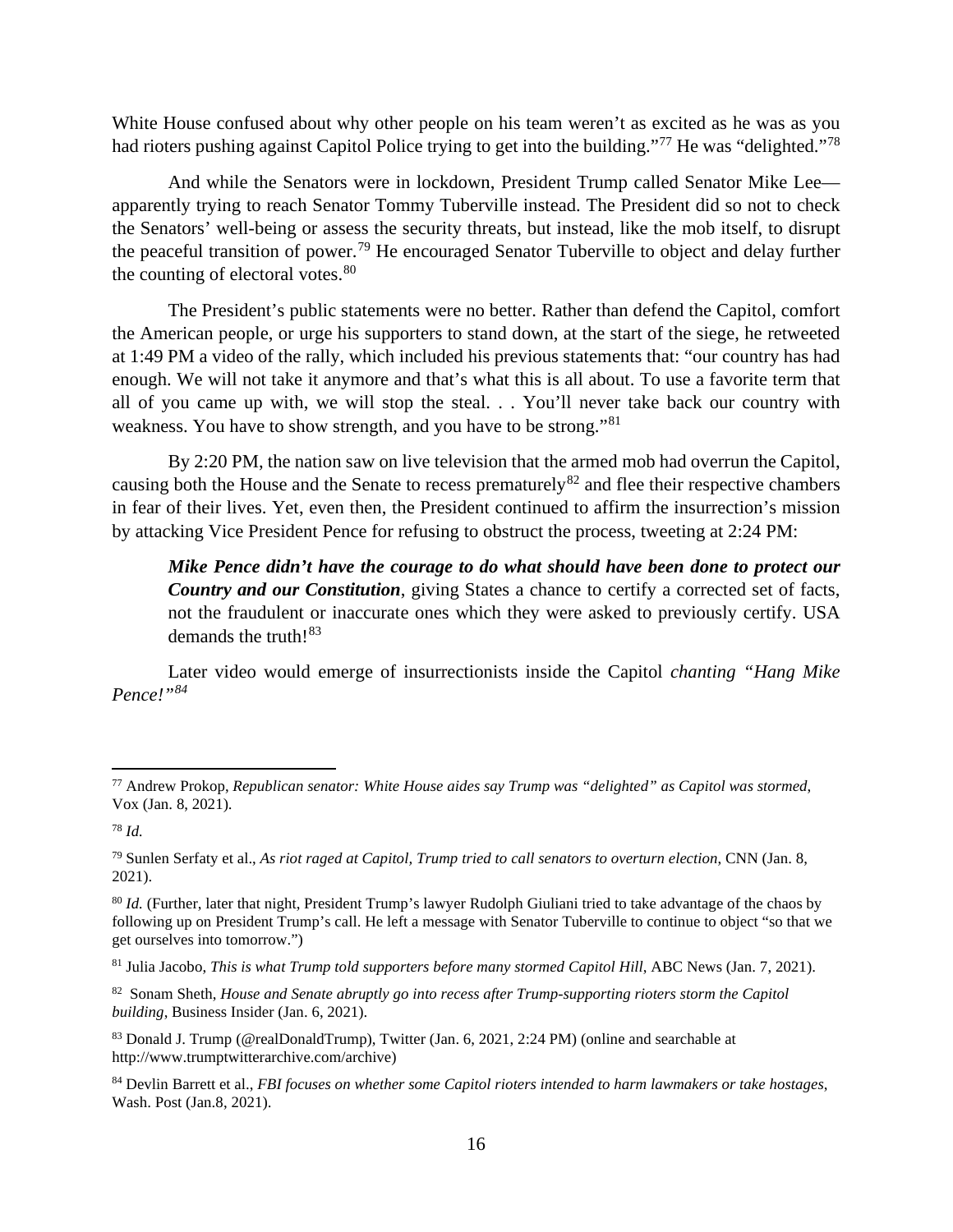The insurrectionists also made clear that they intended to harm House Speaker Nancy Pelosi. Some yelled, "Tell Pelosi we're coming for that [expletive]."[85](#page-20-0) Others roamed the Capitol halls chanting menacingly, "Where's Nancy? Where's Nancy?"<sup>[86](#page-20-1)</sup>

Around this time, Members of the House and Senate from both parties confirmed that they had privately asked—or were publicly urging—the President to mobilize the National Guard and order his supporters to cease the violence and leave the Capitol.<sup>[87](#page-20-2)</sup> For example, House Minority Leader Kevin McCarthy confirmed that he had "already talked to the President" on the phone and said: "I think we need to make a statement. Make sure that we can calm individuals down."<sup>[88](#page-20-3)</sup> Former New Jersey Governor Chris Christie elaborated, the "[P]resident caused this protest to occur. He's the only one that can make it stop. … [W]hat the president has said is not good enough. The President has to come out and tell his supporters to leave the capitol grounds."<sup>[89](#page-20-4)</sup> Representative Mike Gallagher also tweeted during the Capitol occupation, "Mr. President. You have got to stop this. You are the only person who can call this off."<sup>[90](#page-20-5)</sup> Similarly, Mick Mulvaney, the President's former Acting Chief of Staff, tweeted, "The President's tweet is not enough. He can stop this now and needs to do exactly that. Tell these folks to go home."[91](#page-20-6) After reaching out to Ivanka Trump, Senator Graham said the President's aides "were all trying to get him to speak out, to tell everyone to leave."[92](#page-20-7) Even the President's Chief of Staff Mark Meadows was prompted to speak to him after aides said, "They are going to kill people."<sup>[93](#page-20-8)</sup>

Not until 4:17 PM—over two hours after the initial breach and well into the siege—did the President release a scripted, pre-recorded video, which included a call for "peace" and "law and order" and finally told his supporters "you have to go home now." That video, though, continued to reiterate his claims of election fraud, stating that the election was "stolen from us." Moreover, the President included a clear message of support and love for these insurrectionists, who were *still* wreaking destruction inside the Capitol building, saying, "we love you, you're very special." President Trump told the insurrectionists:

<span id="page-20-0"></span><sup>85</sup> Matthew S. Schwartz, *As Inauguration Nears, Concern Of More Violence Grows*, NPR (Jan. 9, 2021).

<span id="page-20-1"></span><sup>86</sup> Karoun Demirjian et al., *Inside the Capitol siege: How barricaded lawmakers and aides sounded urgent pleas for help as police lost control*, Wash. Post (Jan. 10, 2021).

<span id="page-20-2"></span><sup>87</sup> *See e.g.,* Ashley Parker et al., *Six hours of paralysis: Inside Trump's failure to act after a mob stormed the Capitol*, Wash. Post (Jan. 11, 2021).

<span id="page-20-3"></span><sup>88</sup> *Trump doesn't ask backers to disperse after storming Capitol*, PBS (Jan. 6, 2021).

<span id="page-20-4"></span><sup>89</sup> *Chris Christie says Trump should tell protesters to leave Capitol*, ABC NEWS (Jan. 6, 2021) available at https://abcnews.go.com/US/video/chris-christie-trump-protesters-leave-capitol-750938176, 2021.

<span id="page-20-5"></span><sup>90</sup> Editorial, *Mike Gallagher is right: 'Call it off, Mr. President'*, Wisconsin State Journal (Jan. 6, 2021).

<span id="page-20-6"></span><sup>91</sup> Mick Mulvaney (@MickMulvaney), Twitter (Jan. 6, 2021, 3:01 PM), https://twitter.com/MickMulvaney/status/1346909665423196162.

<span id="page-20-7"></span><sup>92</sup> Ashley Parker et al., *Six hours of paralysis: Inside Trump's failure to act after a mob stormed the Capitol*, Wash. Post (Jan. 11, 2021).

<span id="page-20-8"></span><sup>93</sup> *Id.*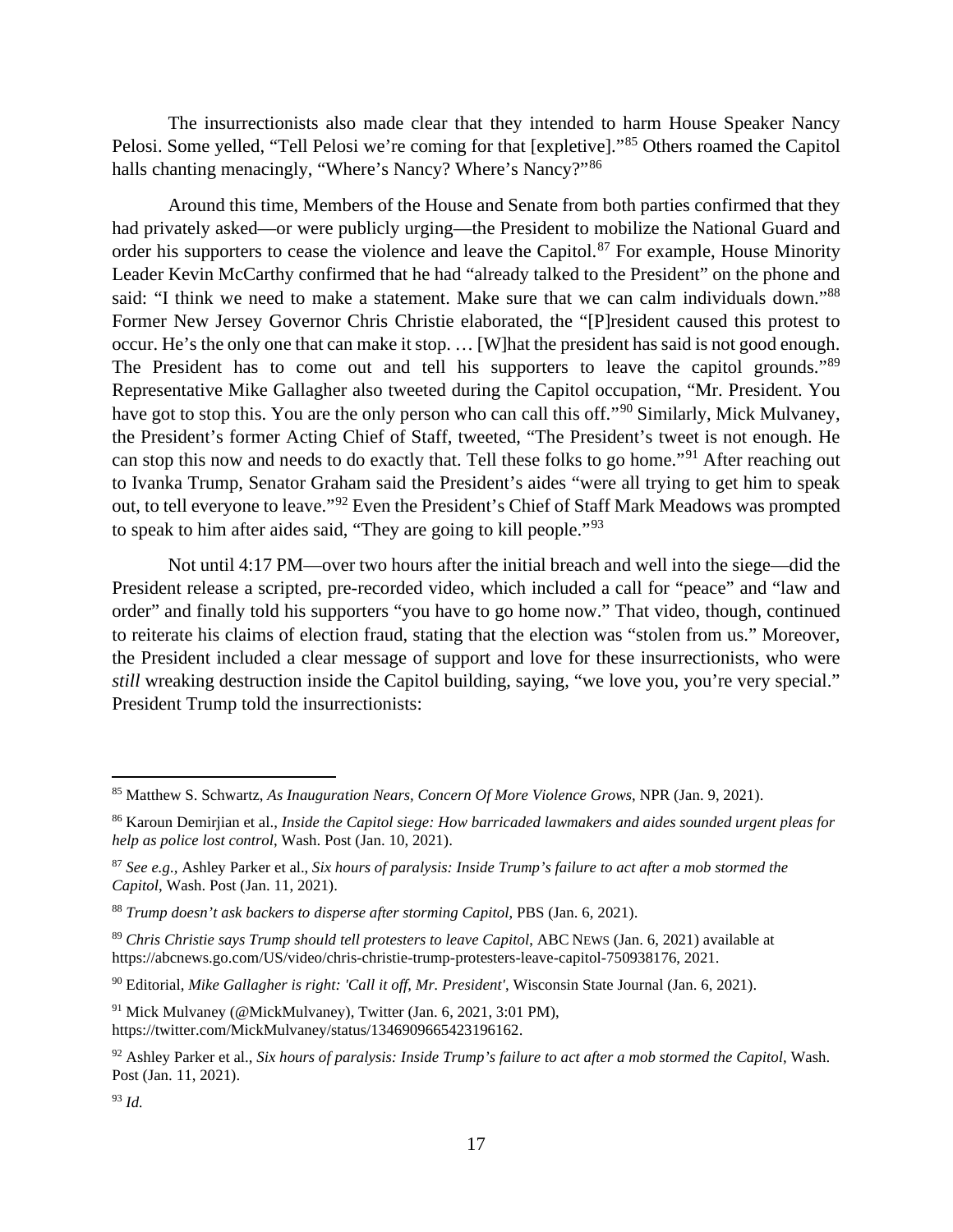*I know your pain. I know you're hurt. We had an election that was stolen from us. It was a landslide election and everyone knows it, especially the other side*. But you have to go home now. We have to have peace. We have to have law and order. ... So go home. *We love you, you're very special. ... I know how you feel.* But go home and go home in peace.<sup>[94](#page-21-1)</sup>

Despite the President's belatedly released video, the insurrection continued. In fact, the Capitol building was not secured until 5:34 PM, and Congress did not continue counting electoral votes until  $8:00 \text{ PM.}^{95}$ 

By the time the Capitol was secured and counting resumed, four of the insurrectionists have died. One was shot by Capitol Police as she tried to climb through a window in order to gain access to the House chamber, and three succumbed to medical emergencies suffered during the attack.<sup>[96](#page-21-3)</sup> In addition, it was widely reported that many Capitol Police Officers had been injured by insurrectionist attacks, one of whom would die the following day.<sup>[97](#page-21-4)</sup> Yet, at 6:01 PM, in the aftermath of this devastation, President Trump's statement to the public was not a condemnation of the violence. Rather, it was a message that justified his supporters' actions and reiterated his lies about the election. He tweeted: "These are the things and events that happen when a sacred landslide election victory is so unceremoniously & viciously stripped away from great patriots who have been badly & unfairly treated for so long,"[98](#page-21-5) ending with: "*Remember this day forever!"[99](#page-21-6)*

# <span id="page-21-0"></span>**E. The Events of January 6th Were a Result of and Incited by the President's Course of Conduct**

 The timeline of events demonstrates that President Trump encouraged and incited the violent and seditious acts that occurred. Moreover, the lawlessness that resulted from President Trump's conduct was entirely foreseeable by the President.

 President Trump openly acknowledged, in advance of the insurrection, that his statements had incited huge crowds to descend on D.C. On the eve of the event, President Trump publicly tweeted:

# *Washington is being inundated with people who don't want to see an election victory stolen by emboldened Radical Left Democrats. Our Country has had enough, they won't*

<span id="page-21-1"></span><sup>&</sup>lt;sup>94</sup> Donald J. Trump (@realDonaldTrump), Twitter (Jan. 6, 2021, 4:17 PM), (online and searchable at http://www.trumptwitterarchive.com/archive; *See also* Tony Keith, *Twitter 'locks' President Trump for 12 hours Wednesday evening*, KKTV (Jan. 6, 2021) (emphasis added).

<span id="page-21-2"></span><sup>95</sup> Ted Barrett et al., *US Capitol secured, 4 dead after rioters stormed the halls of Congress to block Biden's win*, CNN (Jan. 7, 2021).

<span id="page-21-3"></span><sup>96</sup> *Id.* 

<span id="page-21-4"></span><sup>97</sup> *Loss of USCP Officer Brian D. Sicknick*, United States Capitol Police (Jan. 7, 2021).

<span id="page-21-5"></span><sup>98</sup> Donald J. Trump (@realDonaldTrump), Twitter (Jan. 6, 2021, 6:01 PM), (online and searchable at http://www.trumptwitterarchive.com/archive)

<span id="page-21-6"></span><sup>99</sup> *Id.* (emphasis added).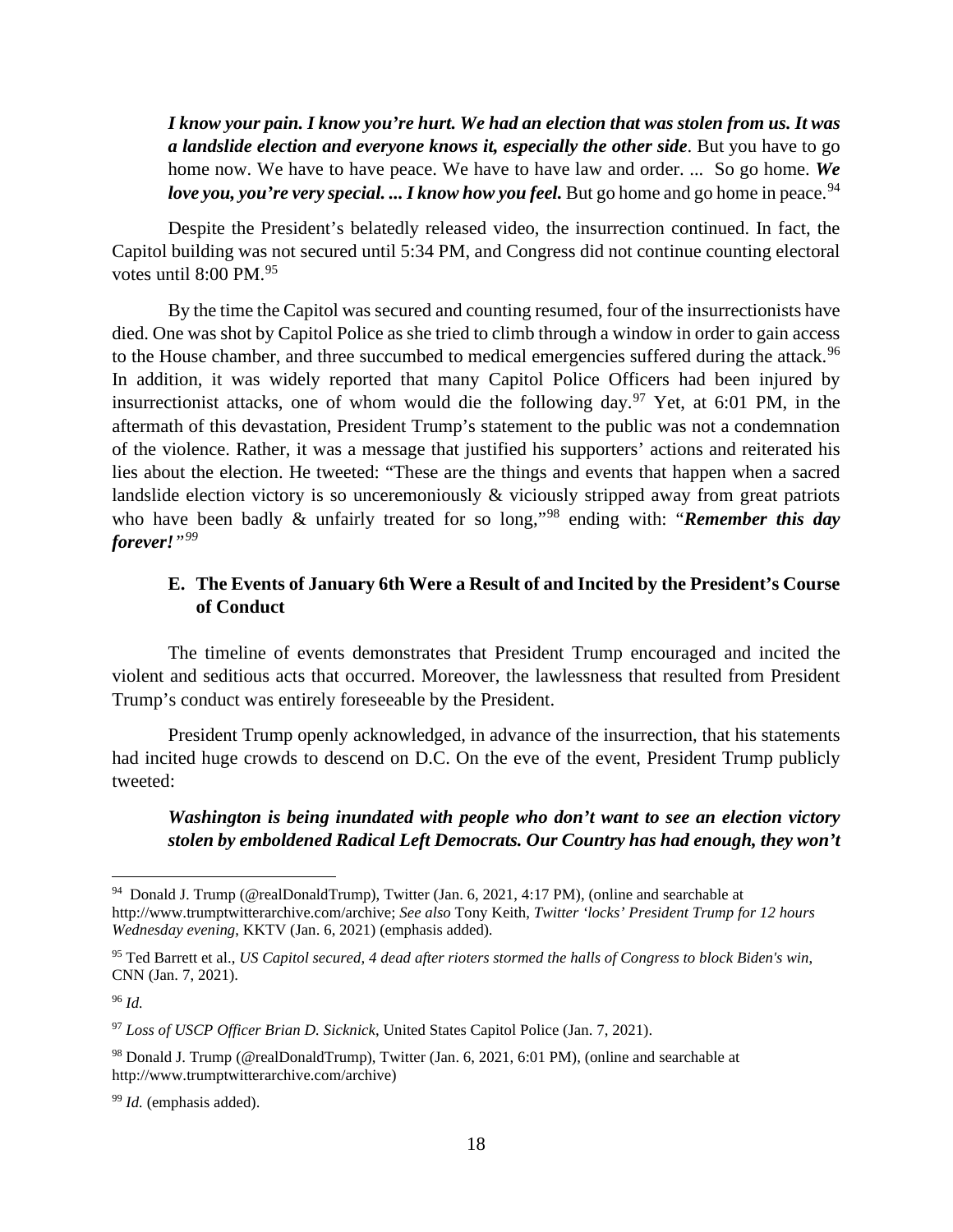*take it anymore!* We hear you (and love you) from the Oval Office. MAKE AMERICA GREAT AGAIN… I hope the Democrats, and even more importantly, the weak and ineffective RINO section of the Republican Party, *are looking at the thousands of people pouring into D.C. They won't stand for a landslide election victory to be stolen.*  @senatemajldr @JohnCornyn @SenJohnThune.[100](#page-22-0)

In the days prior to the event, President Trump had likewise acknowledged his awareness of the masses gathered as a result of his prior statements. For example, in response to the President's tweet encouraging his supporters to come to D.C. on January 6th, a supporter confirmed, "[t]he calvary [sic] is coming, Mr. President!", to which President Trump responded directly: "A great honor!"<sup>[101](#page-22-1)</sup> And, in response to reports that crowds were "descending" upon D.C., the President wrote: "we hear you (and love you) from the Oval Office."[102](#page-22-2)

Moreover, President Trump had every reason to know that, incited by his statements, the thousands of people pouring into D.C. would engage in *actual* violence. As early as December 1st, elected officials warned President Trump of the consequences of his rhetoric. For example, Gabriel Sterling, an elected official in Georgia, cautioned President Trump regarding his public statements spreading false claims about the election: "Mr. President . . . Stop inspiring people to commit potential acts of violence. Someone's going to get hurt, someone's going to get shot, someone's going to get killed."<sup>[103](#page-22-3)</sup>

In the days leading up to the January 6th rally, it was widely reported that militia groups, the Proud Boys—a group the President told to "stand back and stand by" during a presidential debate—and others Trump supporters had posted pictures with weaponry that they planned to bring to the Rally and use to storm and occupy the Capitol.<sup>[104](#page-22-4)</sup>

For example, a member of the Red-State Secession group on Facebook posted on January 5, 2021: "If you are not prepared to use force to defend civilization, then be prepared to accept

<span id="page-22-0"></span><sup>100</sup> Donald J. Trump (@realDonaldTrump), Twitter (Jan. 5, 2021, 5:05 PM); Id. at (Jan. 5, 2021, 5:12 PM) (online and searchable at http://www.trumptwitterarchive.com/archive) (emphasis added).

<span id="page-22-1"></span><sup>101</sup> Ed Pilkington, *Incitement: a timeline of Trump's inflammatory rhetoric before the Capitol riot*, The Guardian (Jan. 7, 2021).

<span id="page-22-2"></span><sup>102</sup> Donald J. Trump (@realDonaldTrump), Twitter (Jan. 5, 2021, 5:05 PM), (online and searchable at http://www.trumptwitterarchive.com/archive).

<span id="page-22-3"></span><sup>103</sup> *Gabriel Sterling of Sec of State's Office Blasts Those Threatening Election Workers*, GPB (Dec. 1, 2020), available at https://www.youtube.com/watch?v=jLi-Yo6IucQ.1, 2020); *See also* Amy Gardner and Keith Newell, *'Someone's going to get killed': GOP election official in Georgia blames President Trump for fostering violent threats*, Wash. Post (Dec. 1, 2020); Matthew Brown, *Trump campaign lawyer stirs outrage by saying ex-cyber chief should be 'taken out at dawn and shot'*, USA Today (Dec. 1, 2020).

<span id="page-22-4"></span><sup>104</sup> David Smith et al., *Donald Trump refuses to condemn white supremacists at presidential debate*, The Guardian (Sep. 29, 2020); Craig Timberg & Drew Harwell, *Pro-Trump forums erupt with violent threats ahead of Wednesday's rally against the 2020 election*, Wash. Post (Jan. 5, 2021).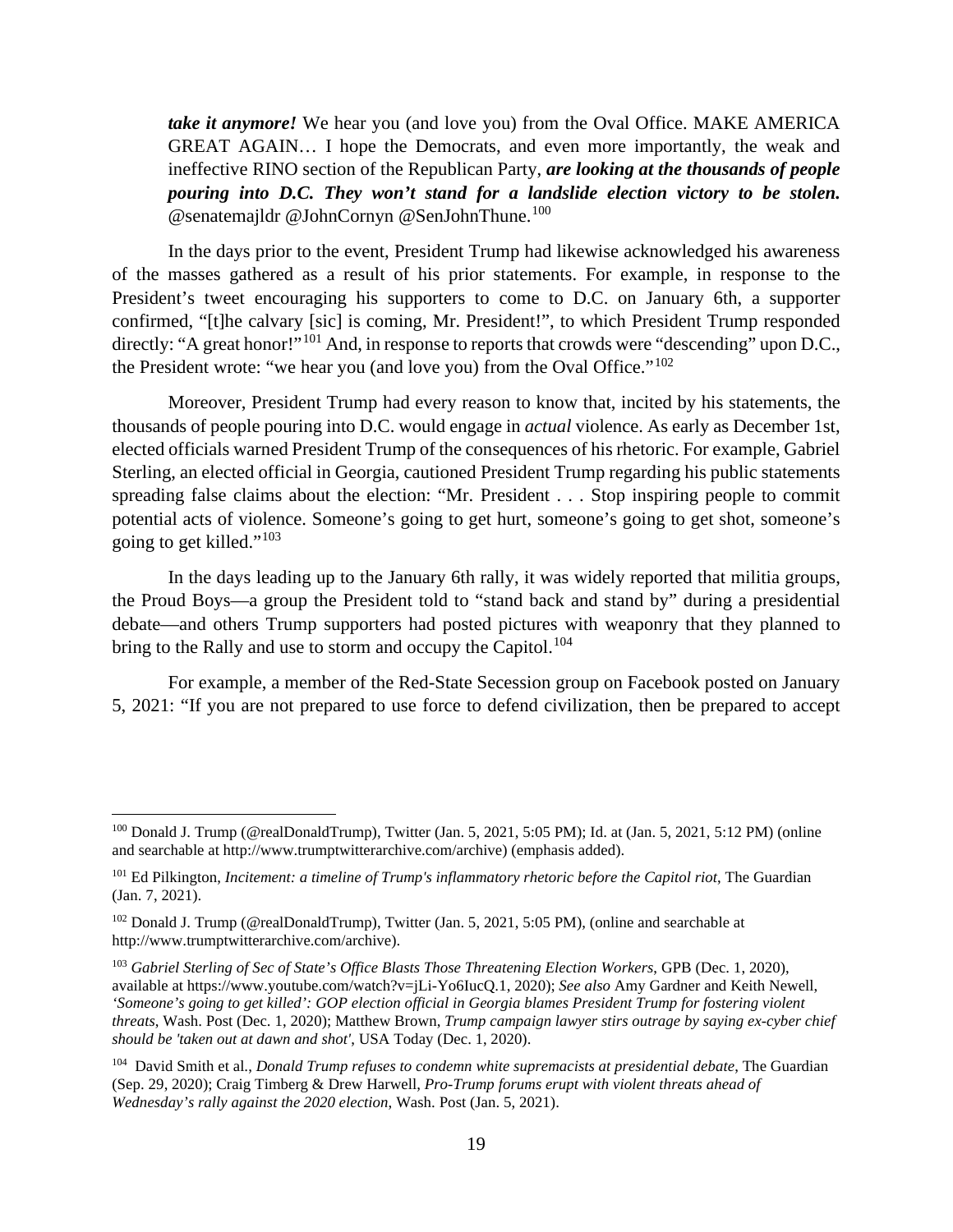barbarism," to which dozens of people posted comments, including pictures of weaponry that they planned to bring to the President's rally on January 6th.<sup>[105](#page-23-0)</sup>

In another thread on thedonald.win, responding to the President's tweets, discussion included how to most effectively sneak guns into Washington, including one individual writing: "Yes, it's illegal, but *this is war* and we're clearly in a post-legal phase of our society."<sup>[106](#page-23-1)</sup>

One supporter wrote out an exact blueprint for the events that unfolded: "But on Jan 6, remember. . .Capital Building/Halls of Congress is ground zero. Jump the lines. Cross the roadblocks. Push past the robo cops. Don't let them usher/kettle us to any other "symbolic" monument. IMPORTANT. They need to hear our roar inside the chambers before the [expletive] begins."[107](#page-23-2) Another wrote: "The capitol is our goal. Everything else is a distraction. Every corrupt member of congress locked in one room and surrounded by real Americans is an opportunity that will never present itself again."<sup>[108](#page-23-3)</sup> Supporters even predicted that the President would not deploy the National Guard, allowing them to ambush the Capitol Police: "[Trump] can order the NAT guard to stand down if needed. unfortunately he has no control over the Capitol Police... but there are only around 2k of them and a lot are useless fat asses or girls."[109](#page-23-4)

Whether or not President Trump was aware of these specific posts, it was widely reported and understood within the federal government that the crowd planning to attending the Save America Rally included many individuals who were armed, dangerous, and prepared to carry out violence. Indeed, the day before the rally, several people were even arrested, including on weapons-related charges, for assaulting a police officer and simple assault.<sup>[110](#page-23-5)</sup> One such arrest was the leader of the Proud Boys for destroying a church's "Black Lives Matter" banner at an earlier pro-Trump post-election rally.<sup>[111](#page-23-6)</sup> These arrests and reports prompted D.C. Mayor Muriel Bowser to caution residents to avoid the rally, even mobilizing city police.<sup>112</sup>

<span id="page-23-0"></span><sup>105</sup> Dan Barry and Sheera Frenkel, '*Be There. Will Be Wild!': Trump All but Circled the Date*, Wash. Post (Jan. 6, 2021).

<span id="page-23-1"></span><sup>106</sup> Craig Timberg & Drew Harwell, *Pro-Trump forums erupt with violent threats ahead of Wednesday's rally against the 2020 election,* Wash. Post (Jan. 5, 2021); *see also* Andrew Beaujon, *MAGA Geniuses Plot Takeover of US Capitol*, Washingtonian (Jan. 5, 2021) ("TheDonald.win's posters have discussed ways they might "occupy" or "storm" the US Capitol to make citizens' arrests of lawmakers who hold old-fashioned views like honoring statecertified election results.").

<span id="page-23-2"></span><sup>107</sup> *Are we allowed access to Capitol Hill offices and chambers on Jan. 6?*, THE DONALD,. (last visited Jan. 10, 2021).

<span id="page-23-3"></span><sup>108</sup> *The capitol is our goal. Everything else is a distraction. Every corrupt member of congress locked in one room and surrounded by real Americans is an opportunity that will never present itself again*, THE DONALD, (last visited Jan. 10, 2021).

<span id="page-23-4"></span><sup>109</sup> *This many patriots would storm the capitol if President Trump orders it on January 6th*., THE DONALD, (last visited Jan. 10, 2021)

<span id="page-23-5"></span><sup>110</sup> Allan Smith, *D.C. Police make several arrests ahead of major pro-Trump election protests*, NBC (Jan. 6, 2021).

<span id="page-23-6"></span><sup>111</sup>*Judge bans Proud Boys leader from Washington, D.C., after arrest*, NBC (Jan. 5, 2021).

<span id="page-23-7"></span><sup>112</sup> Brandy Zadronzyny & Ben Collins, *Violent threats ripple through far-right internet forums ahead of protest*, NBC (Jan. 5, 2020).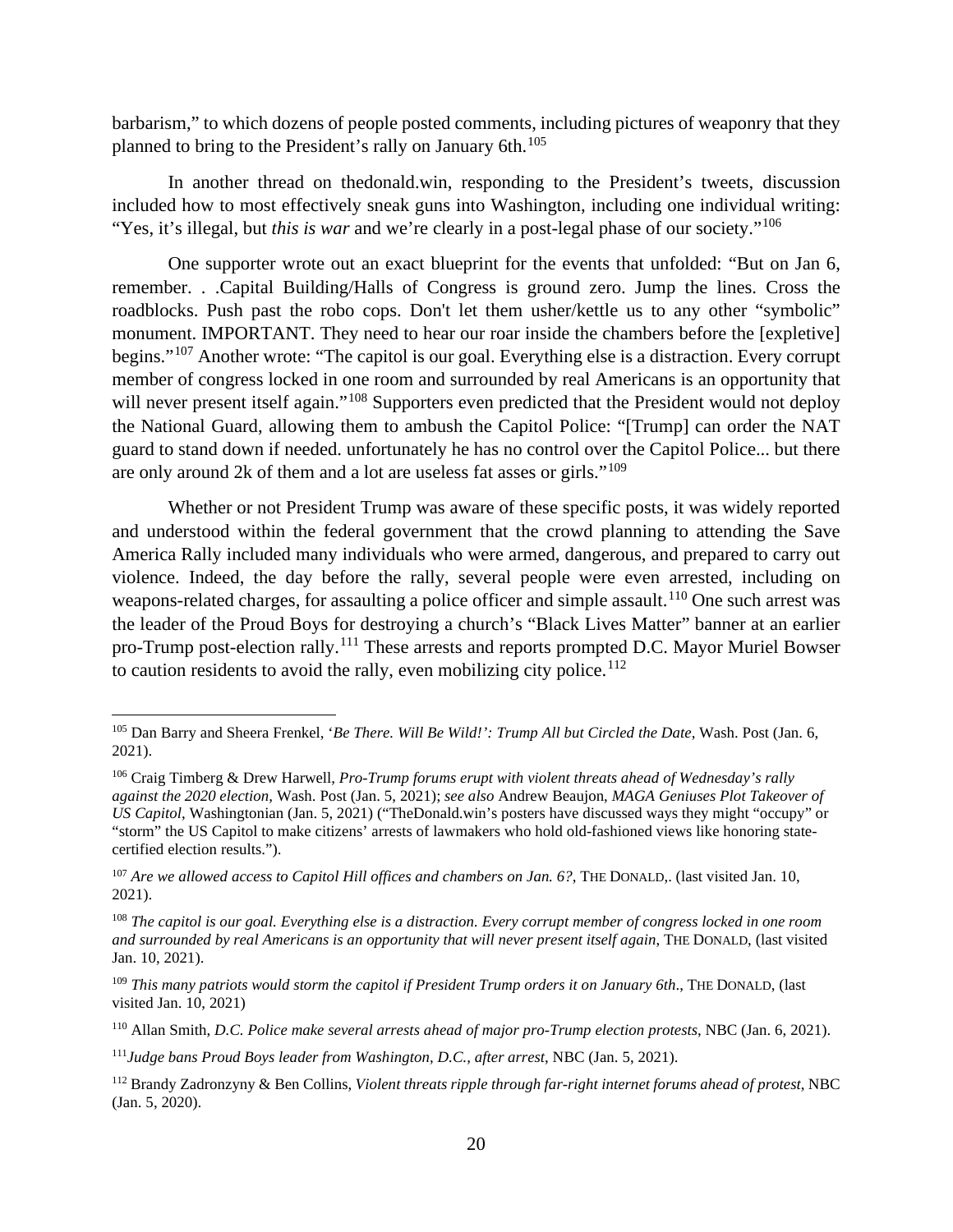In short, this was no ordinary political event and everyone, including the President and his own administration officials, knew it. The insurrectionists responded directly to specific calls to action by the President, repeated and amplified over weeks and weeks. Indeed, the Associated Press reported that "many of the rioters had taken to social media after the November election to retweet and parrot false claims by Trump that the vote had been stolen in a vast international conspiracy. Several had openly threatened violence against Democrats and Republicans they considered insufficiently loyal to the president."[113](#page-24-2)

As the President's former Chief of Staff John Kelly explained on January 7th, "You know, the president knows who he's talking to when he tweets or when he makes statements. He knows who he's talking to. He knows what he wants them to do. And the fact that he said the things, he has been saying the things he has been saying since the election, and encouraging people, no surprise, again, at what happened yesterday."<sup>[114](#page-24-3)</sup> Kelly added that, were he a member of the Cabinet, he would invoke the 25<sup>th</sup> Amendment to make the Vice President Pence the acting president.<sup>[115](#page-24-4)</sup>

## <span id="page-24-0"></span>**II. The Need for the House to Impeach President Trump**

For the reasons stated herein, the President's conduct easily meets the standard for committing an impeachable offense. Further, his prior and ongoing conduct confirm his imminent threat to our security and democracy if he remains in or holds any future office and, therefore, the House must impeach President Trump.

### **A. Standards for Impeachment**

<span id="page-24-1"></span>President Trump's unprecedented actions in inciting an insurrectionist assault on the United States Capitol on January 6, 2021, necessitate that the House act swiftly to address this impeachable conduct.

His conduct demonstrates and cautions that, if left in office—or if allowed to hold office in the future—he will be a clear and present danger to the very foundation of our constitutional order and the safety and security of our nation. Under these unprecedented and extraordinary circumstances, the House neither needs nor can it afford to resort to a lengthy impeachment proceeding. To the contrary, it is entirely within the power of the House under the Constitution to act quickly.

On December 15, 2019, the Committee on the Judiciary of the House of Representatives issued a report entitled "Impeachment of Donald J. Trump President of the United States."[116](#page-24-5) As

<span id="page-24-2"></span><sup>113</sup> Michael Biesecker, *Records show fervent Trump fans fueled US Capitol takeover*, AP (Jan. 11, 2021).

<span id="page-24-3"></span><sup>114</sup> *John Kelly says he would vote to invoke 25th Amendment*, CNN (Jan. 6, 2021), available at https://www.youtube.com/watch?v=8UzqChhaTP8.

<span id="page-24-4"></span> $^{115}$  *Id.* 

<span id="page-24-5"></span><sup>116</sup> *See* H. Rept. 116-346*.* at 28-75.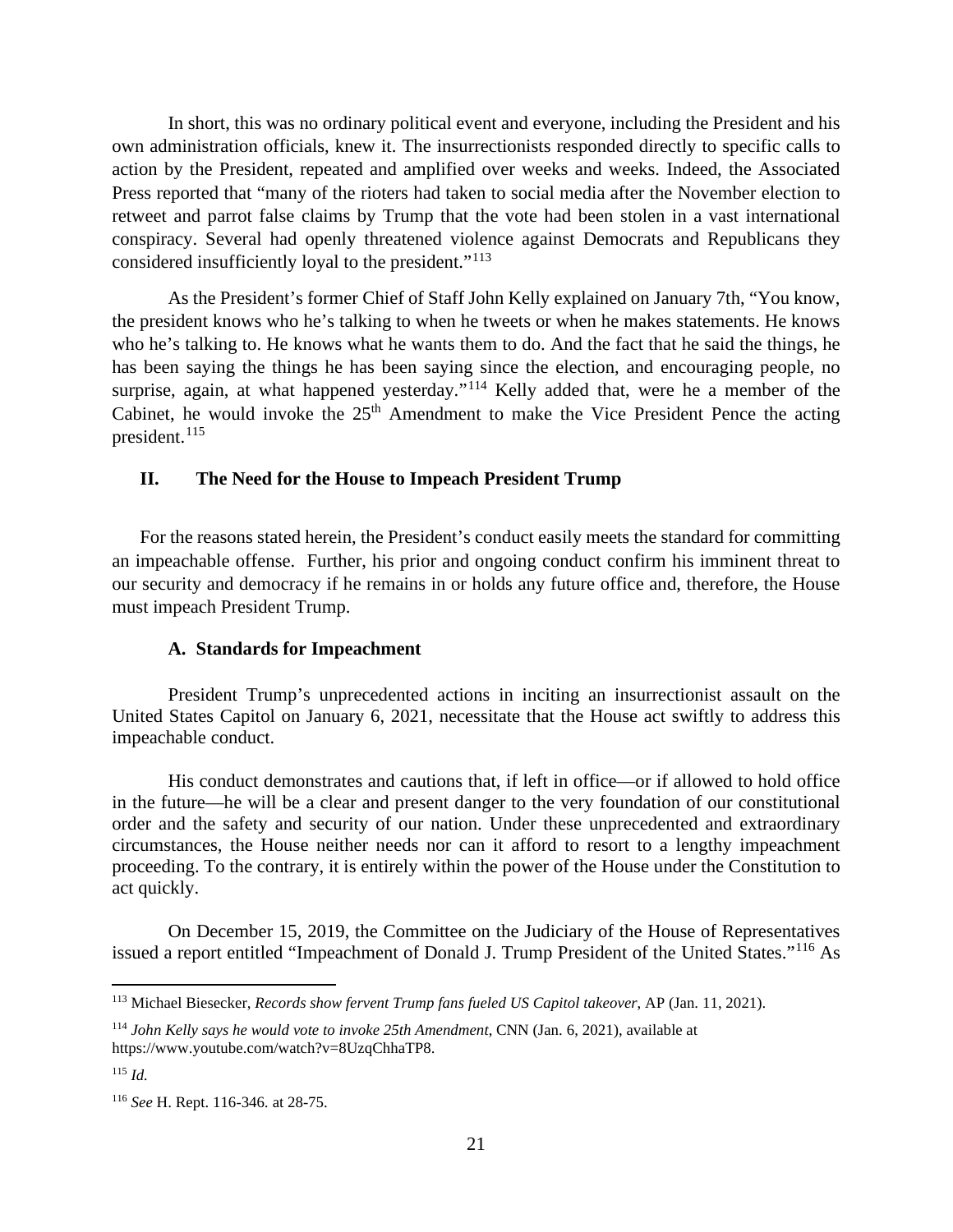that report explains, the House's authority to structure an impeachment is rooted in two provisions of Article I of the Constitution. *First*, Article I vests the House with the "sole Power of Impeachment."<sup>[117](#page-25-2)</sup> It imposes no other requirements as to how the House must carry out that responsibility. *Second*, Article I further states that the House is empowered to "determine the Rules of its Proceedings."[118](#page-25-3) Taken together, these provisions give the House sole discretion to determine the manner in which it will investigate, deliberate, and vote upon grounds for impeachment.

House precedent confirms that the House may proceed directly to consideration of articles of impeachment on the House floor. As *Jefferson's Manual* notes, "[i]n the House various events have been credited with setting an impeachment in motion," including charges made on the floor, resolutions introduced by Members, or "facts developed and reported by an investigating committee of the House."[119](#page-25-4) Indeed, any Member can call up a resolution containing articles of impeachment on the floor as a question of the privileges of the House. The House can dispose of the resolution in several ways including by voting on the resolution directly.

In the past, the House has conducted an inquiry to investigate allegations of impeachable misconduct against the President of the United States before voting directly on whether to adopt articles of impeachment. The unprecedented role President Trump played in inciting an insurrectionist assault on the United States Capitol on January 6, 2021, however, has created extraordinary circumstances that both demand the House act swiftly and obviate the need for the House to conduct a lengthy inquiry into his conduct. The urgency of the situation—as well as the fact that the President's actions occurred in public, and many Members directly witnessed and were victim to the consequences of those actions—obviates the need for additional inquiry.<sup>[120](#page-25-5)</sup>

## <span id="page-25-0"></span>**B. Application of Impeachment Standards to President Trump's Conduct**

As the Article of Impeachment sets forth, President Trump's conduct easily satisfies the standards for a high Crime and Misdemeanor.

### **1. The Article of Impeachment Charges an Impeachable Offense**

<span id="page-25-1"></span>The Committee on the Judiciary's December 15, 2019 report is incorporated herein by reference<sup>[121](#page-25-6)</sup>

As discussed in the Committee's prior report, under that standard, there can be no doubt that President Trump has committed "high Crimes and Misdemeanors." On January 6, 2021, he

<span id="page-25-2"></span><sup>117</sup> U.S. CONST. art I, § 2, cl. 5.

<span id="page-25-3"></span><sup>118</sup> U.S. CONST. art. I, § 5, cl. 2.

<span id="page-25-4"></span><sup>119</sup> *Constitution, Jefferson's Manual, Rules of the House of Representatives of the United States*, H. Doc. No. 115- 177 § 603 (2019 ed.) (hereinafter "*Jefferson's Manual*").

<span id="page-25-5"></span><sup>&</sup>lt;sup>120</sup> Committees of Congress are continuing to investigate misconduct relating to President Trump's earlier efforts to interfere with the 2016 election and to consider related legislative reforms.

<span id="page-25-6"></span><sup>121</sup> *See* H. Rept. 116-346; H. Doc. 116-95.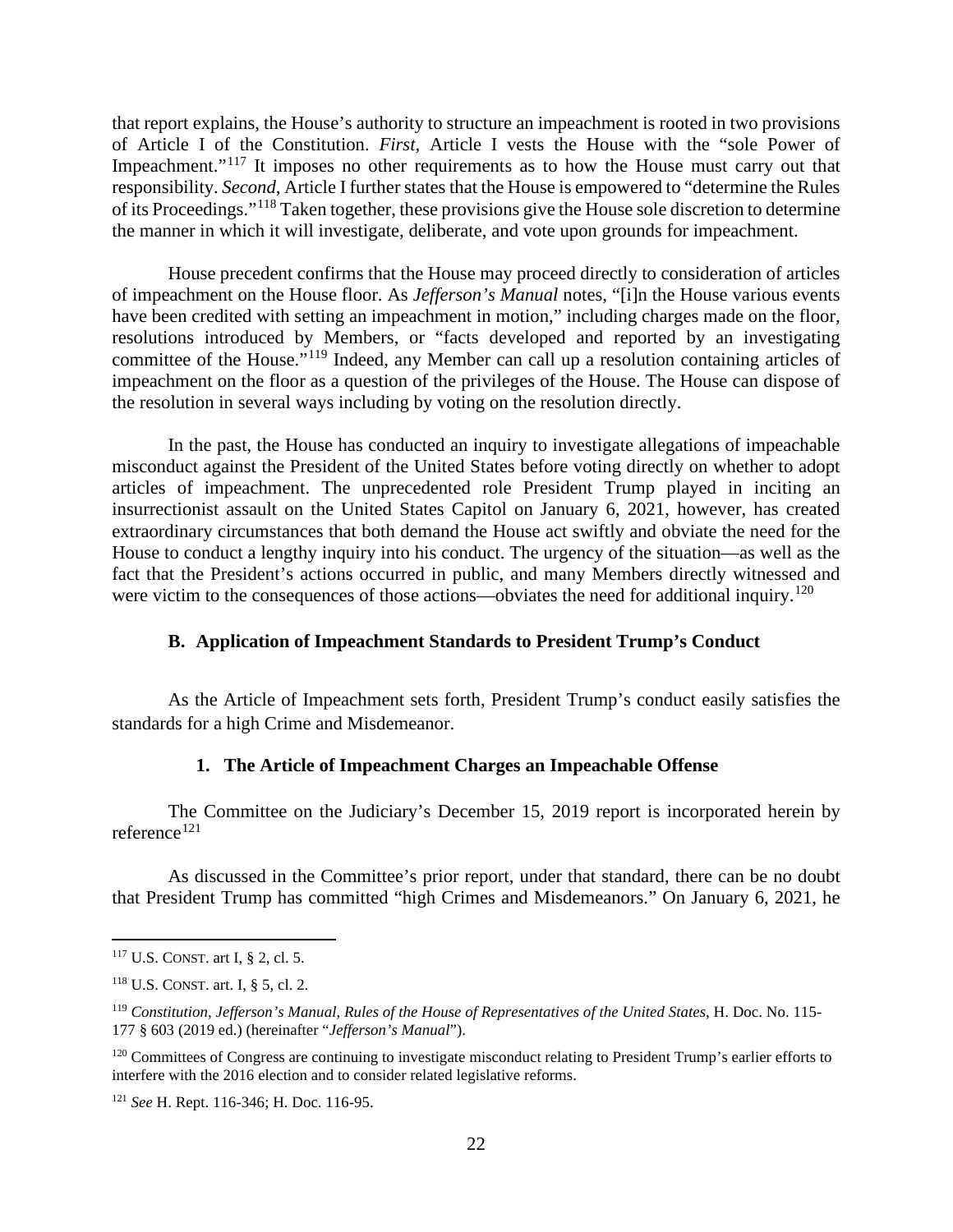incited a mob to violently besiege the Capitol while the House, Senate, and Vice President met in Joint Session to count the electoral votes. The President's conduct undermined our national security, threatened the integrity of our democratic system, interfered with the peaceful transition of power, and imperiled a coequal branch of government. Further, President Trump's acts of incitement on January 6, 2021 followed his prior efforts to subvert and obstruct the certification of the election results. As noted, those efforts include, but are not limited to, a call in which he urged the Georgia's Secretary of State, to "find" enough votes to overturn the Georgia Presidential election results and threatened state officials if they failed to accede to his demands.

As constitutional commentators from across the ideological spectrum have recognized, this conduct is unquestionably impeachable.[122](#page-26-0) A President who incites violence against the Congress and three of the highest-level federal officials—and does so while Congress counts the electoral votes in an election that he lost—imperils the constitutional system. This offense is precisely the sort of conduct warranting impeachment and removal from office.

To the Framers, that conclusion would be self-evident. Their worldview was shaped by a study of classical history, as well as a lived experience of resistance and revolution. From that background emerged an exquisite sensitivity to the paired dangers of the mob and the demagogue, which they associated with "the threat of civil disorder and the early assumption of power by a dictator."<sup>123</sup> Shay's Rebellion in 1786 gave that concern heightened salience at the Constitutional Convention, where the Framers—fearful of unruly mobs—sought to restrain excesses of popular passion.[124](#page-26-2) James Madison, in particular, worked hard "to avoid the fate of those 'ancient and modern confederacies,' which he believed had succumbed to rule by demagogues and mobs."<sup>[125](#page-26-3)</sup> Several of the *Federalist Papers* similarly warned against demagogues who would aggrandize themselves, and threaten the young Republic, by stirring popular fury and delusion.<sup>[126](#page-26-4)</sup> The generation that came of age in the eighteenth century was familiar with leaders who incited angry mobs and threatened constitutional stability. They would have immediately recognized President

<span id="page-26-0"></span><sup>122</sup> *See e.g.* Frank O. Bowman, III, *The Constitutional Case for Impeaching Donald Trump (Again)*, Just Security (Jan. 9, 2021); Dorf on Law (@dorfonlaw), Twitter (Jan. 6, 2021, 3:10 PM); Norman Eisen, The riot happened because the Senate acquitted Trump, Wash Post (Jan. 8, 2021); Noah Feldman, *I Testified at Trump's Last Impeachment. Impeach Him Again*, Bloomberg (Jan. 7, 2021); David Landau and Rosalind Dixon, *The 25th Amendment Can Remove Trump, but We Shouldn't Stop There*, N. Y. Times (Jan. 7, 2021); *Stanford Law's Michael McConnell on the 25th Amendment and Trump*, Stanford Law School (Jan. 7, 2021); Michael Stokes Paulsen, *The Constitutional and Moral Imperative of Immediate Impeachment*, The Bulwark (Jan. 8, 2021); David Priess & Jack Goldsmith, Can Trump Be Stopped?, Lawfare (Jan. 7, 2021); John Podhoretz, *Donald Trump Should Be Impeached and Removed from Office Tomorrow*, Commentary Magazine (Jan. 6, 2021); Melissa De Witte and Sharon Driscoll, *Stanford Scholars React to Capitol Hill Takeover*, Stanford News (Jan. 6, 2021); Ilya Somin, *A Qualified Defense of Impeaching Trump Again*, Reason (Jan. 6, 2021); Cass Sunstein, *Does the 25th Amendment Apply to Trump? Quite Possibly*, Bloomberg (Jan. 7, 2021); Laurence H. Tribe & Joshua Matz, *Yes, Congress should impeach Trump before he leaves office*, The Washington Post (Jan. 8, 2021); Keith E. Whittington, The conservative case for impeaching Trump now, Wash. Post (Jan. 7, 2021); ACLU Again Calls for Impeachment of President Trump, ACLU Press Release (Jan. 10, 2021) (https://www.aclunc.org/news/aclu-again-calls-impeachment-president-trump).

<span id="page-26-1"></span><sup>123</sup> *See* Bernard Bailyn, *The Ideological Origins of the American Revolution* 282 (1967).

<span id="page-26-2"></span><sup>124</sup> *See* Jeffrey Rosen, *American is Living James Madison's Nightmare*, The Atlantic (October 2018).

<span id="page-26-3"></span><sup>125</sup> *Id.*

<span id="page-26-4"></span><sup>126</sup> Alexander Hamilton, *The Federalist Papers: No. 1.*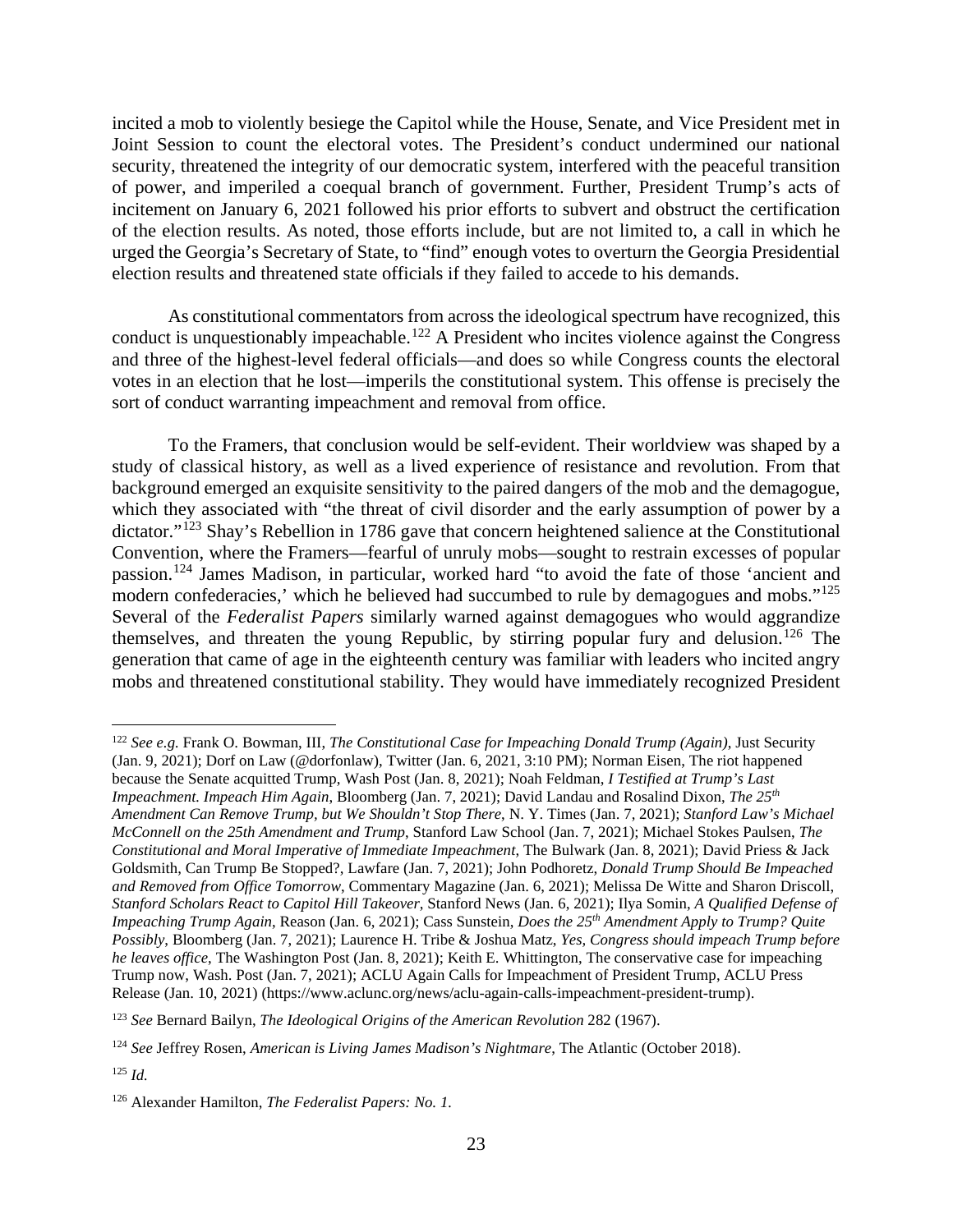Trump's conduct on January 6, 2021. And they would not hesitate to declare that a President who incites a mob to charge, breach, and desecrate the Capitol had committed an impeachable offense.

That is particularly true when the President engaged in such conduct while Congress met to count. As the House Judiciary Committee explained in its previous impeachment report, the Framers viewed an attack on democracy—and the integrity of the Electoral College process, in particular—as presenting a paradigm case for impeachment:

> The Framers also anticipated impeachment if a President placed his own interest in retaining power above the national interest in free and fair elections. Several delegates were explicit on this point when the topic arose at the Constitutional Convention. By then, the Framers had created the Electoral College. They were "satisfied with it as a tool for picking presidents but feared that individual electors might be intimidated or corrupted." Impeachment was their answer. William Davie led off the discussion, warning that a President who abused his office might seek to escape accountability by interfering with elections, sparing "no efforts or means whatever to get himself re-elected." Rendering the President ''impeachable whilst in office'' was thus "an essential security for the good behaviour of the Executive." The Constitution thereby ensured that corrupt Presidents could not avoid justice by subverting elections and remaining in office.

> George Mason built on Davie's position, directing attention to the Electoral College: "One objection agst. Electors was the danger of their being corrupted by the Candidates; & this furnished a peculiar reason in favor of impeachments whilst in office. Shall the man who has practised corruption & by that means procured his appointment in the first instance, be suffered to escape punishment, by repeating his guilt?" Mason's concern was straightforward. He feared that Presidents would win election by improperly influencing members of the Electoral College (e.g., by offering them bribes). If evidence of such wrongdoing came to light, it would be unthinkable to leave the President in office—especially given that he might seek to avoid punishment by corrupting the next election. In that circumstance, Mason concluded, the President should face impeachment and removal under the Constitution. Notably, Mason was not alone in this view. Speaking just a short while later, Gouverneur Morris emphatically agreed that "*the Executive ought therefore to be impeachable for . . . Corrupting his electors*" …

> When the President concludes that elections threaten his continued grasp on power, and therefore seeks to corrupt or interfere with them, he denies the very premise of our constitutional system. The American people choose their leaders; a President who wields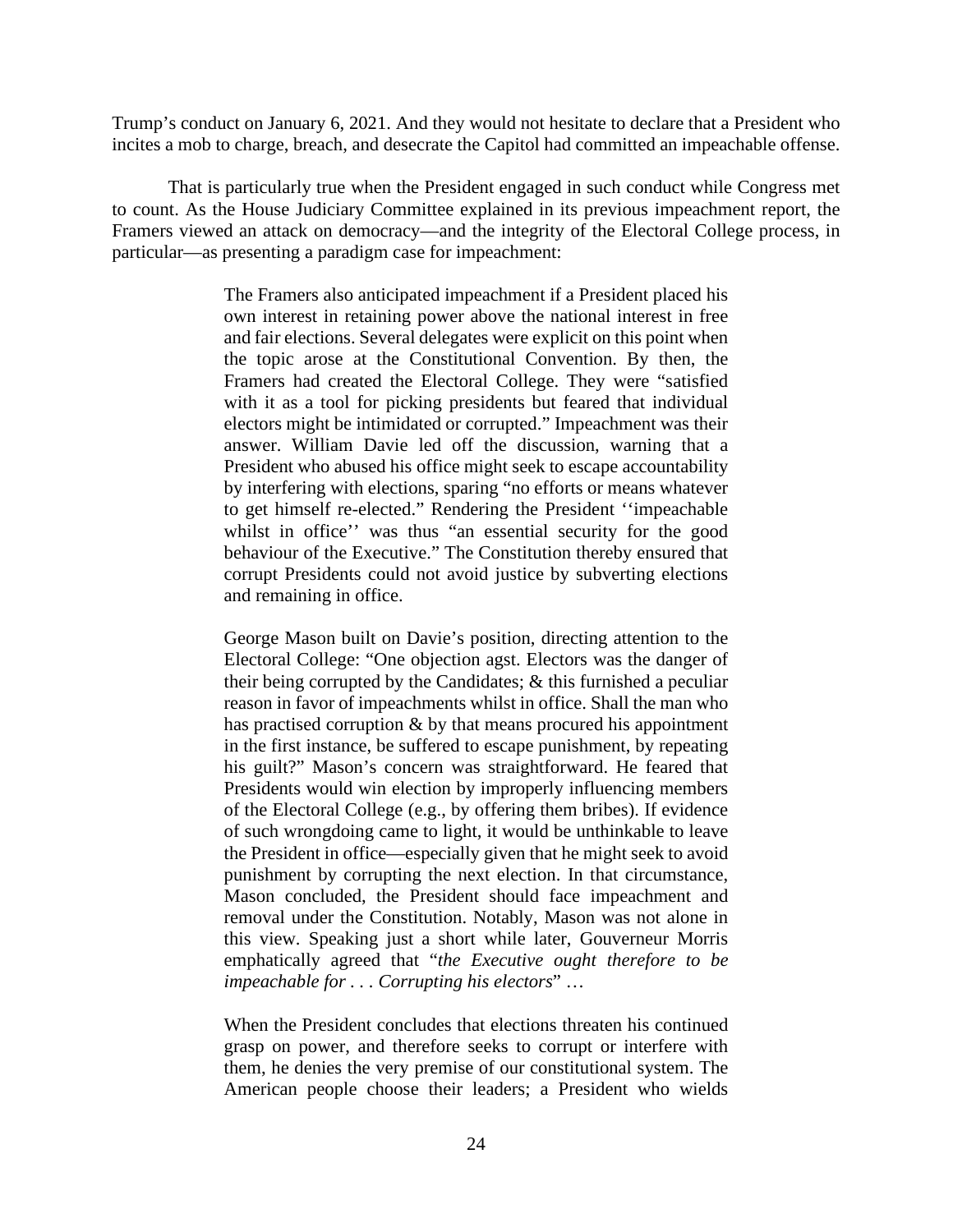power to destroy opponents or manipulate elections is a President who rejects democracy itself. $127$ 

Given the Framers' paramount concern for the integrity of the democratic process, and their fear that a President might seek to corrupt the Electoral College, there can be no doubt that President Trump committed "high Crimes and Misdemeanors" in unleashing a violent mob on the Capitol while Congress met to count Electoral College votes. Indeed, this timing was no coincidence: President Trump's acts of incitement on January 6, 2021 were inextricably linked to a broader course of conduct aimed at delegitimizing the election results, obstructing and subverting the electoral process, and sowing discord and confusion in the Nation's democratic system.

Yet another aspect of President Trump's conduct confirms that it ranks as impeachable: the existential threat it posed to the separation of powers. The Framers knew that "[t]he accumulation of all powers, legislative, executive, and judiciary, in the same hands, . . . may justly be pronounced the very definition of tyranny."[128](#page-28-1) To protect liberty, they wrote a Constitution that creates a system of checks and balances within the federal government. Some of those rules are expressly enumerated in our founding charter; others are implied from its structure or from traditions of inter-branch relations. As our history makes clear, a President may be subject to impeachment for conduct that usurps and destroys core constitutional prerogatives of Congress or the Judiciary.<sup>[129](#page-28-2)</sup> From that premise, it is obvious that the President commits an impeachable offense if he engages in conduct, such as inciting a violent attack upon the Capitol, that places legislators in mortal peril and forces them to hurriedly evacuate the legislative chamber. The separation of powers cannot function if the President incites violence against the Congress—and if the Congress must proceed in fear of a President who has demonstrated his willingness to endanger its very security.

Of course, it was not only Congress whose security President Trump put at risk on January 6, 2021. His own Vice President was presiding over the Joint Session and was endangered. President Trump's acts of incitement also harmed the national security of the United States—both by virtue of the intelligence risks resulting from a physical intrusion of the Capitol and by virtue of the signal it sent to the Nation's adversaries, foreign and domestic. This, too, supports the conclusion that President Trump's misconduct rises to the level of an impeachable offense: "Impeachment for betrayal of the Nation's interest—and especially for betrayal of national security—was hardly exotic to the Framers."<sup>[130](#page-28-3)</sup>

For all these reasons, the conduct charged in the Article of Impeachment constitutes a "high Crime and Misdemeanor" under the Constitution. "There comes a point at which a president can properly be impeached for his statements<sup>"131</sup>—and that point is indisputably reached when the President incites an assault on the legislature amid the constitutional process for the transfer of power. Both as an abusive exercise of presidential power, and as an instance of gross misconduct

<span id="page-28-0"></span><sup>127</sup> *See* H. Rept. 116-346 at 52-53.

<span id="page-28-1"></span><sup>128</sup> James Madison, *The Federalist Papers: No. 47*.

<span id="page-28-2"></span><sup>129</sup> *See* H. Rept. 116-346 at 45-46; 145-148.

<span id="page-28-3"></span><sup>130</sup> *Id.* at 49.

<span id="page-28-4"></span><sup>131</sup> Laurence H. Tribe & Joshua Matz, *To End A Presidency: The Power of Impeachment* 8565 (2018).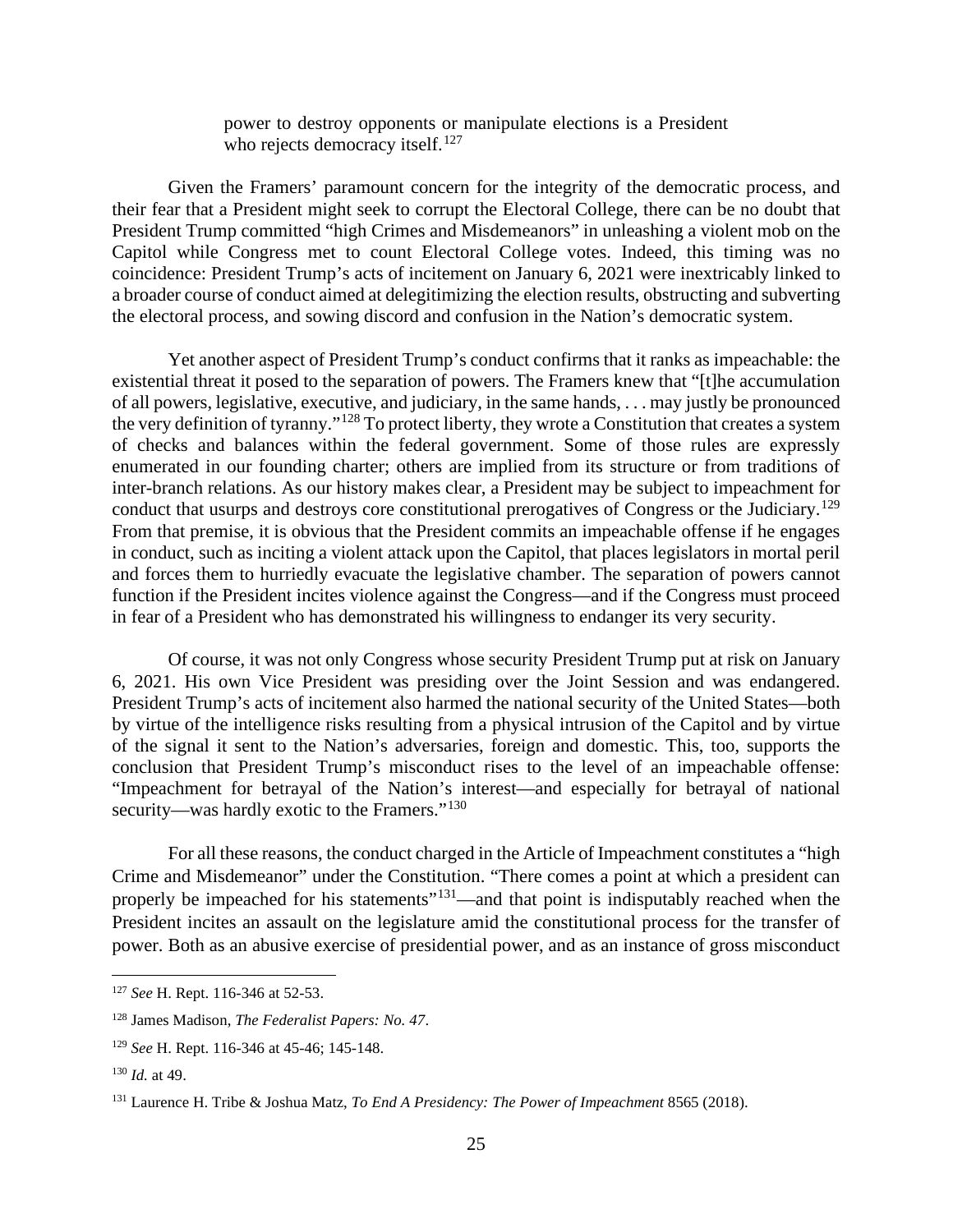implicating our system of government committed while occupying the office of presidency, it falls within any reasoned interpretation of "high Crimes and Misdemeanors."

## **2. President Trump Committed the Charged Impeachable Offense**

<span id="page-29-0"></span>On January 6, 2021, President Trump committed the impeachable offense of incitement of insurrection by willfully making statements that, in context, encouraged and foreseeably resulted in lawless action at the Capitol. As explained above, he set the stage for the Capitol attack in the months leading up to January 6th, and on that date, he exhorted the mob into a frenzy, aimed it like a loaded gun down Pennsylvania Avenue, and pulled the trigger. His statements and actions surrounding this act of incitement confirm the conduct charged in the article of impeachment.

President Trump expressly and impliedly encouraged his supporters to besiege the Capitol and engage in violent, unlawful conduct. The mob did not come together—united in purpose, mission, and plan—by accident. It did not engage in violence, or breach the Capitol's defenses, without encouragement and provocation from President Trump. To the contrary, since Election Day, President Trump has done everything in his power, including taking steps beyond his lawful authority, to convince his supporters that they are victims of the greatest electoral fraud in history. He has blamed this "fraud" on state officials, state courts, federal courts, the media, Congress, and election administrators. He has convinced many of his supporters, falsely, that they actually voted him back into power and that their votes—indeed, their fundamental rights—have fallen victim to an array of nefarious forces working against them. To that end, he has repeatedly called on his supporters to "step up & FIGHT BACK" to resist "the steal."<sup>[132](#page-29-1)</sup> He has personally threatened election officials, including Georgia Secretary of State Raffensperger, if they do not "find" votes or take steps needed to overturn the popular will.<sup>[133](#page-29-2)</sup> Following his lead, President Trump's supporters have engaged in harassment and violent threats—including calls for a senior official who oversaw the United States election infrastructure to be "taken out at dawn and shot."<sup>[134](#page-29-3)</sup> The president's rhetoric led Gabriel Sterling, an election official in Georgia, to issue a prophetic warning in the aftermath of the election: "Mr. President . . . Stop inspiring people to commit potential acts of violence. Someone's going to get hurt, someone's going to get shot, someone's going to get killed."[135](#page-29-4)

Having promoted the false belief that his supporters are victims of a historic fraud—one that threatened not only America, but also their very safety and that of their families—President Trump called them to a "Save America Rally." He planned that rally on the very same day that his

<span id="page-29-1"></span><sup>132</sup>Borzou Daragahi (@borzoi), Twitter (Nov. 5, 2020, 10:14 AM),

https://twitter.com/borzou/status/1324369493901123584?s=20.; *see also Speech: Donald Trump Holds a Political Rally in Dalton, Georgia - January 4, 2021* (Jan. 4, 2021), Factbase Videos, available at https://www.youtube.com/watch?v=kL\_IpqRf8RM.

<span id="page-29-2"></span><sup>133</sup> Amy Gardner, *'I just want to find 11,780 votes': In extraordinary hour-long call, Trump pressures Georgia secretary of state to recalculate the vote in his favor*, Wash. Post (Jan. 3, 2021).

<span id="page-29-3"></span><sup>134</sup> Matthew Brown, *Trump campaign lawyer stirs outrage by saying ex-cyber chief should be 'taken out at dawn and shot'*, USA Today (Dec. 1, 2020).

<span id="page-29-4"></span><sup>135</sup> *Gabriel Sterling of Sec of State's Office Blasts Those Threatening Election Workers*, GPB (Dec. 1, 2020), available at https://www.youtube.com/watch?v=jLi-Yo6IucQ.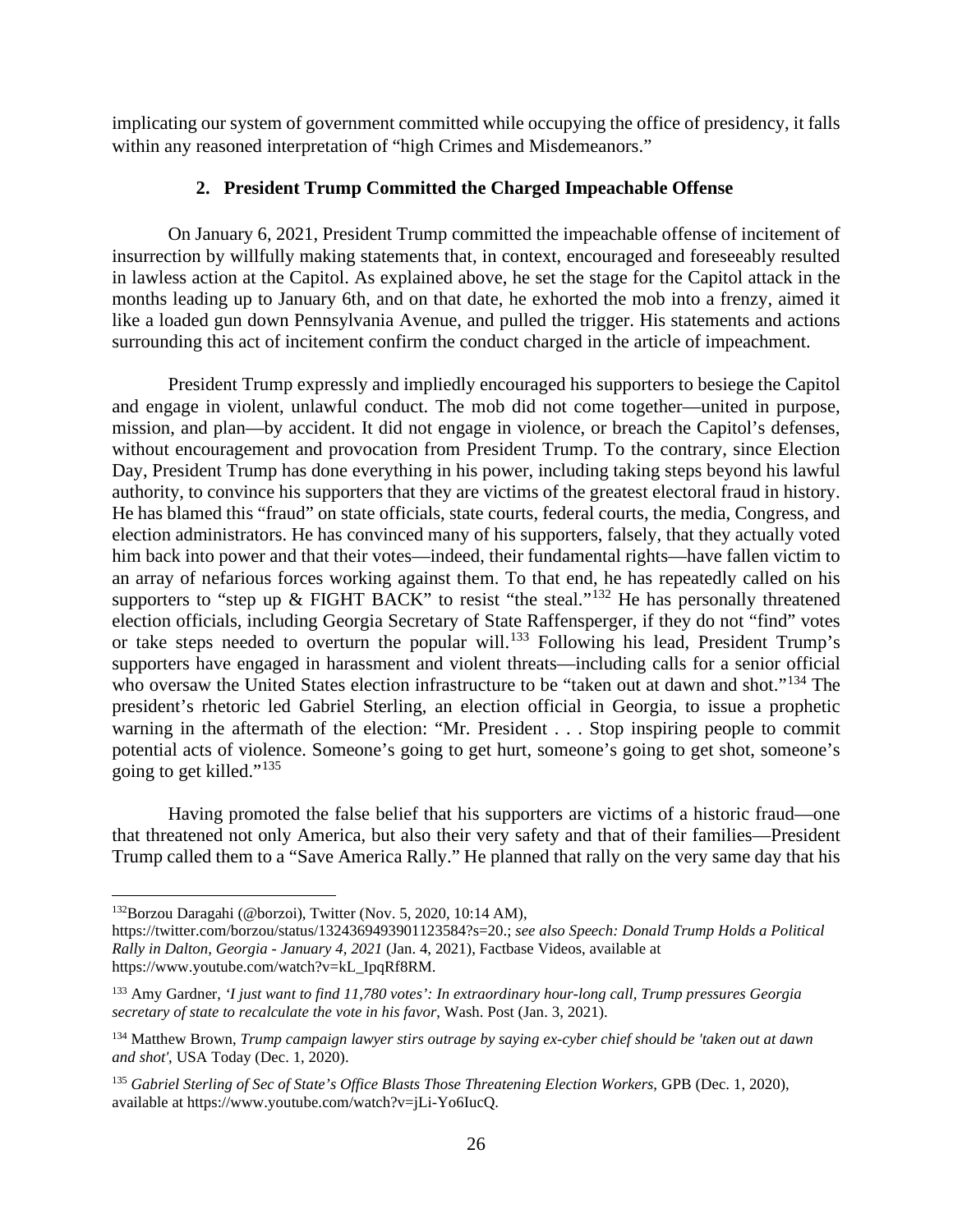supporters had been led to believe the Congress was assembled with Vice President Pence to carry out the final and most irreversible step of the conspiracy against them. In advance of the Rally, he told his supporters to prepare for a "Historic" and "wild" day: "Statistically impossible to have lost the 2020 Election. Big protest in D.C. on January  $6<sup>th</sup>$ . Be there, will be wild!"<sup>[136](#page-30-0)</sup> In response to a supporter claiming that "[t]he calvary [sic] is coming, Mr. President!", President Trump responded, "A great honor!"[137](#page-30-1) And he made the target of his ire well-known: the Capitol and the officials meeting therein—including the Vice President, who he criticized publicly and privately as disloyal for failing to take unconstitutional measures to alter the election outcome.<sup>[138](#page-30-2)</sup>

At the January 6th rally, the President's private lawyer, Rudy Giuliani took the stage and called for "trial by combat."<sup>[139](#page-30-3)</sup> The President's son, Donald Trump Jr., warned Republican congressmembers who did not support his father that "we're coming for you."[140](#page-30-4) When President Trump took the stage, his own address was riddled with statements calculated to toss a match into the powder keg he had created. He enflamed the crowd by repeating his election grievances. He directed their ire towards Congress, including by calling out specific legislators: "And we got to get rid of the weak congresspeople, the ones that aren't any good, the Liz Cheneys of the world, we got to get rid of them." He told them to "fight like Hell and if you don't fight like Hell, you're not going to have a country anymore." And finally, after riling up the crowd and giving them their marching orders, he aimed them at the Capitol: "After this, we're going to walk down and I'll be there with you. We're going to walk down. We're going to walk down any one you want, but I think right here." $141$ 

As multiple lawmakers have observed, there can be no doubt that President Trump expressly and impliedly inflamed his supporters, pointed them straight at the Capitol, and encouraged them to take extraordinary, violent measures in response to a supposed evil conspiracy against them unfolding at the Capitol. As Senator Susan Collins explained: "The president does bear responsibility for working up the crowd and inciting this mob.<sup>"[142](#page-30-6)</sup> Similarly, Senator Sasse has observed: "I think it's obvious that the president's conduct wasn't merely reckless and destructive. It was a flagrant dereliction of his duty to uphold and defend the Constitution."[143](#page-30-7) And

<span id="page-30-0"></span><sup>&</sup>lt;sup>136</sup> Dan Barry & Sheera Frenkel, *'Be There. Will Be Wild!': Trump All but Circled the Date*, N. Y. Times (Jan. 6, 2021).

<span id="page-30-1"></span><sup>&</sup>lt;sup>137</sup> Ed Pilkington, Incitement: a timeline of Trump's inflammatory rhetoric before the Capitol riot, The Guardian (Jan. 7, 2021).

<span id="page-30-2"></span><sup>&</sup>lt;sup>138</sup> Donald J. Trump Tweet(@realDonaldTrump), Twitter (Jan. 6, 2021, 1/6 1:00AM:00 AM) (online and searchable at http://www.trumptwitterarchive.com/archive); *See also Id.* at (Jan. 6, 2021 8:17 AM.).

<span id="page-30-3"></span><sup>139</sup> Natalie Colarossi, *Bar Association Urged to Disqualify Giuliani Over 'Trial by Combat' Speech Before D.C. Riot*, Newsweek (Jan. 9, 2021).

<span id="page-30-4"></span><sup>140</sup> Maggie Haberman, Trump Told Crowd, *"You Will Never Take Back Our Country with Weakness,"* N. Y. Times (Jan. 6, 2021).

<span id="page-30-5"></span><sup>141</sup> *Speech: Donald Trump Holds a Political Rally on The Ellipse - January 6, 2021*, Factbase Videos (Jan. 6, 2021), available at https://www.youtube.com/watch?v=RTK1lm1jk60&feature=emb\_logo.

<span id="page-30-6"></span><sup>142</sup> Steve Mistler, *Susan Collins: Trump 'Does Bear Responsibility' For Insurrection*, Maine Public (Jan. 6, 2021).

<span id="page-30-7"></span><sup>143</sup> Steve Inskeep, *Ben Sasse Rips Trump For Stoking Mob, Calls Josh Hawley's Objection 'Really Dumbass'*, NPR (Jan. 8, 2021).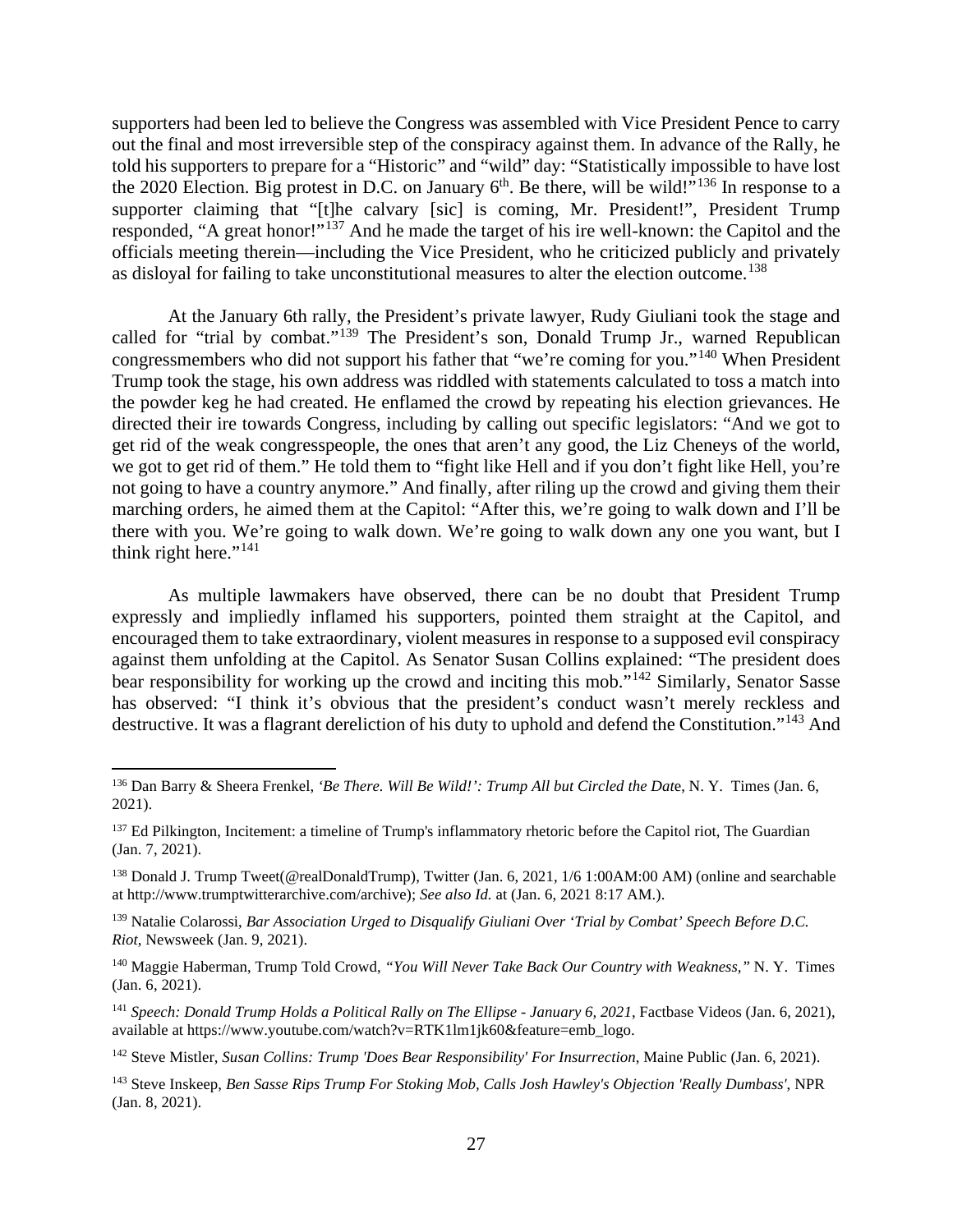the President's own former Attorney General echoed, "orchestrating a mob to pressure Congress is inexcusable." $144$ 

In the days leading up to the Save America Rally, President Trump touted the "thousands of people pouring into D.C." who "won't stand for a landslide election victory being stolen."[145](#page-31-1) Supporters of President Trump met across Washington, D.C., joined by his close allies, including General Michael Flynn and Roger Stone, and speakers rallied the crowd with calls of "We're not backing down anymore" and "It is time for war."[146](#page-31-2) It was entirely foreseeable in this circumstance that the mob—fired up, some armed and armored, some with public plans for doing so—would engage in violence at the Capitol as an imminent result of President Trump's encouragement and incitement at the rally.

It was also widely reported that militia groups and members had posted pictures with weaponry that they planned to bring to the rally, and had posted numerous times about how to storm and occupy the Capitol.<sup>[147](#page-31-3)</sup> Several people had been arrested, including on weapons-related charges, for assaulting a police officer and simple assault.<sup>[148](#page-31-4)</sup> The leader of the Proud Boys, a group the President previously told to "stand back and stand by"[149](#page-31-5) on national television, was arrested for destruction of church property.[150](#page-31-6) Recognizing the potential for violence, D.C. Mayor Muriel Bowser asked residents to stay away from the downtown area where the Rally would take place on Tuesday and Wednesday, and mobilized every city police officer.<sup>151</sup>

These events also make clear that President Trump acted willfully. He actively encouraged the mob to besiege the Capitol in defense of his supposed electoral victory. In context, it was readily foreseeable that this would result in violence and lawless action. And it did, in fact, have that result. Given all that, there can be no serious doubt that President Trump intended these reasonably foreseeable results encouraged by his own conduct. He may not have anticipated every detail, but any reasonable person would understand that inflaming a mob containing armed, angry supporters, and then directing them towards the Capitol with the goal of "fighting like Hell" and thwarting a supposed massive electoral conspiracy would result in violence and destruction. Indeed, the contrary inference—that the President accidentally incited the mob to violence, and

<span id="page-31-0"></span><sup>144</sup> Orion Rummler, *Barr condemns Trump: "Orchestrating a mob to pressure Congress is inexcusable"*, Axios (Jan. 7, 2021).

<span id="page-31-1"></span><sup>&</sup>lt;sup>145</sup> Donald J. Trump Tweet, (@realDonald Trump), Twitter (Jan. 5, 2021, 5:12 pm) (online and searchable at http://www.thetrumparchivetrumptwitterarchive.com/).

<span id="page-31-2"></span><sup>146</sup> Dan Barry et al., *'Our President Wants Us Here': The Mob That Stormed the Capitol*, N. Y. Times (Jan. 9, 2021).

<span id="page-31-3"></span> $147$  Craig Timberg & Drew Harwell, Pro-Trump forums erupt with violent threats ahead of Wednesday's rally against the 2020 election, Wash. Post (Jan. 5, 2021)

<span id="page-31-4"></span><sup>&</sup>lt;sup>148</sup> Allan Smith, D.C. Police make several arrests ahead of major pro-Trump election protests, NBC (Jan. 6, 2021).

<span id="page-31-5"></span><sup>&</sup>lt;sup>149</sup> *'Proud Boys, stand back and stand by': Trump doesn't condemn white supremacists at debate, Wash. Post (Sep.* 29, 2020).

<span id="page-31-6"></span><sup>150</sup> *Judge bans Proud Boys leader from Washington, D.C., after arrest, NBC (Jan. 5, 2021).*

<span id="page-31-7"></span><sup>151</sup> Brandy Zadronzyny & Ben Collins, *Violent threats ripple through far-right internet forums ahead of protest*, NBC (Jan. 5, 2021).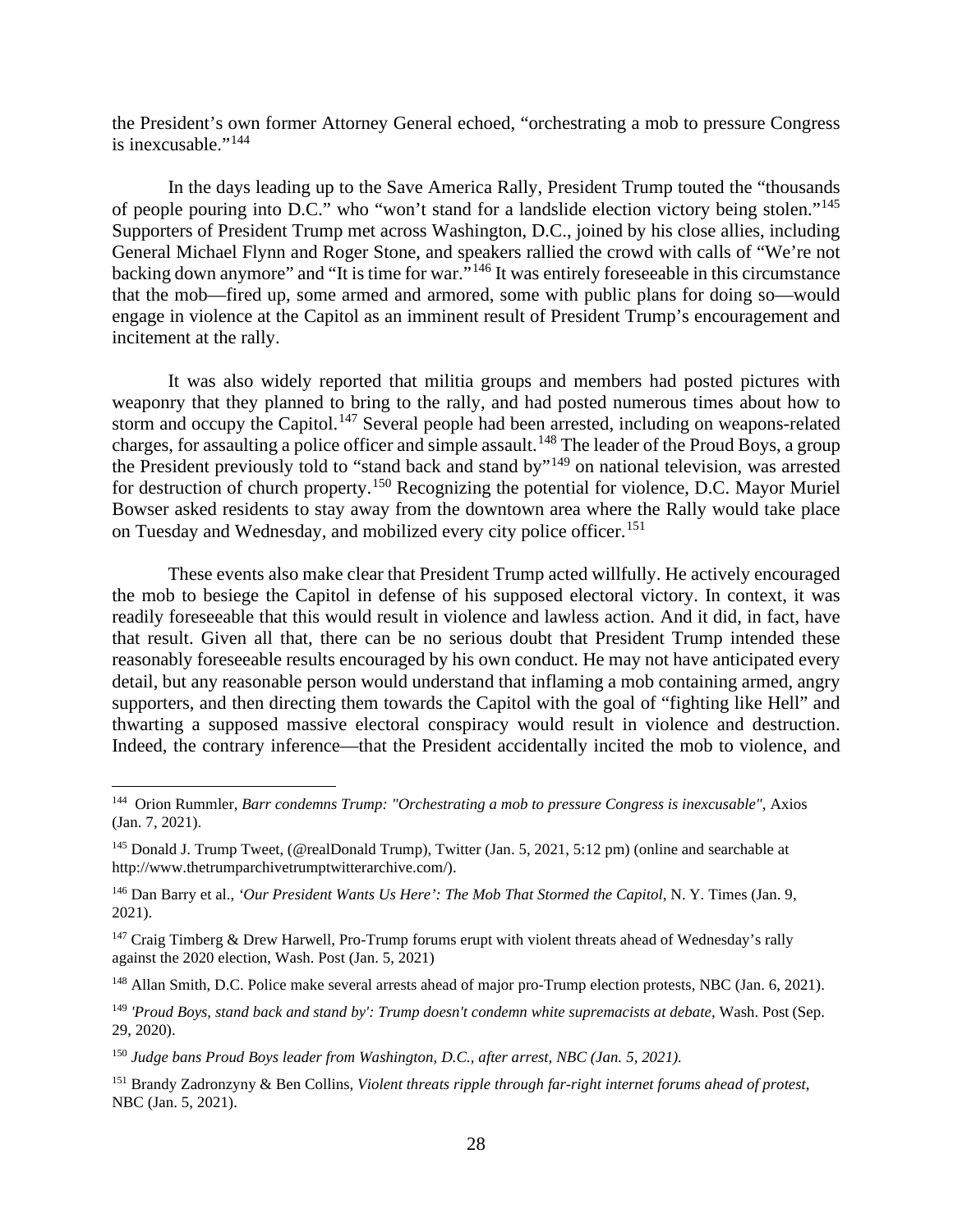that he was accordingly shocked and dismayed by the mayhem it caused—is squarely inconsistent with the facts.

That is evident, first and foremost, in how President Trump acted after the Capitol came under attack. While his supporters undertook a hostile occupation and ransacking of the Capitol and after reports of gunshots and violence in the Capitol had become public on national television<sup>[152](#page-32-0)</sup>—the President made no effort to quell the violence and destruction. Just minutes after the Sergeant at Arms announced that the Capitol had been reclaimed from the mob, and much of the destruction had occurred, he tweeted: "These are the things and events that happen when a sacred landslide election victory is so unceremoniously & viciously stripped away from great patriots who have been badly & unfairly treated for so long."[153](#page-32-1) There was no denunciation of what had occurred, no urgent plea that his supporters lay down their arms, no national statement.<sup>[154](#page-32-2)</sup> Instead, as Senator Sasse relayed from a conversation with senior White House officials, President Trump was "walking around the White House confused about why other people on his team weren't as excited as he was as you had rioters pushing against Capitol Police trying to get into the building."[155](#page-32-3) He was "delighted."[156](#page-32-4) And while the Senators were in lockdown, President Trump called one of them, not to check on his wellbeing or assess security risks, rather to encourage the Senator to object to the Electoral College vote.<sup>[157](#page-32-5)</sup>

The President's statements during the assault similarly confirm his intent. He tweeted multiple times, first to criticize the Vice President for not having "the courage to do what should have been done to protect our Country and our Constitution."<sup>[158](#page-32-6)</sup> Next, still not calling for the mob to leave the Capitol, or for a massive deployment of force to retake the building, he issued two vague calls for his supporters to "stay peaceful" and "remain peaceful" despite overwhelming, public evidence that the mob was actively engaging in violence and destruction inside the Capitol.<sup>[159](#page-32-7)</sup> And finally, well into the siege, he released a video in which he again reiterated his claims of election fraud and said that the election that was "stolen from us." While this video included a weak call for "peace" and "law and order," he also told his supporters—a band of whom

<span id="page-32-4"></span><sup>156</sup> *Id.*

<span id="page-32-0"></span><sup>152</sup> CBS News (@CBSNews), Twitter (Jan. 6, 2021 3:56 PM),

https://twitter.com/CBSNews/status/1346923577245896705; Rep. Elaine Luria (@RepElaineLuria), Twitter (Jan. 6, 2021, 1:46 PM), https://twitter.com/RepElaineLuria/status/1346890833266683904.

<span id="page-32-1"></span><sup>153</sup> *Twitter locks Trump's account after he encouraged his supporters to 'remember this day.'*, N. Y. Times (Jan. 8, 2021).

<span id="page-32-2"></span><sup>154</sup> Michael Levenson, *Today's Rampage at the Capitol, as It Happened*, N. Y. Times (Jan. 6, 2021).

<span id="page-32-3"></span><sup>155</sup> Andrew Prokop, Republican senator: White House aides say Trump was "delighted" as Capitol was stormed, Vox (Jan. 8, 2021).

<span id="page-32-5"></span><sup>&</sup>lt;sup>157</sup> Sunlen Serfaty et al., As riot raged at Capitol, Trump tried to call senators to overturn election, CNN (Jan. 8, 2021).

<span id="page-32-6"></span><sup>158</sup> Donald J. Trump (@realDonaldTrump), Twitter (Jan. 6, 2021, 2:24 PM) (online and searchable at http://www.trumptwitterarchive.com/archive).

<span id="page-32-7"></span><sup>159</sup> Donald J. Trump (@realDonaldTrump), Twitter (Jan. 6, 2021, 2:38 PM); *Id.* at (Jan. 6, 2021, 3:13 PM) (online and searchable at http://www.trumptwitterarchive.com/archive).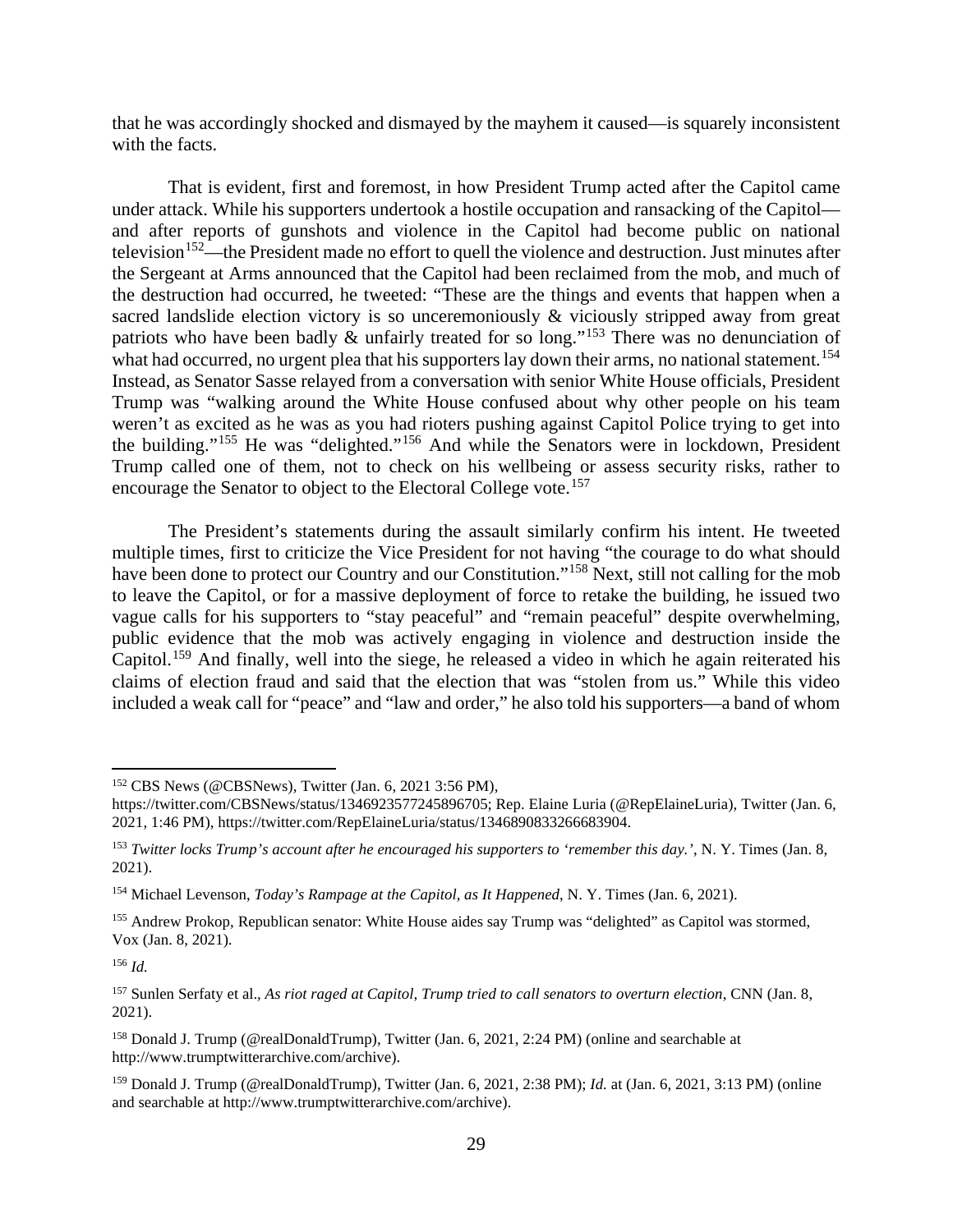were wreaking destruction in the Capitol—that "we love you, you're very special."<sup>[160](#page-33-0)</sup> To date, the President has taken no responsibility and shown no personal regret for his role in what occurred. This is clear evidence that the President acted willfully in inciting the mob.

Both members of the mob and Members of Congress recognized that it was the President who had sent the mob to Congress, they reasonably understood what he was saying,<sup>[161](#page-33-1)</sup> and that it was he alone who could pull them back. A man inside the Capitol was captured on video saying: "Our president wants us here . . . We wait and take orders from our president."[162](#page-33-2) Members of Congress, in turn, called on the President to call off his mob. As Representative Mike Gallagher tweeted during the Capitol occupation, "Mr. President. You have got to stop this. You are the only person who can call this off."[163](#page-33-3) Similarly, Mick Mulvaney, the President's former Chief of Staff, tweeted, "The President's tweet is not enough. He can stop this now and needs to do exactly that. Tell these folks to go home."[164](#page-33-4) But these pleas fell on deaf ears until well into the sacking of the Capitol. That further proves willful conduct.

Many others, including current and former members of President Trump's administration, have recognized that the President intended to incite violence aimed at the Capitol. As now former-Secretary of Education Betsy DeVos told the President, "[t]here is no mistaking the impact your rhetoric had on the situation."[165](#page-33-5) Lawmakers similarly recognized the President's intent. As Senator Lisa Murkowski remarked, the President "told his supporters to fight. How are they supposed to take that? It's an order from the president. And so that's what they did. They came up and they fought and people were harmed, and injured and died."[166](#page-33-6) Senator Mitt Romney echoed these sentiments: "What happened here today was an insurrection, incited by the President of the United States."[167](#page-33-7) So did Senator Sasse: "This violence was the inevitable and ugly outcome of the president's addiction to constantly stoking division."[168](#page-33-8) As Representative Liz Cheney noted

<span id="page-33-2"></span><sup>162</sup> Dan Barry, et al., *'Our President Wants Us Here': The Mob That Stormed the Capitol*, N. Y. Times (Jan. 9, 2021); *see also* Amanda Seitz, *Mob at U.S. Capitol encouraged by online conspiracy theories*, AP (Jan. 7, 2021); Amy Brittain, et al., *The Capitol mob: A raging collection of grievances and disillusionment,* Wash. Post (Jan. 10, 2021)

<span id="page-33-3"></span>163 Editorial, *Mike Gallagher is right: 'Call it off, Mr. President'*, Wisconsin State Journal (Jan. 6, 2021).

<span id="page-33-4"></span><sup>164</sup> Mick Mulvaney (@MickMulvaney), Twitter (Jan. 6, 2021, 3:01 PM), https://twitter.com/MickMulvaney/status/1346909665423196162.

<span id="page-33-5"></span><sup>165</sup> Betsy Devos Letter of Resignation (Jan. 7, 2021) available at https://int.nyt.com/data/documenttools/devosresignation/abedee707cb0984a/full.pdf.

<span id="page-33-6"></span><sup>166</sup> James Brooks, *Alaska Sen. Lisa Murkowski calls on President Trump to resign, questions her future as a Republican*, Anchorage Daily News (Jan. 9, 2021).

<span id="page-33-7"></span><sup>167</sup> *Today's Rampage at the Capitol, as It Happened*, N. Y. Times (Jan. 6, 2021).

<span id="page-33-8"></span><sup>168</sup> Michael Levenson, Steve Inskeep, *Ben Sasse Rips Trump For Stoking Mob, Calls Josh Hawley's Objection 'Really Dumbass'*, NPR (Jan. 8, 2021).

<span id="page-33-0"></span><sup>160</sup> Petras, et al. *Timeline: How a Trump mob stormed the US Capitol, forcing Washington into lockdown*, Yahoo News (Jan. 8, 2021).

<span id="page-33-1"></span><sup>161</sup> Michael Phillips and Jennifer Levitz, *One Trump Fan's Descent Into the U.S. Capitol Mob*, Wall Street Journal (Jan. 10, 2021). ("He said, 'Hey, I need my digital soliders to show up on January 6,' Mr. Sweet says of the President. 'And we all did.'").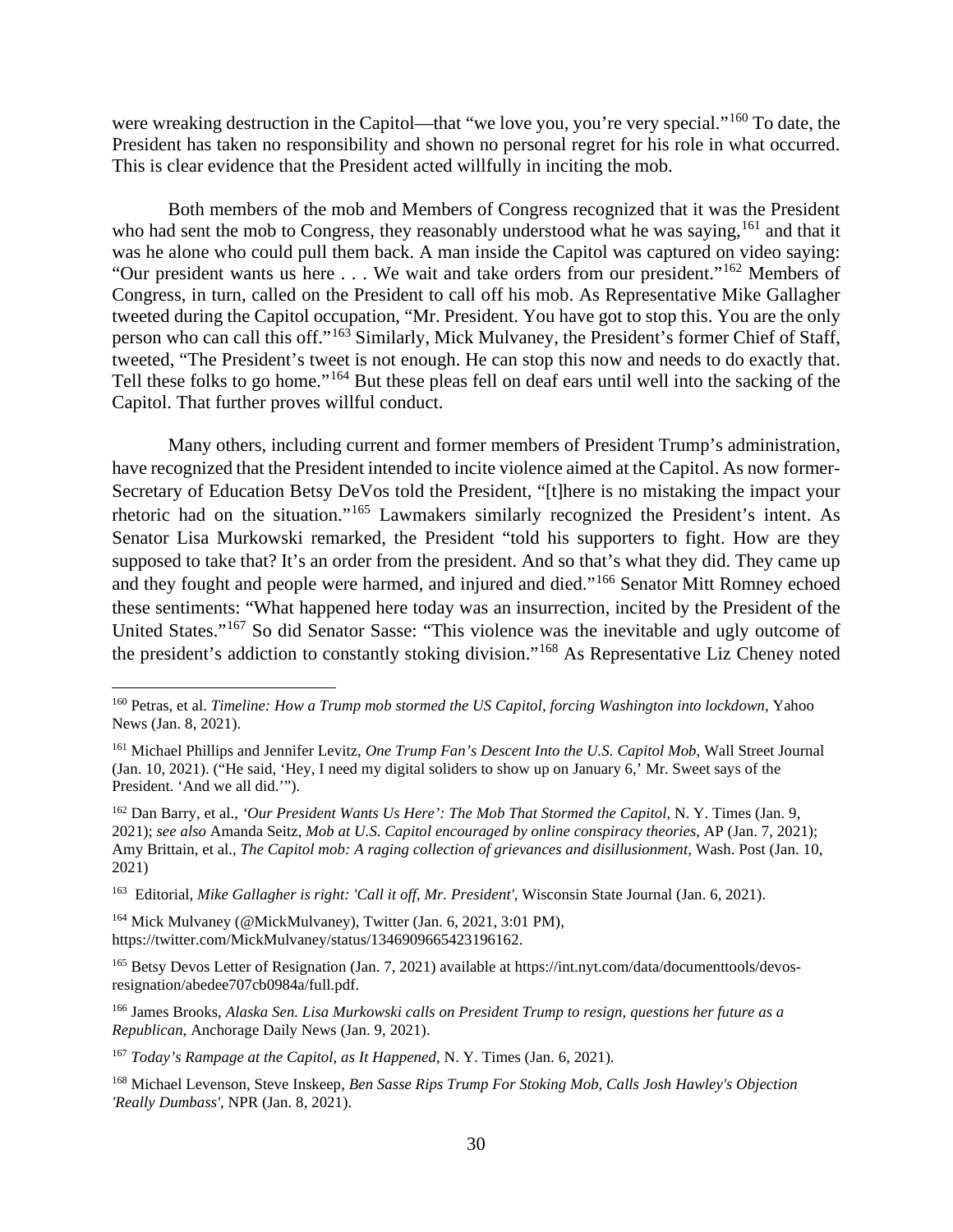after President Trump told his mob to "get rid of" her: "There's no question the president formed the mob, the president incited the mob, the president addressed the mob. He lit the flame."[169](#page-34-1) There is thus overwhelming evidence that President Trump committed the "high Crimes and Misdemeanors" charged in the article of impeachment against him.

## **3. President Trump's Conduct Harmed Core National Interests**

<span id="page-34-0"></span>President Trump's impeachable conduct, exacerbated by his further acts and omissions after he incited the crowd to attack the Capitol, grievously injured the national interests of the United States. It threatened democratic self-governance by interfering with the peaceful transition of power, imperiled a coequal branch of government, endangered our national security, and betrayed his oath of office and the trust of the American people.

### *a. Attack on Democratic Processes and the Peaceful Transition of Power*

The insurrection incited by President Trump had a clear goal: attack, menace, obstruct, and ultimately prevent Congress in any way from carrying out its solemn constitutional duty to count the Electoral College vote. In fact, the rioters managed to delay the democratic processes for at least six hours. And, although the Joint Session reconvened and fulfilled its duty that same day, the lasting injury to our nation cannot be overstated.

At the heart of our Constitution is a commitment to popular sovereignty. At the core of that framework is the election of representatives to the United States Congress and the establishment of the Electoral College as the method of selection for the President and Vice President of the United States. The democratically elected Members of the Congress are charged with legislating and carrying important constitutional duties on behalf of the American people.

Under the Twelfth Amendment and the Electoral Count Act of 1887, the Congress is responsible for counting and the Electoral College votes, while the Vice President, as president of the Senate, plays a ministerial role in the proceedings.<sup>[170](#page-34-2)</sup> In this way, the will of the American people is formally implemented, and the legitimacy to exercise the authorities of the national government bestowed on our elected federal officials. Another purpose of this process is to facilitate the orderly and peaceful transfer of power between elected officials.

The course of conduct President Trump pursued leading up to January 6, 2021 directly sought to undermine that very foundation of our Constitution. His conduct, contrary to our democracy, encouraged and foreseeably resulted in violent chaos aimed to subvert and obstruct the peaceful transfer of power. President Trump for weeks promoted not only false allegations of voter fraud, but the fringe constitutional theory that the Vice President is the sole arbiter of the Electoral College vote. The President then used the rage he had incited to encourage a physical assault on our the Capitol, in the very moments that the peaceful transfer of power administered by our elected officials was underway. In sum, the President's conduct in inciting an insurrection

<span id="page-34-1"></span><sup>169</sup> Justine Coleman, *Liz Cheney blames Trump for riots: 'He lit the flame'*, The Hill (Jan. 6, 2021).

<span id="page-34-2"></span><sup>170</sup> U.S. CONST. amend. XII.; Electoral Count Act of 1887, Pub. L. 49-90, 24 Stat. 373.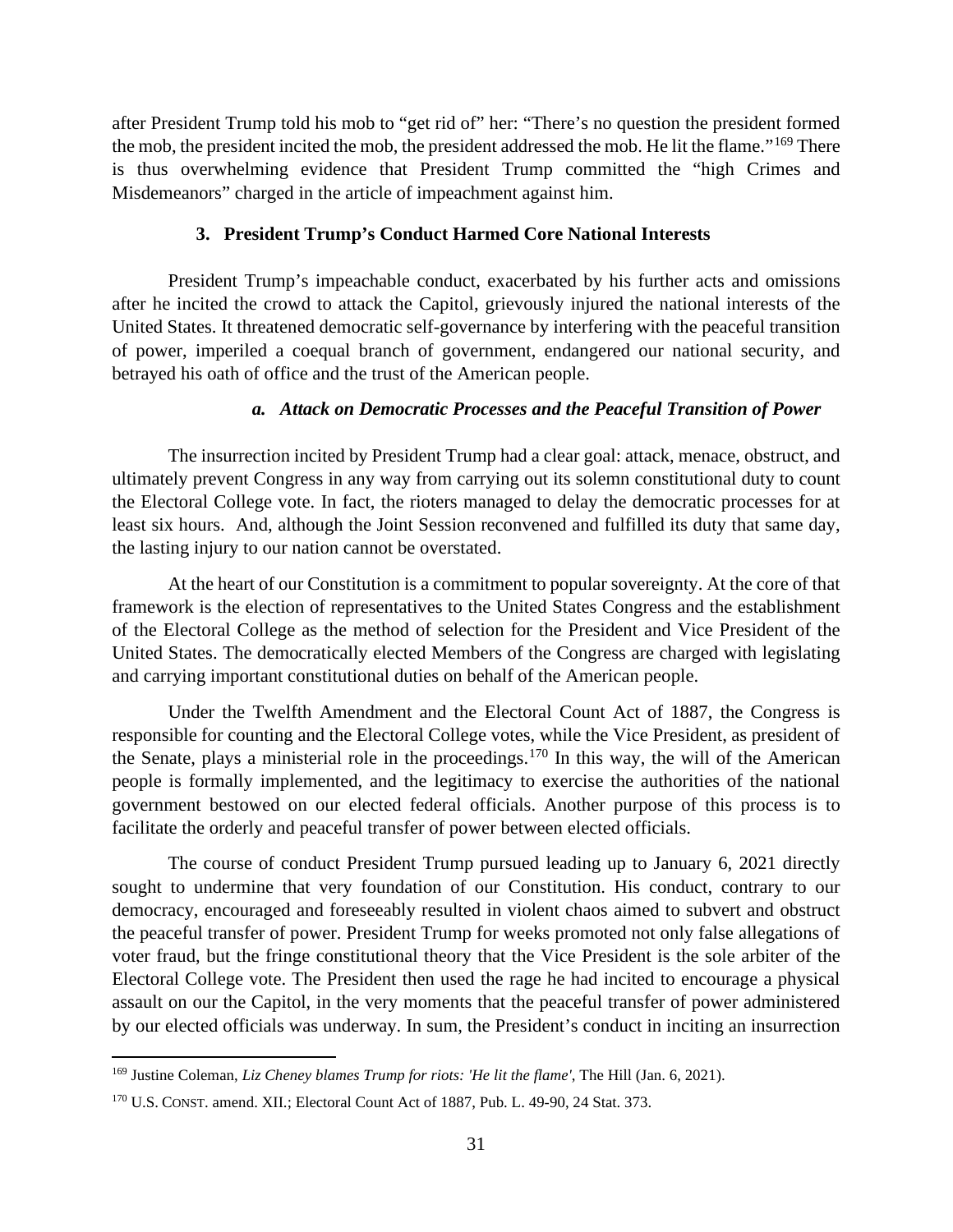against our government, designed to subvert and obstruct the results of our free and fair elections, caused serious harm to our nation's fundamental interest in orderly democratic self-governance.

The Framers included the power of impeachment to thwart exactly such attempts at eroding our nation's commitment to popular sovereignty. As explained in the Judiciary Committee's previous impeachment report from the 116<sup>th</sup> Congress: "[T]he true nature of this threat is its *rejection of government by 'We the People,'* who would 'ordain and establish' the Constitution … When the President concludes that elections threaten his continued grasp on power, and therefore seeks to corrupt or interfere with them, he denies the very premise of our constitutional system. The American people choose their leaders; *a President who wields power to destroy opponents or manipulate elections is a President who rejects democracy itself***.**" [171](#page-35-0)

### *b. Imperiling a Coordinate Branch*

By engaging in this course of conduct President Trump willfully incited violence against the United States Congress, a coequal branch of the United States government, and the Vice President of the United States. Indeed, the violence that ensued jeopardized the safety of nearly the entire Legislative Branch, their staff, the many non-partisan workers employed by Congress, and the law enforcement officers serving to protect the Capitol. The insurrection incited by the President also threatened the safety of the three most senior officials in the presidential line of succession: Vice President Mike Pence, Speaker of the House Nancy Pelosi, and President pro tempore of the Senate Senator Chuck Grassley.

As described in detail in this report, many Members of Congress and their staff were forced to hide under tables or in offices while they awaited evacuation by law enforcement, while others were trapped on the House and Senate floor. Many feared for their lives, as armed attackers banged on the doors, and Capitol Police drew weapons.[172](#page-35-1) Indeed, as set forth, at least five deaths occurred as a result of the violent mob's ambush on our government.

In short, the insurrectionists incited by President Trump threatened the lives of everyone who works at the U.S. Capitol, including officials in the presidential line of succession, as well as the continued existence of a functioning Legislative Branch. As Representative Sean Maloney, who was present in the Capitol when the mob violence occurred, cautioned: "[f]or those pretending it's something less than a violent insurrection, please watch and wake up. This is what [President Trump] and his enablers incited. He must be removed and held accountable."[173](#page-35-2)

<span id="page-35-0"></span> $171$  See H. Rept. 116-346 at 53. (emphasis added).

<span id="page-35-1"></span><sup>172</sup> *See e.g.* Tasneem Nashrulla, Members Of Congress Described What It Was Like When A Pro-Trump Mob Stormed The Capitol, Buzzfeed (Jan. 6, 2021).

<span id="page-35-2"></span><sup>&</sup>lt;sup>173</sup> Jon Swaine, Dalton Bennett, Joyce Sohyun Lee & Meg Kelly, Video shows fatal shooting of Ashli Babbitt in the Capitol, WashPo (Jan. 8, 2021); Sean Patrick Maloney (@RepSeanMaloney), Twitter (Jan. 8, 2021 2:28 PM), https://twitter.com/repseanmaloney/status/1347626297367941121?s=27.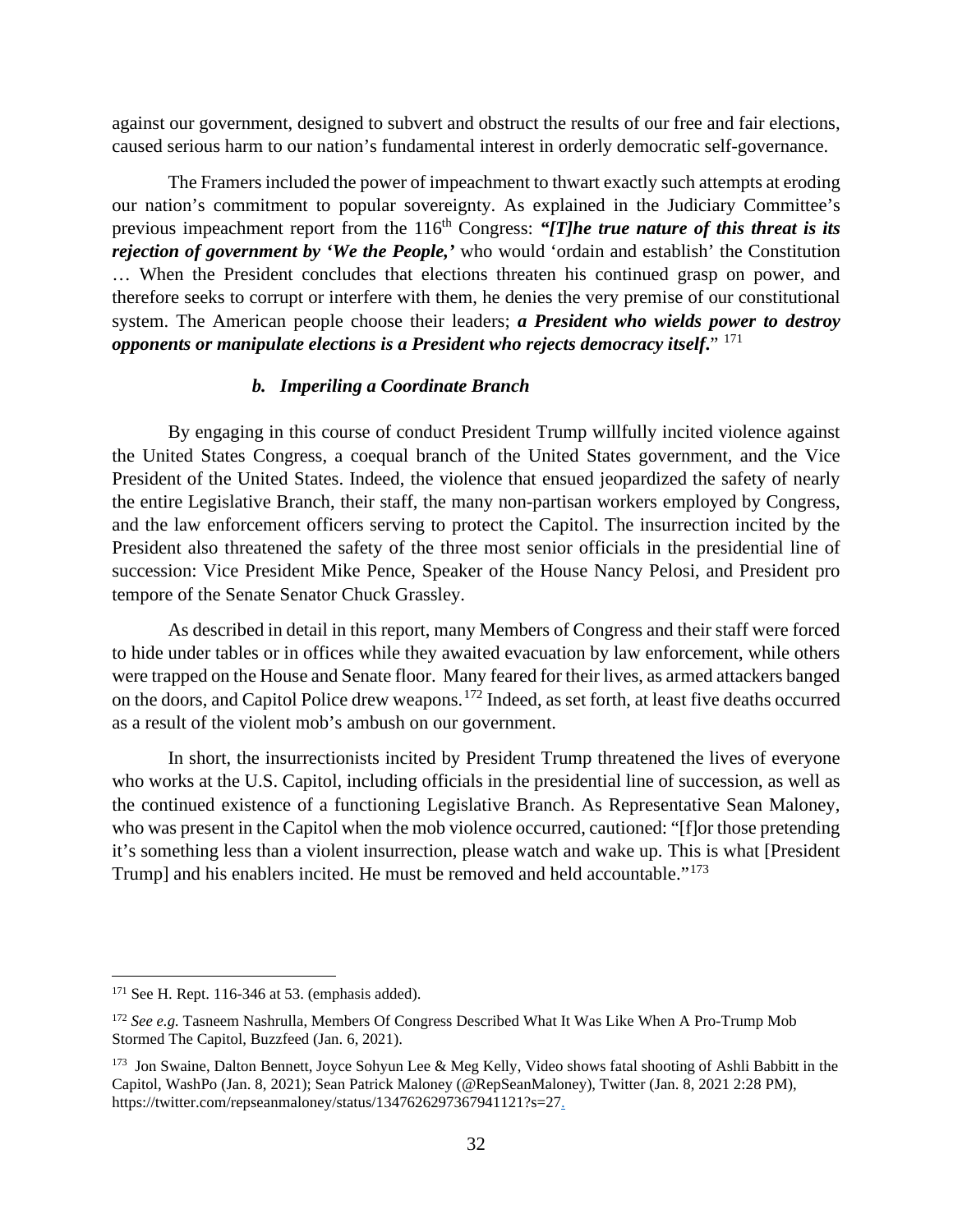#### *c. Harm to Our Nation's National Security*

President Trump's conduct directly harmed the national security of the United States. In the most immediate sense, the President's incitement of the mob assault on the Capitol may have exposed sensitive materials and locations to the public creating immediate national security risks. In the long term, the insurrection caused lasting damage to the nation's international reputation as a bastion of democratic order, undermining American "soft power" and emboldening our adversaries abroad.

Although there is not yet a complete account of the immediate consequences of the insurrection to our national security, the insurrectionists had access to, and stole, sensitive materials and electronics. As Michael Sherwin, acting United States attorney for the District of Columbia explained, "electronic items, were stolen from senators' offices. Documents, materials, were stolen, and we have to identify what was done, mitigate that, and it could have potential national security equities. If there was damage, we don't know the extent of that yet."<sup>174</sup> Further, insurrectionists posted photos of areas in the Capitol generally off limits to the public, and some even livestreamed the attack on the internet. Both the Senate and the House, in coordination with federal law enforcement officials, will have to conduct an arduous top-to-bottom review to determine what devices have been stolen, whether documents have been taken or copied, and even if listening devices have been left behind by rioters.<sup>[175](#page-36-1)</sup>

In addition to this immediate damage, the insurrection incited by President Trump has likely done incalculable damage to the United States' reputation abroad as an exemplar of democratic self-governance. This event was broadcast live, in real time. Accordingly, it threatens to undermine the U.S.'s moral authority and hamper our ability to persuade other countries to take actions beneficial to U.S. national interests in the future. It will take substantial public diplomacy work by future Presidents to overcome the international damage done to the prestige of the United States. As reported in the news, for America's adversaries, "there was no greater proof of the fallibility of Western democracy than the sight of the U.S. Capitol shrouded in smoke and besieged by a mob whipped up by their unwillingly outgoing president."<sup>[176](#page-36-2)</sup>

Already the insurrection incited by President Trump has been a propaganda boon to many authoritarian regimes. The Supreme Leader Ayatollah Khamenei of Iran said in a live televised speech that "[y]ou are now seeing the situation in the U.S. . . . This is their democracy and human rights, this is their election scandal, these are their values. These values are being mocked by the whole world. Even their friends are laughing at them."<sup>[177](#page-36-3)</sup> The foreign ministry of the People's Republic of China made public statements justifying that government's violent crackdown on

<span id="page-36-0"></span><sup>&</sup>lt;sup>174</sup> Brian Fung, *Capitol riots raise urgent concerns about Congress's information security*, CNN (Jan. 8, 2021).

<span id="page-36-1"></span><sup>175</sup> Natasha Bertrand, *Justice Department warns of national security fallout from Capitol Hill insurrection*, POLITICO (Jan. 7, 2021).

<span id="page-36-2"></span><sup>176</sup> Alexander Smith & Saphora Smith*, U.S. foes like China and Iran see opportunity in the chaos of Trump-stoked riot at Capitol*, NBC News, (Jan. 8, 2021).

<span id="page-36-3"></span><sup>177</sup> *Id*.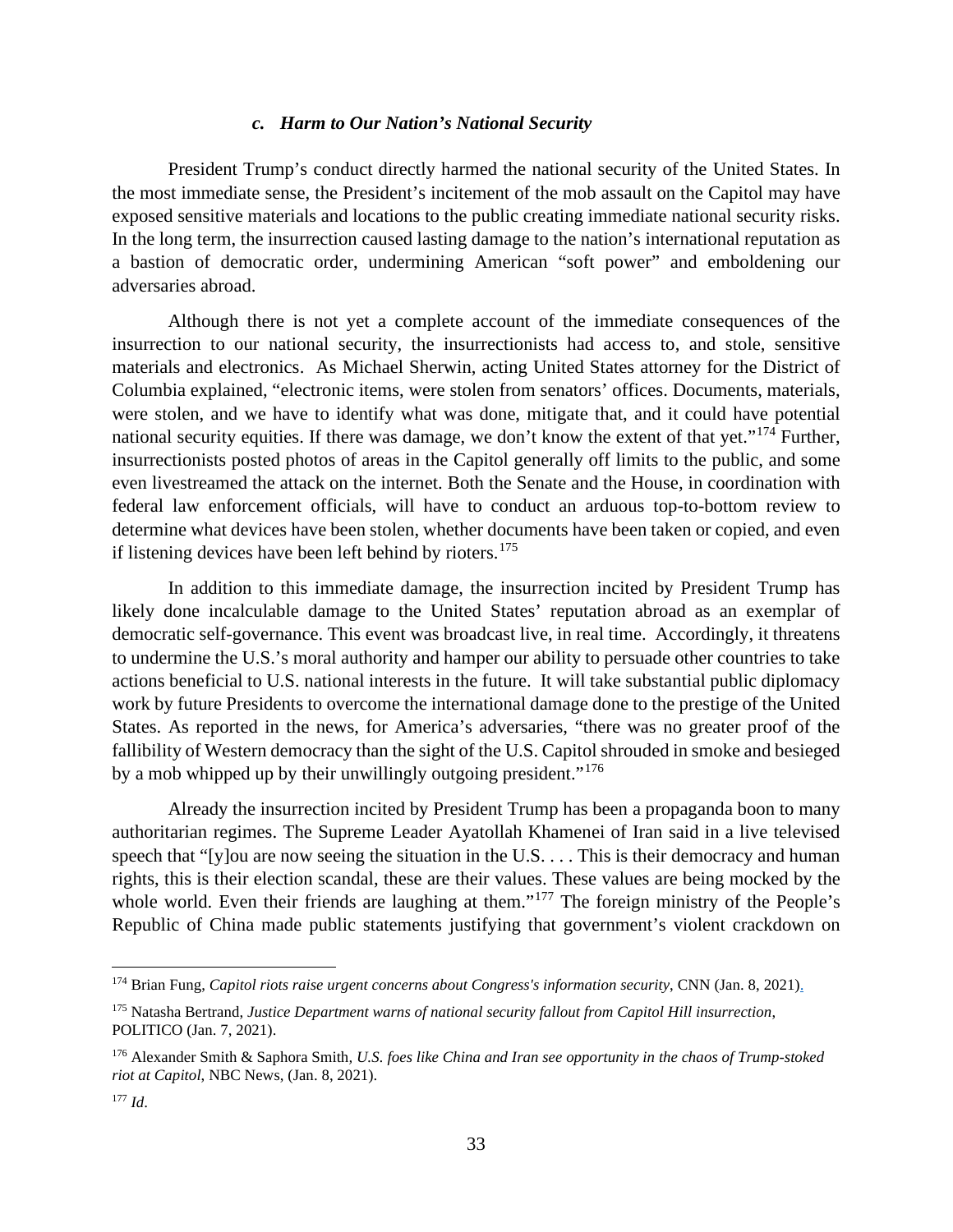Hong Kong pro-democracy protestors through comparisons to the rioters that attacked the U.S. Capitol.[178](#page-37-0) And the President of Zimbabwe tweeted a call for the U.S. to end economic sanctions against that country's authoritarian regime stating that "President Trump extended painful economic sanctions placed on Zimbabwe, citing concerns about Zimbabwe's democracy" but that the mob attack on the U.S. Capitol "showed that the U.S. has no moral right to punish another nation under the guise of upholding democracy."[179](#page-37-1)

### *d. Betrayal of Oath of Office and of the American People's Trust*

President Trump's incitement of the attack on the Capitol served only his interests. The President lost the election and—when he could not convince the courts or other elected officials to override—he engaged in disinformation and demagoguery to incite a mob in a last-ditch effort to retain power.

In other words, President Trump compromised our national security, the foundation of our democratic system, and our nation's elected leaders, all in pursuit of his own personal and political advantage and self-interest. Through this conduct President Trump abdicated his Constitutional oath to faithfully execute our laws and his duty to place our nation's interest, above his own. As President Trump's former National Security Advisor H.R. McMaster characterized it: "It was, in every sense of the phrase, a dereliction of duty."<sup>[180](#page-37-2)</sup> Following the conduct that led to his impeachment in December 2019, President Trump, for all the country and all the world to see, has once again demonstrated that he is unfit for office and will use any official means at his disposal regardless of the harm caused to our nation—to hold onto political power.

### **C. The Irrelevance of the Criminal Code and the** *Brandenburg* **Test**

It may well be the case that President Trump's conduct on January 6, 2021—and other actions that he took in seeking to overturn and subvert the certification of the election results violated the federal criminal code. Ultimately, that is a judgment for prosecutors and courts to make. The only question here is whether President Trump's conduct warrants impeachment. As the House Judiciary Committee has previously explained, "[o]ffenses against the Constitution are different in kind than offenses against the criminal code . . . Impeachment and criminality must therefore be assessed separately."<sup>181</sup> Accordingly, though it may indeed have done so, President

<span id="page-37-0"></span><sup>178</sup> *Id*.; *What Are Asian Governments Saying About the Storming of the US Capitol?*, The Diplomat (Jan. 8, 2021); Foreign Ministry Spokesperson Hua Chunying's Regular Press Conference on January 7, 2021, Ministry of Foreign Affairs of the People's Republic of China (Jan. 7, 2021)

<span id="page-37-1"></span><sup>179</sup> President of Zimbabwe (@edmnangagwa), Twitter (Jan. 7, 2021, 8:42 AM), https://twitter.com/edmnangagwa/status/1347176848694931457.

<span id="page-37-2"></span><sup>180</sup> H.R. McMaster (@LTGHRMcMaster), Twitter (Jan. 7, 2021, 3:05 PM),

https://twitter.com/LTGHRMcMaster/status/1347273185641734144 ("The reasons for yesterday's criminal assault on our Congress and election process are many. But foremost among them is the sad reality that President Trump and other officials have repeatedly compromised our principles in pursuit of partisan advantage and personal gain. Those who engaged in disinformation and demagoguery in pursuit of self-interest abdicated their responsibility to the American people. It was, in every sense of the phrase, a dereliction of duty").

<span id="page-37-3"></span><sup>181</sup> *See* H. Rept. 116-346 at 56.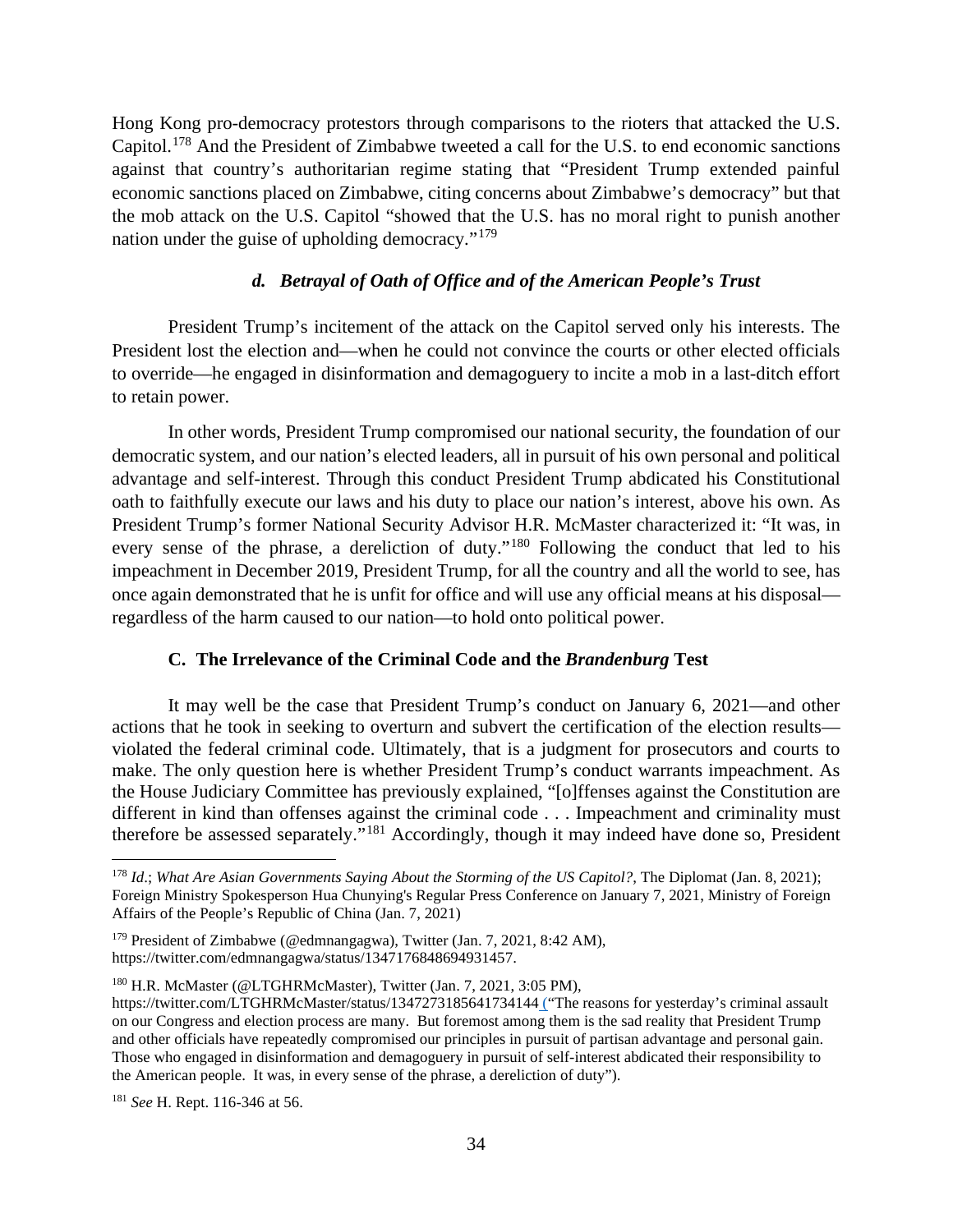Trump's conduct need not have violated any federal criminal statutes in order for them to constitute "high Crimes and Misdemeanors" under the Constitution.

Nor is the Supreme Court's decision in *Brandenburg v. Ohio* relevant to the question of impeachment.[182](#page-38-0) In *Brandenburg*, the Court clarified that the First Amendment allows the criminal punishment of incitement. It then limited such liability to cases where "advocacy is directed to inciting or producing imminent lawless action and is likely to incite or produce such action."<sup>183</sup>

To apply *Brandenburg* here—and to insist that President Trump cannot be impeached unless the *Brandenburg* test is met—would be to commit two fatal category errors.<sup>184</sup>

The first error involves a misstatement of First Amendment law. The Free Speech Clause guarantees that private citizens can engage in certain forms of expression without government regulation or prohibition. But it applies very differently to speech by government officials and public employees. By virtue of his high office, President Trump is no ordinary citizen. He occupies a position of public trust and directs the operations of the Executive Branch. As a high-level public official, the President is subject to different rules than private citizens and can be held accountable for his expression (including all expression relating to his office) in ways that they cannot be. That is a basic and well-established precept of First Amendment law. In fact, as Professor Ilya Somin observed, "Donald Trump himself has fired numerous cabinet officials and other subordinates because they expressed views he didn't like."[185](#page-38-3)

The second and more fundamental error involves a misunderstanding of the Impeachment Clause. For many of the same reasons that impeachment does not necessarily turn on criminality, it is not governed by a standard that defines when a person can be held responsible civilly or criminally for their speech. Impeachment is about preserving the Nation from a threat to the constitutional order, not imposing punishment. Nowhere did the Framers suggest that a President must be allowed to remain in office if his abuses involved speech that would otherwise be shielded from criminal regulation by the First Amendment. This would be a strange and irrational limitation: Presidents would be free to openly advocate the overthrow of the United States government, or the adoption of fascism, and Congress would be powerless to remove them on that basis. Moreover, given that many prior impeachable offenses have involved at least some conduct that might rank as protected speech, applying a rigid First Amendment rule in this field would risk obfuscating Presidential conduct—whether involving speech or not—that menaces the American democratic system.[186](#page-38-4)

<span id="page-38-0"></span><sup>&</sup>lt;sup>182</sup> 395 U.S. 444 (1969).

<span id="page-38-1"></span><sup>183</sup> *Id.* at 447.

<span id="page-38-2"></span><sup>184</sup> Constitutional scholars have recently elaborated on these category errors. *See, e.g.*, Jonathan H. Adler, *Yes, Congress May Impeach and Remove President Trump for Inciting Lawless Behavior at the Capitol*, The Volokh Conspiracy (January 8, 2021); Ilya Somin, *The First Amendment Doesn't Protect Trump Against Impeachment for his Role in Inciting the Assault on the Capitol*, The Volokh Conspiracy (January 8, 2021).

<span id="page-38-3"></span><sup>185</sup> *See id.*

<span id="page-38-4"></span><sup>186</sup> H. Mis. Doc. No. 42, 40th Cong. (1868); H.Res.755, 116th Cong. (2019).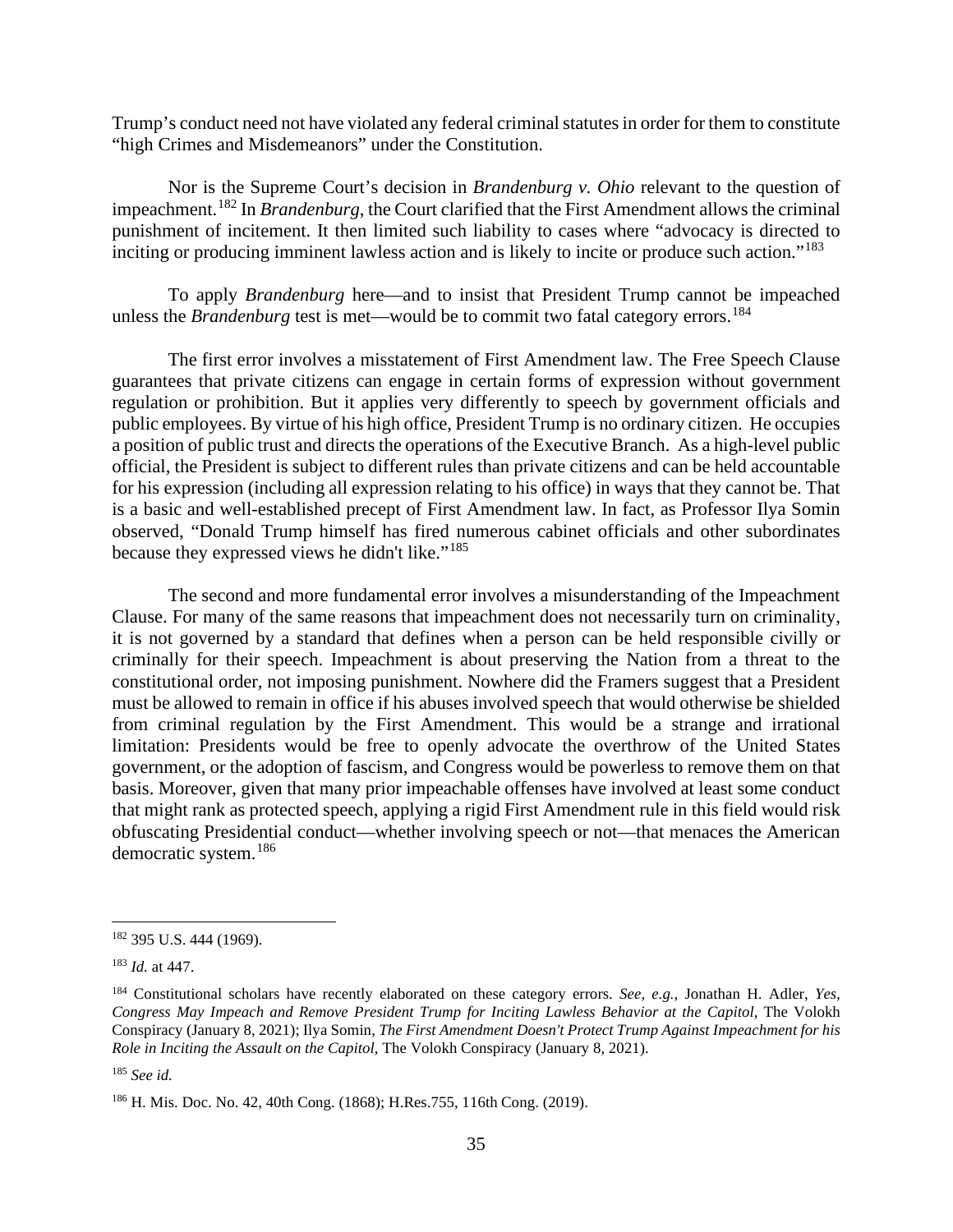Simply put, President Trump has no free speech defense. President Trump is not a private citizen, free to say whatever he wants without accepting the consequences or recognizing the effects it might have on our system of government. As the head of the Executive Branch, his words can shake the nation—and so he is held to a higher standard than private citizens. Moreover, when it comes to the impeachment power, the question is not whether the President was free to say what he said. It is whether he has engaged in conduct that threatens the constitutional order. President Nixon engaged in speech when he ordered the cover-up of his crimes. President Trump engaged in speech when he sought to extort President Zelensky of Ukraine. Federal judges have engaged in speech when they abused their position. Yet neither the House nor the Senate have ever suggested that just because an impeachable offense involved speech, it cannot support impeachment unless some First Amendment standard is met.

Accordingly, the judgment for Congress to make is not whether President Trump had a free speech right to say what he said on January 6, 2021. It is whether that conduct qualified as a high Crime and Misdemeanor under the applicable constitutional standard. For the reasons set forth above, there can be no doubt that it did: inciting a mob to assault the Capitol while Congress meets in Joint Session to count the electoral votes in the presidential election results is plainly an impeachable offense.

### **III. The Need for Immediate Consideration of Impeachment**

President Trump's behavior requires immediate congressional action.

*First*, President Trump poses an imminent threat to the safety and security of the United States. His continued presence in office is a clear and present danger to the United States. He has interfered with the peaceful transition of power and his actions show that he will continue to do so unless removed. He incited a mob to violence in order to try to overturn an election he lost and to disrupt the Joint Session of Congress that would confirm the result. President Trump not only failed to stop his supporters from invading the Capitol, he encouraged and supported their efforts. As Congress came under threat, his responsibility was to turn the mob away. But did not instruct supporters to call off their attack. Instead, as a sworn federal law officer lay injured and dying, and government officials raced to protect themselves from the armed mob, President Trump continued his attacks on Vice President Pence for failing to overturn the election results, spread false claims that he had won the election, called Members of Congress to lobby them to continue to object to the counting of electors in States won by President-elect Biden, and reassured the insurrectionists that they were "loved."

Since then, instead of expressing remorse about his conduct, he continues to deny responsibility for the consequences of his actions, justifying the mob's behavior through his false claims of election fraud. Recent events may well have emboldened President Trump's supporters to continue their efforts to disrupt the transfer of power before or on January 20, 2021. The risk that President Trump will once again support this disruption to the peril of our security and democracy is too great to leave him in office for the remaining days of his term.

*Second*, it is equally important that Congress send a clear message and establish a precedent that the President's conduct subjects him to impeachment and removal from office. That message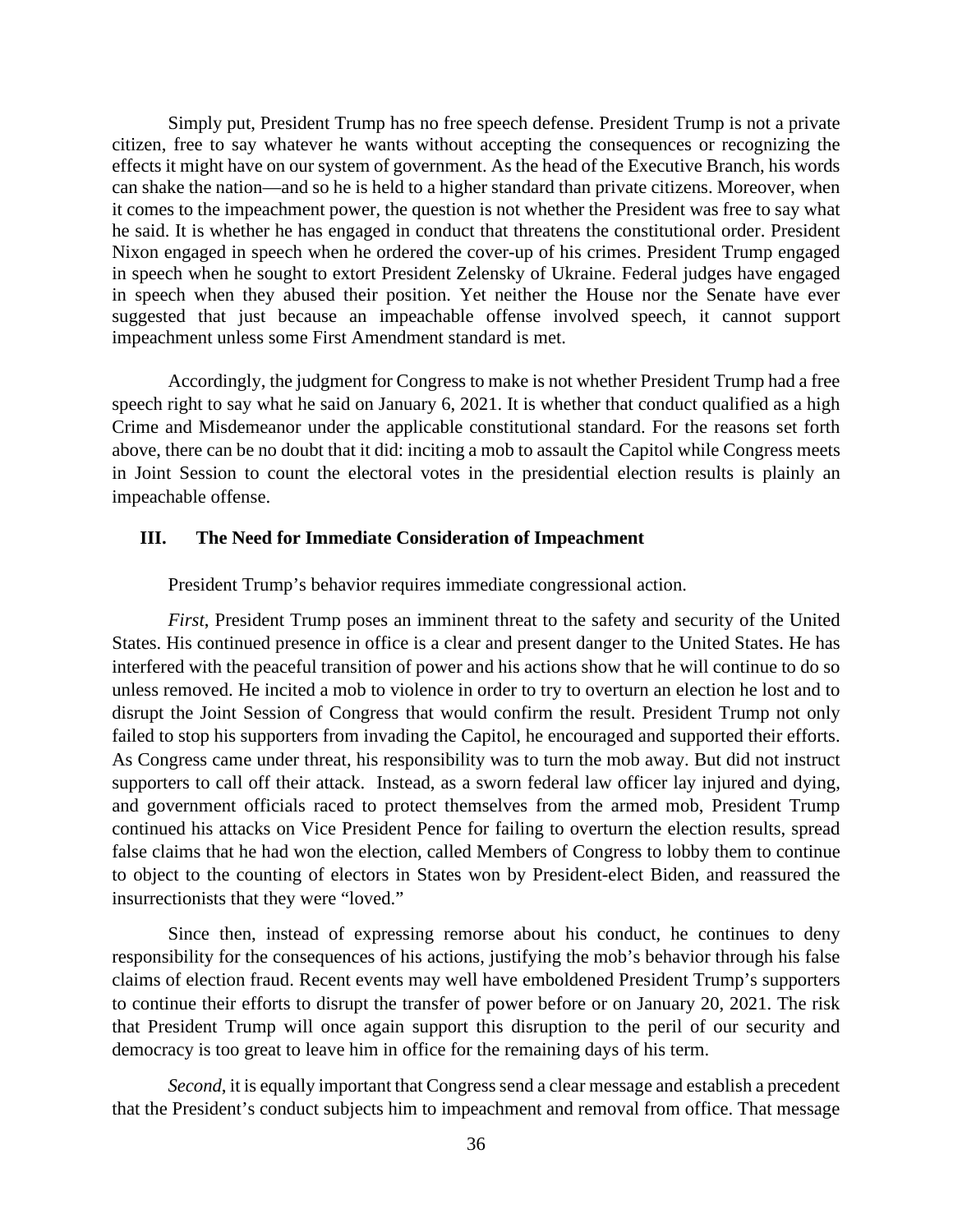may not be well received by President Trump and his supporters, but Congress has an obligation to warn future presidents that conduct of this nature is incompatible with the Office of the Presidency. This message must be sent even on the President's last day in office. There is no merit to the startling and dangerous idea that a president may engage in high Crimes and Misdemeanors in their final weeks in office and escape the operation of the Impeachment Clause. President Trump incited an insurrection to try to break the Constitutional order, overturn an election, and prevent the ratification of a new President elected by the people in a free and fair election. In these circumstances, he has left the House of Representatives no choice.

### **A. Imminent Threat to the United States**

President Trump's impeachable offense of incitement—as well as his conduct leading up to and his subsequent acts and omissions during the mob's unlawful entry into the Capitol demonstrate why he cannot be permitted to remain in office. President Trump failed to defend the Capitol. His conduct on January 6th and afterwards gives no reason to hope that he will adequately oversee the necessary preparations and security for the inauguration of President-elect Biden on January 20, 2021, and instead suggests the opposite. Moreover, his actions on January 6th are consistent with a long pattern of behavior where President Trump has tried to stir up lawless extremism, overturn the results of the election, and obstruct the lawful certification of electors.

## **1. President Trump Failed to Protect the Capitol, the Vice President, and Members of Congress During the Joint Session of Congress**

Although President Trump did not literally march to the Capitol with his supporters after his speech on January 6th as he said he would, his instructions and intentions guided the crowd that day as surely as if he were at the head of the mob he orchestrated. His supporters thought they were doing President Trump's bidding by seeking to disrupt the Joint Session of Congress that would declare that President-elect Biden won the election. In fact, they directly said so on social media, in live videos, and when interviewed by the police following arrests.

As President Trump's supporters attacked the Capitol, the President did nothing. At 1:00 PM on January 6th, as required by the 12<sup>th</sup> Amendment and the Electoral Count Act, Congress met in Joint Session to count the electoral votes.<sup>[187](#page-40-0)</sup> By 1:22 PM, Capitol Police had already begun issuing emergency evacuation orders.<sup>[188](#page-40-1)</sup> The crowd that had gathered to watch President Trump's speech walked to the Capitol, and had begun to breach the security barriers surrounding the

<span id="page-40-0"></span><sup>187</sup> Domenico Montanaro, *Timeline: How One Of The Darkest Days In American History Unfolded*, NPR (Jan. 7, 2021)

<span id="page-40-1"></span><sup>188</sup> Chris Marquette et al., *Pro-Trump protesters storm Capitol during Electoral College certification, causing lockdown*, Roll Call (Jan. 6, 2021) (At 1:22 PM Capitol Police ordered the evacuation of the Cannon House Office Building and at 1:47 PM the department announced the evacuation was all clear. However, by 2:03 PM Capitol Police issued its relocation order for Cannon House Office Building and by 2:18 PM Capitol Police had issued its lockdown of the Capitol complex)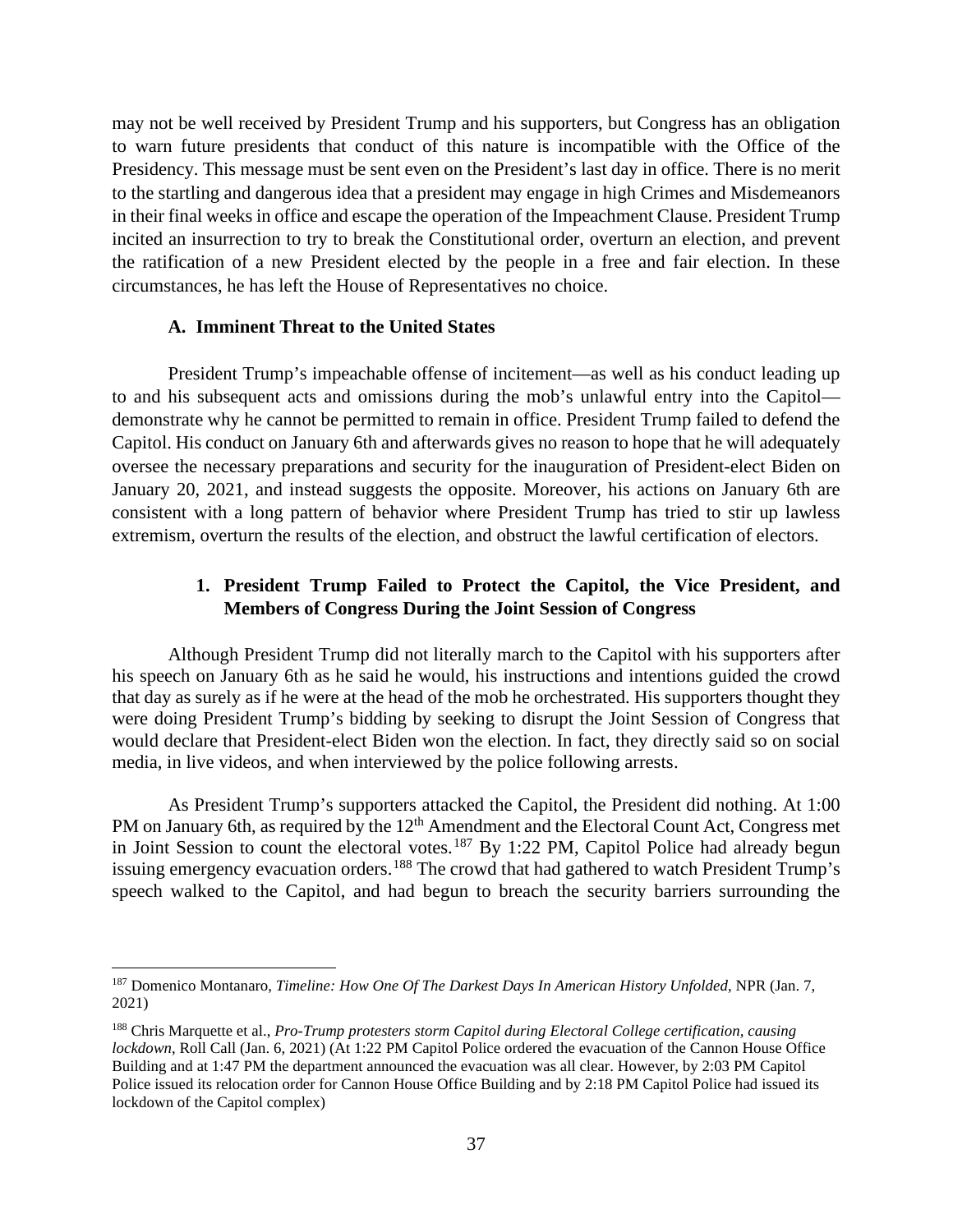Capitol. President Trump watched the mob of his supporters attack the Capitol on television as they occurred.<sup>[189](#page-41-0)</sup>

Instead of acting to stop the riot, however, President Trump continued to criticize those officials he viewed as not sufficiently supportive. He disparaged Vice President Pence, who refused to overturn the election, rightly recognizing that he did not have the authority to do so under the Constitution.<sup>[190](#page-41-1)</sup> At 1:49 PM—while the Capitol was under siege—President Trump tweeted a video of the rally.<sup>[191](#page-41-2)</sup> In the speech that he retweeted, he told the same crowd that was now storming the Capitol that "our country has had enough. We will not take it anymore and that's what this is all about. And to use a favorite term that all of you people really came up with, we will stop the steal. . . . you'll never take back our country with weakness. You have to show strength, and you have to be strong."<sup>[192](#page-41-3)</sup> In other words, just as his supporters were beginning to act, President Trump tweeted the very speech encouraging them to "be strong" and repeating the debunked lies about the election.

By 2:20 PM, the entire country saw on live television that the mob had caused both the House and the Senate to adjourn.<sup>[193](#page-41-4)</sup> Yet at 2:24 p.m., President Trump tweeted his anger about Vice President Pence: "Mike Pence didn't have the courage to do what should have been done to protect our Country and our Constitution, giving States a chance to certify a corrected set of facts, not the fraudulent or inaccurate ones which they were asked to previously certify. USA demands the truth!"[194](#page-41-5) These statements occurred while the Capitol was under siege, insurrectionists roamed its halls, and Members of Congress huddled to protect themselves from the intruders.

President Trump—watching the violence unfold on television and his mob of supporters disrupt the proceedings—was "borderline enthusiastic because it meant the certification was being derailed."<sup>[195](#page-41-6)</sup> His reaction "genuinely freaked people out"<sup>[196](#page-41-7)</sup> and he "repeatedly refused requests to get him to say something clearly rejecting the violence."<sup>[197](#page-41-8)</sup> Although he tweeted twice in the mid-afternoon asking the crowd to be "peaceful," these statements were not sufficient and were overshadowed by his other words. He told them to "stay" peaceful although he could clearly see

<span id="page-41-0"></span><sup>189</sup> Maggie Haberman, *Trump Told Crowd, "You Will Never Take Back Our Country with Weakness.* N. Y. Times (Jan. 6, 2021).

<span id="page-41-1"></span><sup>190</sup> *Id.*

<span id="page-41-2"></span><sup>&</sup>lt;sup>191</sup> Donald J. Trump (@realDonaldTrump), Twitter (Jan. 6, 2021, 1:49 PM) (online and searchable at http://www.trumptwitterarchive.com/archive).

<span id="page-41-3"></span><sup>&</sup>lt;sup>192</sup> Julia Jacobo, *This is what Trump told supporters before many stormed Capitol Hill*, ABC News (Jan. 7, 2021).

<span id="page-41-4"></span><sup>193</sup> Shelly Tan et al., *How one of America's ugliest days unraveled inside and outside the Capitol*, Wash. Post (Jan. 9, 2021).

<span id="page-41-5"></span><sup>194</sup> Donald J. Trump (@realDonaldTrump), Twitter (Jan. 6, 2021, 2:24 PM) (online and searchable at http://www.trumptwitterarchive.com/archive).

<span id="page-41-6"></span><sup>195</sup> Kaitlan Collins (@kaitlancollins), Twitter (Jan. 6, 2021, 10:34 PM), https://twitter.com/kaitlancollins/status/1347023890959228933.

<span id="page-41-7"></span><sup>196</sup> *Id.* 

<span id="page-41-8"></span><sup>&</sup>lt;sup>197</sup> Maggie Haberman (@maggieNYT), Twitter (Jan. 6, 2021, 11:19 PM), https://twitter.com/mknz/status/1347036422360813571.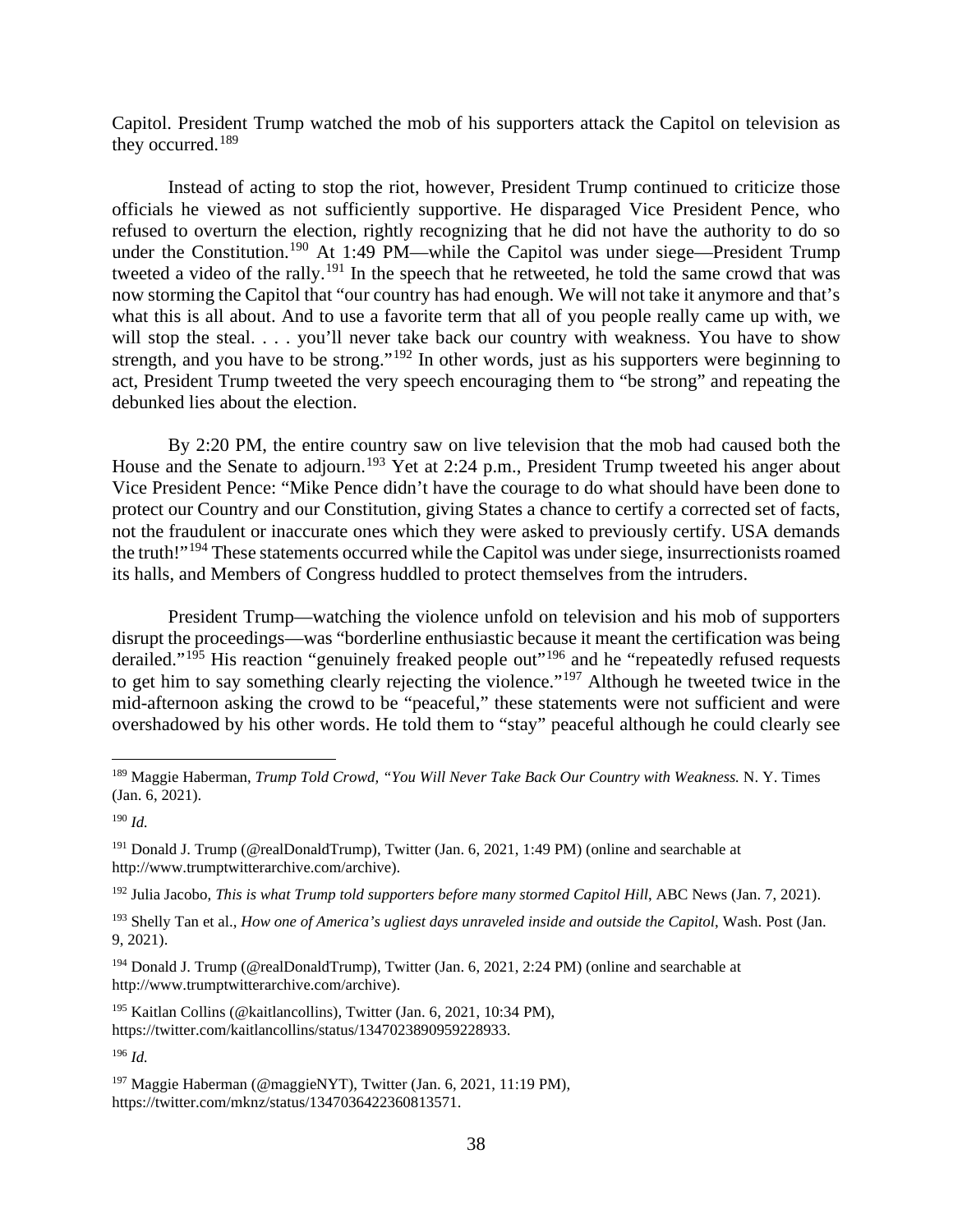they were anything but peaceful. Indeed, in a video issued at 4:17 PM, President Trump opened by telling the mob, "I know your pain. I know you're hurt. We had an election that was stolen from us," and then told them, "We love you, you're very special."<sup>[198](#page-42-0)</sup> And at 6:01 PM, President Trump appeared to justify and celebrate the day's events: "These are the things and events that happen when a sacred landslide election victory is so unceremoniously & viciously stripped away from great patriots who have been badly & unfairly treated for so long."[199](#page-42-1) He concluded, "*Remember this day forever!"*<sup>[200](#page-42-2)</sup>

During the attack, Vice President Pence, Members of Congress, and staff were sheltering in secure locations. Spurred by the false claims of fraud, some of the attackers said, "Tell Pelosi we're coming for that [expletive]," and "Hang Mike Pence."<sup>[201](#page-42-3)</sup> Some attackers carried zip ties intended to be used as handcuffs.<sup>[202](#page-42-4)</sup> A noose was hung outside the Capitol.<sup>203</sup> Multiple members of the Capitol Police were severely injured or killed.<sup>[204](#page-42-6)</sup>

President Trump, however, was not focused on the security or well-being of those under siege. Instead, he was continuing to try to overturn the election and calling Senators to object to Biden electors. Immediately after the Senators had been evacuated from the Senate floor, President Trump called Senator Mike Lee—apparently trying to reach Senator Tommy Tuberville.<sup>[205](#page-42-7)</sup> Senator Lee handed his phone to Senator Tuberville and the President asked him to make more objections to the Electoral College vote.[206](#page-42-8) And later that night, President Trump's lawyer Rudy Giuliani tried to take advantage of the chaos by following up on President Trump's call. He left a message with Senator Tuberville to continue to object "so that we get ourselves into tomorrow."<sup>[207](#page-42-9)</sup> In short, President Trump's focus during and after the attack that day was not on trying to protect the safety or security of the Capitol. Instead, he was trying illegitimately to derail the Joint Session that would officially count the Electoral College votes confirming President-elect Biden's victory.

<span id="page-42-2"></span><sup>200</sup> *Id.* (emphasis added),

<span id="page-42-8"></span> $206$  *Id.* 

<span id="page-42-9"></span><sup>207</sup> *Id.*

<span id="page-42-0"></span><sup>198</sup> Petras et al., *Timeline: How a Trump mob stormed the US Capitol, forcing Washington into lockdown*, Yahoo News (Jan. 8, 2021).

<span id="page-42-1"></span><sup>199</sup> Donald J. Trump (@realDonaldTrump), Twitter (Jan. 6, 2021, 6:01 PM) (online and searchable at http://www.trumptwitterarchive.com/archive).

<span id="page-42-3"></span><sup>201</sup> Matthew S. Schwartz, *As Inauguration Nears, Concern Of More Violence Grows*, NPR (Jan. 9, 2021).

<span id="page-42-4"></span><sup>202</sup> Devlin Barrett et al., *FBI focuses on whether some Capitol rioters intended to harm lawmakers or take hostages*, Wash. Post (Jan.8, 2021).

<span id="page-42-5"></span><sup>203</sup> Rebecca Shabad, *Noose appears near Capitol; protesters seen carrying Confederate flags*, NBC News (Jan. 6, 2021).

<span id="page-42-6"></span><sup>204</sup> Peter Hermann & Julia Zauzmer, *Beaten, sprayed with mace and hit with stun guns: police describe injuries to dozens of officers during assault on U.S. Capitol*, Wash. Post (Jan. 11, 2021); Evan Hill et al., 'They Got a Officer!': How a Mob Dragged and Beat Police at the Capitol (N. Y. Times Jan. 11, 2021); *Loss of USCP Officer Brian D. Sicknick*, United States Capitol Police Press Release (Jan. 7, 2021).

<span id="page-42-7"></span><sup>205</sup> Sunlen Serfaty et al., *As riot raged at Capitol, Trump tried to call senators to overturn election*, CNN (Jan. 8, 2021).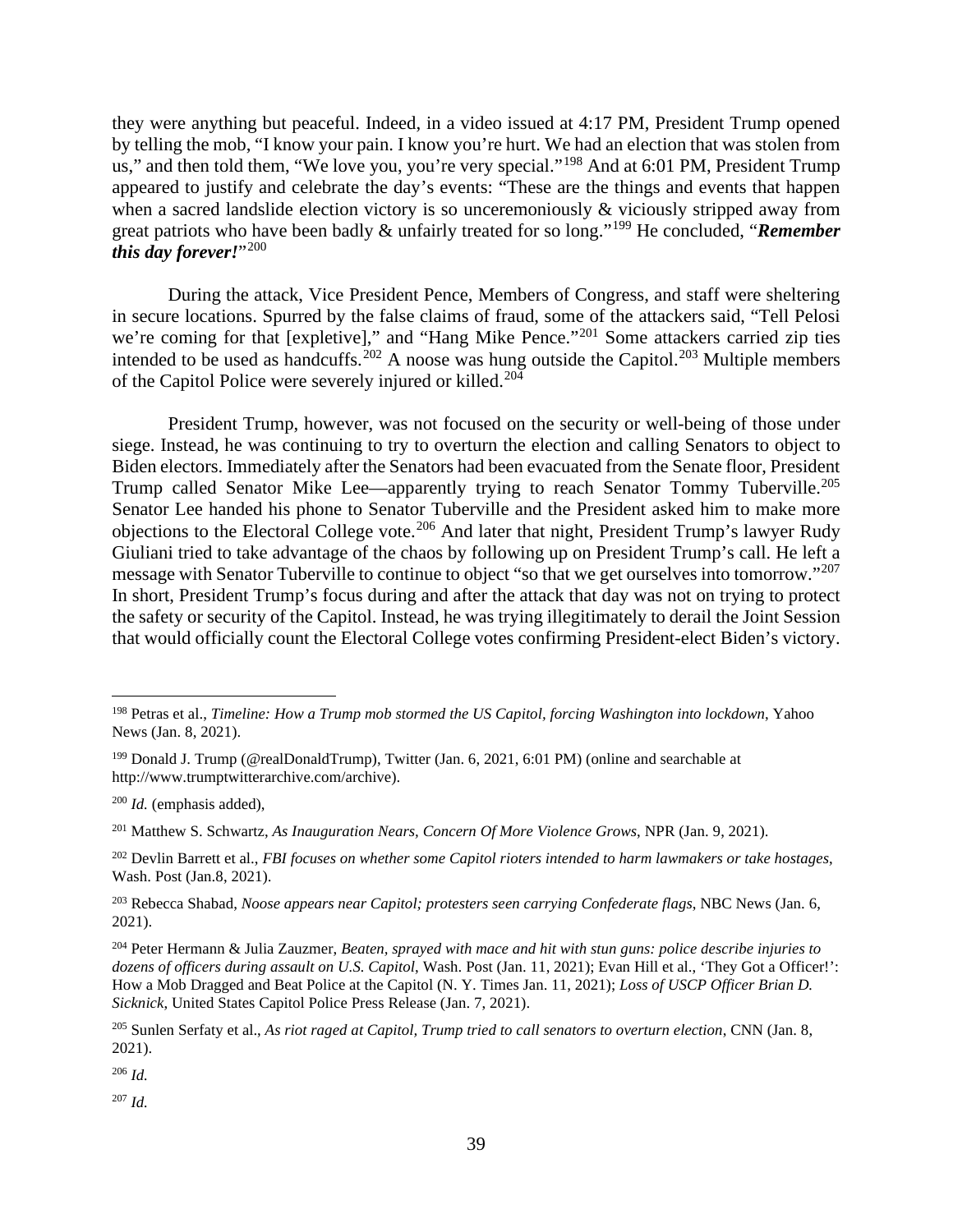Finally, the threat of violence has not subsided. Some of President Trump's supporters have said they will return to Washington, D.C. prior to the Inauguration to foment violence: "Many of Us will return on January 19, 2021, carrying Our weapons, in support of Our nation's resolve, to which [sic] the world will never forget!!!"<sup>[208](#page-43-0)</sup> Other reports suggest a proposed second attack on January 17th, along with attacks on state capitols.<sup>[209](#page-43-1)</sup> Federal law enforcement has warned that armed protests are being planned in state capitols in the days leading up to and on Inauguration Day, with groups planning to "storm" government offices.<sup>[210](#page-43-2)</sup> Additionally, Capitol Police have been reported to have briefed lawmakers of three more potential protests at the Capitol in coming days, including one which would involve "insurrectionists forming a perimeter around the Capitol, the White House and the Supreme Court, and then blocking Democrats from entering the Capitol — perhaps even killing them — so that Republicans could take control of the government.<sup>"[211](#page-43-3)</sup>

President Trump has demonstrated that he is unfit to lead and is a danger to the Nation. Instead of trying to stop these attacks, he incited them. Instead of defending the Capitol, he encouraged the breach of its barricades. Instead of condemning the insurrectionists, he praised them. Accordingly, our country can take no chances in the remaining days of President Trump's Presidency.

### **2. President Trump Has Demonstrated No Remorse Since January 6th**

Since the attack on the Capitol, the President has shown no remorse for his role in inciting the violence. President Trump has failed to make any public statement that unambiguously condemns the actions of his supporters in attacking the Capitol—and he has utterly refused to acknowledge his own role in fomenting the insurrection. Instead, insisting to reporters that his speech prior to the insurrection was "totally appropriate."<sup>212</sup>

Far from it. President Trump's statements since the events of January 6th have only fanned the flames. That night, after law enforcement had succeeded in clearing many of the attackers, the President excused and even *celebrated* their criminal actions, declaring them "great patriots" who had "been badly & unfairly treated for so long," and urging them to "Remember this day forever!"<sup>[213](#page-43-5)</sup> Because this incendiary statement violated Twitter's standards, the President's tweet was first flagged and later removed by Twitter, and the President was initially suspended from

<span id="page-43-0"></span><sup>208</sup>Matthew S. Schwartz, *As Inauguration Nears, Concern Of More Violence Grows*, NPR (Jan. 9, 2021).

<span id="page-43-1"></span><sup>&</sup>lt;sup>209</sup> Devlin Barrett et al., FBI focuses on whether some Capitol rioters intended to harm lawmakers or take hostages, Wash. Post (Jan.8, 2021).

<span id="page-43-2"></span><sup>210</sup> Aaron Katersky & Celia Darrough, *Armed protests being planned at all 50 state capitols, FBI bulletin says*, ABC News (Jan. 11, 2021).

<span id="page-43-3"></span><sup>211</sup> Matt Fuller, House Democrats Briefed On 3 Terrifying Plots To Overthrow Government, Huff Post (Jan. 12, 2021).

<span id="page-43-4"></span><sup>212</sup> Kevin Liptak & Betsy Klein, *Defiant Trump denounces violence but takes no responsibility for inciting deadly riot,* CNN (Jan. 12, 2021).

<span id="page-43-5"></span><sup>&</sup>lt;sup>213</sup> Donald J. Trump (@realDonaldTrump), Twitter (Jan. 6, 2021, 6:01 PM) (online and searchable at http://www.trumptwitterarchive.com/archive).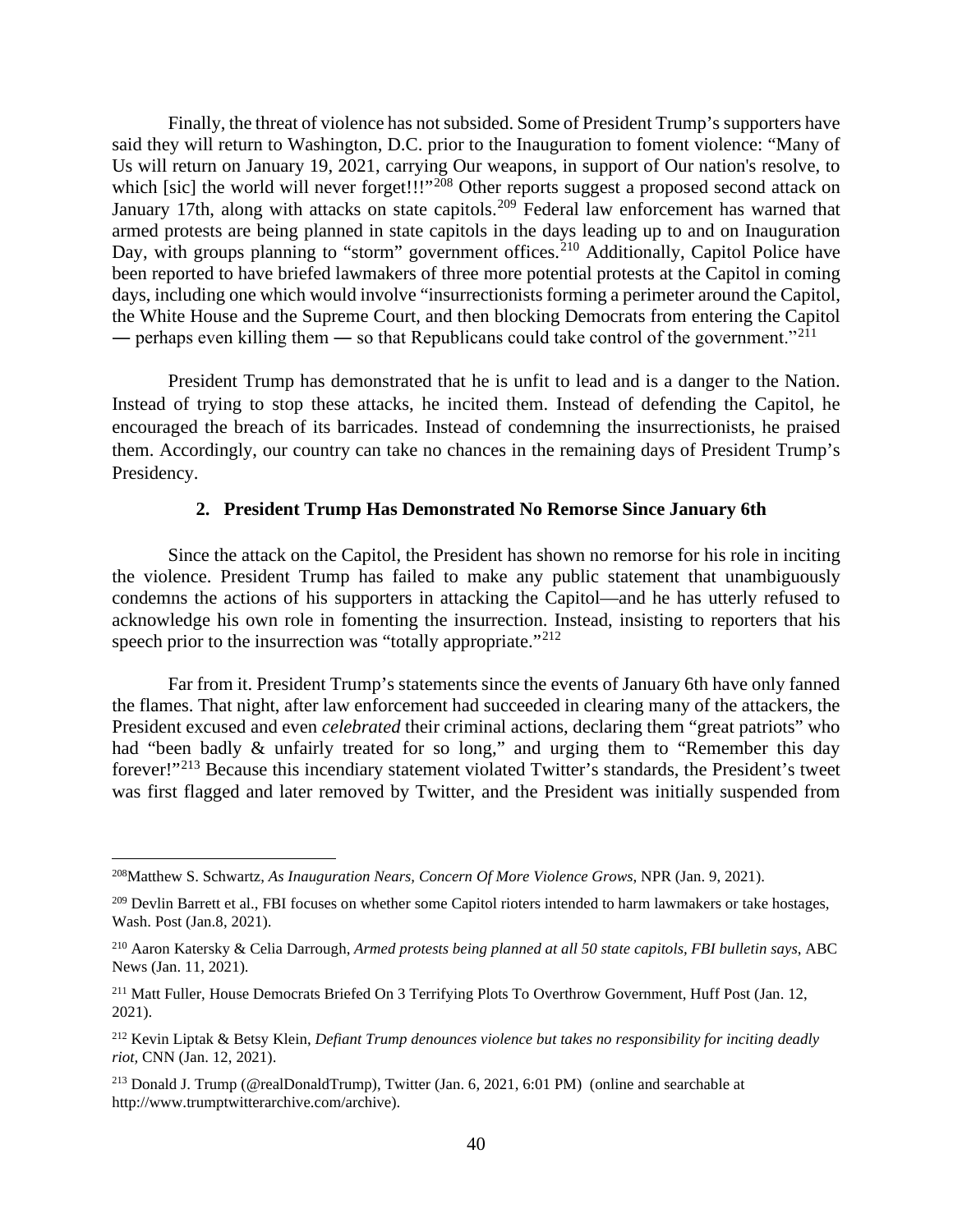using his Twitter account for 12 hours,  $2^{14}$  "due to the risk of further incitement of violence." $2^{15}$ Similarly, YouTube, Instagram, and Facebook, within 24 hours, removed from their platforms a similarly inflammatory video the President had released earlier that day. Facebook justified its removal of the video because of its conclusion that the President's words on balance "contribute[d] to rather than diminished the risk of ongoing violence"<sup>[216](#page-44-2)</sup>

On January 7, despite pleas from advisers and allies to address the horrified nation, President Trump remained publicly silent throughout the day—failing to take responsibility for his actions or to take any step to salve the wounds suffered by the nation and government that he had sworn an oath to serve.<sup>[217](#page-44-3)</sup> That evening, the President finally addressed the nation in a prerecorded, scripted video. Although the President's recorded remarks belatedly acknowledged that "demonstrators who infiltrated the Capitol" had "defiled the seat of American democracy," he failed to rebuke his supporters for attacking the halls of Congress in his name.<sup>[218](#page-44-4)</sup> Most importantly, the President expressed no remorse for—and did not even acknowledge—his own central role in inciting the attackers to desecrate the seat of American government and endanger the lives of thousands of men and women, including Capitol Police and other law enforcement, Members of Congress, Capitol and congressional staff, and many others working in service of the American government on January 6,  $2021.^{219}$  $2021.^{219}$  $2021.^{219}$ 

In the ensuing days, the President's absence of remorse became even more stark. Instead of working to repair the damage he had caused, he added yet more fuel to the anti-democratic fire his past conduct had ignited. On January 8th, the President tweeted: "The 75,000,000 great American Patriots who voted for me, AMERICA FIRST, and MAKE AMERICA GREAT AGAIN, will have a GIANT VOICE long into the future. They will not be disrespected or treated unfairly in any way, shape or form!!!"<sup>[220](#page-44-6)</sup> That same day, the President announced by tweet that he would "not be going to the Inauguration on January 20th" to observe the sacred American tradition of the peaceful transfer of power from one President to the next.<sup>221</sup>

Later that day, the President used the White House's official @POTUS account to tweet yet more inflammatory material, falsely asserting that "Twitter employees have coordinated with

<span id="page-44-1"></span><sup>215</sup> Twitter Safety (@TwitterSafety), Twitter (Jan. 8, 2021, 6:21PM), https://twitter.com/TwitterSafety/status/1347684877634838528.

<span id="page-44-2"></span><sup>216</sup> *Our Response to the Violence in Washington,* Facebook (Jan. 6, 2021).

<span id="page-44-3"></span><sup>217</sup> *See* Philip Rucker et al, *After inciting mob attack, Trump retreats in rage. Then, grudgingly, he admits his loss*, Wash. Post (Jan. 7, 2021).

<span id="page-44-4"></span><sup>218</sup> Donald J. Trump (@realDonaldTrump), Twitter (Jan. 7, 2021, 7:10 PM) (online and searchable at http://www.trumptwitterarchive.com/archive).

<span id="page-44-5"></span><sup>219</sup> To the contrary, the President told yet more lies, falsely stating that he had "immediately deployed the National Guard and federal law enforcement to secure the building and expel the intruders"—when in fact President Trump took *no action* to protect the Capitol or those inside it.

<span id="page-44-6"></span><sup>220</sup> Donald J. Trump (@realDonaldTrump), Twitter, (Jan. 8, 2021, 9:46 AM) (online and searchable at http://www.trumptwitterarchive.com/archive)

<span id="page-44-7"></span><sup>221</sup> *Id.* at (Jan. 8, 2021, 10:44 AM).

<span id="page-44-0"></span><sup>214</sup> Mike Snider*, President Trump deletes tweets after Twitter, Facebook and Instagram lock down accounts for 'violations'*, USA Today (Jan. 6, 2021).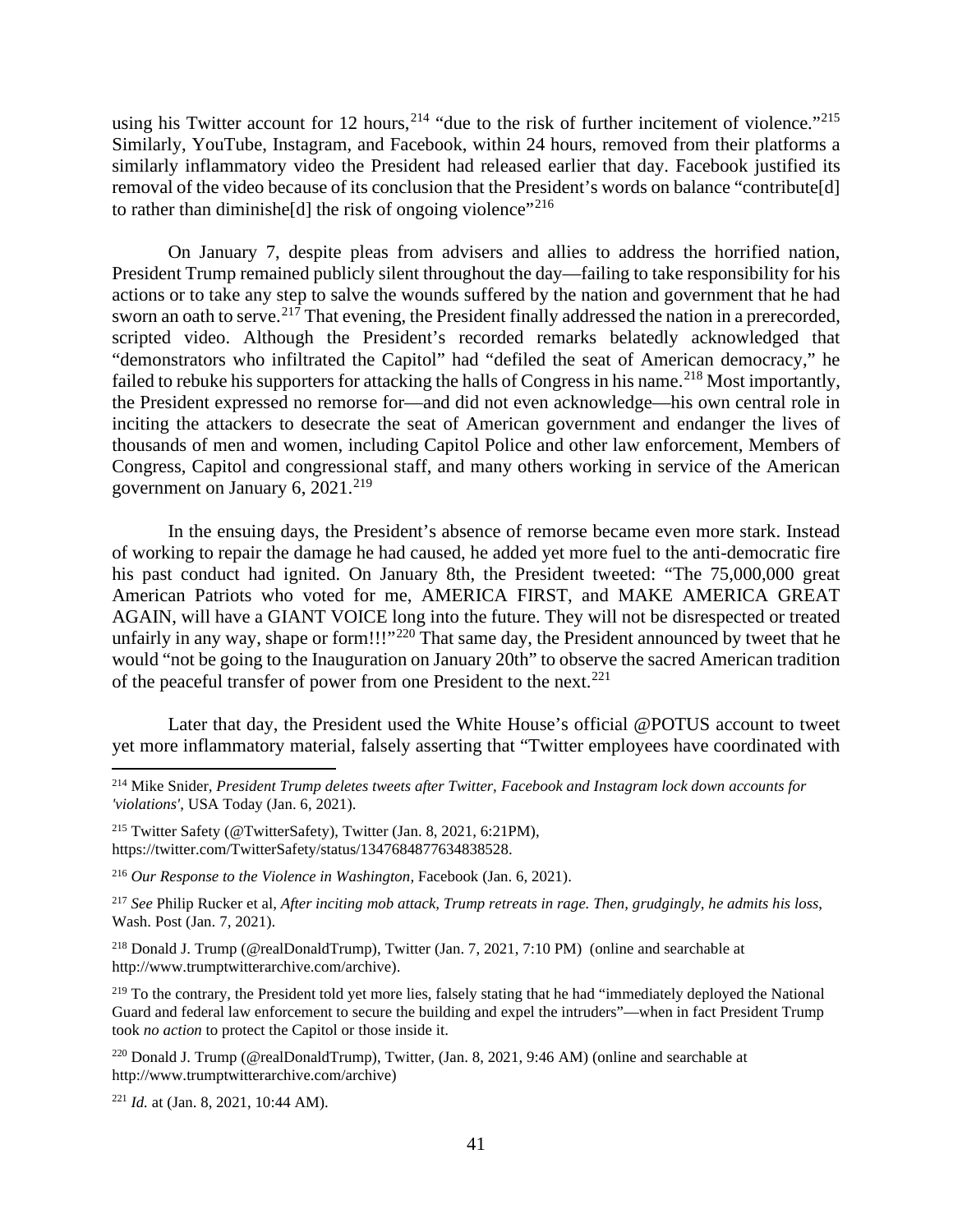the Democrats and the Radical Left in removing my account from their platform, to silence me and YOU, the 75,000,000 great . . . patriots who voted for me" and threatening: "We will not be SILENCED!"<sup>[222](#page-45-0)</sup> To this day, the President refuses to acknowledge or express any hint of personal remorse for his role in the January 6th insurrection, instead publicly claiming no responsibility<sup>[223](#page-45-1)</sup>.

In stark contrast to the President, Republican Members of Congress and those in the Administration have widely recognized and expressed horror at the attack on the Capitol and the President's role in inciting it. Immediately upon returning to their respective chambers after the attackers had been forcibly removed, members of the President's own party in the House and Senate recognized that "what happened here today was an insurrection, incited by the President of the United States."[224](#page-45-2) In public statements on the floor of Congress and elsewhere, the President's fellow Republicans made clear: "There's no question the president formed the mob. The President incited the mob. The President addressed the mob. He lit the flame."<sup>[225](#page-45-3)</sup> They declared that the attack on the Capitol was "the inevitable and ugly outcome of the President's addiction to constantly stoking division," and the President's conduct "was a flagrant dereliction of his duty to uphold and defend the Constitution."[226](#page-45-4)

Beginning the next day, a series of members of the President's Administration resigned in protest of his role in the attack. Secretary of Education DeVos resigned her Cabinet post due to the "unconscionable" attack, and observed in her resignation letter to President Trump: "There is no mistaking the impact your rhetoric had on the situation."[227](#page-45-5) Secretary of Transportation Elaine Chao likewise resigned from the Cabinet,<sup>[228](#page-45-6)</sup> and Special Envoy Mulvaney, previously President Trump's Acting Chief of Staff, resigned as well, declaring "I can't do it. I can't stay."[229](#page-45-7) Numerous

<span id="page-45-3"></span><sup>225</sup> Statement of Rep. Cheney, available at https://www.nytimes.com/2021/01/06/us/politics/trump-speechcapitol.html.

<span id="page-45-0"></span><sup>222</sup> *Id; See also Salvador Rodriguez, Trump tweets from POTUS handle account, says looking 'at the possibilities of building out our own platform', CNBC (Jan. 8, 2021).*

<span id="page-45-1"></span><sup>223</sup> Kevin Liptak & Betsy Klein, *Defiant Trump denounces violence but takes no responsibility for inciting deadly riot,* CNN (Jan. 12, 2021).

<span id="page-45-2"></span><sup>224</sup> *Romney Condemns Insurrection at U.S. Capitol*, Senator Mitt Romney: Press Releases (Jan. 6, 2021). *see also*, *e.g.,* Oma Seddiq, *Sen. Lindsey Graham blames Trump for Capitol riots and says the president needs to 'understand that his actions were the problem'*, Business Insider (Jan. 7, 2021) ("When it comes to accountability, the president needs to understand that his actions were the problem, not the solution."); Malachi Barrett, *Michigan representatives denounce attack on U.S. Capitol by pro-Trump mob*, MLive (Jan. 6, 2021). (decrying "attempt to overthrow the workings of the U.S. government, the legislative branch," and urging President Trump "to not just strongly condemn the violence, not just tell people go home, but also recognize and acknowledge Biden as president-elect").

<span id="page-45-4"></span><sup>226</sup> Statement of Sen. Sasse, available at https://www.npr.org/sections/congress-electoral-college-tally-liveupdates/2021/01/08/954854250/gop-sen-sasse-rips-trump-for-stoking-mob-calls-hawleys-objection-really-dumbass.

<span id="page-45-5"></span><sup>&</sup>lt;sup>227</sup> Betsy Devos Letter of Resignation (Jan. 7, 2021) (Available at https://www.washingtonpost.com/context/betsydevos-resignation-letter/cfd93504-2353-4ac3-8e71-155446242dda/.).

<span id="page-45-6"></span><sup>228</sup> Kevin Liptak et al., *Some Trump administration officials resign while others stay to prevent chaos*, CNN (Jan. 7, 2021).

<span id="page-45-7"></span><sup>229</sup> Erin Schumaker, *Trump officials who have resigned in the wake of attack on Capitol*, ABC News (Jan. 9, 2021).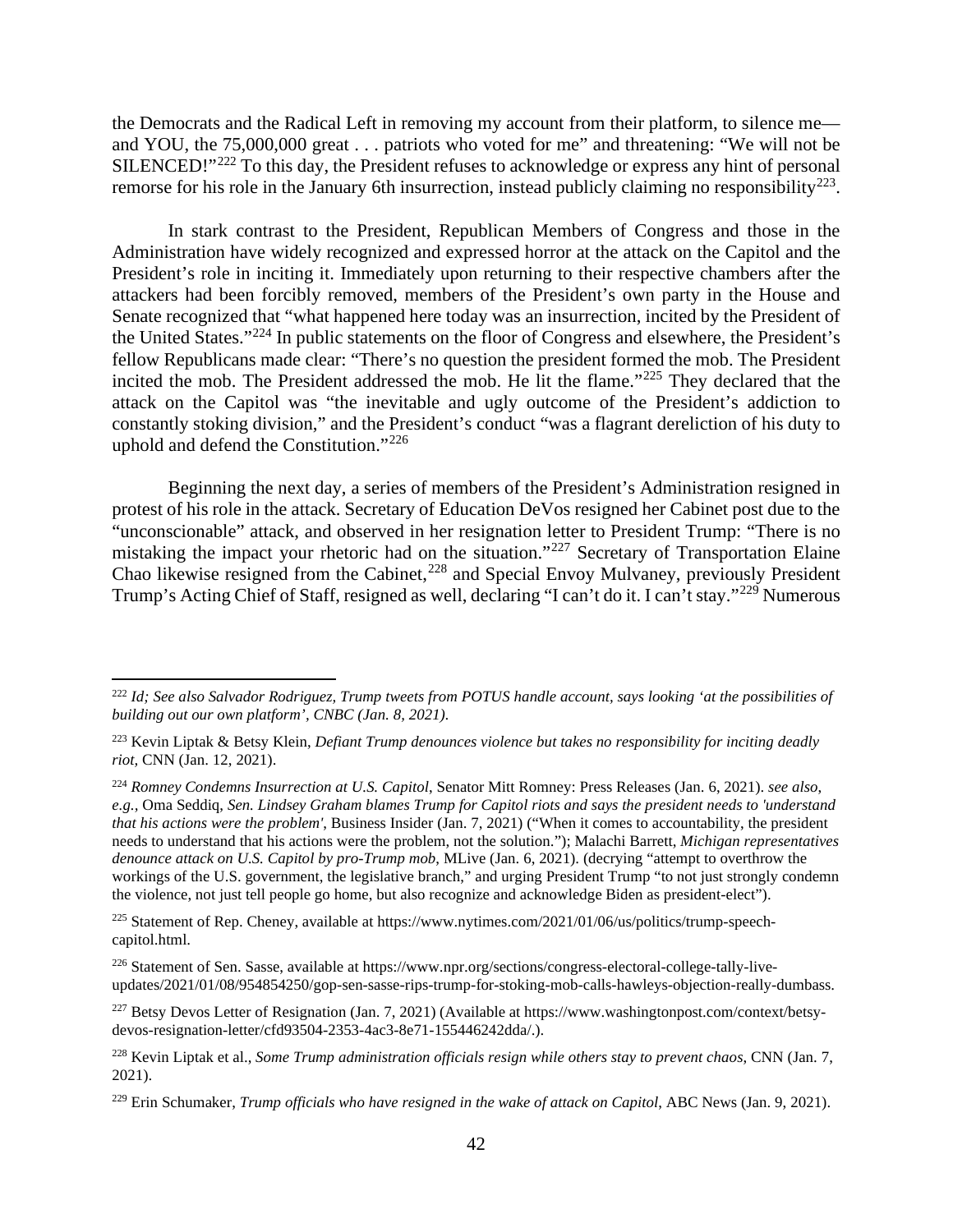other White House officials, too, tendered their resignations.[230](#page-46-0) Additionally, former Acting Secretary of the Department of Homeland Security Chad Wolf "implore[d] the President" to "strongly condemn the violence that took place."<sup>231</sup>

Former Trump Administration officials have likewise rebuked the President and expressed horror at what his conduct has wrought. Attorney General Barr, accused the President of a "betrayal of his office," and declared that "orchestrating a mob to pressure Congress is inexcusable."[232](#page-46-2) The President's former Secretary of Defense James Mattis declared that "[t]oday's violent assault on our Capitol, an effort to subjugate American democracy by mob rule, was fomented by Mr. Trump."<sup>[233](#page-46-3)</sup> Former White House Chief of Staff John Kelly stated that "[w]hat happened on Capitol Hill … is a direct result of [President Trump's] poisoning the minds of people with the lies and the fraud."[234](#page-46-4) And former Speaker of the House John Boehner declared that "[t]he invasion of our Capitol by a mob, incited by lies from some entrusted with power, is a disgrace to all who sacrificed to build our Republic."<sup>[235](#page-46-5)</sup>

Despite repeated entreaties, it took until January 10th for President Trump to order the flag of the United States to be flown at half-staff to commemorate the January 7th death of the Capitol Police officer who was murdered by the insurrectionists.<sup>[236](#page-46-6)</sup> In contrast, the flag over the U.S. Capitol was lowered shortly after his death was confirmed.

The President's fellow Republicans recognize what he will not: his words incited a violent attack on the Capitol and the Congress. He "incited the mob" and "lit the flame," in the words of Congresswoman Cheney. Because the President has not repudiated the violent and unlawful actions of his followers or guided them to refrain from future antidemocratic attacks, he cannot be trusted to deter future violence or to remain in office.

<span id="page-46-0"></span><sup>&</sup>lt;sup>230</sup> As of January 9, 2021, the list of individuals resigning from the White House includes John Costello, deputy assistant secretary for intelligence and security in the Commerce Department; Matthew Pottinger, White House deputy national security adviser; Sarah Matthews, White House deputy press secretary; Rickie Niceta, White House social secretary; and Stephanie Grisham, chief of staff to First Lady Melania Trump. *Id*.

<span id="page-46-1"></span><sup>231</sup> *Acting Secretary Wolf Condemns Violence at The U.S. Capitol, Dept. of Homeland Security* (Jan. 7, 2021). Former Acting Secretary Wolf resigned on Jan. 11, 2021, citing "court rulings regarding the validity of [his] authority as Acting Secretary" as the reason. *See* Priscilla Alvarez & Geneva Sands, A*cting Secretary of Homeland Security Chad Wolf resigns; FEMA Administrator Pete Gaynor to take over*, CNN (Jan. 11, 2021).

<span id="page-46-2"></span><sup>232</sup> Quint Forgey, *Barr: Trump committed 'betrayal of his office'*, Politico (Jan. 7, 2021).

<span id="page-46-3"></span><sup>233</sup> Amanda Macias, *Mattis blames Trump for violence at Capitol, says his actions 'poison our respect for fellow citizens'*, CNBC (Jan. 6, 2021).

<span id="page-46-4"></span><sup>234</sup>Christine Mui, *Ex-Trump Chief of Staff John Kelly supports 25th Amendment to remove president*, Boston Globe (Jan. 7, 2021).

<span id="page-46-5"></span><sup>235</sup> Scott Wartman, *Boehner: 'The GOP must awaken.' Former Speaker of the House slams the Republican Party over 'nightmare.',* Cincinnati Enquirer (Jan. 7, 2021).

<span id="page-46-6"></span><sup>236</sup> David Choi, *Trump lowers the White House flag after pressure from both Republicans and Democrats*, Business Insider, (Jan. 11, 2021).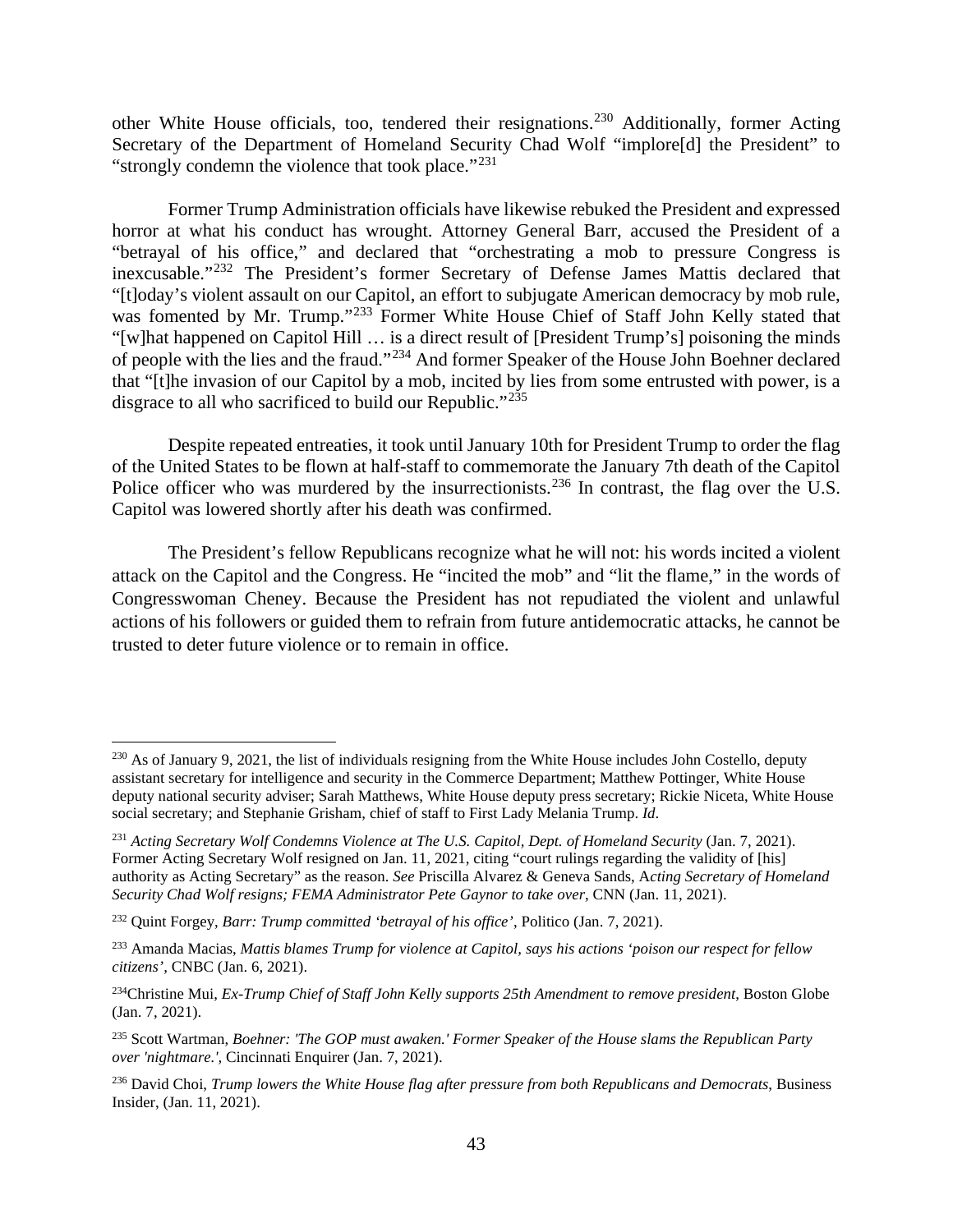## **3. President Trump's Actions Are Consistent with His Past Pattern of Undermining the Public Peace and the Orderly Operation of Democracy**

The Article of Impeachment charges President Trump for conduct connected to the events of January 6, 2021. The conduct that gives rise to that Article is, however, consistent with previous related conduct by President Trump that demonstrates an indifference to the public peace and to the lawful and orderly operation of our democratic government. That conduct encompasses his encouragement of lawless mob violence by his political supporters, and his urging of official actors to take ultra vires action to advance his falsehoods that he won the election and that it was stolen from him. The latter conduct includes a telephone call on January 2, 2021 in which he sought to induce the Secretary of State of Georgia to change the certified outcome of the 2020 presidential election in his favor. That President Trump has used the weight of his office to engage in such conduct in the past, and the recent escalation of that conduct which resulted in the January 6, 2021 insurrection, gives rise to a significant concern that, if not removed from office, President Trump will continue to engage in similar efforts to incite mass, violent lawless action during the remainder of his term.

President Trump has previously expressed both tacit and explicit support for mob violence perpetrated by his sympathizers. On August 12, 2017 multiple violent clashes broke out during the Unite the Right rally in Charlottesville, Virginia, including an incident in which one protester, a self-identified white supremacist, intentionally drove his car into a crowd of counter-protesters, killing one and injuring 19 others.<sup>[237](#page-47-0)</sup> The violence perpetrated by the protesters, who celebrated white supremacy and included separatists who espouse civil war, drew nearly universal and immediate condemnation. Uniquely among prominent public officials, President Trump's statements condemned the hatred and violence "on many sides, on many sides" while also praising "very fine people on both sides."<sup>[238](#page-47-1)</sup> In a context in which the values of human equality are enshrined in our Constitution and are universally agreed to be fundamental American values, all those who hold a position of trust under the Constitutional are expected to, and most regularly and loudly do, denounce white supremacy in clear and unambiguous terms. Against that backdrop, President Trump drew an equivalence between those who stood for white supremacy and those who stood against it. That public approach appears to convey a lack of disapprobation for the ideals and militant aspirations of the white supremacist movement, and was broadly so understood, including by prominent members of that movement.

During the 2020 Presidential campaign, President Trump was asked in the first Presidential Debate on September 29, 2020 to condemn white supremacists, but he would not. Asked by the debate moderator to condemn white supremacists and militia groups, and specifically prompted by the opposing candidate to denounce the group known as the Proud Boys, President Trump declined to denounce the group and instead issued a directive to them, stating, "Proud Boys, stand

<span id="page-47-0"></span><sup>237</sup> Jason Hanna et al., *Virginia governor to white nationalists: 'Go home … shame on you'*, CNN (Aug. 13, 2017).

<span id="page-47-1"></span><sup>238</sup> Glenn Thrush and Maggie Haberman, *Trump Gives White Supremacists an Unequivocal Boost*, N. Y. Times (Aug. 15, 2017).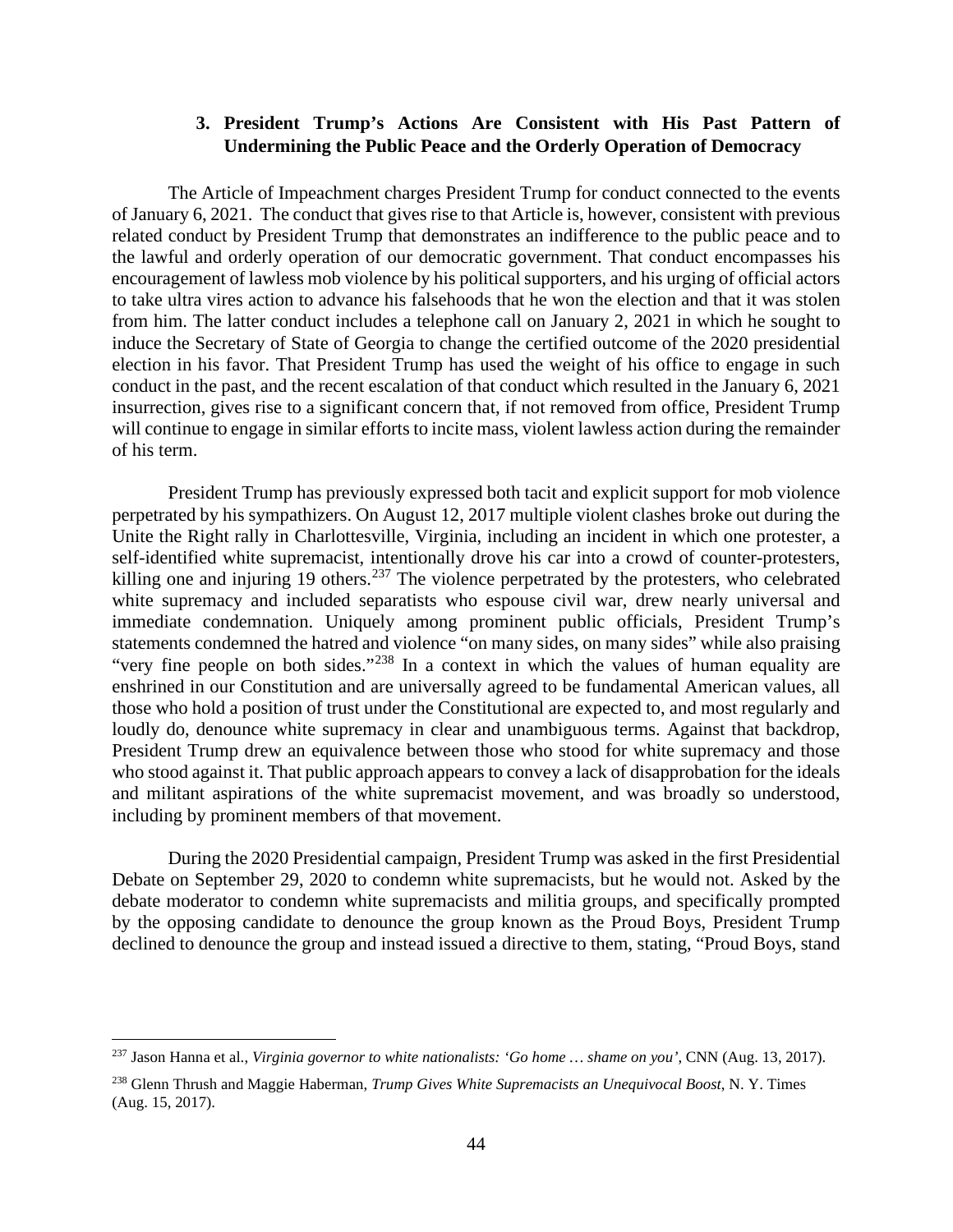back and stand by." On December 12, 2020—less than a month before the attack on the Capitol— a leader of the Proud Boys visited the White House.<sup>[239](#page-48-0)</sup>

His disregard for lawful process and the orderly operation of government continued in the aftermath of the election, including during President Trump's January 2, 2021 call with Georgia state officials.<sup>[240](#page-48-1)</sup> After Election Day, the state of Georgia's county canvass results showed that President Trump lost the election in Georgia by approximately  $14,000$  votes.<sup>[241](#page-48-2)</sup> Much of the tally was conducted by automated tallying machines. Secretary Raffensperger then ordered a Risk Limiting Audit of the results, and directed that every county conduct a manual recount of the ballots to check the accuracy of the electronic tallying results. The audit resulted in a variance of 0.0099% in the vote differential between the candidates, which did not change the outcome. In the course of the audit, the state also discovered a number of ballots in two counties that had not been included in the original canvass.<sup>[242](#page-48-3)</sup> After the audit and the inclusion of the missing ballots, the tally showed that President Trump had lost Georgia by more than 12,000 votes. As permitted by Georgia law, the Trump campaign requested a recount.  $243$ 

Under Georgia law, the Secretary of State was required to certify the results of the election on November 20, 2020, and the Governor of the state was then required to promptly certify the appointment of a slate of presidential electors in accordance with the election results. President Trump publicly exhorted both men not to do so. Secretary Raffensperger nevertheless proceeded to certify the results on November 20, 2020, and Georgia Governor Kemp duly certified the appointment of a slate of electors that same day.<sup>[244](#page-48-5)</sup> The Trump campaign's recount request, which proceeded in parallel, was performed electronically pursuant to state law.<sup>[245](#page-48-6)</sup> After the recount, the vote count remained materially unchanged; Georgia recertified the election result on December 7, 2020.[246](#page-48-7) 

<span id="page-48-0"></span><sup>239</sup> David Smith et al., *Donald Trump refuses to condemn white supremacists at presidential debate*, The Guardian (Sep. 29, 2020); Craig Timberg & Drew Harwell, *Pro-Trump forums erupt with violent threats ahead of Wednesday's rally against the 2020 election*, Wash. Post (Jan. 5, 2021).

<span id="page-48-1"></span><sup>240</sup> Amy Gardner & Paulina Firozi, *Here's the full transcript and audio of the call between Trump and Raffensperger*, Wash. Post (Jan. 5, 2021).

<span id="page-48-2"></span><sup>241</sup> Christina A. Cassidy, *EXPLAINER: Is Georgia's upcoming ballot 'audit' a recount?,* AP (Nov. 12, 2020).

<span id="page-48-3"></span><sup>242</sup> *Risk-Limiting Audit Report, Georgia Presidential Contest, November 2020*, Georgia Sec. of State (Nov. 19, 2020) (Available at https://sos.ga.gov/admin/uploads/11.19\_.20\_Risk\_Limiting\_Audit\_Report\_Memo\_1.pdf); Christina A. Cassidy, *EXPLAINER: Is Georgia's upcoming ballot 'audit' a recount?,* AP (Nov. 12, 2020).

<span id="page-48-4"></span><sup>&</sup>lt;sup>243</sup> Kevin Bohn, *Trump campaign requests Georgia recount that's unlikely to change his loss in the state*, CNN (Nov. 22, 2020).

<span id="page-48-5"></span><sup>244</sup> Marshall Cohen et al, *Georgia's GOP governor and secretary of state certify Biden win, quashing Trump's longshot attempt to overturn results*, CNN (Nov. 20, 2020).

<span id="page-48-6"></span><sup>&</sup>lt;sup>245</sup> David Morgan, *Georgia sets timeline for Trump-requested vote recount*, Reuters (Nov. 23, 2020).

<span id="page-48-7"></span><sup>246</sup> Richard Fausset & Nick Corasaniti, *Georgia Recertifies Election Results, Affirming Biden's Victory*, N. Y. Times (Dec. 7, 2020).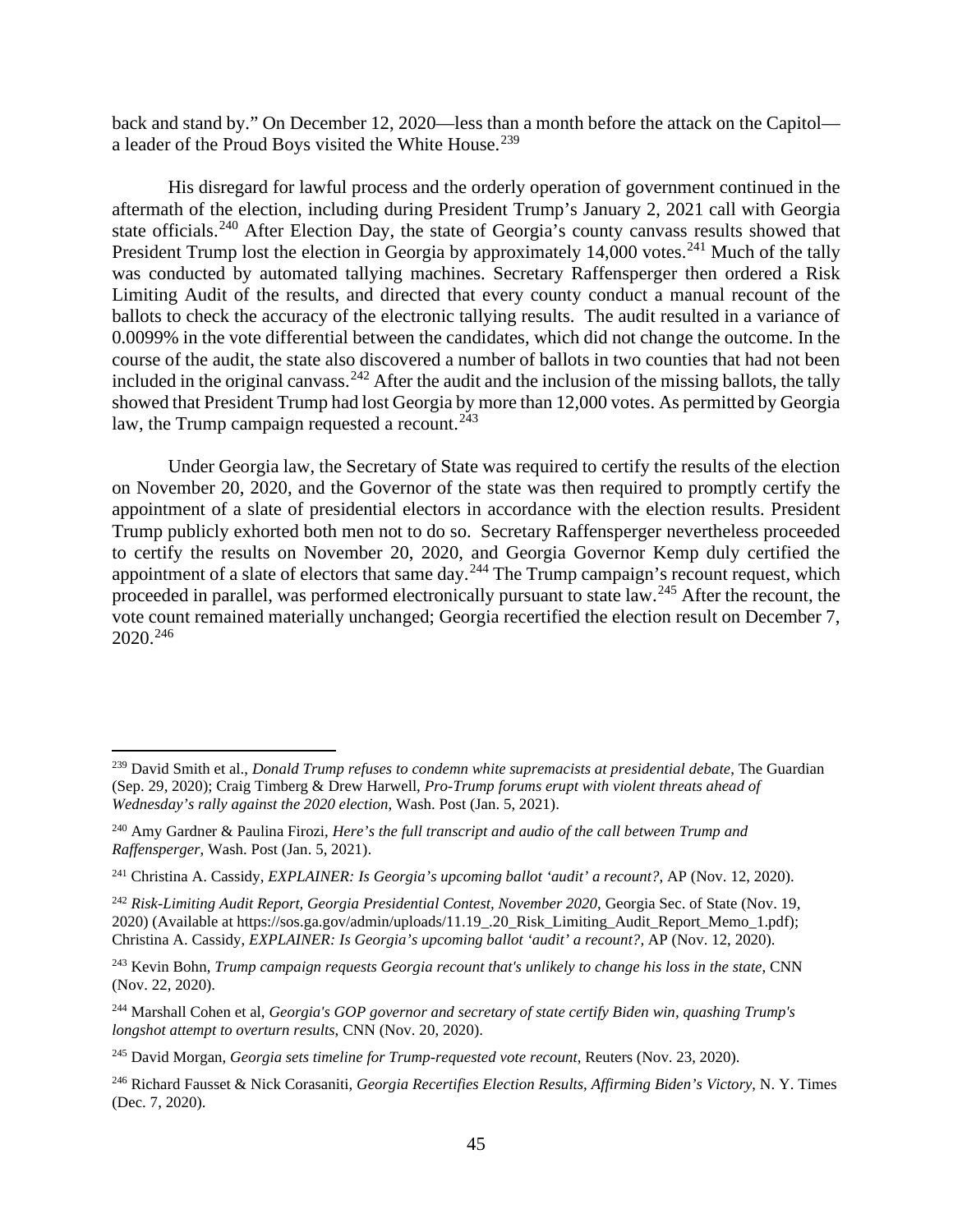The final tally showed that President Trump lost the State of Georgia by 11,779 votes.<sup>[247](#page-49-0)</sup> Georgia's slate of presidential electors then duly cast their votes on December 14, 2020 in accordance with the Electoral Count Act of 1887. During the post-election period, the Trump campaign and supporters of President Trump filed at least seven lawsuits in Georgia courts seeking to overturn the result in Georgia or otherwise challenge the conduct of the election, all of which were dismissed either by the court or voluntarily by the plaintiff.<sup>[248](#page-49-1)</sup>

Against that background, on the afternoon of January 2, 2021, President Trump convened the call with Secretary Raffensperger. On the call he repeatedly urged the Secretary to accept or investigate claims of voting irregularities. The President insisted, "I think it's pretty clear that we won. We won very substantially in Georgia." The Secretary responded, "We don't agree that you have won," and explained that "the challenge that you have is the data you have is wrong." With respect to a claim made by President Trump that 5,000 votes were cast in Georgia by people recorded as having died, the Secretary explained that the state had investigated the matter and identified only two such votes. The President asserted that certain ballots were scanned three times. The Secretary responded, "We did an audit of that, and we proved conclusively that they were not scanned three times." The President and one of his attorneys also asserted that 4,500 voters had cast Georgia ballots after moving out of the state. The Secretary and a Georgia official explained in response that the state had been "going through each of those as well," and that "[e]very one we've been through are people that lived in Georgia, moved to a different state, but then moved back to Georgia legitimately."[249](#page-49-2)

President Trump refused to accept Secretary Raffenberger's conclusion that he had not won the election. He told the Secretary that "the ballots are corrupt," that this was "totally illegal" and in fact "more illegal for you than it is for them" because "you're not reporting it." "That's a criminal, that's a criminal offense," he said, and "a big risk to you." He said that the state was "shredding ballots" and "removing machinery," and said, "I'm notifying you that you're letting it happen." And he told the Secretary, "So look. All I want to do is this. I just want to find 11,780 votes, which is one more than we have because we won the state."[250](#page-49-3)

President Trump cared only that a state official certify that he won Georgia. He asked the Secretary to belatedly "find" new votes for him—just enough for him to win the state. He did not care about the actual results. He was indifferent to the truth or falsity of the unsupported claims of voting impropriety that he asserted. And to back up his demands, he threatened the Secretary, alluding to the possibility that his government would pursue criminal charges against him if he failed to "find" those votes.

This exchange comes on the heels of a call in late December in which President Trump was reported to have pressured a top Georgia election official, saying the investigator would be a

<span id="page-49-0"></span><sup>247</sup> Christina A. Cassidy, *EXPLAINER: Is Georgia's upcoming ballot 'audit' a recount?,* AP (Nov. 12, 2020).

<span id="page-49-1"></span><sup>&</sup>lt;sup>248</sup> Pete Williams & Nicole Via y Rada, *Trump's election fight includes over 50 lawsuits. It's not going well.*, NBC (Nov. 23, 2020).

<span id="page-49-2"></span><sup>&</sup>lt;sup>249</sup> Amy Gardner & Paulina Firozi, Here's the full transcript and audio of the call between Trump and Raffensperger, Wash. Post (Jan. 5, 2021).

<span id="page-49-3"></span><sup>250</sup> *Id.*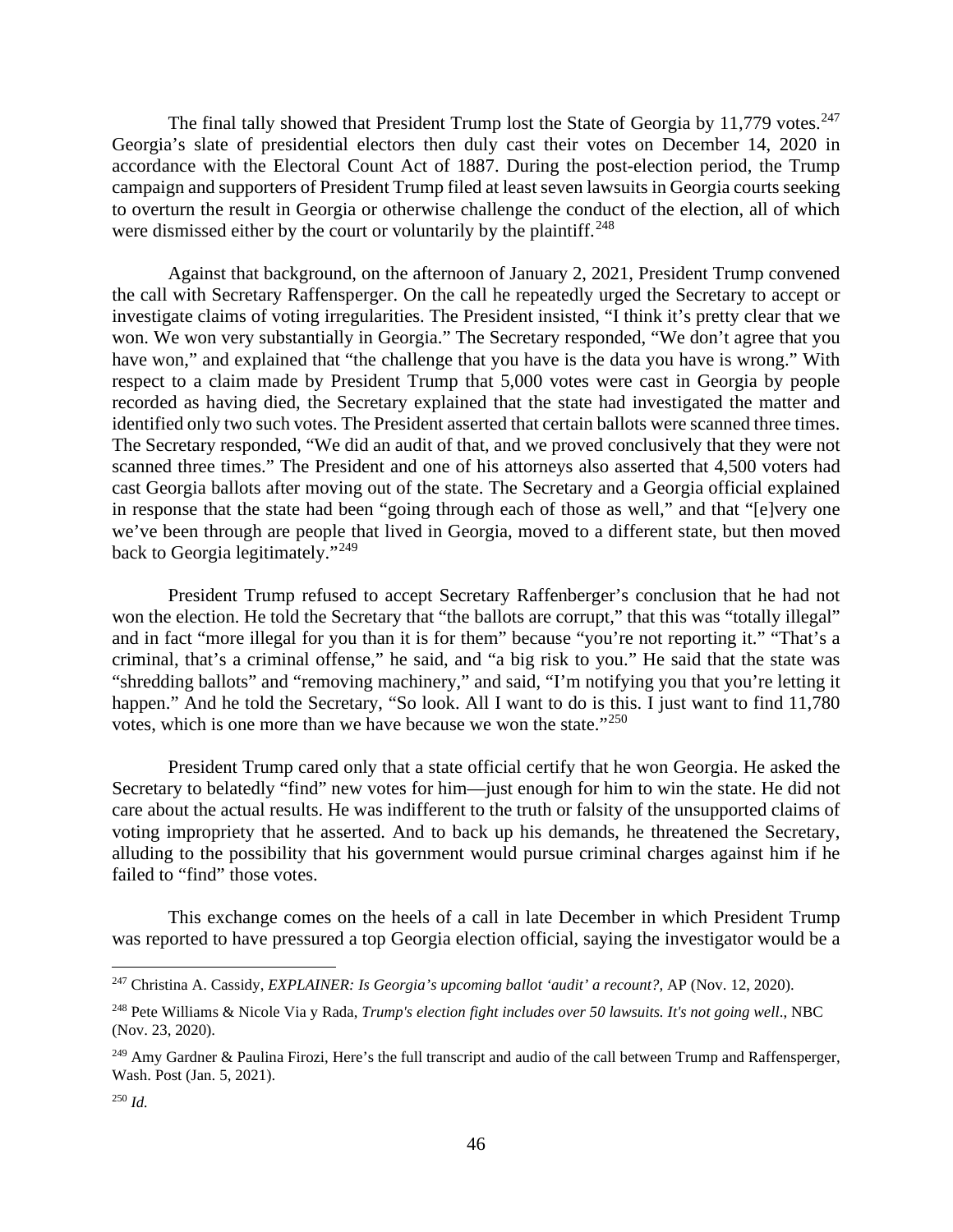"'national hero' for finding evidence of fraud" and again claimed there were problems with the signature-matching system used by the state<sup>[251](#page-50-0)</sup> This call was made as the state of Georgia conducted an audit of ballots in Cobb County. President Trump's exchanges with state officials also occurred in the context of reported White House pressure on the U.S. for the Northern District of Georgia Byung J. Pak, who abruptly resigned on January 5, 2020.[252](#page-50-1) Pak was reported to have been forced to resign because he was not investigating the President's claims of widespread voter fraud in Georgia strongly enough.[253](#page-50-2)

In sum, the President pressured the Secretary to conclude that he had won Georgia without regard to whether that was factually so. This conversation echoes other reported instances in which the President pressured officials and legislators in Georgia and other states,  $254$  and in the federal government, to alter the election outcome in his favor. Most recently, he urged the Vice-President of the United States to usurp an authority not granted to him by the Constitution to reject the votes of a state's duly appointed electors, and to cause President Trump to be wrongfully appointed as President; and when Mr. Pence refused to do so, he incited the armed mob of his followers to go to the Capitol to disrupt the proceedings.

President Trump's incitement of mob violence against the Capitol is clearly part of a broader pattern of encouraging lawless behavior and official action where it serves to aggrandize his own power. Especially in light of the accelerating pace of these events as the end of President Trump's term comes to a close, the risk that that pattern will continue and repeat itself even in the final days of his administration is great.

# **B. The Need to Establish Precedent That Such Conduct by a President Is Unconstitutional and Contrary to Our Democratic Values**

The House must impeach President Trump to make clear for all future officeholders that our Constitution rejects President Trump's behavior. Since President Washington willingly relinquished his office at the end of his second term in 1797, this country has seen an unbroken chain of peaceful transitions. Some have argued that given the little remaining time left in President Trump's term, there is no need to impeach him now. This ignores the precedent this country would set if we refuse to impeach and the remedy of disqualification that the Senate may impose. Even wrongly assuming that President Trump poses no ongoing threat, impeachment sends the strongest

<span id="page-50-0"></span><sup>251</sup> Richard Fausset & Katie Benner, *Georgia Officials Reveal Third Trump Call Seeking to Influence Election Results,* N. Y. Times (Jan. 9, 2021).

<span id="page-50-1"></span><sup>252</sup> Kelly Mena, *Wall Street Journal: White House pressured Georgia federal prosecutor to resign*, CNN (Jan. 9, 2021).

<span id="page-50-2"></span><sup>253</sup> Aruna Viswanatha et al., *White House Forced Georgia U.S. Attorney to Resign*, Wall Street Journal (Jan. 9, 2021).

<span id="page-50-3"></span><sup>254</sup> See e.g., Carol D. Leonnig & Tom Hamburger, *Michigan attorney general ponders criminal probes of state and local officials who bend to Trump's will on overturning election results*, Wash. Post (Nov. 21, 2020); Alison Durkee, *Pennsylvania GOP lawmakers make clear they won't overturn the election as Trump wants*, Forbes (Dec. 3, 2020).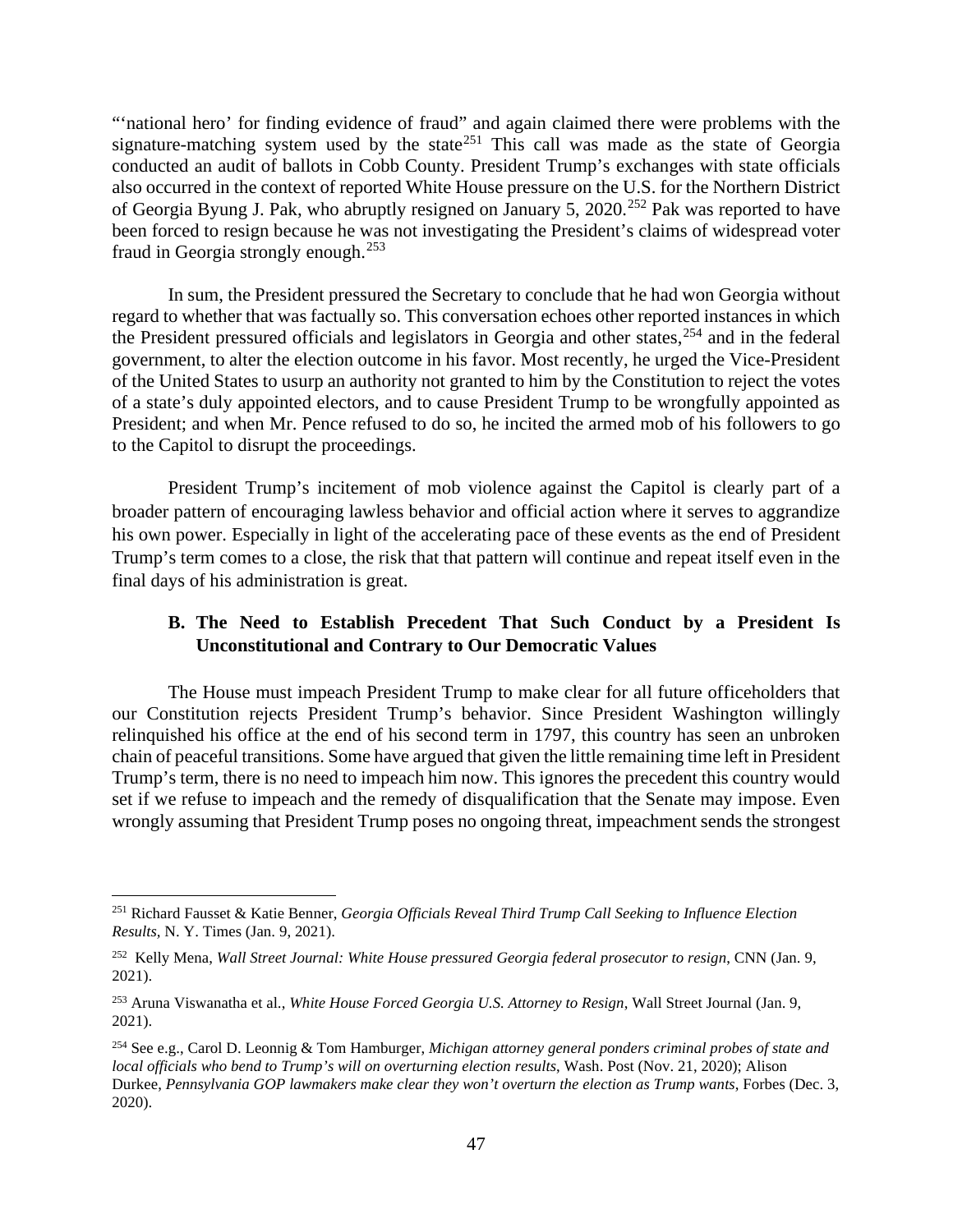possible message that, as John Adams said, we are a "government of laws, and not of men."[255](#page-51-0) Impeachment is a necessary measure to make sure that no President ever again attempts to incite his supporters to take unlawful action and overturn the will of the people. Indeed, the Constitution prohibits certain government officials who have "engaged in insurrection or rebellion" against the United States from holding "any office . . . under the United States."<sup>[256](#page-51-1)</sup>

Impeachment is appropriate in the wake of this attack on the Capitol. The House has a solemn obligation to issue the appropriate charges and passing this article of impeachment preserves the ability of the Senate to take up the charges as it sees fit. This impeachment does not seek to undo an election. Rather, it seeks to vindicate the most recent election, protect it from a President who defies it, and protect future elections from presidents who may try to do the same. This impeachment is an essential statement about our Constitution and our democracy.

Courts across the country have rejected his false claims of fraud—and not just on procedural grounds. In Arizona, for example, the court found no fraud, no misconduct, no illegal votes, and confirmed that President-elect Biden won.<sup>[257](#page-51-2)</sup> Likewise, in Wisconsin, the court heard President Trump's claims on the merits and rejected them.<sup>[258](#page-51-3)</sup> Moreover, hand counts and hand audits in multiple states confirmed the accuracy of the vote. Other courts have ruled that the alleged claims of rigged voting machines pushed by President Trump and others are "implausible."[259](#page-51-4) Those outcomes are part of the over 60 post-election cases decided adversely to President Trump and his allies. Yet he falsely and repeatedly screamed fraud, culminating in an appeal to his supporters to travel to Washington, D.C. on January 6th—where he told them to march to the Capitol and repeated his baseless claim that "we won in a landslide."

President Trump did not just falsely assert that he won the Presidency. He went much further. He pressured state officials to change the results and "find" more votes. He encouraged state officers not to exercise their ministerial duties. He told his supporters to assemble in Washington, D.C. on January 6th—the day of the Joint Session. He promised that it would be "wild." President Trump's goal was to disrupt the Joint Session of Congress that was meeting to formally count the electoral votes in an election that his opponent won.

President Trump also encouraged his Vice President to violate his own oath and claim unilateral authority to reject the votes of the Electoral College in an unconstitutional effort to declare President Trump the victor. Vice President Pence rightly rejected this view in his January 6, 2021 letter: "When disputes concerning a presidential election arise, under Federal law, it is the

<span id="page-51-0"></span><sup>255</sup> Papers of John Adams vol. 2 p. 314, Massachusetts Historical Society, available at

http://www.masshist.org/publications/adams-papers/index.php/view/PJA02p314 .

<span id="page-51-1"></span><sup>&</sup>lt;sup>256</sup> U.S. CONST. amend. XIV  $\S$  3.

<span id="page-51-2"></span><sup>257</sup> Bob Christie & Jacques Billeaud, *Arizona Supreme Court upholds election challenge dismissal*, AP (Jan. 5, 2021); Laura Gomez, Judge: No fraud, misconduct, illegal votes in Maricopa County's 2020 election, Arizona Mirror (Dec. 4, 2020).

<span id="page-51-3"></span><sup>258</sup> Adam Brewster, *Wisconsin Supreme Court rejects Trump campaign effort to toss ballots just before electors meet*, CBS News (Dec. 14, 2020).

<span id="page-51-4"></span><sup>259</sup> Jeremy Duda, *Attorney for Sec of State: 'Kraken' lawsuit alleges 'utterly implausible fraud'*, Arizona Mirror (Dec. 8, 2020).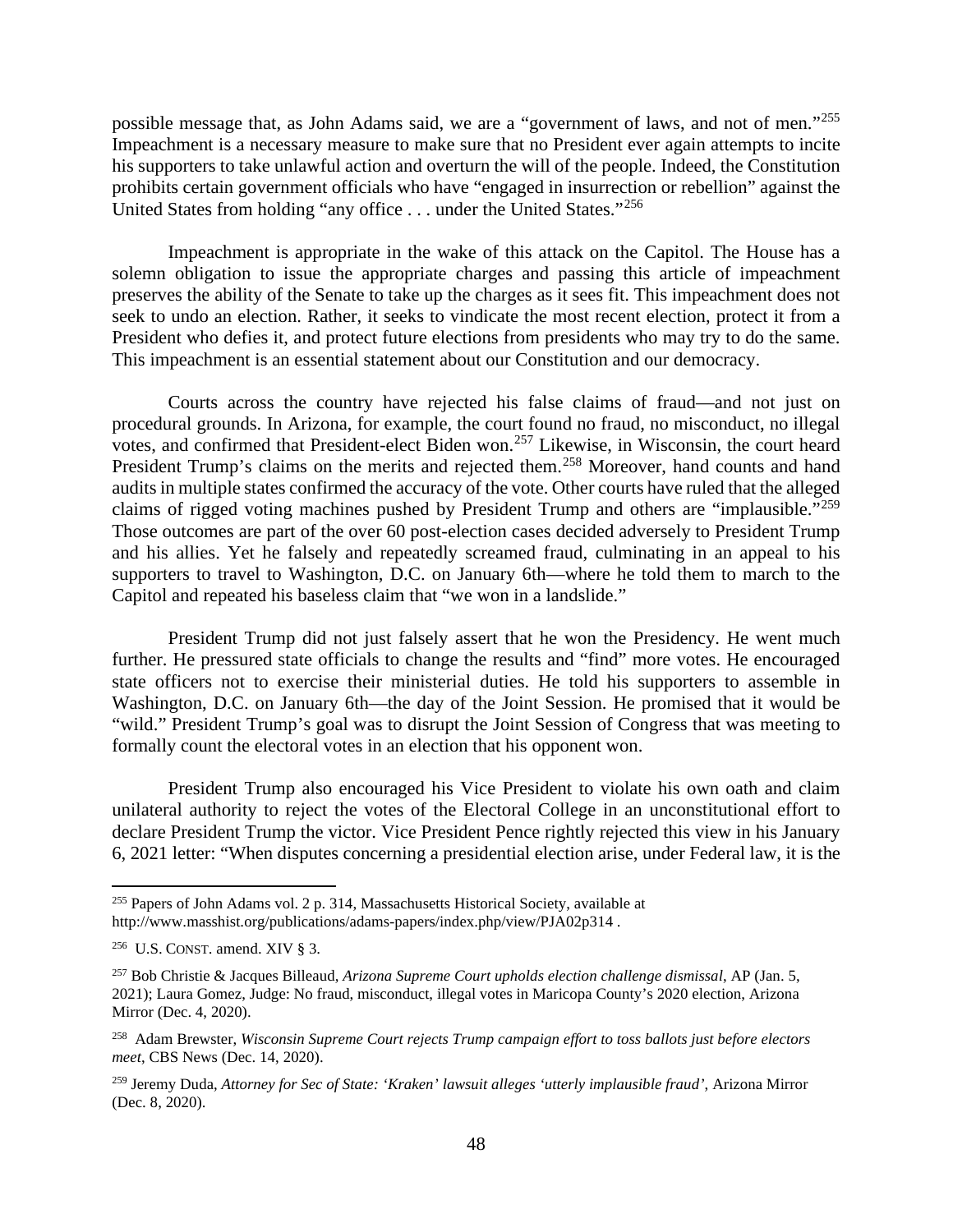people's representatives who review the evidence and resolve disputes through a democratic process."<sup>[260](#page-52-0)</sup> As Vice President Pence concluded, "[v]esting the Vice President with unilateral authority to decide presidential contests would be entirely antithetical" to the Constitutional design.[261](#page-52-1) Not only did President Trump encourage Vice President Pence to take that unconstitutional step, he pressured Vice President Pence and told his supporters that "if Mike Pence does the right thing, we win the election." And if he didn't do as Trump commanded, "Mike Pence . . . I'm going to be very disappointed in you."<sup>[262](#page-52-2)</sup> Little wonder that when President Trump's supporters stormed the Capitol, some went looking for Vice President Pence.

<span id="page-52-0"></span><sup>260</sup> *Available at* Aaron Glantz, *Read Pence's full letter saying he can't claim 'unilateral authority' to reject electoral votes*, PBS (Jan. 6, 2021).

<span id="page-52-1"></span><sup>261</sup> *Id.*

<span id="page-52-2"></span><sup>262</sup> Julia Jacobo, *This is what Trump told supporters before many stormed Capitol Hill*, ABC News (Jan. 7, 2021)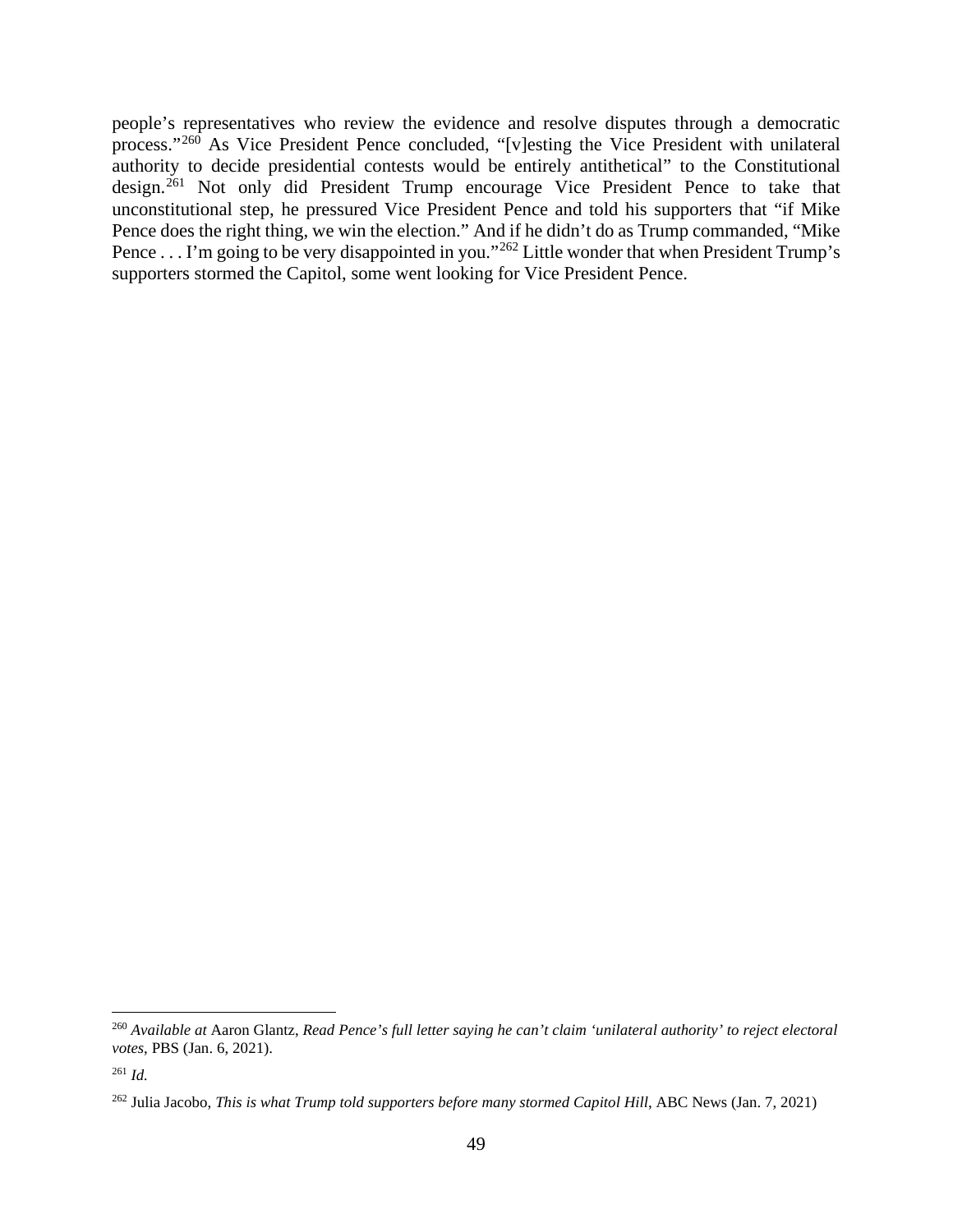#### **CONCLUSION**

In the words of Vice President Pence, the "Presidency belongs to the American people, and to them alone."[263](#page-53-0) President Trump has falsely asserted he won the 2020 presidential election and repeatedly sought to overturn the results of the election. As his efforts failed again and again, President Trump continued a parallel course of conduct that foreseeably resulted in the imminent lawless actions of his supporters, who attacked the Capitol and the Congress. This course of conduct, viewed within the context of his past actions and other attempts to subvert the presidential election, demonstrate that President Trump remains a clear and present danger to the Constitution and our democracy. The House must reject this outrageous attempt to overturn the election and this incitement of violence by a sitting president against his own government. President Trump committed a high Crime and Misdemeanor against the Nation by inciting an insurrection at the Capitol in an attempt to overturn the results of the 2020 Presidential Election. The facts establish that he is unfit to remain in office a single day longer, and warrant the immediate impeachment of President Trump.

<span id="page-53-0"></span><sup>263</sup> *Available at* Aaron Glantz, *Read Pence's full letter saying he can't claim 'unilateral authority' to reject electoral votes*, PBS (Jan. 6, 2021).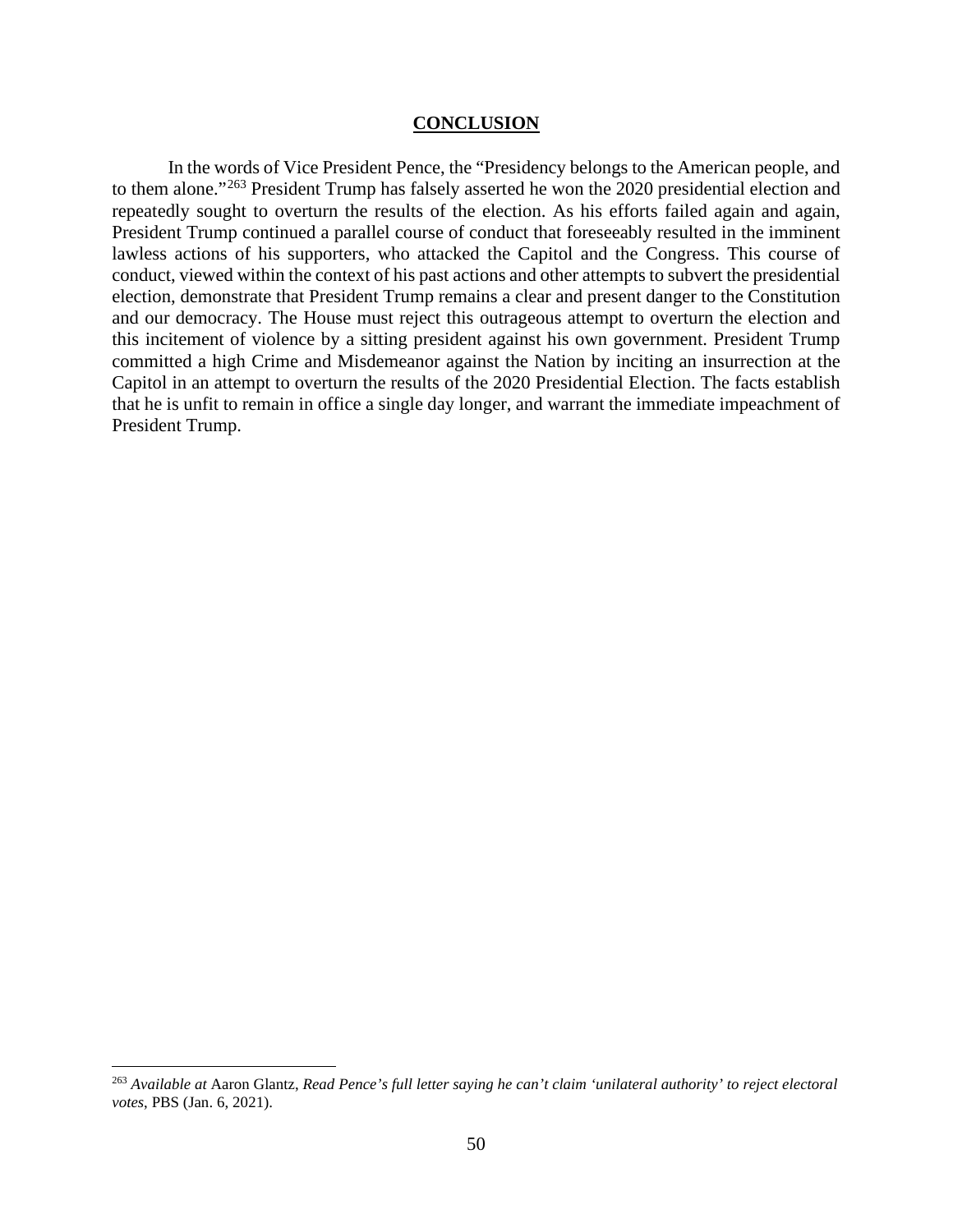# **APPENDIX**

# Public Reporting and Other Documents

Aaron Glantz, Read Pence's full letter saying he can't claim 'unilateral authority' to reject electoral votes, PBS (Jan. 6, 2021) (https://www.pbs.org/newshour/politics/read-pences-fullletter-saying-he-cant-claim-unilateral-authority-to-reject-electoral-votes)

Aaron Katersky & Celia Darrough, Armed protests being planned at all 50 state capitols, FBI bulletin says, ABC News (Jan. 11, 2021) (https://abcnews.go.com/US/armed-protests-planned-50-state-capitols-fbi-bulletin/story?id=75179771)

ACLU Again Calls for Impeachment of President Trump, ACLU Press Release (Jan. 10, 2021) (https://www.aclunc.org/news/aclu-again-calls-impeachment-president-trump)

A.C. Thompson & Ford Fischer, Members of Several Well-Known Hate Groups Identified at Capitol Riot, ProPublica (Jan. 9, 2021) (https://www.propublica.org/article/several-well-knownhate-groups-identified-at-capitol-

riot?utm\_source=sailthru&utm\_medium=email&utm\_campaign=majorinvestigations&utm\_cont ent=feature)

Acting Secretary Wolf Condemns Violence at The U.S. Capitol, Homeland Security (Jan. 7, 2021) (https://www.dhs.gov/news/2021/01/07/acting-secretary-wolf-condemns-violence-uscapitol)

Adam Brewster, Wisconsin Supreme Court rejects Trump campaign effort to toss ballots just before electors meet, CBS News (Dec. 14, 2020) (https://www.cbsnews.com/news/wisconsinsupreme-court-rejects-trump-election-campaign-effort-toss-ballots-before-electors-meet/)

Adam Johnson Statement of Facts (https://www.justice.gov/usao-dc/pressrelease/file/1351951/download)

Adam Rawnsley & Justin Rohrlich'Ready to Die': Two Months of MAGA Mob Warning Signs, The Daily Beast (Jan. 8, 2021) (https://www.thedailybeast.com/there-were-two-months-ofwarning-signs-before-the-maga-mob-capitol-riot?ref=scroll)

Alan Feuer, Police Reassess Security for Inauguration and Demonstrations After Capitol Attack, N.Y. Times (Jan. 10, 2021) (https://www.nytimes.com/2021/01/10/us/inauguration-securitypolice.html?action=click&module=Spotlight&pgtype=Homepage)

Alexander Bolton, GOP Senator: Trump 'Committeed Impeachable Offenses', The Hill (Jan. 9, 2021) (https://thehill.com/homenews/senate/533498-gop-sen-toomey-trump-committedimpeachable-offenses)

Alexander Mallin and Luke Barr, Man Who Allegedly Broke Into Pelosi's Office Charged with 3 Federal Counts, ABC News (Jan. 9, 2021) (https://abcnews.go.com/Politics/man-broke-pelosisoffice-charged-federal-counts/story?id=75137325)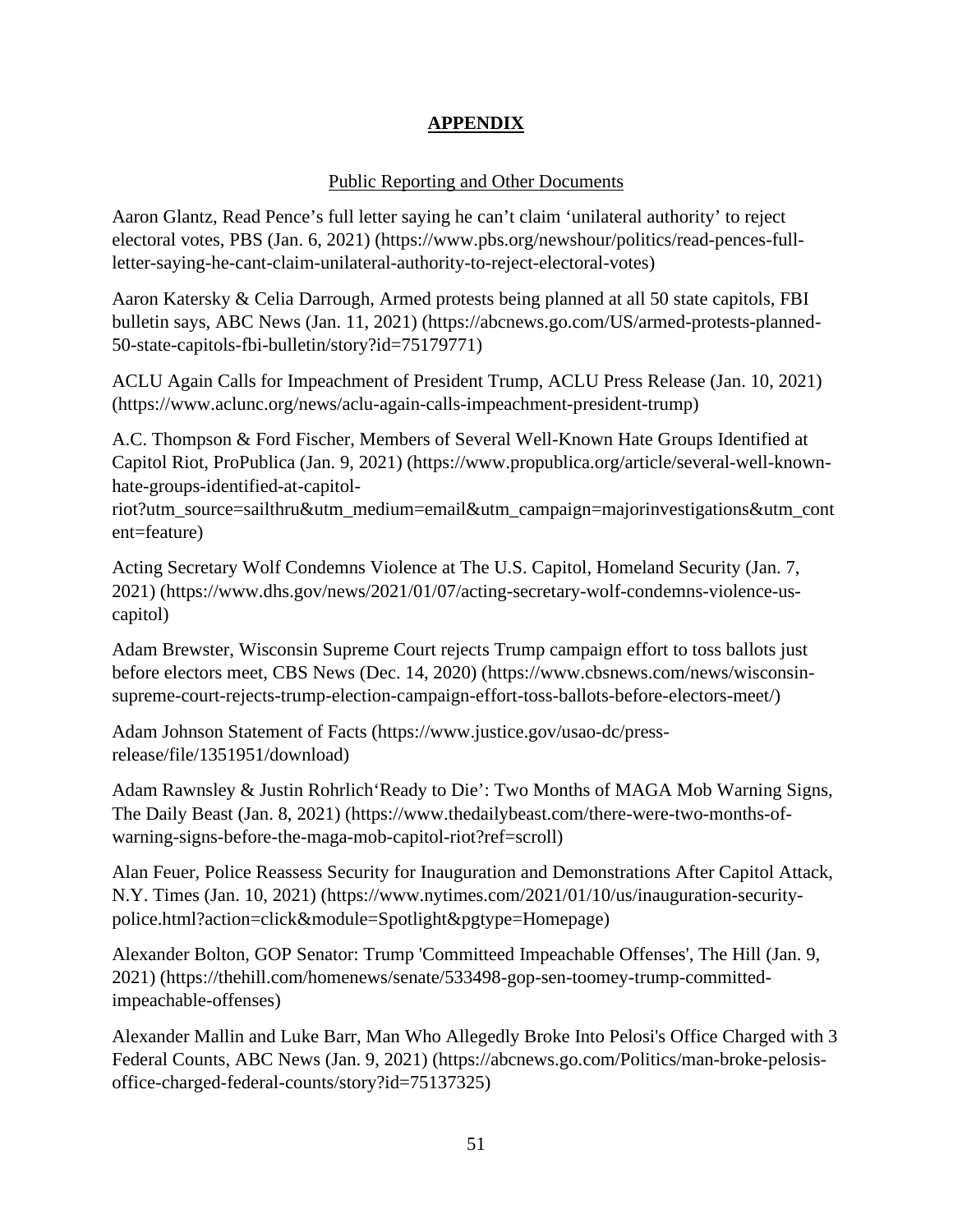Alexander Smith & Saphora Smith, U.S. foes like China and Iran see opportunity in the chaos of Trump-stoked riot at Capitol, NBC News, (Jan. 8, 2021)

(https://www.nbcnews.com/news/world/u-s-foes-china-iran-see-opportunity-chaos-trumpstoked-n1253318)

Alison Durkee, Pennsylvania GOP lawmakers make clear they won't overturn the election as Trump wants, Forbes (Dec. 3, 2020)

(https://www.forbes.com/sites/alisondurkee/2020/12/03/pennsylvania-gop-lawmakers-makeclear-they-wont-overturn-the-election-as-trump-wants/?sh=50f287102b39)

Allan Smith, D.C. Police make several arrests ahead of major pro-Trump election protest, NBC News (Jan. 5, 2021) (https://www.nbcnews.com/politics/donald-trump/dc-police-make-severalarrests-ahead-major-pro-trump-election-n1252938)

Allison Klein and Rebecca Tan, Capitol Police officer who was on duty during the riot has died by suicide, his family says, Wash. Post (Jan. 11, 2021) (https://www.washingtonpost.com/local/public-safety/liebengood-capitol-policedeath/2021/01/10/3a495b84-5357-11eb-a08b-f1381ef3d207\_story.html)

Amanda Macias, Mattis blames Trump for violence at Capitol, says his actions 'poison our respect for fellow citizens', CNBC (Jan. 6, 2021) (https://www.cnbc.com/2021/01/06/mattisblames-trump-for-violence-at-capitol-says-his-actions-poison-our-respect-for-fellowcitizens.html)

Amanda Seitz, Mob at U.S. Capitol encouraged by online conspiracy theories, AP (Jan. 7, 2021) (https://apnews.com/article/donald-trump-conspiracy-theories-michael-pence-media-socialmedia-daba3f5dd16a431abc627a5cfc922b87)

Amy Brittain, et al., The Capitol mob: A raging collection of grievances and disillusionment, Wash. Post (Jan. 10, 2021) (https://www.washingtonpost.com/investigations/2021/01/10/capitolrioters-identified-arrested/)

Amy Gardner, 'Find the fraud': Trump pressured a Georgia elections investigator in a separate call legal experts say could amount to obstruction, Wash. Post (Jan. 9, 2021) (https://www.washingtonpost.com/politics/trump-call-georgia-investigator/2021/01/09/7a55c7fa-51cf-11eb-83e3-322644d82356\_story.html)

Amy Gardner and Keith Newell, 'Someone's going to get killed': GOP election official in Georgia blames President Trump for fostering violent threats, Wash. Post (Dec. 1, 2020) (https://www.washingtonpost.com/politics/georgia-official-trump-election/2020/12/01/f1d5c962- 3427-11eb-b59c-adb7153d10c2\_story.html)

Amy Gardner & Paulina Firozi, Here's the full transcript and audio of the call between Trump and Raffensperger, Wash. Post (Jan. 5, 2021) (https://www.washingtonpost.com/politics/trumpraffensperger-call-transcript-georgia-vote/2021/01/03/2768e0cc-4ddd-11eb-83e3- 322644d82356\_story.html)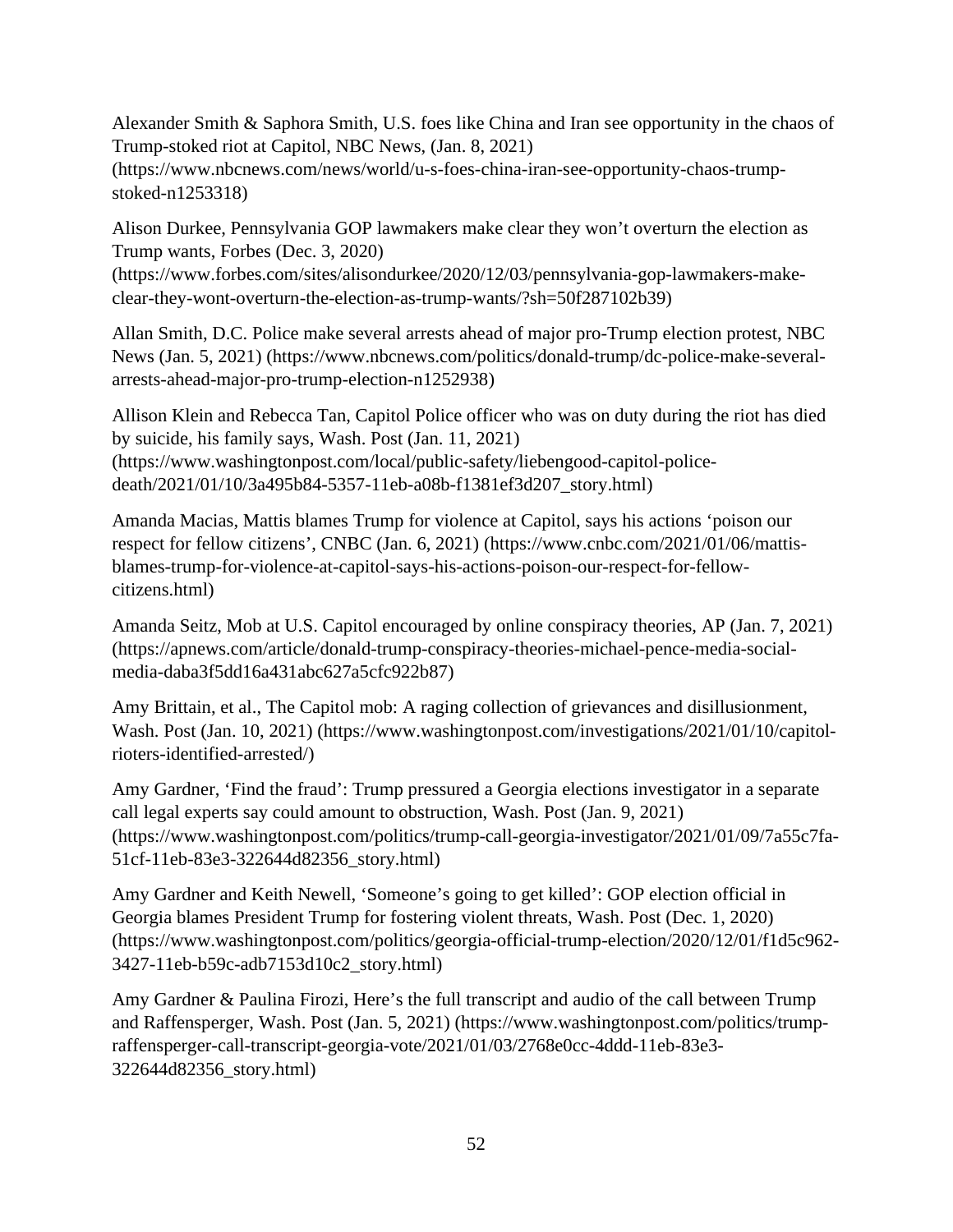Amy Gardner, 'I just want to find 11,780 votes': In extraordinary hour-long call, Trump pressures Georgia secretary of state to recalculate the vote in his favor, Wash. Post (Jan. 3, 2021) (https://www.washingtonpost.com/politics/trump-raffensperger-call-georgiavote/2021/01/03/d45acb92-4dc4-11eb-bda4-615aaefd0555\_story.html)

Andrew Beaujon, MAGA Geniuses Plot Takeover of US Capitol, Washingtonian (Jan. 5, 2021) (https://www.washingtonian.com/2021/01/05/maga-geniuses-plot-takeover-of-us-capitol/)

Andrew Prokop, Republican senator: White House aides say Trump was "delighted" as Capitol was stormed, Vox (Jan. 8, 2021) (https://www.vox.com/2021/1/8/22220840/sasse-trump-capitolstorming-impeachment)

Annie Palmer, Facebook will block Trump from posting at least for the remainder of his term, CNBC (Jan. 7, 2021) (https://www.cnbc.com/2021/01/07/facebook-will-block-trump-fromposting-for-the-remainder-of-his-term.html)

Aruna Viswanatha, Sadie Gurman & Cameron McWhirter, White House Forced Georgia U.S. Attorney to Resign, Wall Street Journal (Jan. 9, 2021) (https://www.wsj.com/articles/whitehouse-forced-georgia-u-s-attorney-to-resign-11610225840)

Ashley Parker et al., Six hours of paralysis: Inside Trump's failure to act after a mob stormed the Capitol, Wash. Post (Jan. 11, 2021) (https://www.washingtonpost.com/politics/trump-mobfailure/2021/01/11/36a46e2e-542e-11eb-a817-e5e7f8a406d6\_story.html)

Associated Press, Judge bans Proud Boys leader from Washington, D.C., after arrest, NBC News (Jan. 5, 2021) (https://www.nbcnews.com/news/us-news/judge-bans-proud-boys-leaderwashington-d-c-after-arrest-n1252906)

Associated Press, Trump doesn't ask backers to disperse after storming Capitol, PBS (Jan. 6, 2021) (https://www.pbs.org/newshour/politics/gop-lawmakers-ask-trump-to-deescalate-violence)

Azi Paybarah and Brent Lewis, Stunning Images as a Mob Storms the U.S. Capitol, N. Y. Times (Jan. 6, 2021) (https://www.nytimes.com/2021/01/06/us/politics/trump-riot-dc-capitolphotos.html)

Barry, McIntire, Rosenberg, 'Our President Wants Us Here': The Mob That Stormed the Capitol, N. Y. Times (Jan. 9, 2021) (https://www.nytimes.com/2021/01/09/us/capitol-rioters.html)

Ben Collins & Brandy Zadrozny, Extremists made little secret of ambitions to 'occupy' Capitol in weeks before attack, NBC News (Jan. 8, 2021)

(https://www.nbcnews.com/tech/internet/extremists-made-little-secret-ambitions-occupy-capitalweeks-attack-n1253499)

Bernard Bailyn, The Ideological Origins of the American Revolution 282 (1967)

Betsy Devos Letter of Resignation (Jan. 7, 2021) (https://contextcdn.washingtonpost.com/notes/prod/default/documents/409afad4-abcd-4606-833a-682807a9a219/note/92c50db0-c1a9-4179-a478-c2891a13bf0e.#page=1)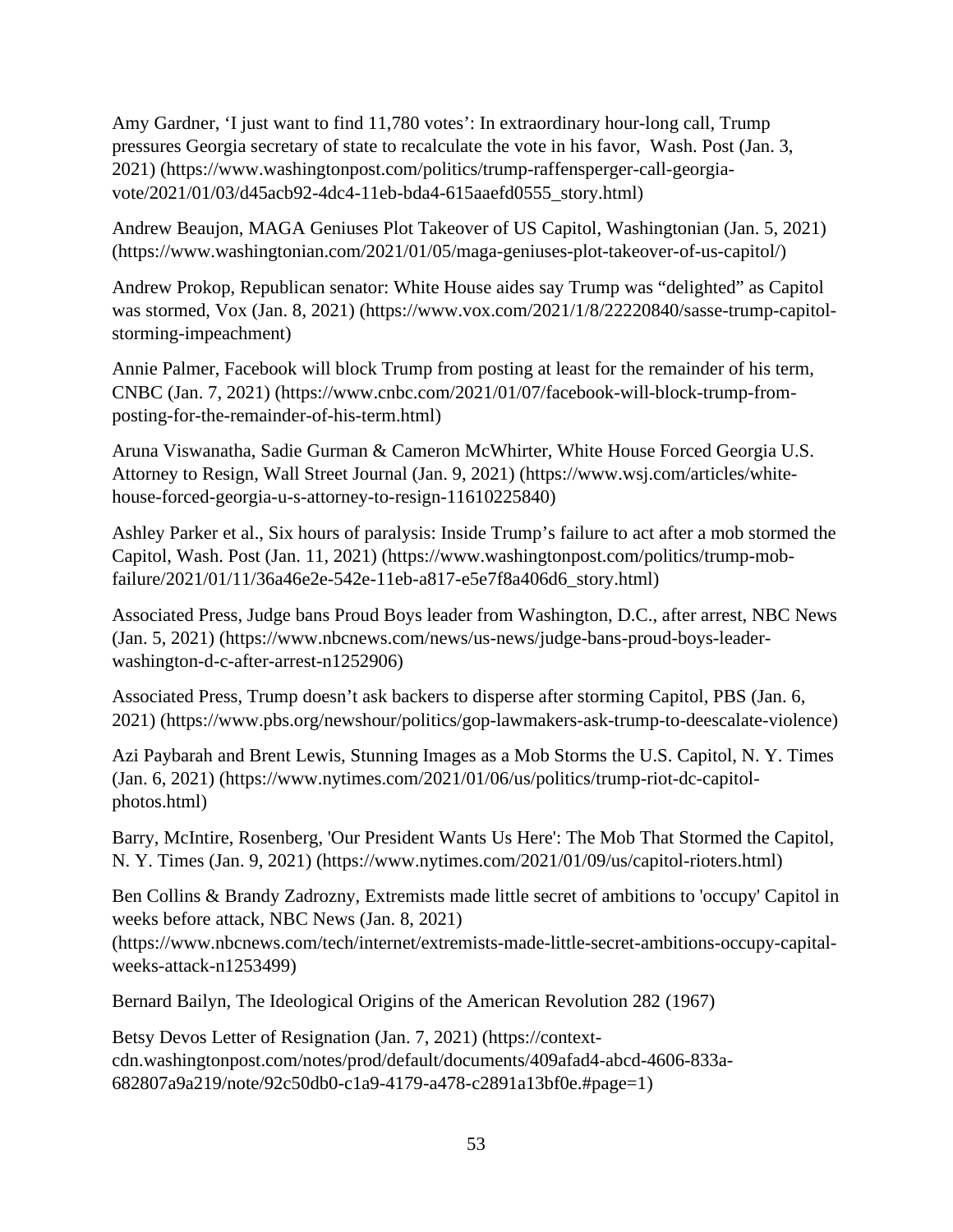Bob Christie & Jacques Billeaud, Arizona Supreme Court upholds election challenge dismissal, AP (Jan. 5, 2021) (https://apnews.com/article/election-2020-joe-biden-donald-trump-arizonaphoenix-e929a14f4dca0de3d9929fb4cef4a6fb)

Brandenburg v. Ohio, 395 U.S. 444 (1969) (https://supreme.justia.com/cases/federal/us/395/444/)

Brandy Zadronzyny & Ben Collins, Violent threats ripple through far-right internet forums ahead of protest, NBC (Jan. 5, 2020) (https://www.nbcnews.com/tech/internet/violent-threats-ripplethrough-far-right-internet-forums-ahead-protest-n1252923)

Brian Fung, Capitol riots raise urgent concerns about Congress's information security, CNN (Jan. 8, 2021) (https://www.cnn.com/2021/01/07/tech/capitol-riots-cybersecurity/index.html)

Brian Shelter and Oliver Darcy, Even worse than it looked on live TV, CNN (Jan. 9, 2021) (https://view.newsletters.cnn.com/messages/1610170820900f85a0cb63e85/raw)

Carol D. Leonnig & Tom Hamburger, Michigan attorney general ponders criminal probes of state and local officials who bend to Trump's will on overturning election results, Wash. Post (Nov. 21, 2020) (https://www.washingtonpost.com/politics/michigan-attorney-generalcanvassing-board-lawmakers/2020/11/20/87d19ce6-2b65-11eb-8fa2-06e7cbb145c0\_story.html)

Carol D. Loennig et al, Outgoing Capitol Police chief: House, Senate security officials hamstrung efforts to call in National Guard, Wash. Post (Jan. 10, 2021) (https://www.washingtonpost.com/politics/sund-riot-national-guard/2021/01/10/fc2ce7d4-5384- 11eb-a817-e5e7f8a406d6\_story.html)

Carol Robinson, Lonnie Coffman, Alabama man arrested at DC riot, had homemade napalm in Mason jars, feds say, AL (Jan. 8, 2021) (https://www.al.com/news/birmingham/2021/01/lonniecoffman-alabama-man-arrested-at-dc-riot-had-homemade-napalm-in-mason-jars-feds-say.html)

Cass Sunstein, Does the 25th Amendment Apply to Trump? Quite Possibly, Bloomberg (Jan. 7, 2021) (https://www.denverpost.com/2021/01/07/25th-amendment-donald-trump-coup-capitolriot-protest/)

Caroline Linton, Capitol Police officer who responded to attack has died, CBS News (Jan. 11, 2021) (https://www.cbsnews.com/news/howard-liebengood-dies-capitol-police-officer-riots/)

Chelsea Stahl, Jan. 7 highlights and analysis of unrest in Washington, D.C., NBC (Jan. 8, 2021) (https://www.nbcnews.com/politics/congress/blog/2021-01-06-congress-electoral-vote-countn1253179)

Chris Marquette et al., Pro-Trump protesters storm Capitol during Electoral College certification, causing lockdown, Roll Call (Jan. 6, 2021) (https://www.rollcall.com/2021/01/06/pro-trumpprotestors-storm-capitol-during-electoral-college-certification-causing-capitol-lockdown/

Chris Marquette, Katherine Tully-McManus, & Chris Cioffi, Pro-Trump protesters storm Capitol during Electoral College certification, causing lockdown, Roll Call (Jan. 6, 2021)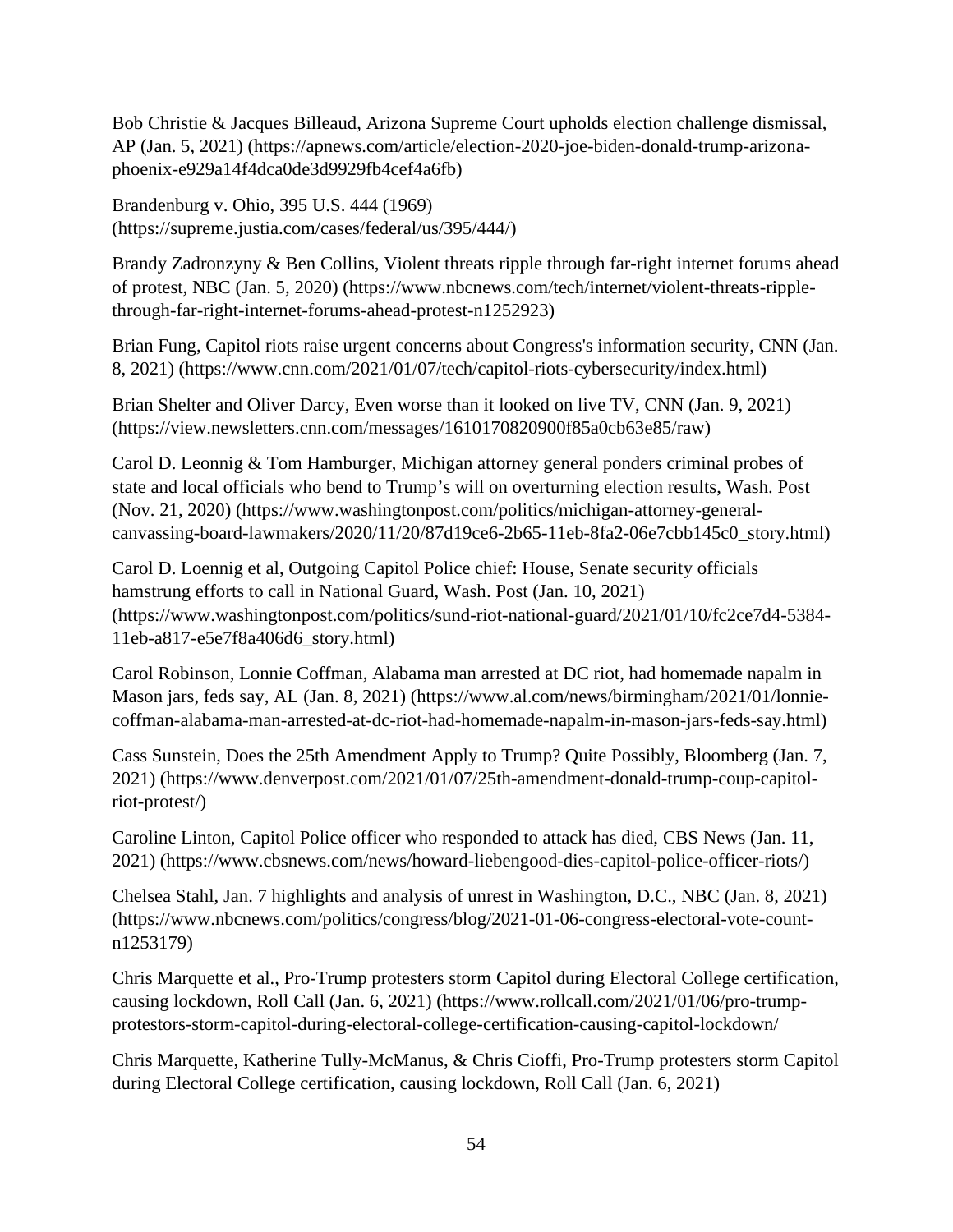(https://www.rollcall.com/2021/01/06/pro-trump-protestors-storm-capitol-during-electoralcollege-certification-causing-capitol-lockdown/)

Chris Sommerfeldt, Pro-Trump rioters smeared poop in U.S. Capitol hallways during belligerent attack, NY Daily News (Jan. 7, 2021) (https://www.nydailynews.com/news/politics/ny-trumpcapitol-riot-poopers-20210107-prlsqytyabgdhnexushotl4nam-story.html)

Christina A. Cassidy, EXPLAINER: Is Georgia's upcoming ballot 'audit' a recount?, AP (Nov. 12, 2020) (https://apnews.com/article/ap-explains-georgia-audit-or-recount-9adf1d0ed50f8788572b4f7e0f04027e)

Christine Mui, Ex-Trump Chief of Staff John Kelly supports 25th Amendment to remove president, Boston Globe (Jan. 7, 2021) (https://www.bostonglobe.com/2021/01/07/metro/extrump-chief-staff-john-kelly-supports-25th-amendment-remove-president/)

Christopher Alberts Criminal Complaint (Jan. 7, 2021) (https://www.justice.gov/opa/pressrelease/file/1351681/download)

Cindy Fitchet, et al. Criminal Complaint (Jan. 7, 2021) (https://www.justice.gov/opa/pressrelease/file/1351716/download)

Cindy Fitchet, et al. Statement of Facts (Jan. 7, 2021) (https://www.justice.gov/opa/pressrelease/file/1351721/download)

Craig Timberg and Drew Harwell, Pro-Trump Forums Erupt with Violent Threats Ahead of Wednesday's Rally Against the 2020 Election, Wash. Post (Jan. 5, 2021) (https://www.washingtonpost.com/technology/2021/01/05/parler-telegram-violence-dc-protests/)

Dan Barry & Sheera Frenkel, 'Be There. Will Be Wild!': Trump All but Circled the Date, N. Y. Times (Jan. 6, 2021) (https://www.nytimes.com/2021/01/06/us/politics/capitol-mob-trumpsupporters.html)

Dan Barry, Mike McIntire & Matthew Rosenberg, 'Our President Wants Us Here': The Mob That Stormed the Capitol, N. Y. Times (Jan. 9, 2021) (https://www.nytimes.com/2021/01/09/us/capitol-rioters.html)

Dan Packel, Thousands of Attorneys Join Calls for Trump's Immediate Removal, Law.com (Jan. 8, 2021) (https://www.law.com/nationallawjournal/2021/01/08/thousands-of-attorneys-join-callsfor-trumps-immediate-removal/)

David Choi, Trump lowers the White House flag after pressure from both Republicans and Democrats, Business Insider (Jan. 11, 2021)

(https://www.businessinsider.in/politics/world/news/trump-lowers-the-white-house-flag-afterpressure-from-both-republicans-and-democrats/articleshow/80204385.cms.)

David Landau and Rosalind Dixon, The 25th Amendment Can Remove Trump, but We Shouldn't Stop There, N, Y. Times (Jan. 7, 2021) (https://www.nytimes.com/2021/01/07/opinion/trump-25th-amendment-impeachment.html)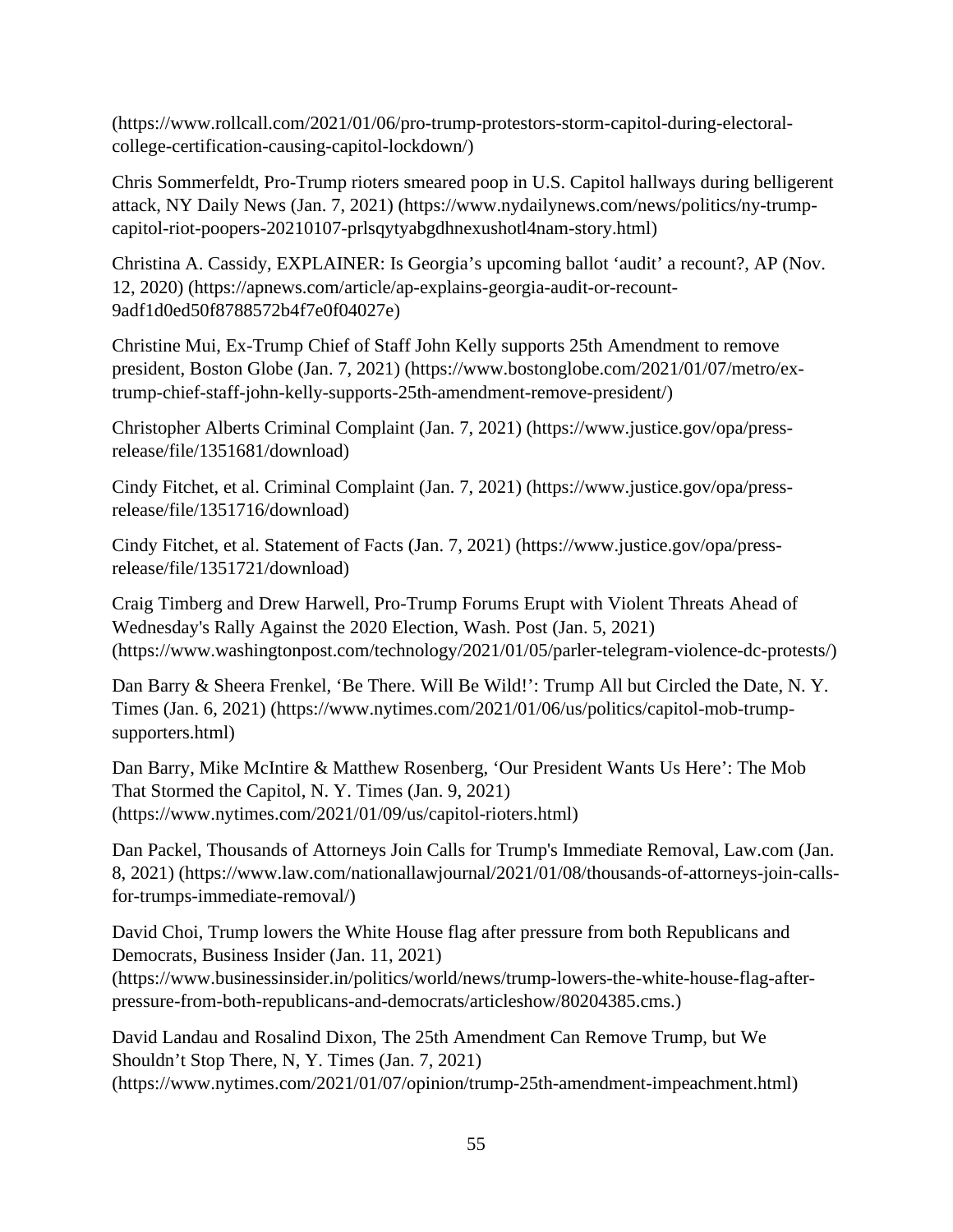David Morgan, Georgia sets timeline for Trump-requested vote recount, Reuters (Nov. 23, 2020). (https://www.reuters.com/article/us-usa-election-georgia-recount/georgia-sets-timelinefor-trump-requested-vote-recount-idUSKBN2832XC)

David Priess & Jack Goldsmith, Can Trump Be Stopped?, Lawfare (Jan. 7, 2021) (https://www.lawfareblog.com/can-trump-be-stopped)

David Smith et al., Donald Trump refuses to condemn white supremacists at presidential debate, The Guardian (Sep. 29, 2020) (https://www.theguardian.com/us-news/2020/sep/29/trump-proudboys-debate-president-refuses-condemn-white-supremacists)

Devlin Barrett, Spencer S. Hsu & Matt Zapotosky, FBI focuses on whether some Capitol rioters intended to harm lawmakers or take hostages, Wash. Post (Jan.8, 2021) (https://www.washingtonpost.com/national-security/capitol-riot-fbihostages/2021/01/08/df99ae5a-5202-11eb-83e3-322644d82356\_story.html)

Domenico Montanaro, Timeline: How One Of The Darkest Days In American History Unfolded, NPR (Jan. 7, 2021) (https://www.npr.org/2021/01/07/954384999/timeline-how-one-of-thedarkest-days-in-american-history-unfolded)

Ed Pilkington, Incitement: a timeline of Trump's inflammatory rhetoric before the Capitol riot, The Guardian (Jan. 7, 2021) (https://www.theguardian.com/us-news/2021/jan/07/trumpincitement-inflammatory-rhetoric-capitol-riot)

Elaine Godfrey, It was Supposed to be so Much Worse, The Atlantic (Jan. 9, 2021) (https://www.theatlantic.com/politics/archive/2021/01/trump-rioters-wanted-more-violenceworse/617614/)

Eliott C. McLaughlin, Before Wednesday, Insurgents Waving Confederate Flags Hadn't Been Within 6 Miles of the US Capitol, CNN (Jan. 7, 2021) (https://www.cnn.com/2021/01/07/us/capitol-confederate-flag-fort-stevens/index.html)

Eric Munchel Complaint (https://www.justice.gov/usao-dc/press-release/file/1352226/download)

Erin Schumaker, Trump officials who have resigned in the wake of attack on Capitol, ABC News (Jan. 9, 2021) (https://abcnews.go.com/Politics/trump-officials-resigned-wake-attackcapitol/story?id=75108384)

Evan Hill et al., 'They Got a Officer!': How a Mob Dragged and Beat Police at the Capitol, N. Y. Times (Jan. 11, 2021) (https://www.nytimes.com/2021/01/11/us/capitol-mob-violencepolice.html)

Extremists and Mainstream Trump Supporters Plan to Protest Congressional Certification of Biden's Victory, ADL (Jan. 4, 2021) (https://www.adl.org/blog/extremists-and-mainstreamtrump-supporters-plan-to-protest-congressional-certification-of)

Fandos, Schaff, and Cochrane, 'Senate Being Locked Down': Inside a Harrowing Day at the Capitol, N. Y. Times (Jan. 7, 2021) (https://www.nytimes.com/2021/01/07/us/politics/capitollockdown.html)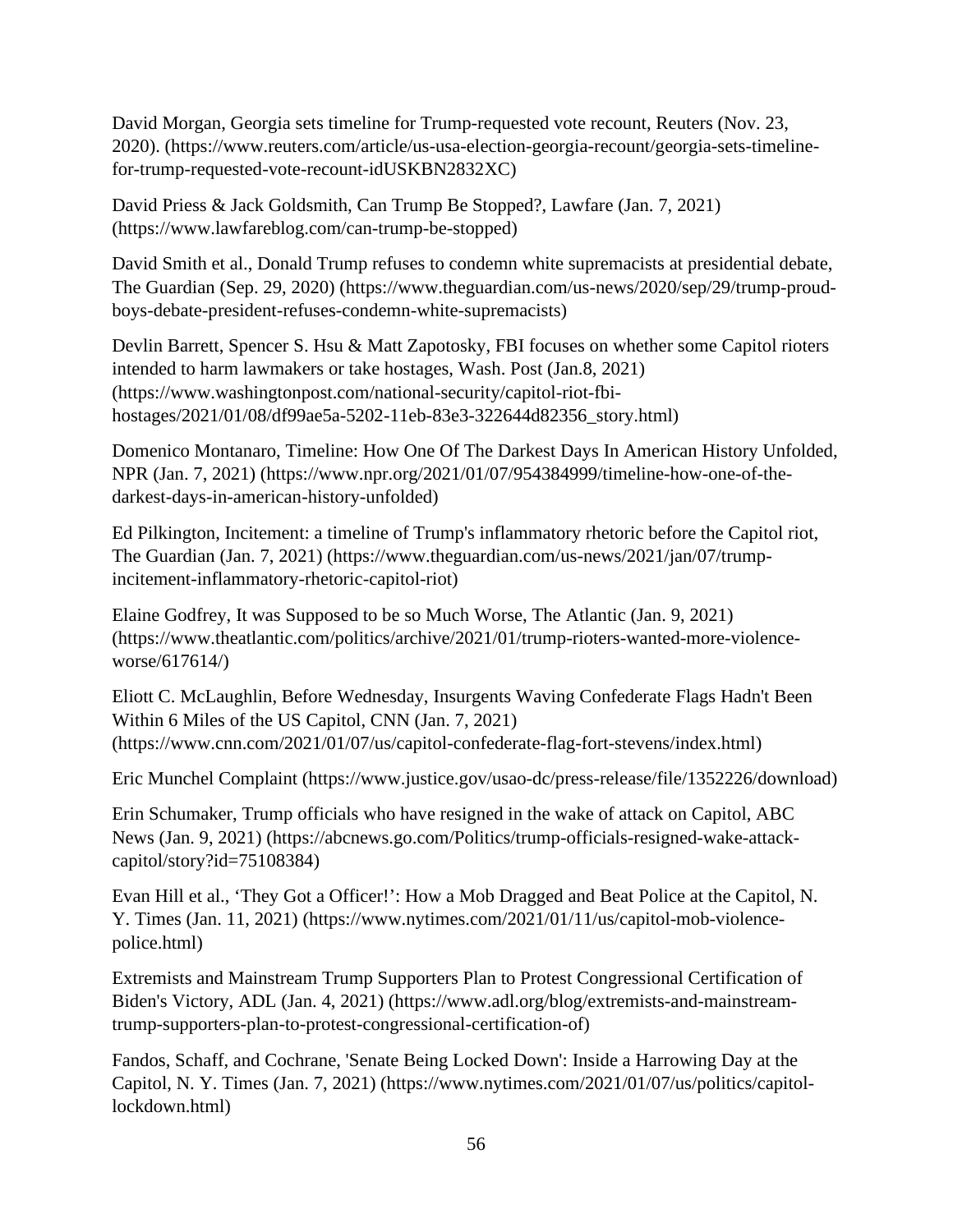Foreign Ministry Spokesperson Hua Chunying's Regular Press Conference on January 7, 2021, Ministry of Foreign Affairs of the People's Republic of China (Jan. 7, 2021) (http://www.chinaembassy.org/eng/fyrth/t1845062.htm)

Frank O. Bowman, III, The Constitutional Case for Impeaching Donald Trump (Again), Just Security (Jan. 9, 2021) (https://www.justsecurity.org/74127/the-constitutional-case-forimpeaching-donald-trump-again/)

George Petras, et al., Timeline: How a Trump mob stormed the US Capitol, forcing Washington into lockdown, USA TODAY (Jan. 8, 2021) (https://www.usatoday.com/indepth/news/2021/01/06/dc-protests-capitol-riot-trump-supporters-electoral-college-stolenelection/6568305002)

Glenn Thrush and Maggie Haberman, Trump Gives White Supremacists an Unequivocal Boost, N. Y. Times (Aug. 15, 2017) (https://www.nytimes.com/2017/08/15/us/politics/trumpcharlottesville-white-nationalists.html)

Helene Cooper et al., As the D.C. police clear the Capitol grounds, the mayor extends a public emergency, N. Y. Times (Jan. 6, 2021) (https://www.nytimes.com/2021/01/06/us/politics/national-guard-capitol-army.html)

Ilya Somin, A Qualified Defense of Impeaching Trump Again, Reason (Jan. 6, 2021) (https://reason.com/volokh/2021/01/06/a-qualified-defense-of-impeaching-trump)

Ilya Somin, The First Amendment Doesn't Protect Trump Against Impeachment for his Role in Inciting the Assault on the Capitol, The Volokh Conspiracy (January 8, 2021) (https://reason.com/volokh/2021/01/08/the-first-amendment-doesnt-protect-trump-againstimpeachment-for-his-role-in-inciting-the-assault-on-the-capitol/)

Jack Brewster & Andrew Solender, Clyburn's Ipad, Laptop From Pelosi's Office: Items Stolen, Destroyed In Capitol Attack, Forbes (Jan. 7, 2021) (https://www.forbes.com/sites/jackbrewster/2021/01/08/clyburns-ipad-laptop-from-pelosisoffice-items-stolen-destroyed-in-capitol-attack/?sh=44112d1c5963)

James Brooks, Alaska Sen. Lisa Murkowski calls on President Trump to resign, questions her future as a Republican, Anchorage Daily News (Jan. 9, 2021) (https://www.adn.com/politics/2021/01/08/alaska-sen-lisa-murkowski-calls-on-president-trumpto-resign-questions-her-future-as-a-republican/)

Jason Hanna, Kaylee Hartung, Devon M. Sayers and Steve Almasy, Virginia governor to white nationalists: 'Go home … shame on you', CNN (Aug. 13, 2017) (https://www.cnn.com/2017/08/12/us/charlottesville-white-nationalists-rally/index.html)

Jennifer Berry & Thomas Novelly, Nancy Mace's first 100 hours in Congress: threats, violence and challenging Trump, The Post and Courier (Jan. 7, 2021) (https://www.postandcourier.com/politics/nancy-maces-first-100-hours-in-congress-threatsviolence-and-challenging-trump/article\_c7f17e0a-512a-11eb-bb95-7f8aa88739fb.html)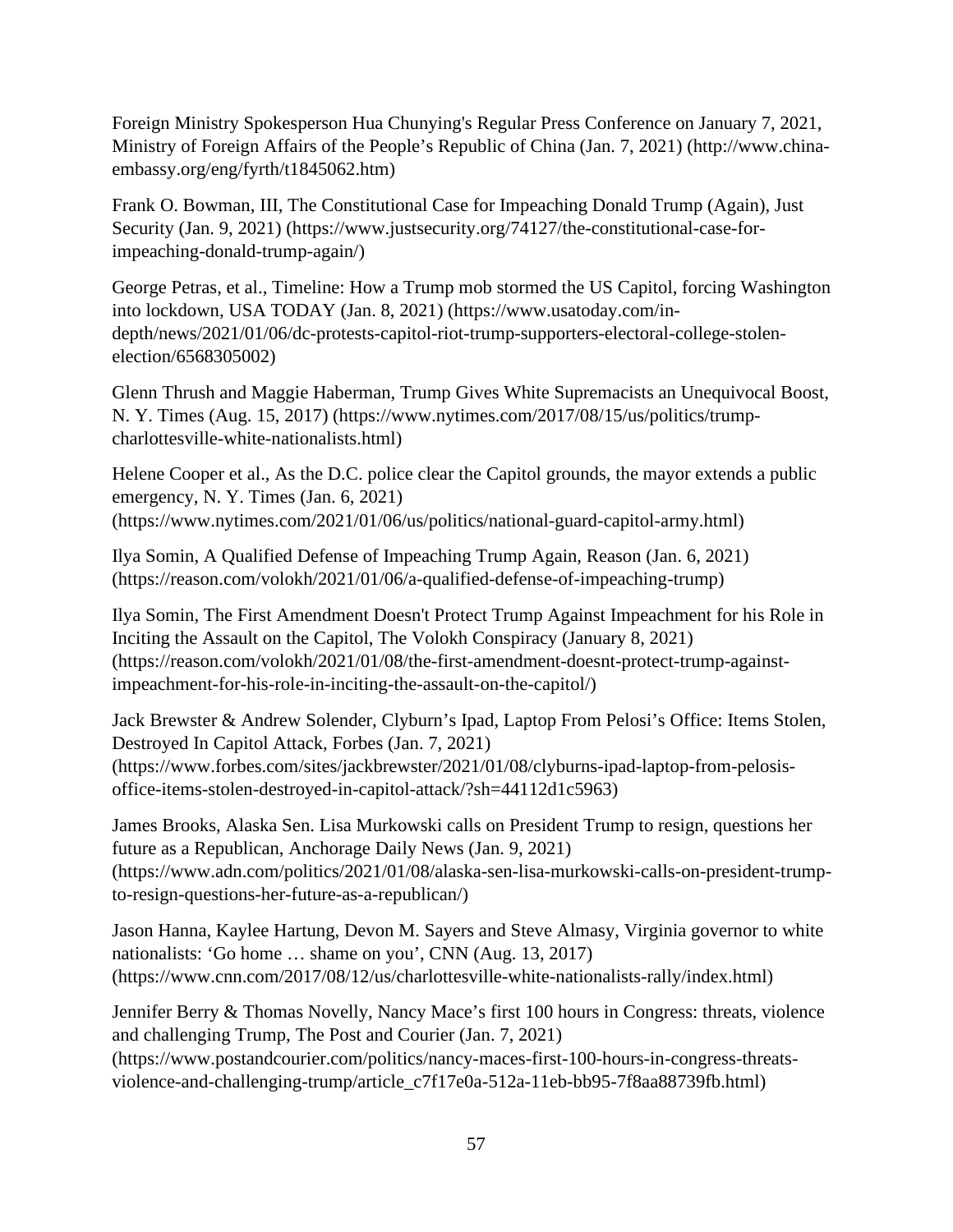Jennifer Schuessler, Hundreds of Historians Join Call for Trump's Impeachment, N. Y. Times (Jan. 11, 2021) (https://www.nytimes.com/2021/01/11/arts/historians-impeachment.html)

Jeremy Duda, Attorney for Sec of State: 'Kraken' lawsuit alleges 'utterly implausible fraud', Arizona Mirror (Dec. 8, 2020) (https://www.azmirror.com/2020/12/08/attorney-for-sec-of-statekraken-lawsuit-alleges-utterly-implausible-fraud/)

Jill Colvin, Hurt Feelings, Anger Linger After Pence, Trump Clash, ABC News (Jan. 8, 2021) (https://abcnews.go.com/Politics/wireStory/hurt-feelings-anger-linger-pence-trump-clash-75127167)

Jill Colvin & Zeke Miller, Pence defies Trump, affirms Biden's win, AP (Jan. 7, 2021) (https://apnews.com/article/mike-pence-electoral-vote-d27490021b4203087043df1939b82f8b)

John Podhoretz, Donald Trump Should Be Impeached and Removed from Office Tomorrow, Commentary Magazine (Jan. 6, 2021) (https://abcnews.go.com/Politics/wireStory/hurt-feelingsanger-linger-pence-trump-clash-75127167)

Jon Swaine, Dalton Bennett, Joyce Sohyun Lee & Meg Kelly, Video shows fatal shooting of Ashli Babbitt in the Capitol, WashPo (Jan. 8, 2021)

(https://www.washingtonpost.com/investigations/2021/01/08/ashli-babbitt-shooting-videocapitol/)

Jonathan H. Adler, Yes, Congress May Impeach and Remove President Trump for Inciting Lawless Behavior at the Capitol, The Volokh Conspiracy (January 8, 2021) (https://reason.com/volokh/2021/01/08/yes-congress-may-impeach-and-remove-president-trumpfor-inciting-lawless-behavior-at-the-capitol/)

John Hendrickson, Jamie Raskin Lost His Son. Then He Fled a Mob., The Atlantic (Jan. 8, 2021) (https://www.theatlantic.com/politics/archive/2021/01/jamie-raskin-capitol-attack/617609/)

Joshua Pruitt Criminal Complaint (https://www.justice.gov/opa/pressrelease/file/1351696/download)

Joshua Pruitt Statement of Facts (https://www.justice.gov/opa/pressrelease/file/1351701/download)

Julia Jacobo, A visual timeline on how the attack on Capitol Hill unfolded, ABC News (Jan. 10, 2021) (https://abcnews.go.com/US/visual-timeline-attack-capitol-hillunfolded/story?id=75112066)

Julia Jacobo, This is what Trump told supporters before many stormed Capitol Hill, ABC News (Jan. 7, 2021) (https://abcnews.go.com/Politics/trump-told-supporters-stormed-capitolhill/story?id=75110558)

Justine Coleman, Liz Cheney blames Trump for riots: 'He lit the flame', The Hill (Jan. 6, 2021) (https://thehill.com/homenews/house/533024-liz-cheney-blames-trump-for-riots-he-lit-theflame)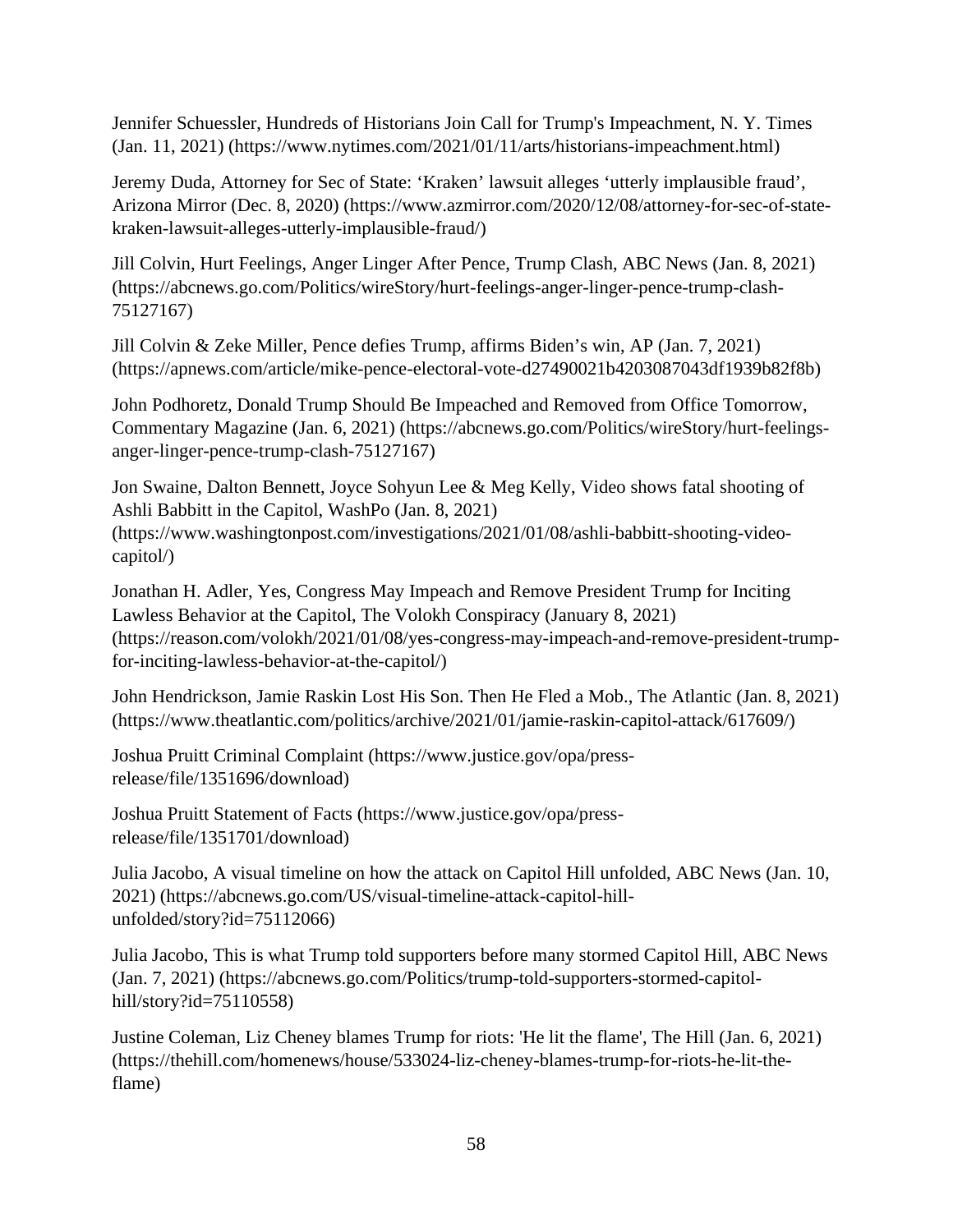Katie Shepherd, Video shows Capitol mob dragging police officer down stairs. One rioter beat the officer with a pole flying the U.S. flag, Wash. Post (Jan. 11, 2021) (https://www.washingtonpost.com/nation/2021/01/11/police-beating-capitol-mob/)

Karoun Demirjian et al., Inside the Capitol siege: How barricaded lawmakers and aides sounded urgent pleas for help as police lost control, Wash. Post (Jan. 10, 2021) (https://www.washingtonpost.com/politics/inside-capitol-siege/2021/01/09/e3ad3274-5283- 11eb-bda4-615aaefd0555\_story.html)

Keith E. Whittington, The conservative case for impeaching Trump now, Wash. Post (Jan. 7, 2021) (https://www.washingtonpost.com/outlook/2021/01/07/impeachment-trump-riotconservative-case/)

Kel McClanahan, The MAGA Insurrection in the Capitol Created a Huge New National-Security Threat, Daily Beast (Jan. 8, 2021) (https://www.thedailybeast.com/the-maga-insurrection-in-thecapitol-created-a-huge-new-national-security-threat)

Kelly McLaughlin, The rioter who took photos at Nancy Pelosi's desk and recently said he's a white nationalist prepared for a violent death has been arrested, Business Insider (Jan. 8, 2021) (https://www.businessinsider.com/richard-barnett-self-proclaimed-white-nationalist-picturedpelosi-desk-2021-1)

Kelly Mena, Wall Street Journal: White House pressured Georgia federal prosecutor to resign, CNN (Jan. 9, 2021) (https://www.cnn.com/2021/01/09/politics/white-house-trump-georgia-usattorney-resigns/index.html)

Ken Dilanian et al., FBI, NYPD told Capitol Police about possibility of violence before riot, senior officials say, NBC News (Jan. 10, 2021) (https://www.nbcnews.com/news/crimecourts/fbi-nypd-told-capitol-police-about-possibility-violence-riot-senior-n1253646)

Kevin Bohn, Trump campaign requests Georgia recount that's unlikely to change his loss in the state, CNN (Nov. 22, 2020) (https://www.cnn.com/2020/11/21/politics/georgia-presidentialelection-recount/index.html)

Kevin Liptak & Betsy Klein, Defiant Trump denounces violence but takes no responsibility for inciting deadly riot, CNN (Jan. 12, 2021). (https://www.cnn.com/2021/01/12/politics/donaldtrump-riot-impeachment/index.html)

Kevin Liptak, Kaitlan Collins and Jeremy Diamond, Some Trump administration officials resign while others stay to prevent chaos, CNN (Jan. 7, 2021) (https://www.cnn.com/2021/01/07/politics/resignations-trump-white-house/index.html)

Kim Bellware, Police departments across the U.S. open probes into whether their own members took part in the Capitol riot, Wash. Post (Jan. 9, 2021) (https://www.washingtonpost.com/national-security/2021/01/09/investigating-police-rioters/)

Larry Brock Complaint (https://www.justice.gov/usao-dc/press-release/file/1352016/download)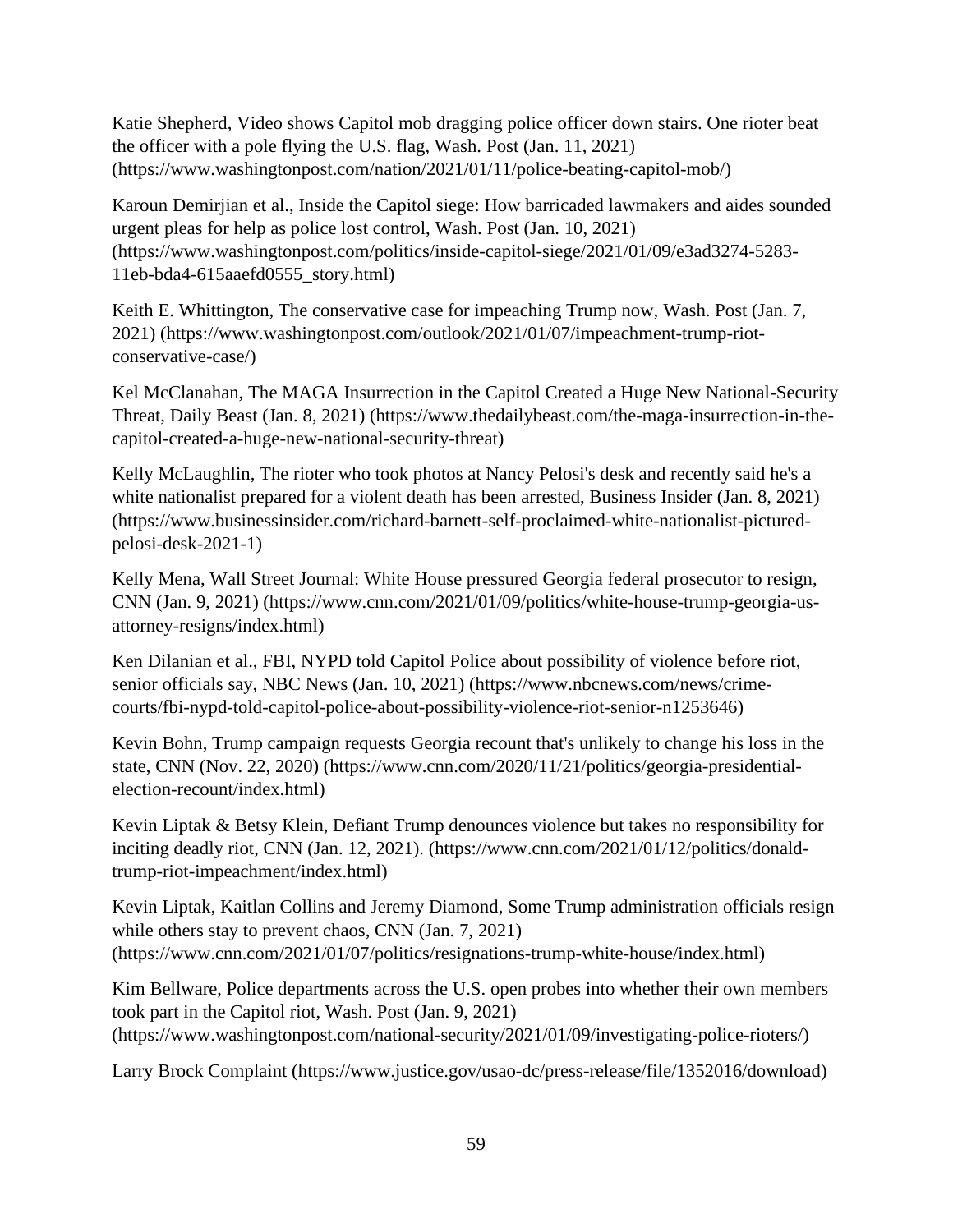Lauren Giella, Fact Check: Did Trump Call in the National Guard After Rioters Stormed the Capitol?, Newsweek (Jan. 8, 2021) (https://www.newsweek.com/fact-check-did-trump-callnational-guard-after-rioters-stormed-capitol-1560186)

Laura Gomez, Judge: No fraud, misconduct, illegal votes in Maricopa County's 2020 election, Arizona Mirror (Dec. 4, 2020) (https://www.azmirror.com/2020/12/04/judge-no-fraudmisconduct-illegal-votes-in-maricopa-countys-2020-election/)

Lauren Egan, Capitol reels from damage and destruction left by violent rioters, NBC (Jan. 7, 2021) (https://www.nbcnews.com/politics/congress/capitol-reels-damage-destruction-leftviolent-rioters-n1253383)

Laurence H. Tribe & Joshua Matz, To End A Presidency: The Power of Impeachment 8565 (2018)

Laurence H. Tribe & Joshua Matz, Yes, Congress should impeach Trump before he leaves office, Wash. Post (Jan. 8, 2021) (https://www.washingtonpost.com/opinions/laurence-tribejoshua-matz-impeach-trump-before-he-leaves-office/2021/01/08/70d7246c-5206-11eb-bda4- 615aaefd0555\_story.html)

Lonnie Coffman Criminal Complaint (https://www.justice.gov/opa/pressrelease/file/1351666/download)

Loss of USCP Officer Brian D. Sicknick, United States Capitol Police Press Release (Jan. 7, 2021) (https://www.uscp.gov/media-center/press-releases/loss-uscp-colleague-brian-d-sicknick)

Maggie Haberman, Trump Told Crowd 'You Will Never Take Back Our Country With Weakness,' N. Y. Times (Jan. 6, 2021) (https://www.nytimes.com/2021/01/06/us/politics/trumpspeech-capitol.html)

Malachi Barrett, Michigan representatives denounce attack on U.S. Capitol by pro-Trump mob, MLive (Jan. 6, 2021) (https://www.mlive.com/politics/2021/01/michigan-representativesdenounce-attack-on-us-capitol-by-pro-trump-mob.html)

Marc Fisher et al., The four-hour insurrection, Wash. Post (Jan. 7, 2021) (https://www.washingtonpost.com/graphics/2021/politics/trump-insurrection-capitol/)

Mark Leffingwell Criminal Complaint (https://www.justice.gov/opa/pressrelease/file/1351671/download)

Mark Leffingwell Statement of Facts (https://www.justice.gov/opa/pressrelease/file/1351676/download)

Mark Mazzetti et al., Inside a Deadly Siege: How a String of Failures Led to a Dark Day at the Capitol, N.Y. Times (Jan. 10, 2021) (https://www.nytimes.com/2021/01/10/us/politics/capitolsiege-security.html?smid=tw-share)

Marshall Cohen et al, Georgia's GOP governor and secretary of state certify Biden win, quashing Trump's longshot attempt to overturn results, CNN (Nov. 20, 2020)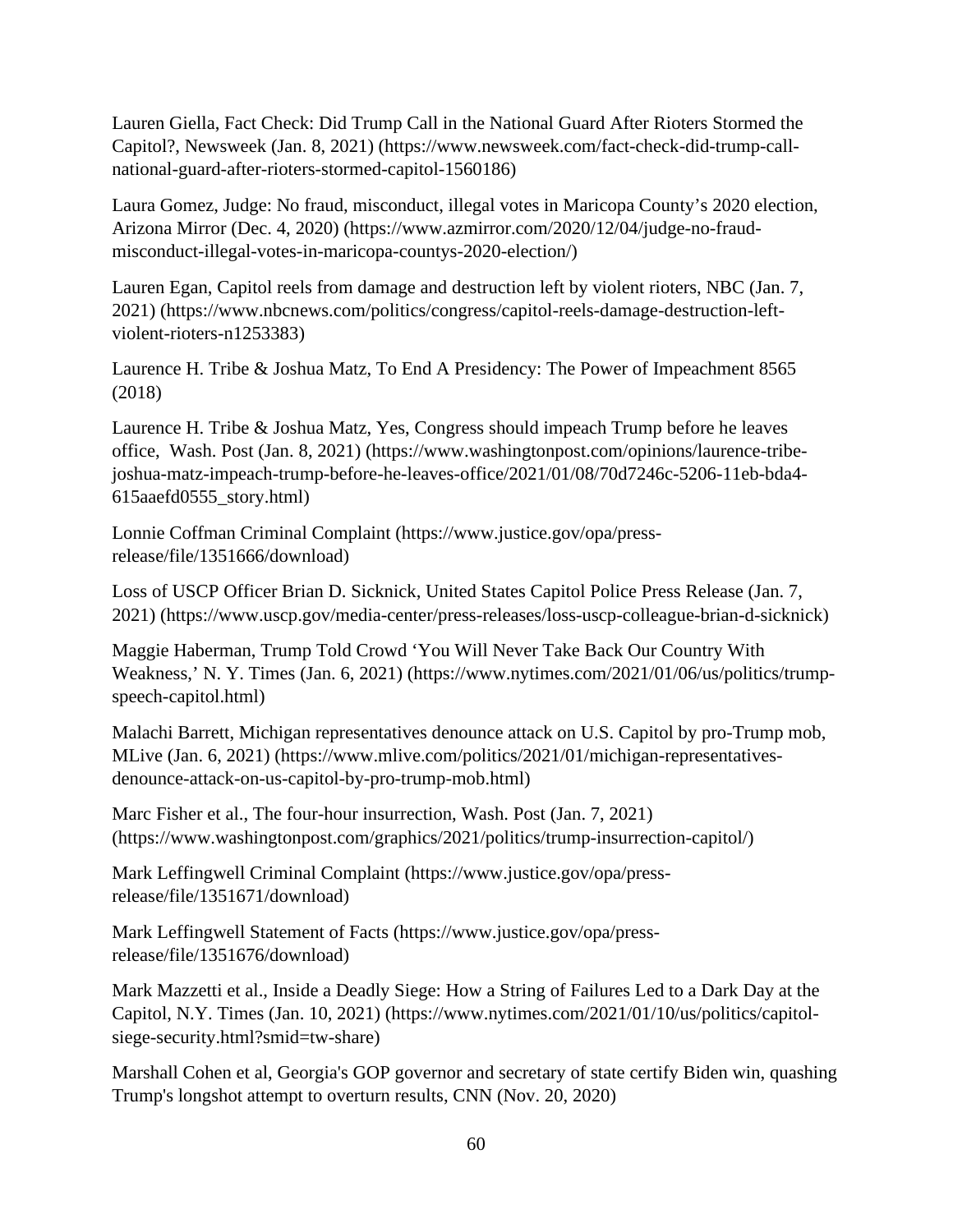(https://www.cnn.com/2020/11/20/politics/georgia-certify-secretary-of-stateraffensperger/index.html)

Matt Fuller, House Democrats Briefed On 3 Terrifying Plots To Overthrow Government, Huff Post (Jan. 12, 2021) (https://www.huffpost.com/entry/democrats-briefed-plot-overthrowgovernment\_n\_5ffd29a4c5b691806c4bf199)

Matt Zapotosky & Tom Hamburger, Federal prosecutors assigned to monitor election malfeasance tell Barr they see no evidence of substantial irregularities, Wash. Post (Nov. 13, 2020) (https://www.washingtonpost.com/national-security/william-barr-electionmemo/2020/11/13/6ed06d20-25e4-11eb-a688-5298ad5d580a\_story.html)

Matthew Brown, Trump campaign lawyer stirs outrage by saying ex-cyber chief should be 'taken out at dawn and shot', USA Today (Dec. 1, 2020) (https://www.usatoday.com/story/news/politics/elections/2020/12/01/trump-campaign-lawyerdigenova-says-ex-cyber-chief-should-shot/6475099002/)

Matthew Council Criminal Complaint (https://www.justice.gov/opa/pressrelease/file/1351706/download)

Matthew Council Statement of Facts (https://www.justice.gov/opa/pressrelease/file/1351711/download)

Matthew S. Schwartz, As Inauguration Nears, Concern Of More Violence Grows, NPR (Jan. 9, 2021) (https://www.npr.org/sections/congress-electoral-college-tally-liveupdates/2021/01/09/955289141/as-inauguration-nears-concern-grows-of-more-violence-tocome)

Mayor Bowser Continues Preparation for Upcoming First Amendment Demonstrations, Executive Office of the Mayor (Jan. 3, 2021) (https://mayor.dc.gov/release/mayor-bowsercontinues-preparation-upcoming-first-amendment-demonstrations)

Melissa De Witte and Sharon Driscoll, Stanford Scholars React to Capitol Hill Takeover, Stanford News (Jan. 6, 2021) (https://news.stanford.edu/2021/01/06/stanford-scholars-reactcapitol-hill-takeover/)

Michael Balsamo, Disputing Trump, Barr says no widespread election fraud., AP (Dec. 1, 2020) (https://apnews.com/article/barr-no-widespread-election-fraudb1f1488796c9a98c4b1a9061a6c7f49d)

Michael Biesecker, Records show fervent Trump fans fueled US Capitol takeover, AP (Jan. 11, 2021) (https://apnews.com/article/us-capitol-trump-supporters-1806ea8dc15a2c04f2a68acd6b55cace)

Michael Levenson, Today's Rampage at the Capitol, as It Happened, N. Y. Times (Jan. 6, 2021) (https://www.nytimes.com/live/2021/01/06/us/washington-dc-protests)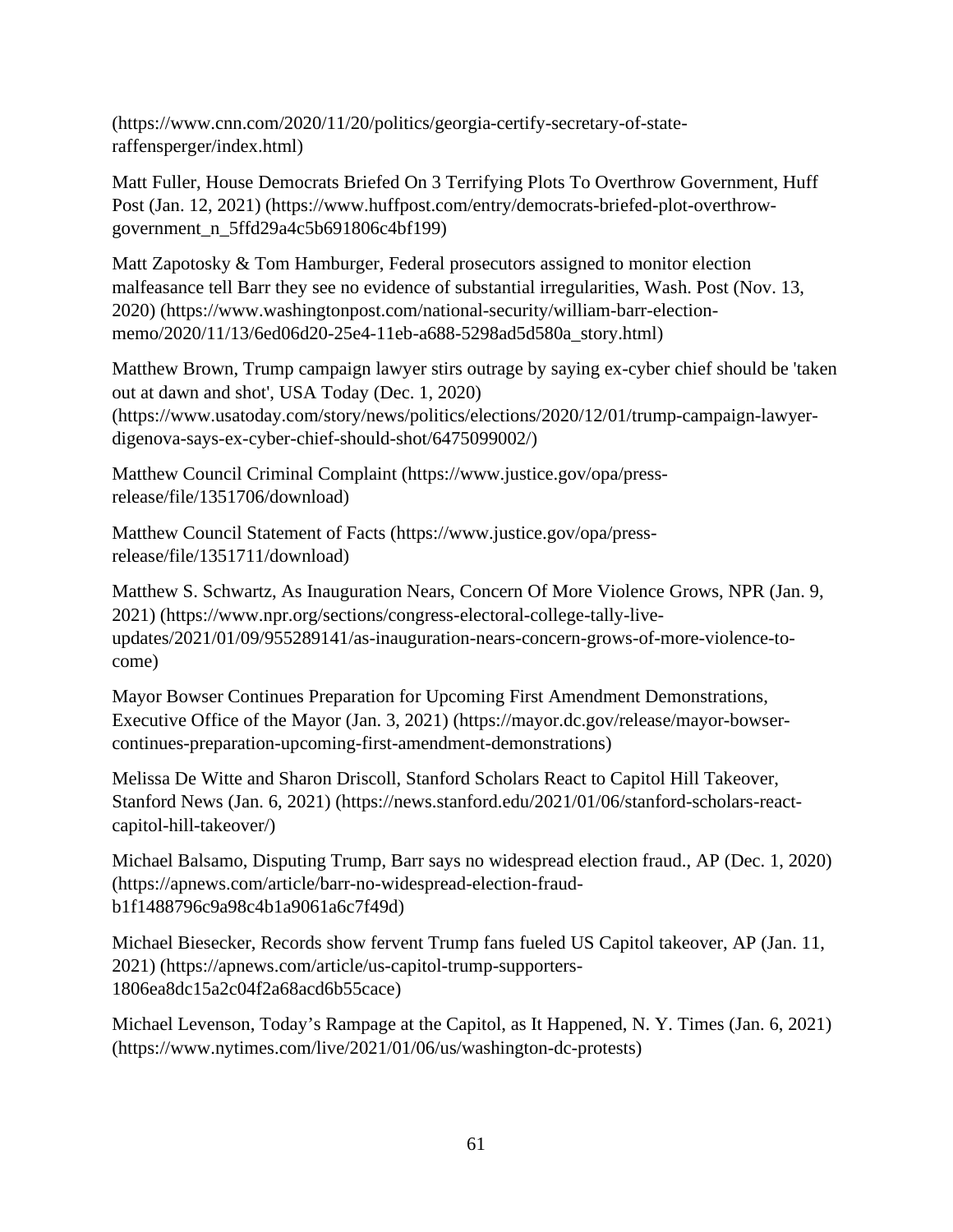Michael Phillips and Jennifer Levitz, One Trump Fan's Descent Into the U.S. Capitol Mob, Wall Street Journal (Jan. 10, 2021) (https://www.wsj.com/articles/one-trump-fans-descent-into-the-us-capitol-mob-11610311660)

Michael Stokes Paulsen, The Constitutional and Moral Imperative of Immediate Impeachment, The Bulwark (Jan. 8, 2021) (https://thebulwark.com/the-constitutional-and-moral-imperative-ofimmediate-impeachment/)

Mike Isaac and Kate Conger, Facebook Bars Trump Through End of His Term, N. Y. Times (Jan. 8, 2021) (https://www.nytimes.com/2021/01/07/technology/facebook-trump-ban.html)

Mike Snider, President Trump deletes tweets after Twitter, Facebook and Instagram lock down accounts for 'violations', USA Today (Jan. 6, 2021) (https://www.usatoday.com/story/tech/2021/01/06/twitter-locks-president-trumps-account-afterhis-tweets-riots/6574242002/)

Natalie Colarossi, Bar Association Urged to Disqulify Giuliani Over 'Trial by Combat' Speech Before D.C. Riot, Newsweek (Jan. 9, 2021) (https://www.newsweek.com/bar-association-urgeddisqualify-giuliani-over-trial-combat-speech-before-dc-riot-1560263)

Natasha Bertrand, Justice Department warns of national security fallout from Capitol Hill insurrection, POLITICO (Jan. 7, 2021) (https://www.politico.com/news/2021/01/07/capitol-hillriots-doj-456178)

NBC News, Highlights and Analysis: Trump Commits to 'Orderly Transition' After Mob Storms Capitol, NBC News (Jan. 7, 2021) (https://www.nbcnews.com/politics/congress/blog/electoralcollege-certification-updates-n1252864)

Noah Feldman, I Testified at Trump's Last Impeachment. Impeach Him Again, Bloomberg (Jan. 7, 2021) (https://www.bloomberg.com/opinion/articles/2021-01-07/u-s-capitol-riot-incited-bytrump-is-his-latest-impeachable-offense)

Norman Eisen, The riot happened because the Senate acquitted Trump, Wash Post (Jan. 8, 2021) (https://www.washingtonpost.com/outlook/impeachment-senate-trumpacquitted/2021/01/08/157fb03e-515c-11eb-bda4-615aaefd0555\_story.html)

"Objections" at the Joint Session of Congress: Countering the Lies, Voter Protection Program (Jan. 6, 2021) (https://voterprotectionprogram.org/wp-content/uploads/2021/01/000A-Mythsand-Facts-of-the-2020-Presidential-Election-20210105.docx80-FINAL1.pdf)

Officer Alexandria Sims Affidavit (Jan. 7, 2021) (https://assets.documentcloud.org/documents/20446053/blair\_affidavit.pdf)

Officer Dallan Haynes Statement of Facts (Jan. 7, 2021) (https://www.justice.gov/opa/pressrelease/file/1351686/download)

Officer Christopher Frank Affidavit (Jan. 6, 2021) (https://beta.documentcloud.org/documents/20446048-sinclair\_affidavit)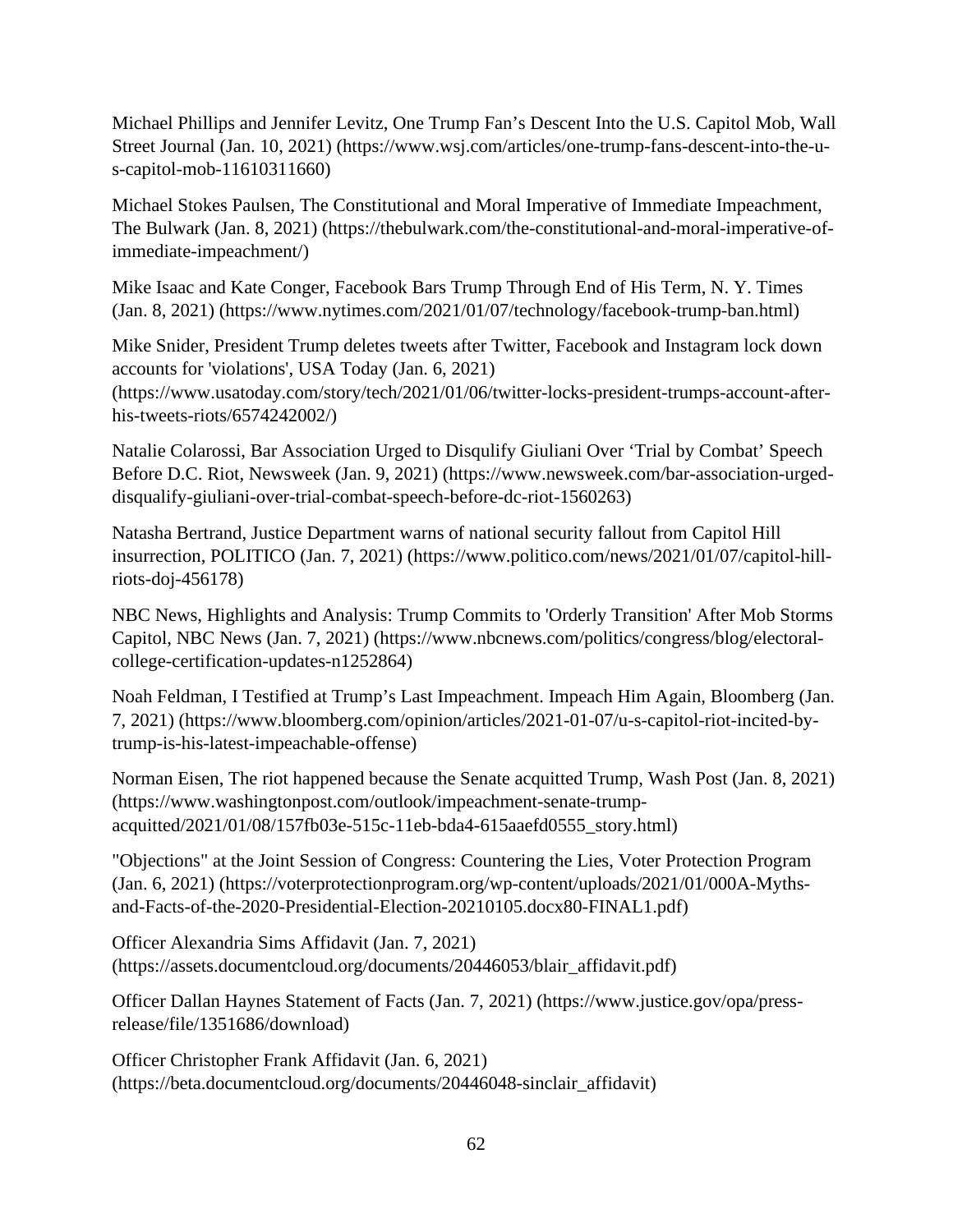Oma Seddiq, Sen. Lindsey Graham blames Trump for Capitol riots and says the president needs to 'understand that his actions were the problem', Business Insider (Jan. 7, 2021) (https://www.businessinsider.com/lindsey-graham-trump-should-know-that-his-actions-werethe-problem-2021-1)

Orion Rummler, Barr condemns Trump: "Orchestrating a mob to pressure Congress is inexcusable", Axios (Jan. 7, 2021) (https://www.axios.com/trump-barr-capitol-mob-73da61e7- 370b-4cc8-873f-fa19a885a2cd.html)

Our Response to the Violence in Washington, Facebook (Jan. 6, 2021) (https://about.fb.com/news/2021/01/responding-to-the-violence-in-washington-dc/)

Paul Schwartzman, Assessing the damage at the U.S. Capitol: 'You can see the broken windows', Wash Post. (Jan. 7, 2021) (https://www.washingtonpost.com/local/capitol-cleanupwashington/2021/01/07/4497d4f4-50fe-11eb-83e3-

322644d82356\_story.html?utm\_source=twitter&utm\_medium=social&utm\_campaign=wp\_main  $\mathcal{L}$ 

Pete Williams & Nicole Via y Rada, Trump's election fight includes over 50 lawsuits. It's not going well, NBC News (Nov. 23, 2020) (https://www.nbcnews.com/politics/2020 election/trump-s-election-fight-includes-over-30-lawsuits-it-s-n1248289)

Peter Hermann & Julia Zauzmer, Beaten, sprayed with mace and hit with stun guns: police describe injuries to dozens of officers during assault on U.S. Capitol, Wash. Post (Jan. 11, 2021). (https://www.washingtonpost.com/local/public-safety/police-capitol-injuirestrump/2021/01/11/ca68e3e2-5438-11eb-a08b-f1381ef3d207\_story.html)

Philip Rucker, Ashley Parker & Josh Dawsey, After inciting mob attack, Trump retreats in rage. Then, grudgingly, he admits his loss, Wash. Post (Jan. 7, 2021) (https://www.washingtonpost.com/politics/trump-rage-riot/2021/01/07/26894c54-5108-11ebb96e-0e54447b23a1\_story.html)

Priscilla Alvarez & Geneva Sands, Acting Secretary of Homeland Security Chad Wolf resigns; FEMA Administrator Pete Gaynor to take over, CNN (Jan. 11, 2021) (https://www.cnn.com/2021/01/11/politics/chad-wolf-homeland-security/index.html)

Quint Forgey, Barr: Trump committed 'betrayal of his office', Politico (Jan. 7, 2021) (https://www.politico.com/news/2021/01/07/barr-trump-committed-betrayal-of-his-office-455812)

Rebecca Shabad, Noose appears near Capitol; protesters seen carrying Confederate flags, NBC News (Jan. 6, 2021) (https://www.nbcnews.com/politics/congress/live-blog/electoral-collegecertification-updates-n1252864/ncrd1253129#blogHeader)

Rebecca Traister, 'It Was No Accident' Congresswoman Pramila Jayapal on surviving the siege, The Cut (Jan. 8, 2021) (https://www.thecut.com/2021/01/pramila-jayapal-surviving-capitolriots.html)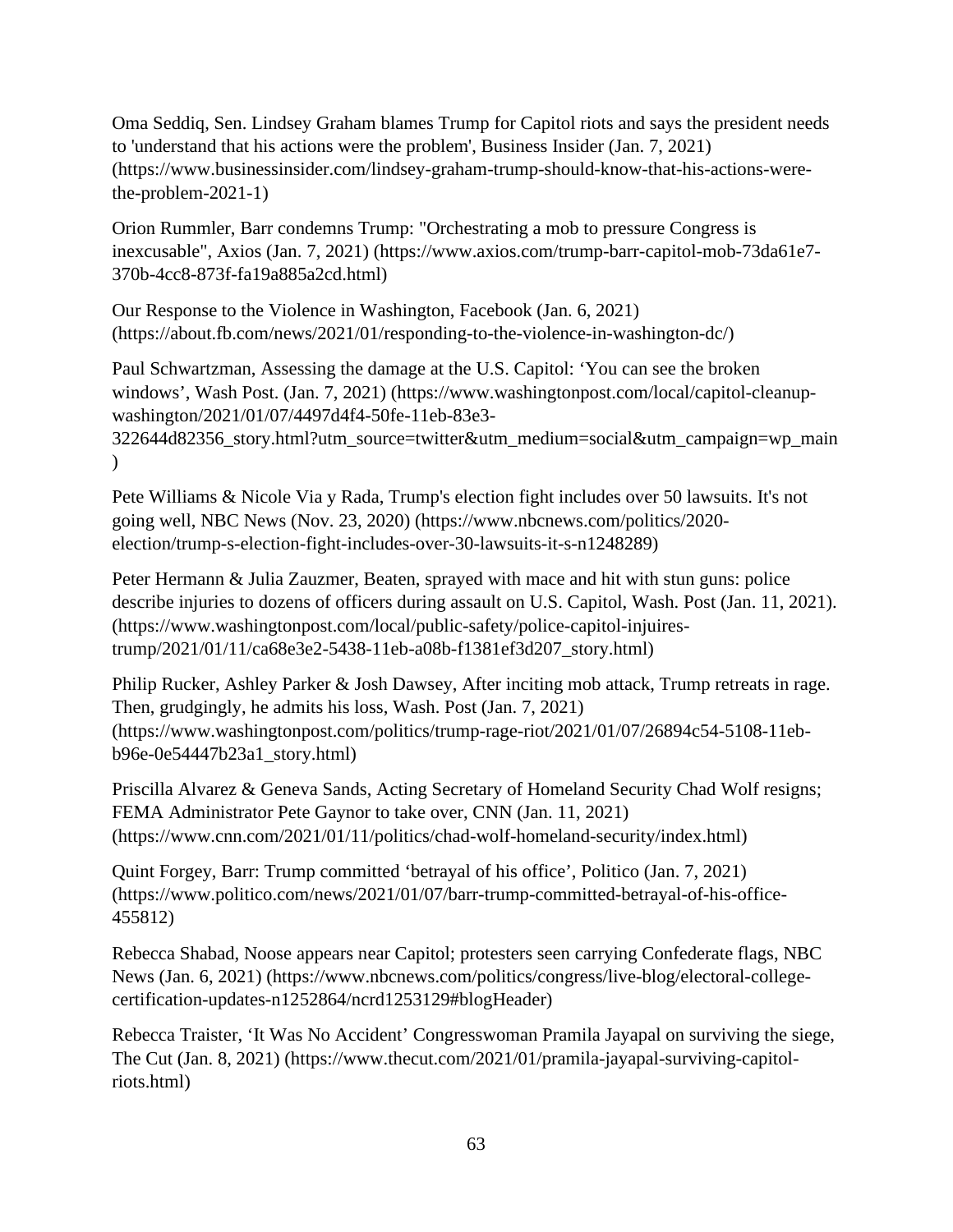Richard Barnett Statement of Facts (https://www.justice.gov/opa/pressrelease/file/1351656/download?utm\_medium=email&utm\_source=govdelivery)

Richard Barnett Complaint (https://www.justice.gov/opa/press-release/file/1351651/download)

Richard Fausset, Georgia Republicans Contort Themselves to Avoid Trump's Fury, N. Y. Times (Dec. 2, 2020) (https://www.nytimes.com/2020/12/02/us/politics/georgia-republicans-electiontrump.html)

Richard Fausset & Katie Benner, Georgia Officials Reveal Third Trump Call Seeking to Influence Election Results, N. Y. Times (Jan. 9, 2021) (https://www.nytimes.com/2021/01/09/us/georgia-presidential-election-results.html)

Richard Fausset & Nick Corasaniti, Georgia Recertifies Election Results, Affirming Biden's Victory, N. Y. Times (Dec. 7, 2020) (https://www.nytimes.com/2020/12/07/us/politics/georgiarecertify-election-results.html)

Rick Massimo, Hogan: Federal approval to send National Guard during Capitol attack delayed, WTOP News (Jan. 7, 2021) (https://wtop.com/maryland/2021/01/hogan-federal-approval-tosend-national-guard-during-capitol-attack-delayed/)

Risk-Limiting Audit Report, Georgia Presidential Contest, November 2020, Georgia Sec. of State (Nov. 19, 2020) (https://sos.ga.gov/admin/uploads/11.19\_.20\_Risk\_Limiting\_Audit\_Report\_Memo\_1.pdf)

Romney Condemns Insurrection at U.S. Capitol, Senator Mitt Romney: Press Releases (Jan. 6, 2021) (https://www.romney.senate.gov/romney-condemns-insurrection-us-capitol)

Ronan Farrow, An Air Force Combat Veteran Breached the Senate, The New Yorker (Jan. 9, 2021) (https://www.newyorker.com/news/news-desk/an-air-force-combat-veteran-breached-thesenate)

Rose Minutaglio, Rep. Susan Wild on the 'Sheer Panic' She Felt in that Viral Photo, Elle (Jan. 7, 2021) (https://www.elle.com/culture/career-politics/a35151993/susan-wild-capitol-lockdowninterview/)

Rudy Giuliani Speech Transcript at Trump's Washington, D.C. Rally: Wants 'Trial by Combat, Rev (Jan. 6, 2021) (https://www.rev.com/blog/transcripts/rudy-giuliani-speech-transcript-attrumps-washington-d-c-rally-wants-trial-by-combat)

Ryan Goodman et al., Incitement Timeline: Year of Trump's Actions Leading to the Attack on the Capitol, Just Security (Jan. 11, 2021) (https://www.justsecurity.org/74138/incitementtimeline-year-of-trumps-actions-leading-to-the-attack-on-the-capitol/)

Salvador Rodriguez, Trump tweets from POTUS handle account, says looking 'at the possibilities of building out our own platform', CNBC (Jan. 8, 2021) (https://www.cnbc.com/2021/01/08/trump-tweets-from-potus-handle-account-says-looking-atthe-possibilities-of-building-out-our-own-platform.html)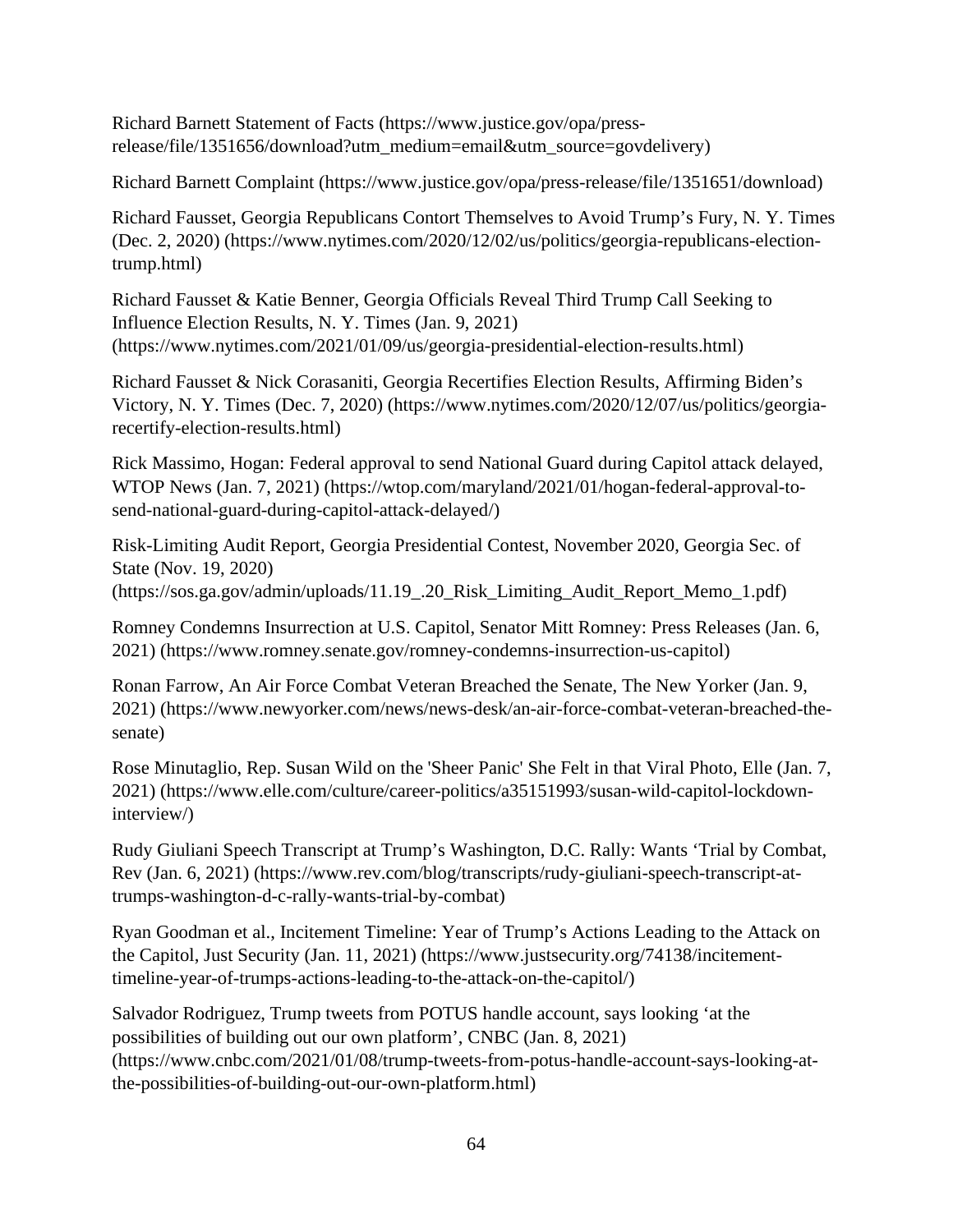Sarah Bahr, Curators Scour Capitol for Damage to the Building or Its Art, N. Y. Times (Jan. 7, 2021) (https://www.nytimes.com/2021/01/07/arts/design/us-capitol-art-damage.html)

Scott Wartman, Boehner: 'The GOP must awaken.' Former Speaker of the House slams the Republican Party over 'nightmare.', Cincinnati Enquirer (Jan. 7, 2021) (https://www.cincinnati.com/story/news/politics/2021/01/07/john-boehner-former-housespeaker-says-republican-party-must-awaken/6583413002/)

Serfaty, Cole & Rogers, As riot raged at Capitol, Trump tried to call senators to overturn election, CNN (Jan. 8, 2021) (https://www.cnn.com/2021/01/08/politics/mike-lee-tommytuberville-trump-misdialed-capitol-riot/index.html)

Shelly Tan et al., How one of America's ugliest days unraveled inside and outside the Capitol, Wash. Post (Jan. 9, 2021). (https://www.washingtonpost.com/nation/interactive/2021/capitolinsurrection-visual-timeline/)

Sonam Sheth et al., House and Senate abruptly go into recess after Trump-supporting rioters storm the Capitol building, Business Insider (Jan. 6, 2021) (https://www.businessinsider.com/house-senate-go-into-recess-amid-trump-supporter-protests-2021-1)

Special Agent Carlos D. Fontanez Affidavit (Jan, 10, 2021) (https://www.justice.gov/usaodc/press-release/file/1352221/download)

Special Agent David J. Dimarco Affidavit (Jan. 8, 2021) (https://www.justice.gov/usao-dc/pressrelease/file/1351946/download)

Special Agent James Soltes Affidavit (Jan. 8, 2021) (https://www.justice.gov/usao-dc/pressrelease/file/1351941/download.)

Special Agent Lawrence Anyaso Affidavit (Jan. 7, 2021) (https://www.justice.gov/opa/pressrelease/file/1351661/download)

Special Agent Milagro Garcia Affidavit (Jan. 9, 2021) (https://www.justice.gov/usao-dc/pressrelease/file/1352026/download)

Stanford Law's Michael McConnell on the 25th Amendment and Trump, Stanford Law School (Jan. 7, 2021) (https://law.stanford.edu/2021/01/07/stanford-laws-michael-mcconnell-on-the-25th-amendment-and-trump/)

Statement by Acting Secretary Miller on Full Activation of D.C. National Guard, U.S. Dept. of Defense (Jan. 6, 2021)

(https://www.defense.gov/Newsroom/Releases/Release/Article/2464427/statement-by-actingsecretary-miller-on-full-activation-of-dc-national-guard/)

Statement of Rep. Cheney (https://www.nytimes.com/2021/01/06/us/politics/trump-speechcapitol.html.)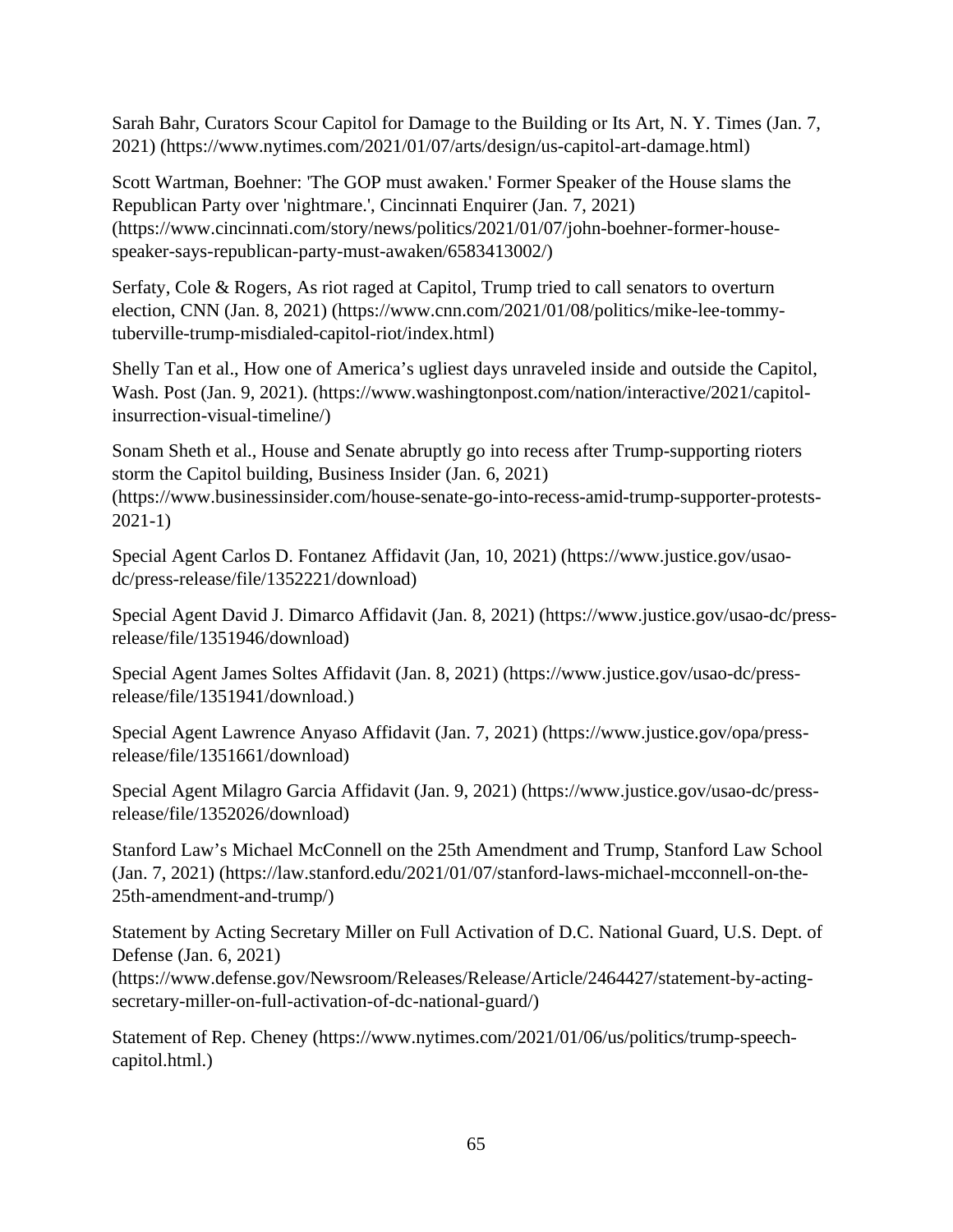Statement of Sen. Sasse (https://www.npr.org/sections/congress-electoral-college-tally-liveupdates/2021/01/08/954854250/gop-sen-sasse-rips-trump-for-stoking-mob-calls-hawleysobjection-really-dumbass)

Statement of Steven Sund, Chief of Police, Regarding the Events of January 6, 2021, United States Capitol Police (Jan. 7, 2021) (https://www.uscp.gov/media-center/pressreleases/statement-steven-sund-chief-police)

Steve Inskeep, Ben Sasse Rips Trump For Stoking Mob, Calls Josh Hawley's Objection 'Really Dumbass', NPR (Jan. 8, 2021) (https://www.npr.org/sections/congress-electoral-college-tallylive-updates/2021/01/08/954854250/gop-sen-sasse-rips-trump-for-stoking-mob-calls-hawleysobjection-really-dumbass)

Steve Mistler, Susan Collins: Trump 'Does Bear Responsibility' For Insurrection, Maine Public (Jan. 6, 2021) (https://www.mainepublic.org/post/susan-collins-trump-does-bear-responsibilityinsurrection)

Sunlen Serfaty, Devan Cole & Alex Rogers, As riot raged at Capitol, Trump tried to call senators to overturn election, CNN (Jan. 8, 2021) (https://www.cnn.com/2021/01/08/politics/mike-leetommy-tuberville-trump-misdialed-capitol-riot/index.html)

Tasneem Nashrulla, Members Of Congress Described What It Was Like When A Pro-Trump Mob Stormed The Capitol, Buzzfeed (Jan. 6, 2021)

(https://www.buzzfeednews.com/article/tasneemnashrulla/congress-members-describe-protrump-riot-capitol)

Ted Barrett et al., US Capitol secured, 4 dead after rioters stormed the halls of Congress to block Biden's win, CNN (Jan. 7, 2021) (https://www.cnn.com/2021/01/06/politics/us-capitollockdown/index.html)

The Diplomat, What Are Asian Governments Saying About the Storming of the US Capitol?, The Diplomat (Jan. 8, 2021) (https://thediplomat.com/2021/01/what-are-asian-governmentssaying-about-the-storming-of-the-us-capitol/)

The New York Times, Twitter locks Trump's account after he encouraged his supporters to 'remember this day.', N. Y. Times (Jan. 8, 2021) (https://www.nytimes.com/2021/01/06/us/politics/twitter-deletes-trump-tweet.html)

The White House, Memorandum of Telephone Conversation: Telephone Conversation with President Zelenskyy of Ukraine (July 25, 2019) (https://www.whitehouse.gov/wpcontent/uploads/2019/09/Unclassified09.2019.pdf)

Tony Keith, Twitter 'locks' President Trump for 12 hours Wednesday evening, KKTV (Jan. 6, 2021) (https://www.kktv.com/2021/01/06/president-trump-via-a-video-message-tells-supportersto-go-home/)

William Cummings, et al., By the numbers: President Donald Trump's failed efforts to overturn the election, USA Today (Jan. 6, 2021) (https://www.usatoday.com/in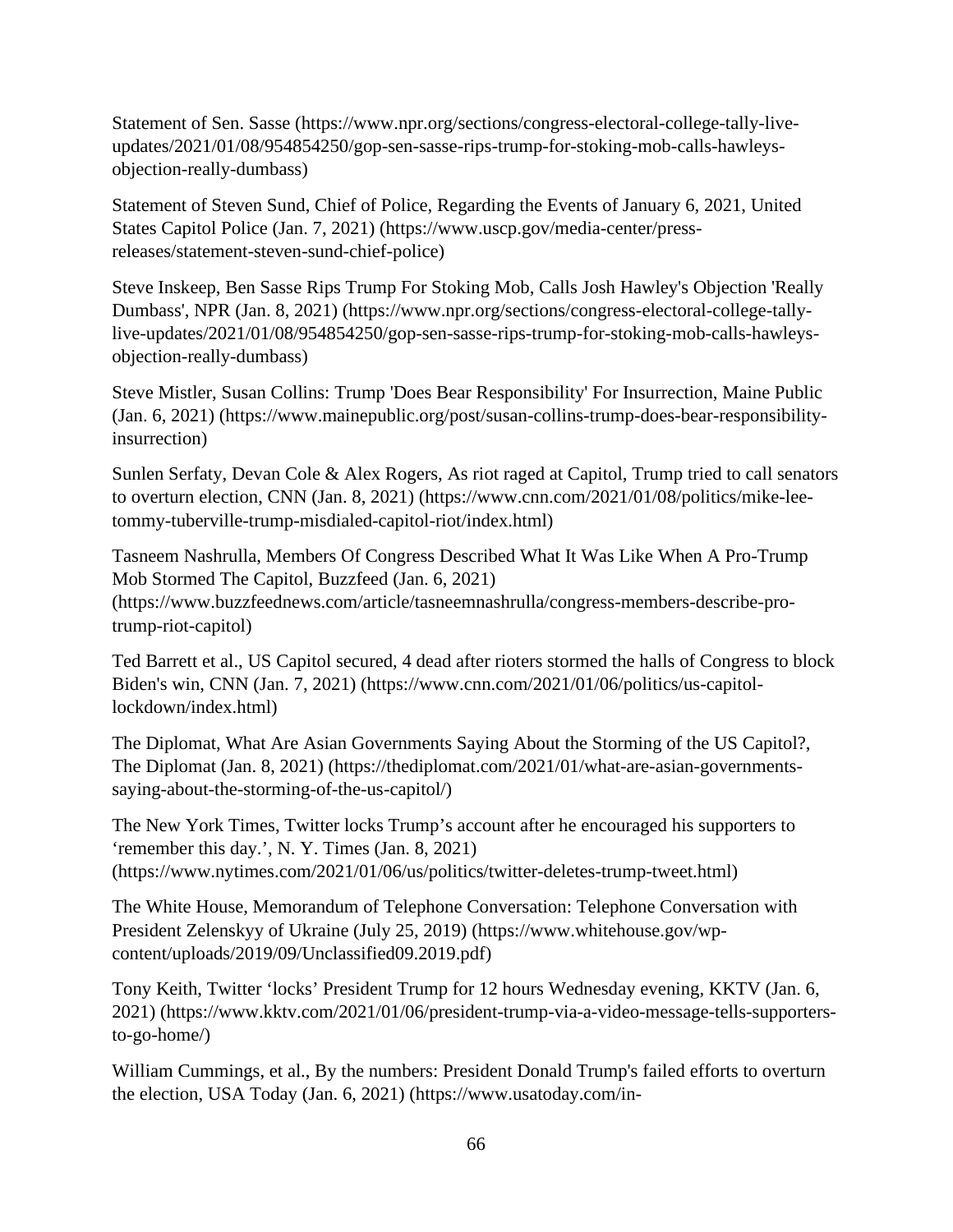depth/news/politics/elections/2021/01/06/trumps-failed-efforts-overturn-electionnumbers/4130307001/)

Wisconsin State Journal Editorial Board, Mike Gallagher is right: 'Call it off, Mr. President', Wisconsin State Journal (Jan. 6, 2021) (https://madison.com/wsj/opinion/editorial/mikegallagher-is-right-call-it-off-mr-president/article\_8eb72914-63d5-5c5a-882c-2f486921eb6c.html)

Zack Budryk, Hoyer says rioters destroyed display commemorating John Lewis, The Hill (Jan. 7, 2021) (https://thehill.com/homenews/house/533142-hoyer-says-rioters-destroyed-displaycommemorating-john-lewis)

Zolan Kanno-Youngs et al., As House Was Breached, a Fear 'We'd Have to Fight' to Get Out, N. Y. Times (Jan. 6, 2021) (https://www.nytimes.com/2021/01/06/us/politics/capitol-breachtrump-protests.html)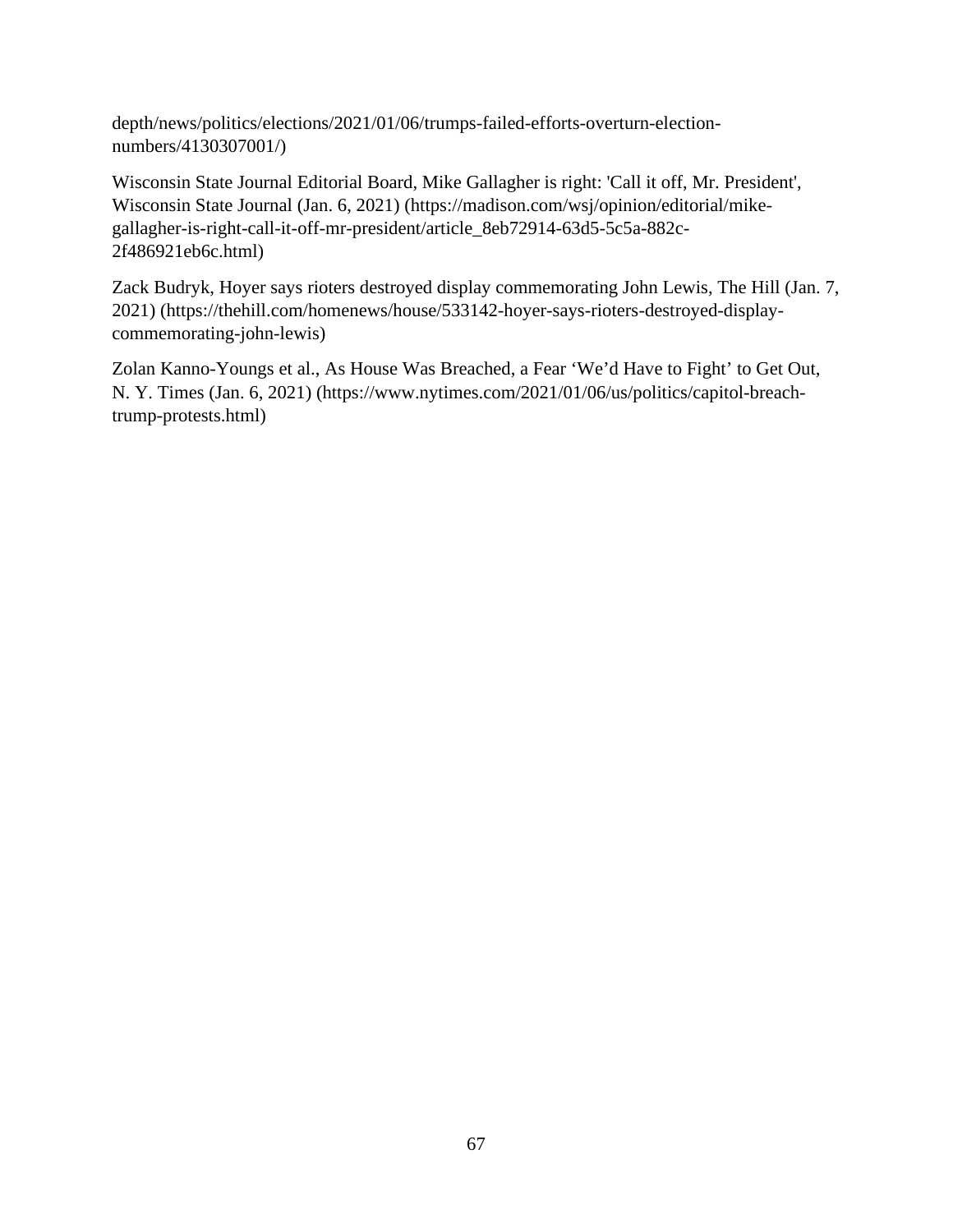### Tweets

Borzou Daragahi (@borzoi), Twitter (Nov. 5, 2020, 10:14 AM) (https://twitter.com/borzou/status/1324369493901123584?s=20)

CBS News (@CBSNews), Twitter (Jan. 6, 2021 3:56 PM) (https://twitter.com/CBSNews/status/1346923577245896705)

Chris Megerian (@ChrisMegerian), Twitter (Jan. 7, 2021, 11:32 AM) (https://twitter.com/ChrisMegerian/status/1347219541487734785)

CNN Tonight (@CNNTonight), Twitter (Jan. 8, 2021, 11:37PM) (https://twitter.com/CNNTonight/status/1347764478872608771)

DC Police Department (@DCPoliceDept), Twitter (Jan. 7, 2021, 1:52 PM) (https://twitter.com/DCPoliceDept/status/1347254914993549312)

DC Police Department (@DCPoliceDept), Twitter (Jan. 8, 2021, 10:52 AM) (https://twitter.com/DCPoliceDept/status/1347571797429018625)

Donald J. Trump (@realDonaldTrump), Twitter (Dec. 13, 2020, 5:15 PM) (http://www.trumptwitterarchive.com/archive)

Donald J. Trump (@realDonaldTrump), Twitter (Dec. 18, 2020, 9:14 AM) (http://www.trumptwitterarchive.com/archive)

Donald J. Trump (@realDonaldTrump), Twitter (Dec. 19, 2020, 1:42 AM) (http://www.trumptwitterarchive.com/archive)

Donald J. Trump (@realDonaldTrump), Twitter (Dec. 30, 2020, 2:38 PM) (http://www.trumptwitterarchive.com/archive)

Donald J. Trump (@realDonaldTrump) (Jan. 1, 2021, 2:23 PM) (http://www.trumptwitterarchive.com/archive)

Donald J. Trump (@realDonaldTrump), Twitter (Jan. 3, 2021, 10:27 AM) (http://www.trumptwitterarchive.com/archive)

Donald J. Trump (@realDonaldTrump), Twitter (Jan. 5, 2021, 5:05 PM) (http://www.trumptwitterarchive.com/archive)

Donald J. Trump (@realDonaldTrump), Twitter (Jan. 5, 2021, 5:12 PM) (http://www.trumptwitterarchive.com/archive)

Donald J. Trump (@realDonaldTrump), Twitter (Jan. 6, 2021, 12:08 AM) (http://www.trumptwitterarchive.com/archive)

Donald J. Trump (@realDonaldTrump), Twitter (Jan. 6, 2021, 12:16:00 AM) (http://www.trumptwitterarchive.com/archive)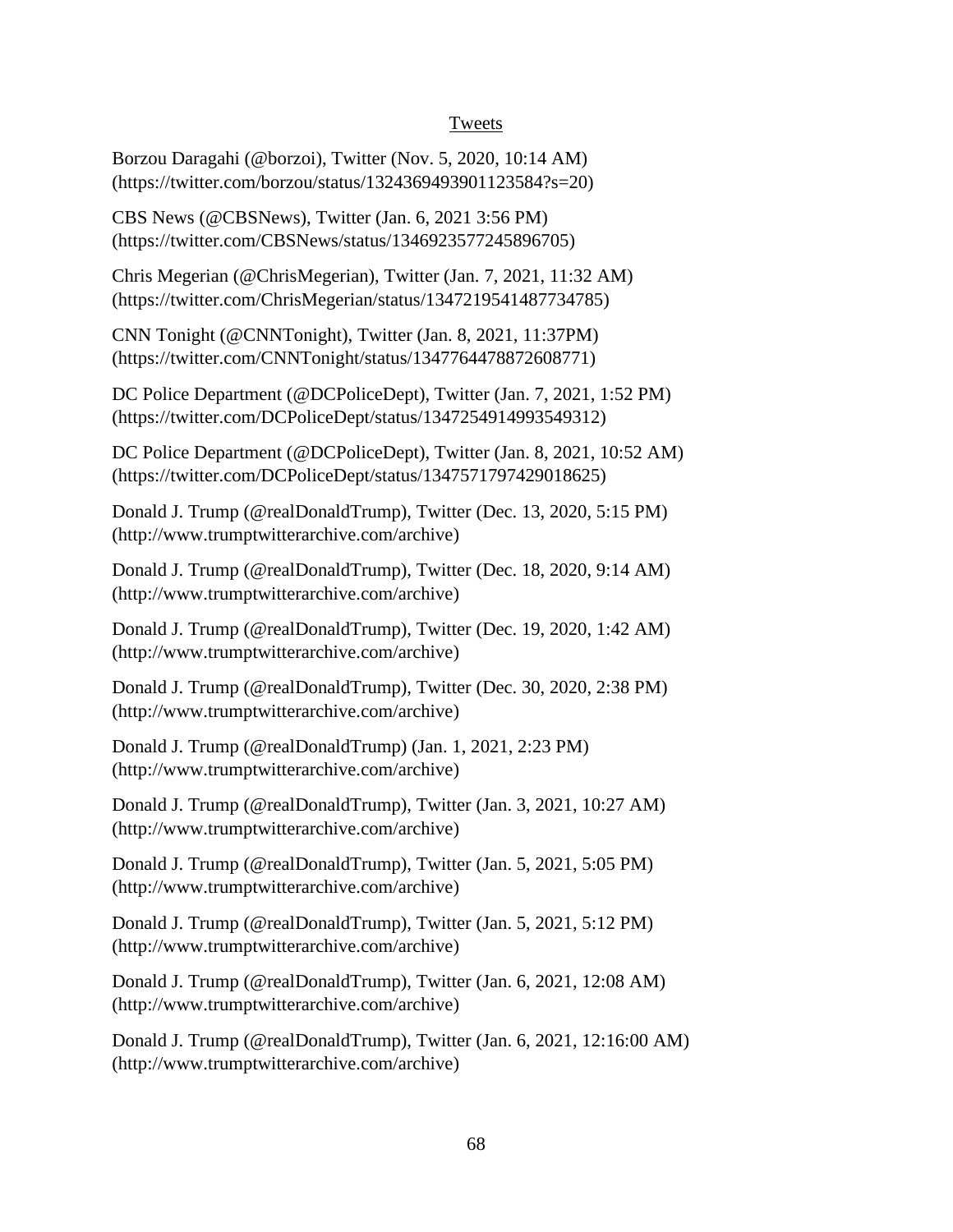Donald J. Trump (@realDonaldTrump), Twitter (Jan. 6, 2021, 12:16:10 AM) (http://www.trumptwitterarchive.com/archive)

Donald J. Trump (@realDonaldTrump), Twitter (Jan. 6, 2021, 12:17:43 AM) (http://www.trumptwitterarchive.com/archive)

Donald J. Trump (@realDonaldTrump), Twitter (Jan. 6, 2021, 12:17:52 AM) (http://www.trumptwitterarchive.com/archive)

Donald J. Trump (@realDonaldTrump), Twitter (Jan. 6, 2021, 12:43 AM) (http://www.trumptwitterarchive.com/archive)

Donald J. Trump (@realDonaldTrump), Twitter (Jan. 6, 2021, 12:46 AM) (http://www.trumptwitterarchive.com/archive)

Donald J. Trump (@realDonaldTrump), Twitter (Jan. 6, 2021, 12:47 AM) (http://www.trumptwitterarchive.com/archive)

Donald J. Trump (@realDonaldTrump), Twitter (Jan. 6, 2021, 1:00 AM) (http://www.trumptwitterarchive.com/archive)

Donald J. Trump (@realDonaldTrump), Twitter (Jan. 6, 2021, 8:06 AM) (http://www.trumptwitterarchive.com/archive)

Donald J. Trump (@realDonaldTrump), Twitter (Jan. 6, 2021, 8:17 AM) (http://www.trumptwitterarchive.com/archive)

Donald J. Trump (@realDonaldTrump), Twitter (Jan. 6, 2021, 8:22 AM) (http://www.trumptwitterarchive.com/archive)

Donald J. Trump (@realDonaldTrump), Twitter (Jan. 6, 2021, 1:49 PM) (http://www.trumptwitterarchive.com/archive)

Donald J. Trump (@realDonaldTrump), Twitter (Jan. 6, 2021, 2:24 PM) (http://www.trumptwitterarchive.com/archive)

Donald J. Trump (@realDonaldTrump), Twitter (Jan. 6, 2021, 2:38 PM) (http://www.trumptwitterarchive.com/archive)

Donald J. Trump (@realDonaldTrump), Twitter (Jan. 6, 2021, 4:17 PM) (http://www.trumptwitterarchive.com/archive)

Donald J. Trump (@realDonaldTrump), Twitter (Jan. 6, 2021, 6:01 PM) (http://www.trumptwitterarchive.com/archive)

Donald J. Trump (@realDonaldTrump), Twitter (Jan. 7, 2021, 7:10 PM) (http://www.trumptwitterarchive.com/archive)

Donald J. Trump (@realDonaldTrump), Twitter (Jan. 8, 2021, 9:46 AM) (http://www.trumptwitterarchive.com/archive)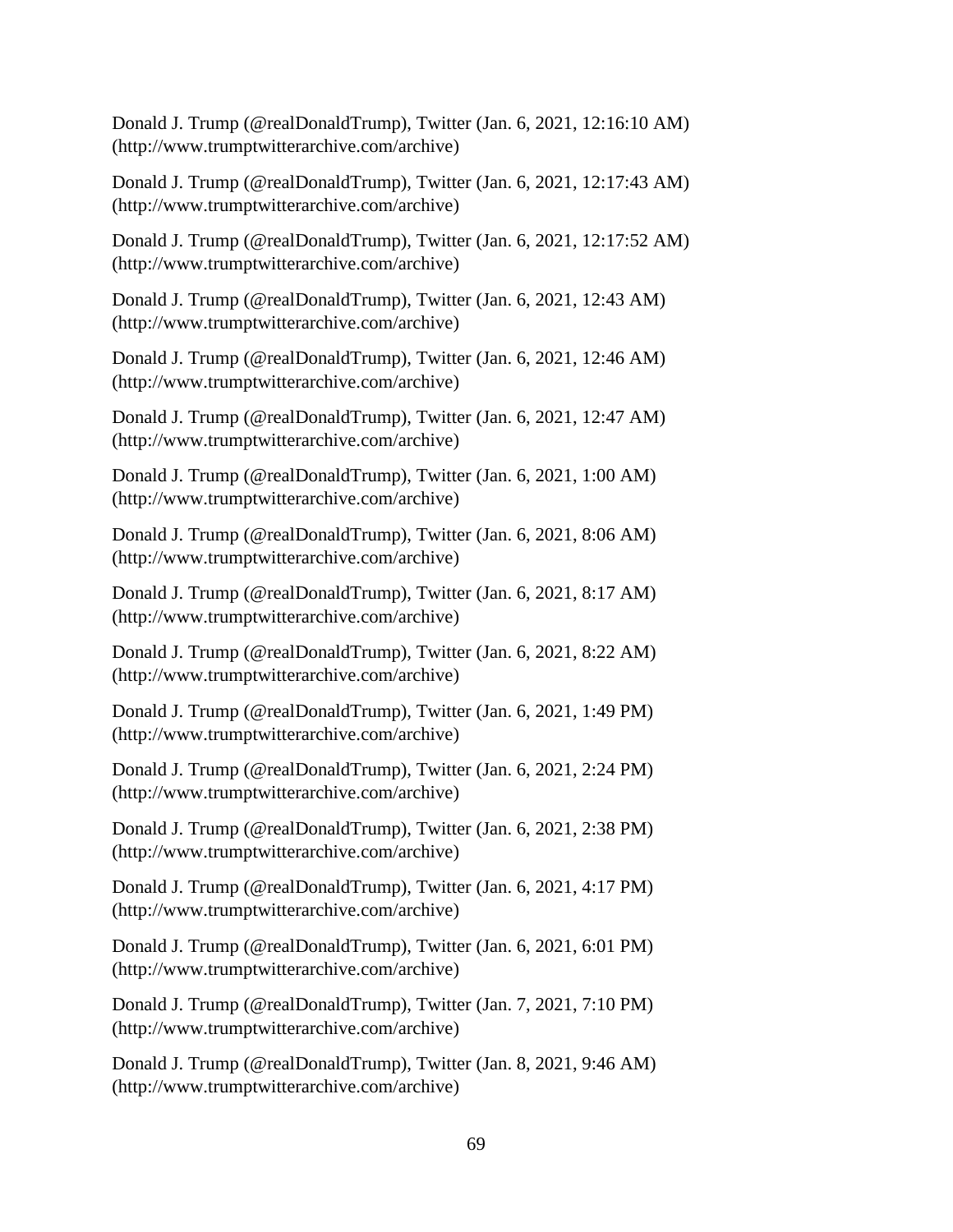Donald J. Trump (@realDonaldTrump), Twitter (Jan. 8, 2021, 10:44 AM) (http://www.trumptwitterarchive.com/archive)

Dorf on Law (@dorfonlaw), Twitter (Jan. 6, 2021, 3:10 PM) (https://twitter.com/dorfonlaw/status/1346911948546269184)

H.R. McMaster (@LTGHRMcMaster), Twitter (Jan. 7, 2021, 3:05 PM) (https://twitter.com/LTGHRMcMaster/status/1347273185641734144)

Igor Bobic (@igorbobic), Twitter (Jan. 6, 2021, 2:02 PM) (https://twitter.com/igorbobic/status/1346895006263631872?s=20)

Igor Bobic (@igorbobic), Twitter (Jan. 6, 2021, 2:05 PM) (https://twitter.com/igorbobic/status/1346895569277628417)

Igor Bobic (@igorbobic), Twitter (Jan . 6, 2021, 2:16 PM) (https://twitter.com/igorbobic/status/1346898433689399297)

Igor Bobic (@igorbobic), Twitter (Jan . 6, 2021, 2:20 PM) (https://twitter.com/igorbobic/status/1346899437520621568)

Igor Bobic (@igorbobic), Twitter (Jan . 6, 2021, 2:24 PM) (https://twitter.com/igorbobic/status/1346900359353163779)

Igor Bobic (@igorbobic), Twitter (Jan . 6, 2021, 2:31 PM) (https://twitter.com/igorbobic/status/1346902299466203145)

Igor Bobic (@igorbobic), Twitter (Jan . 6, 2021, 2:45 PM) (https://twitter.com/igorbobic/status/1346905872157577222)

Igor Bobic (@igorbobic), Twitter (Jan. 6, 2021 2:47 PM) (https://twitter.com/igorbobic/status/1346906369232920576)

Igor Bobic (@igorbobic), Twitter (Jan . 6, 2021, 2:57 PM) (https://twitter.com/igorbobic/status/1346908735059456005)

Igor Bobic (@igorbobic), Twitter (Jan . 6, 2021, 3:09 PM) (https://twitter.com/igorbobic/status/1346911809274478594)

Jordan Novet (@jordannovet), Twitter (Jan. 7, 2021, 12:49 PM) (https://twitter.com/jordannovet/status/1347239013711818754)

Jordan Novet (@jordannovet), Twitter (Jan. 7, 2021, 12:50 PM) (https://twitter.com/jordannovet/status/1347239272189992965)

Kaitlan Collins (@kaitlancollins), Twitter (Jan. 6, 2021, 10:34 PM) (https://twitter.com/kaitlancollins/status/1347023890959228933)

Kayleigh McEnany (@PressSec), Twitter (Jan. 6, 2021, 3:36 PM) (https://twitter.com/PressSec/status/1346918582832168964)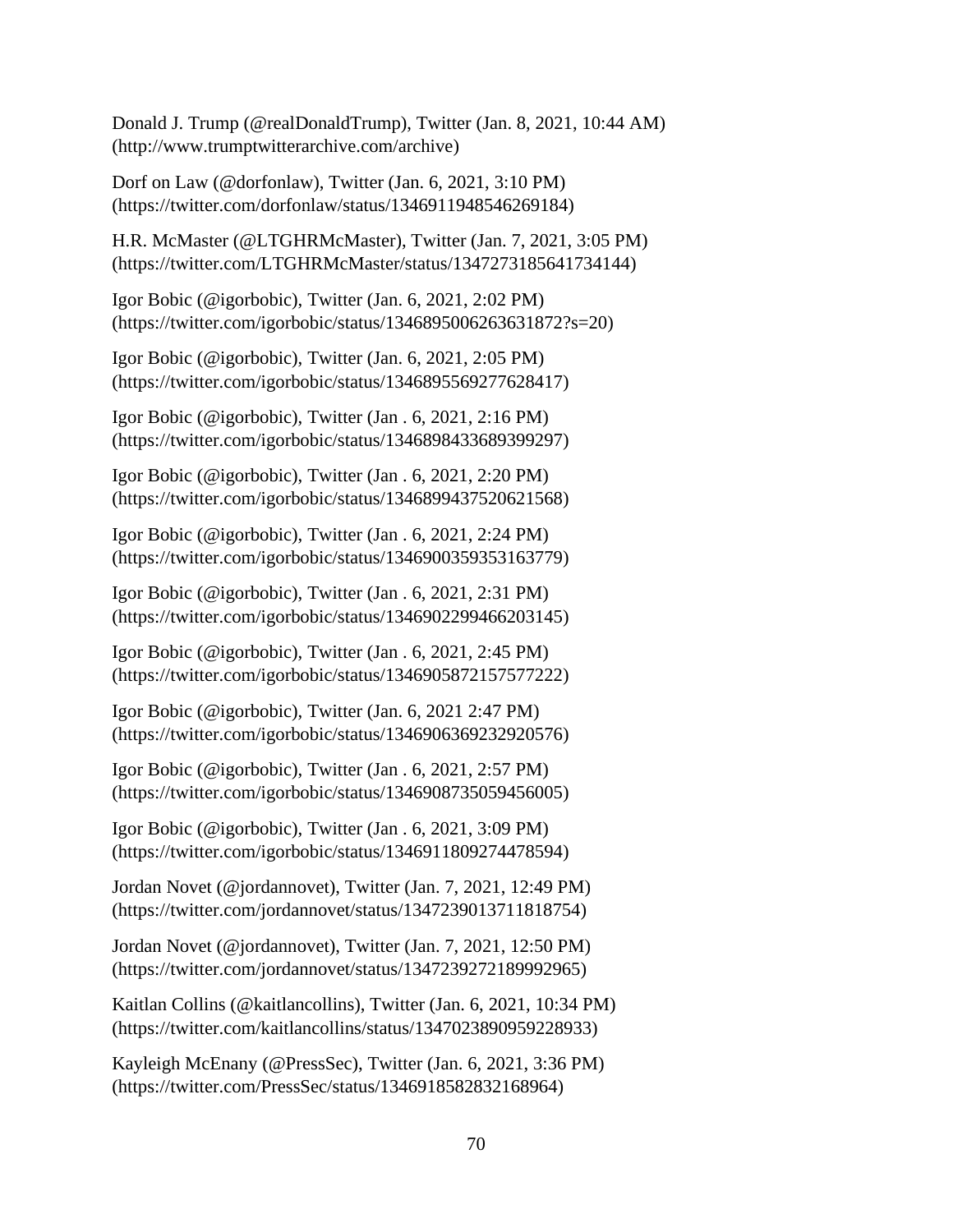Maggie Haberman (@maggieNYT), Twitter (Jan. 6, 2021, 11:19 PM) (https://twitter.com/mknz/status/1347036422360813571)

Mick Mulvaney (@MickMulvaney), Twitter (Jan. 6, 2021, 3:01 PM) (https://twitter.com/MickMulvaney/status/1346909665423196162)

Mike Pence (@Mike\_Pence), Twitter (Jan. 6, 2021, 1:02 PM) (https://twitter.com/Mike\_Pence/status/1346879811151605762?s=20)

President of Zimbabwe (@edmnangagwa), Twitter (Jan. 7, 2021, 8:42 AM) (https://twitter.com/edmnangagwa/status/1347176848694931457)

Rep. Dan Killdee (@RepDanKildee), Twitter (Jan. 6, 2021, 2:52 PM) (https://twitter.com/RepDanKildee/status/1346907565482004495)

Rep. Elaine Luria (@RepElaineLuria), Twitter (Jan. 6, 2021, 1:46 PM) (https://twitter.com/RepElaineLuria/status/1346890833266683904)

Rep. Sean Patrick Maloney (@RepSeanMaloney), Twitter (Jan. 8, 2021 2:28 PM) (https://twitter.com/repseanmaloney/status/1347626297367941121?s=27)

Senator Jeff Merkley (@SenJeffMerkley), Twitter (Jan. 6, 2021, 11:36 PM) (https://twitter.com/SenJeffMerkley/status/1347039504528498688)

Tom Williams (@pennstatetom), Twitter (Jan. 6, 2021, 4:30 PM) (https://twitter.com/pennstatetom/status/1346932134389313536)

Twitter Safety (@TwitterSafety), Twitter (Jan. 8, 2021, 6:21 PM) (https://twitter.com/TwitterSafety/status/1347684877634838528)

Zak Hudak (@cbszak), Twitter (Jan. 6, 2021, 4:01 PM) (https://twitter.com/cbszak/status/1346924751546175492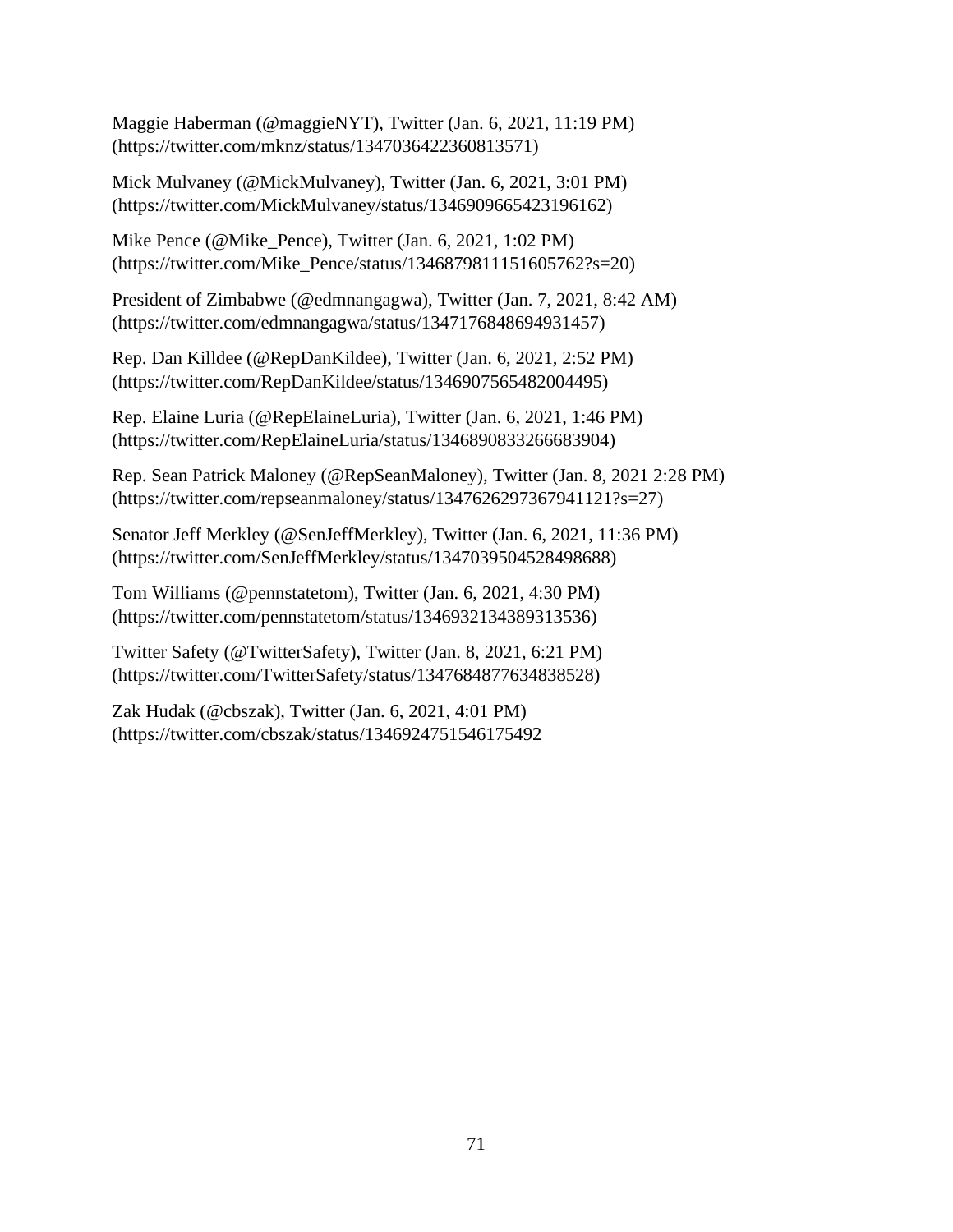## Photos and Videos

Are we allowed access to Capitol Hill offices and chambers on Jan. 6?, THE DONALD, (last visited Jan. 10, 2021) (https://thedonald.win/p/11RNfLzAy0/are-we-allowed-access-tocapitol/c/)

Chris Christie says Trump should tell protesters to leave Capitol, ABC NEWS (Jan. 6, 2021) (https://abcnews.go.com/US/video/chris-christie-trump-protesters-leave-capitol-75093817)

Derrick Evans, West Virginia lawmaker, filmed during US Capitol riot, Guardian News (Jan. 8, 2021) (https://www.youtube.com/watch?v=4dKyreFllgQ)

Donald Trump Vlog: Contesting Election Results - December 22, 2020 (Dec. 22, 2020) (https://www.youtube.com/watch?v=YJ8LfWC1Wks&feature=emb\_logo)

Gabriel Sterling of Sec of State's Office Blasts Those Threatening Election Workers, GPB (Dec. 1, 2020) (https://www.youtube.com/watch?v=jLi-Yo6IucQ.1, 2020)

Hear photographer describe terrifying moment on Capitol Hill, CNN (Jan. 9, 2021) (https://www.cnn.com/videos/us/2021/01/10/officer-crushed-capitol-riot-video-jon-farina-sotvpx.cnn)

John Kelly says he would vote to invoke 25th Amendment, CNN (Jan. 6, 2021) (https://www.youtube.com/watch?v=8UzqChhaTP8)

Lawmaker describes moment captured in dramatic photo, CNN (Jan. 6, 2021) (https://www.youtube.com/watch?v=cufftGM8040)

No surrender. No concession. The Capitol Building belongs to us if they don't fix the November mess, The Donald (https://thedonald.win/p/11RNy0wFCb/no-surrender-no-concession-the-c/)

Officer crushed in door by rioters at US Capitol, CNN (Jan. 9, 2021) (https://www.cnn.com/videos/us/2021/01/09/officer-crushed-in-door-capitol-riots-lemonreaction-ctn-vpx.cnn)

'Proud Boys, stand back and stand by': Trump doesn't condemn white supremacists at debate, Wash. Post (Sep. 29, 2020) (https://www.washingtonpost.com/video/politics/proud-boys-standback-and-stand-by-trump-doesnt-condemn-white-supremacists-at-debate/2020/09/29/7b22d025 ce73-4f38-879e-d3740b9c1339\_video.html)

Rep. Kildee Discusses Insurrection at U.S. Capitol During Electoral College Vote Certification, Congressman Dan Kildee (Jan. 7, 2021) (https://www.youtube.com/watch?v=AKYdyTYz6Jw)

See stunning video of rioters inside Capitol, CNN (Jan. 6, 2021) (https://www.youtube.com/watch?v=y9WPuA6EUaw)

Speech: Donald Trump Holds a Political Rally in Dalton, Georgia - January 4, 2021 (Jan. 4, 2021) (https://www.youtube.com/watch?v=kL\_IpqRf8RM)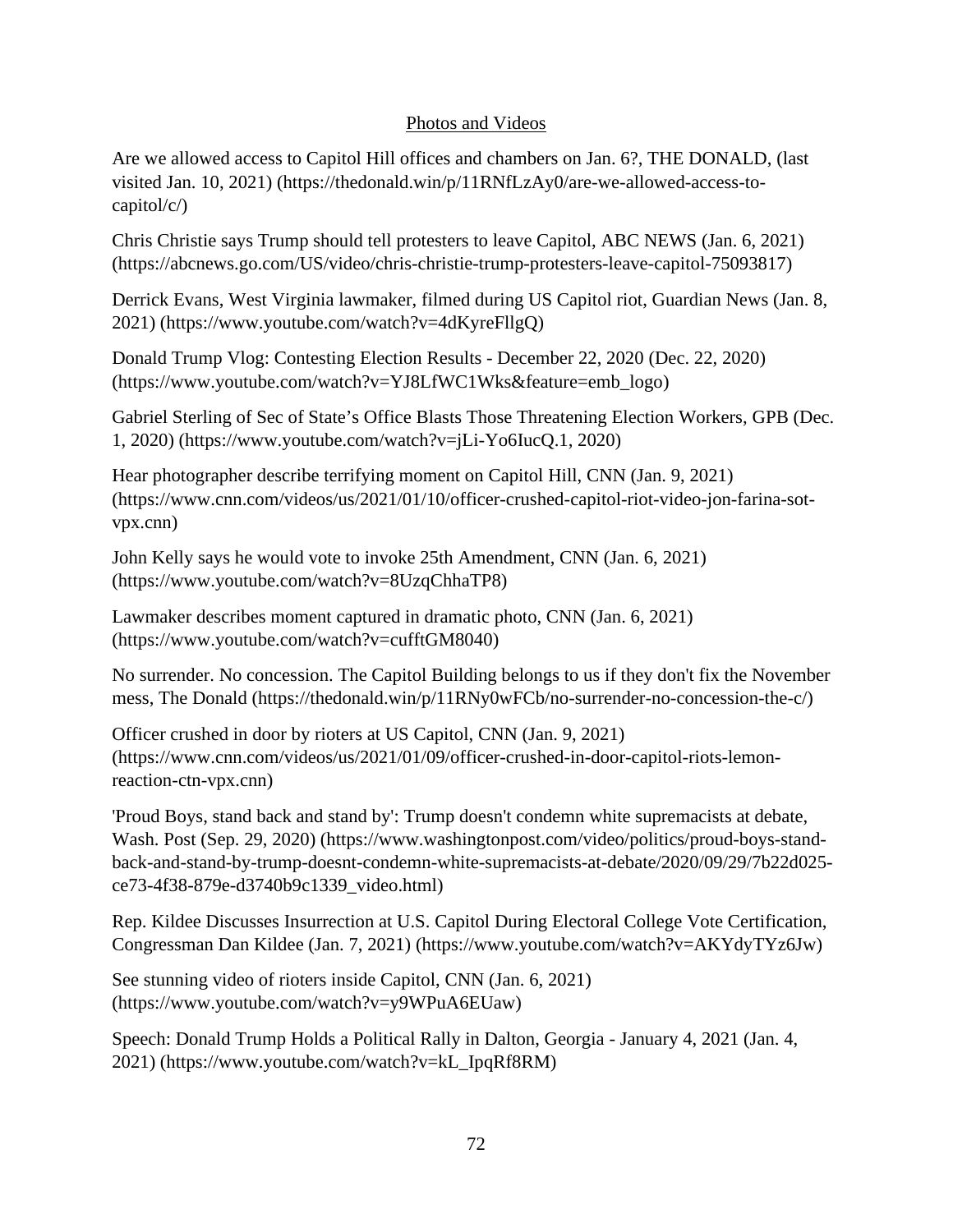Speech: Donald Trump Holds a Political Rally in Valdosta, Georgia - December 5, 2020 (Dec. 5, 2020) (https://www.youtube.com/watch?v=hKBZemnS1j4&feature=emb\_logo)

Speech: Donald Trump Holds a Political Rally on The Ellipse - January 6, 2021 (Jan. 6, 2021) (https://www.youtube.com/watch?v=RTK1lm1jk60&feature=emb\_logo)

The capitol is our goal. Everything else is a distraction. Every corrupt member of congress locked in one room and surrounded by real Americans is an opportunity that will never present itself again, THE DONALD, (last visited Jan. 10, 2021) (https://thedonald.win/p/11ROLcUa9Y/the-capitol-is-our-goal--everyth/c/)

This many patriots would storm the capitol if President Trump orders it on January 6th., THE DONALD, (last visited Jan. 10, 2021) (https://thedonald.win/p/11ROLVhJcx/this-many-patriotswould-storm-t/)

Trump Supporters Threaten to Hang Mike Pence at Capitol (Jan. 8, 2021) (https://www.youtube.com/watch?v=Fag0aC\_M0\_U)

Watch a timeline of the U.S. Capitol siege that rocked America, CNBC Television (Jan. 7, 2021) (https://www.youtube.com/watch?v=DOemCrZac4M)

Watch LIVE: Save America March at The Ellipse featuring President @realDonaldTrump, RSBN TV (Jan. 6, 2020) (https://www.pscp.tv/w/1eaJbnwgERXJX?t=3h32m2s)